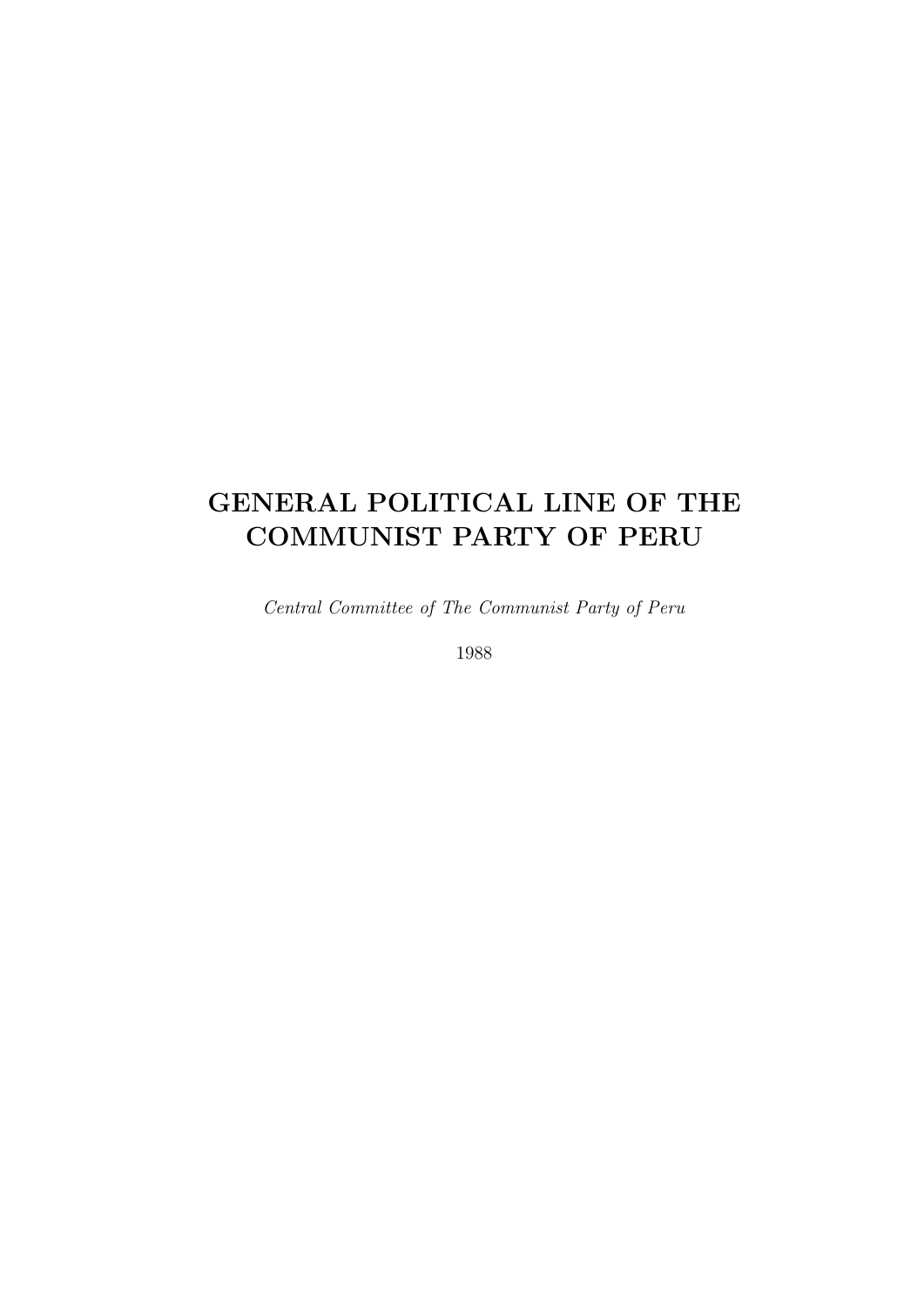# **Contents**

| 1            |                                         | <b>Fundamental Documents</b>                                                                                                                                                                                                                                                                                                                                                                                                                                                | 3  |  |  |
|--------------|-----------------------------------------|-----------------------------------------------------------------------------------------------------------------------------------------------------------------------------------------------------------------------------------------------------------------------------------------------------------------------------------------------------------------------------------------------------------------------------------------------------------------------------|----|--|--|
|              | 1.1                                     |                                                                                                                                                                                                                                                                                                                                                                                                                                                                             | 3  |  |  |
|              | 1.2                                     |                                                                                                                                                                                                                                                                                                                                                                                                                                                                             | 14 |  |  |
|              |                                         | 1.2.1                                                                                                                                                                                                                                                                                                                                                                                                                                                                       | 15 |  |  |
|              |                                         | 1.2.2                                                                                                                                                                                                                                                                                                                                                                                                                                                                       | 16 |  |  |
|              |                                         | 1.2.3<br>Contents                                                                                                                                                                                                                                                                                                                                                                                                                                                           | 16 |  |  |
|              |                                         | 1.2.4                                                                                                                                                                                                                                                                                                                                                                                                                                                                       | 17 |  |  |
|              |                                         | Forged in the Two-Lined Struggle $\ldots \ldots \ldots \ldots$<br>1.2.5                                                                                                                                                                                                                                                                                                                                                                                                     | 17 |  |  |
|              | 1.3                                     |                                                                                                                                                                                                                                                                                                                                                                                                                                                                             | 17 |  |  |
|              |                                         | 1.3.1                                                                                                                                                                                                                                                                                                                                                                                                                                                                       | 17 |  |  |
|              |                                         | General Programme of the Democratic Revolution<br>1.3.2                                                                                                                                                                                                                                                                                                                                                                                                                     | 18 |  |  |
| $\mathbf{2}$ |                                         | <b>International Line</b>                                                                                                                                                                                                                                                                                                                                                                                                                                                   | 21 |  |  |
|              | 2.1                                     |                                                                                                                                                                                                                                                                                                                                                                                                                                                                             | 21 |  |  |
|              | 2.2                                     |                                                                                                                                                                                                                                                                                                                                                                                                                                                                             | 22 |  |  |
|              | 2.3                                     |                                                                                                                                                                                                                                                                                                                                                                                                                                                                             | 24 |  |  |
|              | 2.4                                     | Current Situation and Perspective                                                                                                                                                                                                                                                                                                                                                                                                                                           | 27 |  |  |
|              | 2.5                                     |                                                                                                                                                                                                                                                                                                                                                                                                                                                                             | 30 |  |  |
|              |                                         | The Revolutionary Internationalist Movement $\ldots \ldots$<br>2.5.1                                                                                                                                                                                                                                                                                                                                                                                                        | 30 |  |  |
| 3            | Line of the Democratic Revolution<br>36 |                                                                                                                                                                                                                                                                                                                                                                                                                                                                             |    |  |  |
|              | 3.1                                     |                                                                                                                                                                                                                                                                                                                                                                                                                                                                             | 36 |  |  |
|              | 3.2                                     | The Character of Contemporary Peruvian Society                                                                                                                                                                                                                                                                                                                                                                                                                              | 37 |  |  |
|              | 3.3                                     | Targets of the Democratic Revolution                                                                                                                                                                                                                                                                                                                                                                                                                                        | 43 |  |  |
|              | 3.4                                     | Tasks of the Democratic Revolution                                                                                                                                                                                                                                                                                                                                                                                                                                          | 44 |  |  |
|              | 3.5                                     | Social Classes in the Democratic Revolution                                                                                                                                                                                                                                                                                                                                                                                                                                 | 44 |  |  |
|              | 3.6                                     | Fundamental Contradictions in the Democratic Revolution                                                                                                                                                                                                                                                                                                                                                                                                                     | 46 |  |  |
|              | 3.7                                     |                                                                                                                                                                                                                                                                                                                                                                                                                                                                             | 46 |  |  |
|              | 3.8                                     | How the Democratic Revolution is Being Applied Today $\ldots$ .                                                                                                                                                                                                                                                                                                                                                                                                             | 47 |  |  |
| 4            |                                         | <b>Military Line</b>                                                                                                                                                                                                                                                                                                                                                                                                                                                        | 50 |  |  |
|              | 4.1                                     |                                                                                                                                                                                                                                                                                                                                                                                                                                                                             | 50 |  |  |
|              | 4.2                                     | People's War<br>$\mathcal{L}(\mathcal{L}(\mathcal{L},\mathcal{L},\mathcal{L},\mathcal{L},\mathcal{L},\mathcal{L},\mathcal{L},\mathcal{L},\mathcal{L},\mathcal{L},\mathcal{L},\mathcal{L},\mathcal{L},\mathcal{L},\mathcal{L},\mathcal{L},\mathcal{L},\mathcal{L},\mathcal{L},\mathcal{L},\mathcal{L},\mathcal{L},\mathcal{L},\mathcal{L},\mathcal{L},\mathcal{L},\mathcal{L},\mathcal{L},\mathcal{L},\mathcal{L},\mathcal{L},\mathcal{L},\mathcal{L},\mathcal{L},\mathcal{$ | 51 |  |  |
|              |                                         | 4.2.1 On the People's War in Peru                                                                                                                                                                                                                                                                                                                                                                                                                                           | 51 |  |  |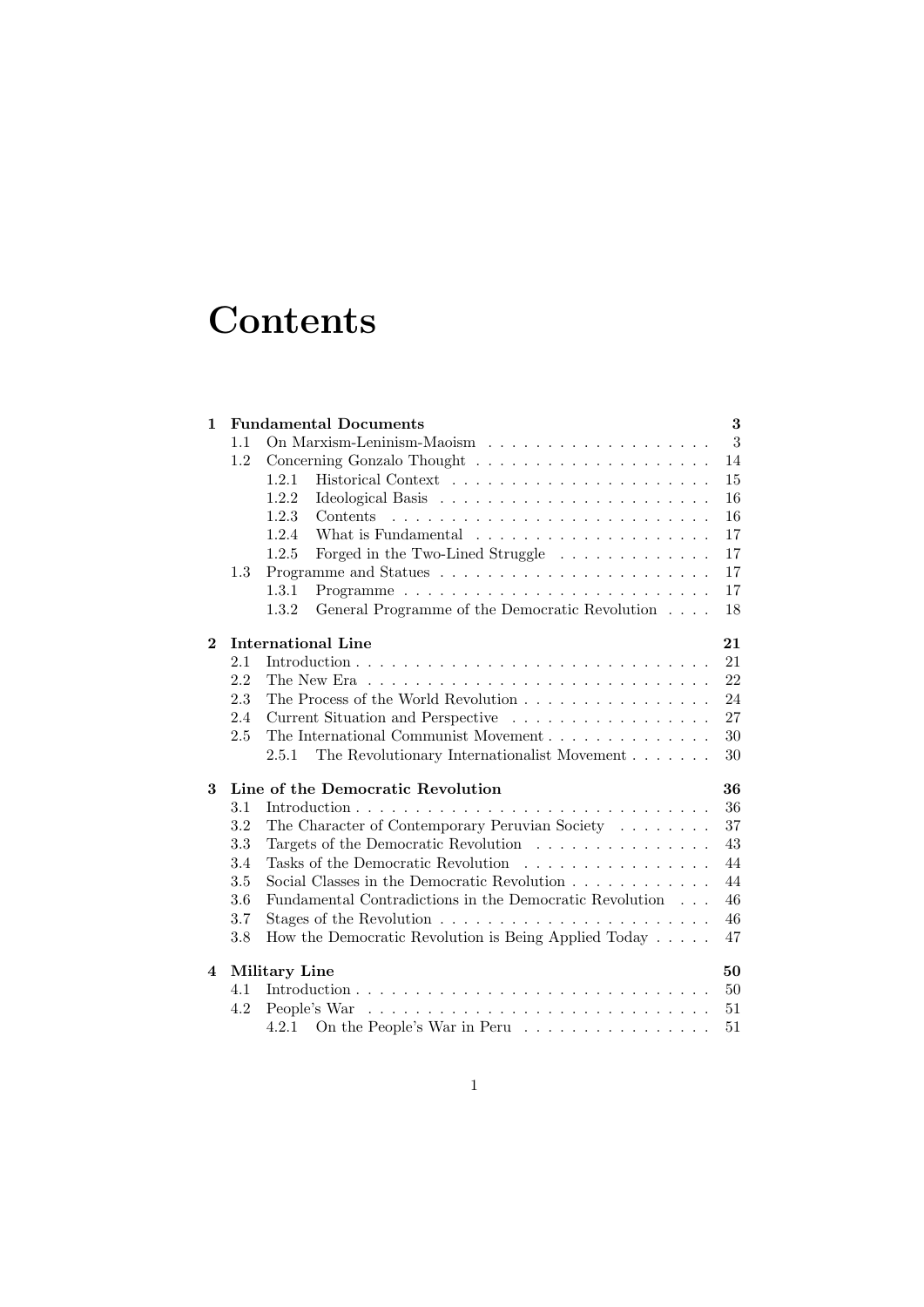|    |               | The Road of Surrounding the Cities from the Countryside<br>4.2.2       |    |
|----|---------------|------------------------------------------------------------------------|----|
|    |               | and the Revolutionary Support Bases                                    | 65 |
|    |               | 4.2.3                                                                  | 66 |
|    |               | Construction of the People's Guerrilla Army<br>4.2.4                   | 67 |
|    |               | 4.2.5                                                                  | 68 |
| 5. |               | Line of the Construction of the Three Instruments                      | 73 |
|    | 5.1           |                                                                        | 73 |
|    | $5.2^{\circ}$ | On the Construction of the Party $\dots \dots \dots \dots \dots \dots$ | 74 |
|    | 5.3           | On the Construction of the People's Guerrilla Army $\dots \dots$       | 78 |
|    | 5.4           | On the Construction of the New State                                   | 80 |
| 6. |               | Mass Line                                                              | 84 |
|    | 6.1           |                                                                        | 84 |
|    | 6.2           | Reaffirmation of the Principal that "The Masses make History".         | 84 |
|    | 6.3           | The Principal Aspect of Mass Work is Political Power, but the          |    |
|    |               | Struggle for Revindications is Necessary                               | 87 |
|    | 6.4           |                                                                        | 89 |
|    | 6.5           | Persist in the only Marxist-Leninist Tactic                            | 91 |
|    | 6.6           |                                                                        | 92 |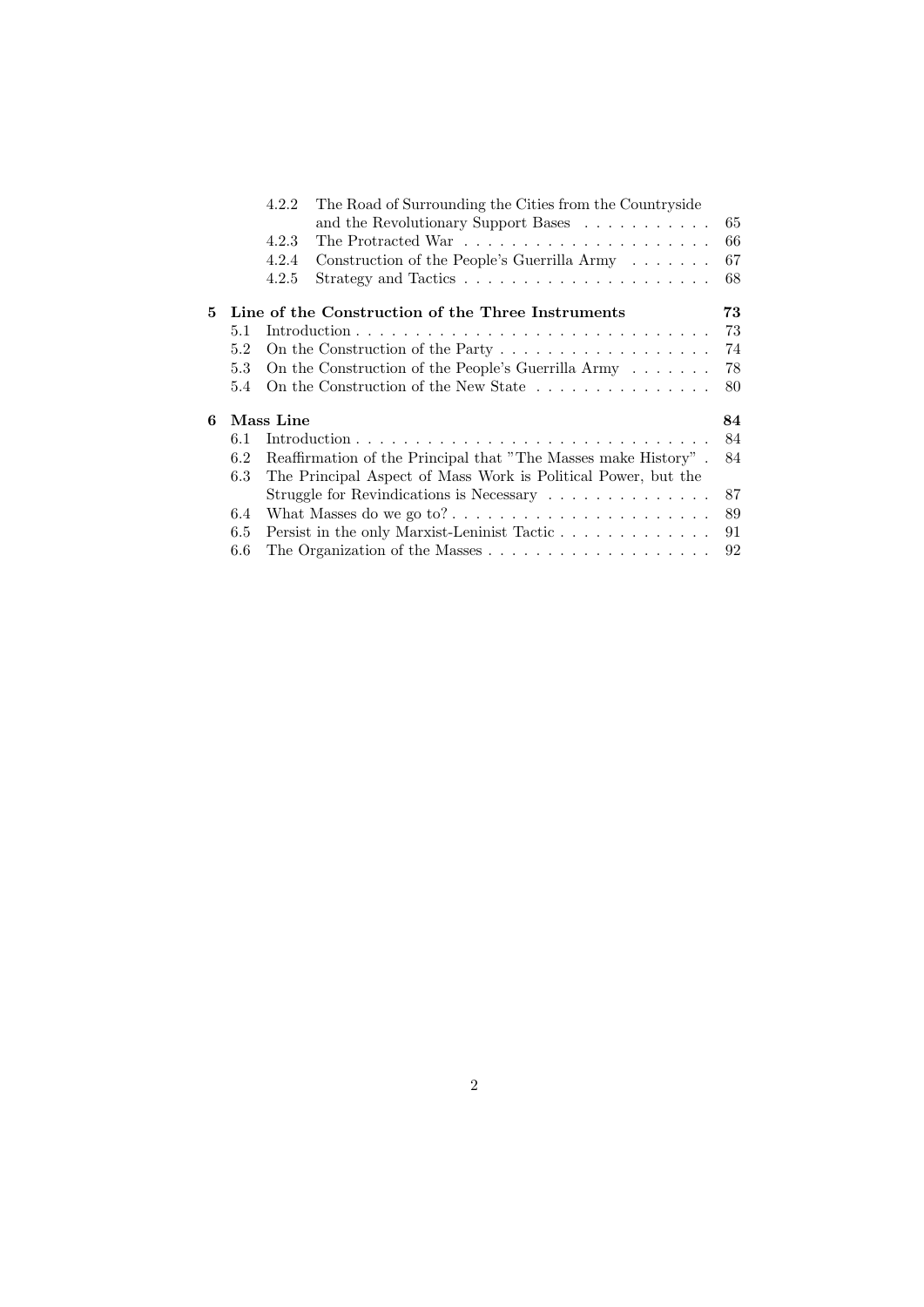# Chapter 1

# Fundamental Documents

# 1.1 On Marxism-Leninism-Maoism

In the furnace of class struggle, the ideology of the international proletariat emerged as Marxism, afterwards developed into Marxism-Leninism and later Marxism-Leninism-Maoism. Therefore, the scientific ideology of the proletariat, all-powerful because it is true, has three stages or landmarks in its dialectical process of development: 1) Marxism, 2) Leninism, and 3) Maoism. These three stages are part of the same unity which began with the Communist Manifesto one hundred and forty years ago, with the heroic epic of the class struggle, in fierce and fruitful two-line struggles within the communist parties themselves and in the titanic work of thought and action that only the working class could generate. Today, three unfading lights are outstanding: Marx, Lenin, and Mao Tse-tung who, through three grand leaps have armed us with the invincible ideology of Marxism-Leninism-Maoism, which today is principally Maoism.

Nevertheless, while Marxism-Leninism has obtained an acknowledgment of its universal validity, Maoism is not completely acknowledged as the third stage. Some simply deny its condition as such, while others only accept it as "Mao Tsetung Thought." In essence, both positions, with the obvious differences between them, deny the general development of Marxism made by Chairman Mao Tsetung. The denial of the "ism" character of Maoism denies its universal validity and, consequently, its condition as the third, new, and superior stage of the ideology of the international proletariat: Marxism-Leninism-Maoism, principally Maoism, that we uphold, defend, and apply.

As an INTRODUCTION, in order to better understand Maoism and the necessity to struggle for it, let us remember Lenin. He taught us that as the revolution advanced to the East it expressed specific conditions that, while they did not negate principles or laws, were new situations that Marxism could not ignore, upon the risk of putting the revolution in danger of a defeat. Notwithstanding the uproar against what is new by pedantic and bookish intellectuals, who are stuffed with liberalism and false Marxism, the only just and correct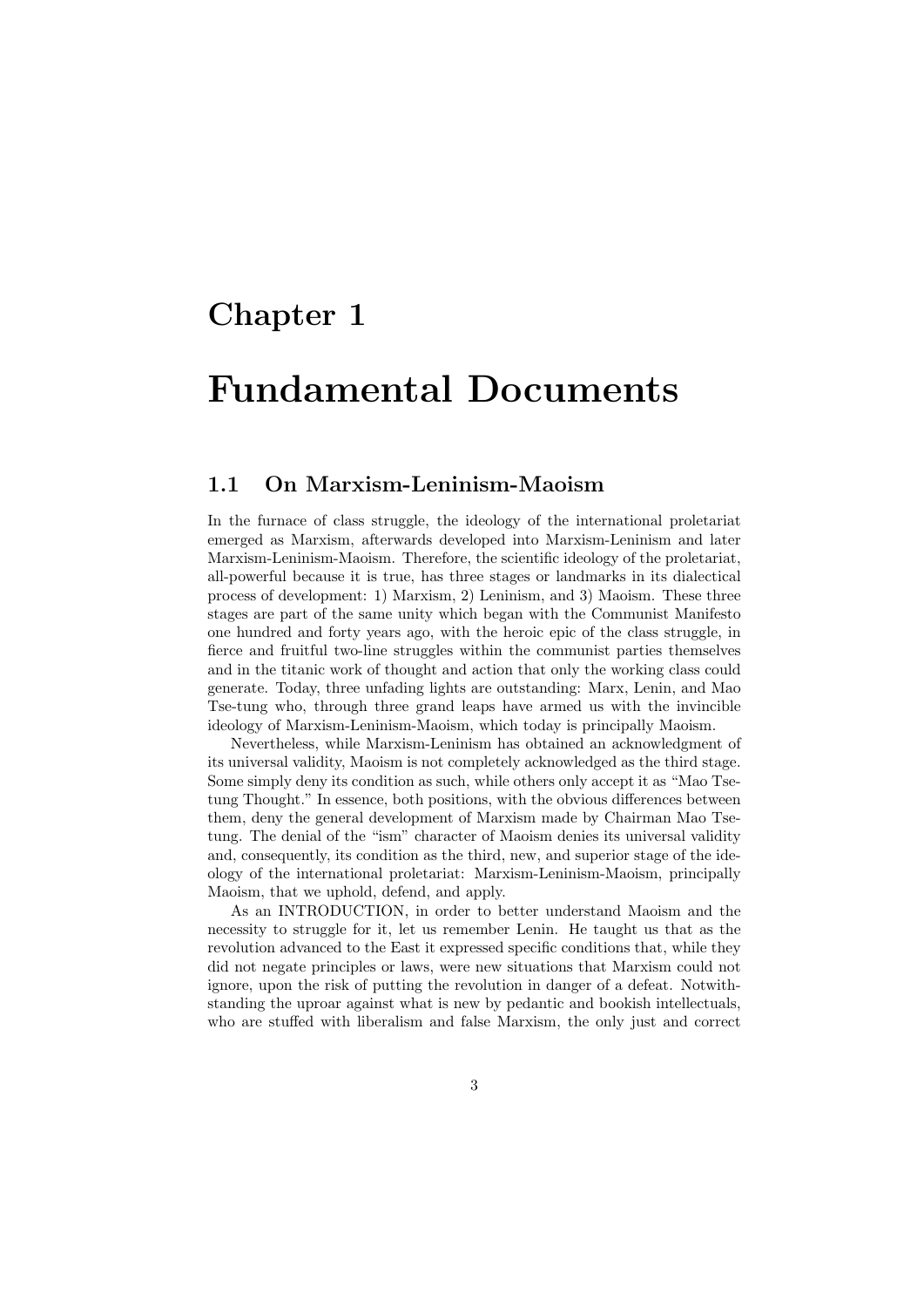thing to do is to apply Marxism to the concrete conditions and to solve the new situations and problems that every revolution necessarily faces. In the face of the horrified and pharisaic "defenses of the ideology, the class, and of the people" that revisionists, opportunists and renegades proclaim, or the furious attacks against Marxism by brutalized academicians and hacks of the old order who are debased by the rotten bourgeois ideology and blindly defend the old society on which they are parasites. Lenin also said clearly that the revolution in the East would present new and great surprises to the greater amazement of the worshipers of following only the well-trodden paths who are incapable of seeing the new; and, as we all know, he trusted the Eastern comrades to resolve the problems that Marxism had not yet resolved.

Furthermore, we must keep well in mind that when Comrade Stalin justly and correctly stated that we had entered the stage of Leninism as the development of Marxism, there was also opposition by those who rend their garments in a supposed defense of Marxism. There were also those who said that Leninism was only applicable to the backward countries. But, in the midst of struggle. practice has consecrated Leninism as a great development of Marxism, and thus the proletarian ideology shone victoriously in the face of the world as Marxism-Leninism.

Today, Maoism faces similar situations. All new things, like Marxism, have always advanced through struggle, and similarly, Maoism will impose itself and be acknowledged.

As for the CONTEXT in which Chairman Mao Tse-tung developed and Maoism was forged, on an international level it was on the basis of imperialism, world wars, the international proletarian movement, the national liberation movement, the struggle between Marxism and revisionism, and the restoration of capitalism in the USSR. Three big historical landmarks must be emphasized in the present century: first, the October Revolution of 1917, which opened the era of the world proletarian revolution; second, the triumph of the Chinese Revolution, in 1949, which changed the correlation of forces in favor of socialism; and third, the great proletarian cultural revolution, which began in 1966 as the continuation of the revolution under the proletarian dictatorship in order to maintain the revolutionary course towards Communism. It is enough to emphasize that Chairman Mao led two of these glorious historical feats.

In China, as the center of world revolution, Maoism was concretely expressed within the most complex convergence of contradictions, and the intense and ruthless class struggle which was marked by the pretensions of the imperialist powers of tearing and dividing up China after the collapse of the Manchurian Empire (1911), the anti-imperialist movement of 1919, the revolts of the great peasant masses, the twenty-two years of armed struggle of the democratic revolution, the great contest for the building and development of socialism and the ten years of revolutionary storms for carrying forward the Cultural Revolution, as well as the sharpest two-line struggle within the Communist Party of China, especially against revisionism. All this was framed within the international situation described above. It is out of this aggregate of historical deeds that we have to extract four events of extraordinary importance: The founding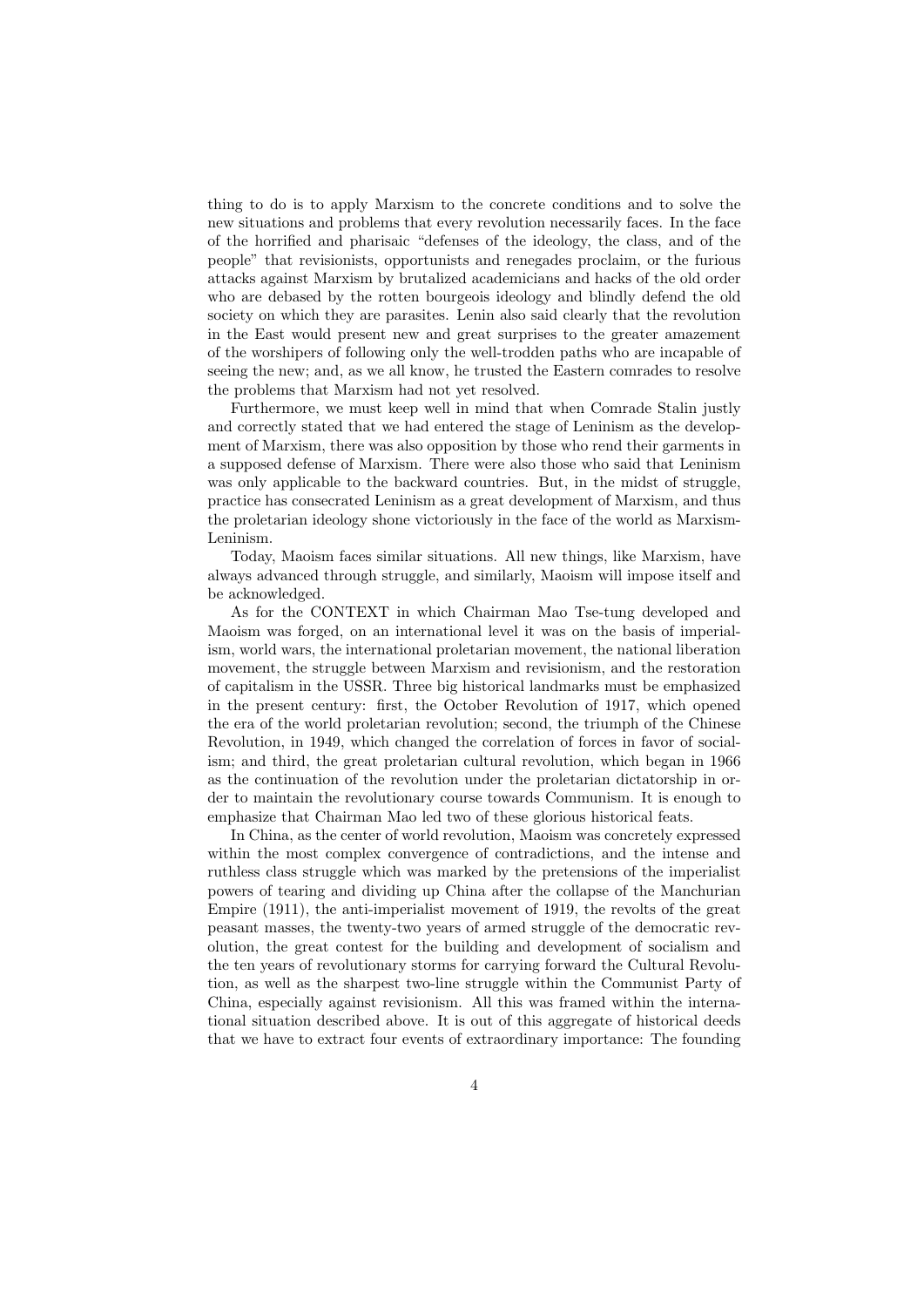of the Communist Party of China (CPC) in 1921; the Autumn Harvest uprising which initiated the path from the countryside to the city, in 1925; the founding of the People's Republic, 1949; and the Great Proletarian Cultural Revolution (GPCR), from 1966-1976; in all of which Chairman Mao was a protagonist and the acknowledged leader of the Chinese Revolution.

We can say from Chairman Mao Tse-tung's biography that he was born on December 26th 1893, opening his eyes to an agitated world scorched by the flames of war; son of peasants, he was seven years old when "Boxer Rebellions" began; a student at a Teachers' Training College, he was in his eighteenth year when the empire collapsed and he enlisted himself as a soldier, later to become a great organizer of peasants and of the youth in Hunan, his native province. Founder of the Communist Party and of the Red Army of workers and peasants, he established the path of surrounding the cities from the countryside developing People's War as the military theory of the proletariat. He was the theoretician of New Democracy and founder of the People's Republic; a promoter of the Great Leap Forward and of the development of socialism; the leader of the struggle against the contemporary revisionism of Khrushchev and his henchmen, leader and head of the Great Proletarian Cultural Revolution. These are landmarks of a life devoted thoroughly and solely to the revolution. The proletariat has seen three gigantic triumphs in this century: Two of them belong to Chairman Mao, and if one is glory enough, two are even more.

On the CONTENT of Maoism, of its substance, we must point out the following basic issues:

1. Theory. Marxism has three parts: Marxist philosophy, Marxist political economy, and scientific socialism. The development of all these three components gives rise to a great qualitative leap of Marxism as a whole, as a unity on a superior level, which implies a new stage. Consequently, the essential thing is to show that Chairman Mao, as can be seen in theory and practice, has generated such a great qualitative leap. Let us highlight this with the following points:

In Marxist philosophy he developed the essence of dialectics, the law of contradiction, establishing it as the only fundamental law; and besides his profound dialectical understanding of the theory of knowledge, whose center are the two leaps that make up its law (from practice to knowledge and vice versa, but with knowledge to practice being the main one). We emphasize that he masterfully applied the law of contradiction in politics; and moreover he brought philosophy to the masses of people, fulfilling the task that Marx left.

In Marxist political economy, Chairman Mao applied dialectics to analyze the relationship between the base and superstructure, and, continuing the struggle of Marxism-Leninism against the revisionist thesis of the "productive forces", he concluded that the superstructure, consciousness, can modify the base, and that with political power the productive forces can be developed. By developing the Leninist idea that politics is the concentrated expression of economics, he established that politics must be in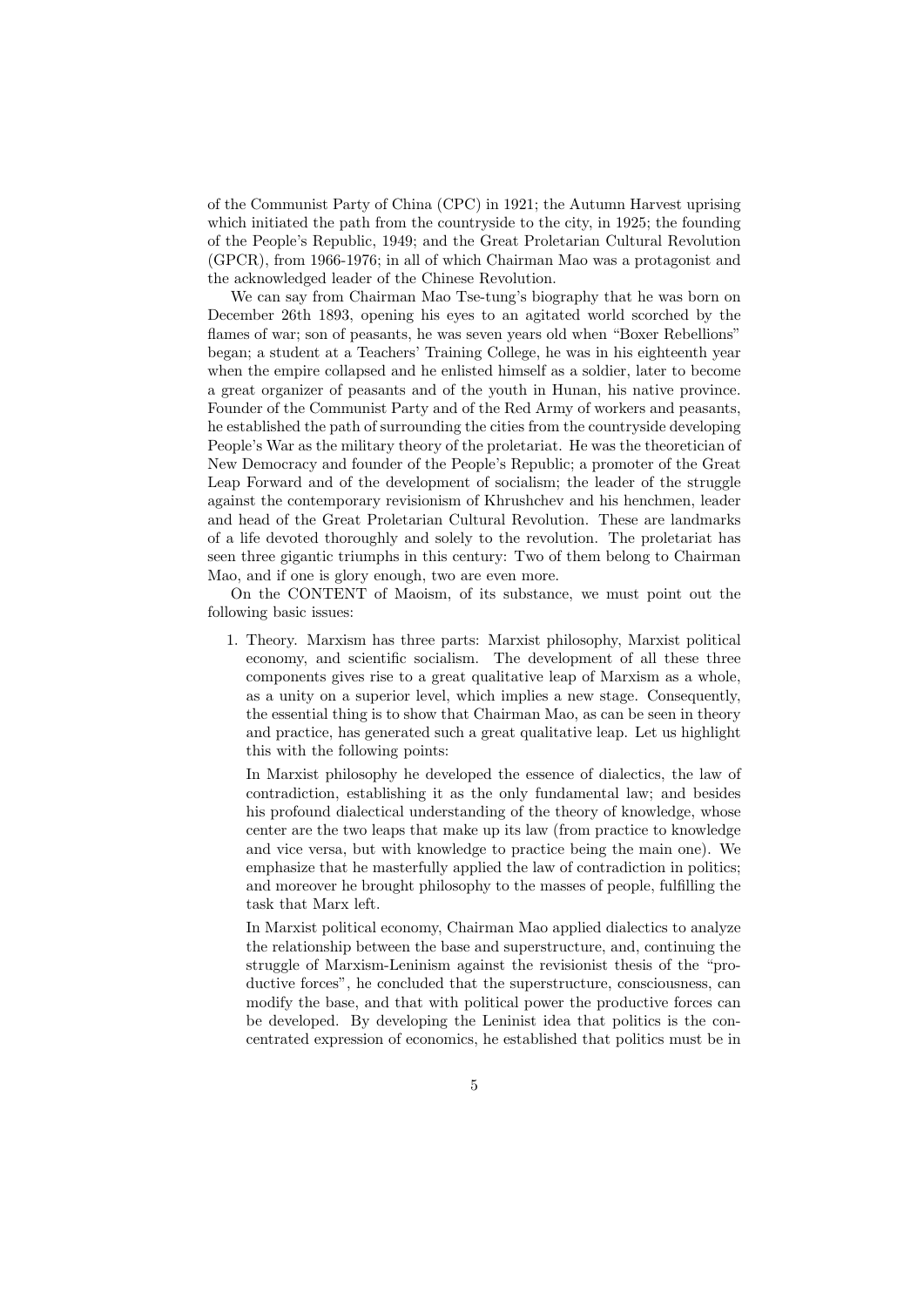command, (applicable on all levels) and that political work is the life-line of economic work; which takes us to the true handling of political economy, not just a simple economic policy.

Despite its importance, an issue which is often sidestepped, especially by those who face democratic revolutions, is the Maoist thesis of bureaucratic capitalism; that is, the capitalism which is being developed in the oppressed nations by imperialism along with different degrees of underlying feudalism, or even pre-feudal stages. This is a vital problem, mainly in Asia, Africa and Latin America, since a good revolutionary leadership derives from its understanding, especially when the confiscation of bureaucratic capital forms the economic basis for carrying forward the socialist revolution as the second stage.

But the main thing is that Chairman Mao Tse-tung has developed the political economy of socialism. Of the utmost importance is his criticism of socialist construction in the Soviet Union, as well as his theses on how to develop socialism in China: Taking agriculture as the base and industry as the leading economic force, promoting industrialization guided by the relationship between heavy industry, light industry and agriculture; taking heavy industry as the center of economic construction and simultaneously paying full attention to light industry and agriculture. The Great Leap Forward and the conditions for its execution should be highlighted: One, the political line that gives it a just and correct course; two, small, medium, and large organizational forms in a greater to lesser quantity, respectively; three, a great drive, a gigantic effort of the masses of people in order to put it in motion and to take it through to success, a leap forward whose results are valued more for the new process set in motion and its historical perspective than its immediate achievements, and its linkage with agricultural collectivization and the people's communes. Finally, we must bear well in mind his teachings on the objectivity and the subjectivity in understanding and handling the laws of socialism, that because the few decades of socialism have not permitted it to see its complete development, and therefore a better understanding of its laws and its specification, and principally the relationship that exists between revolution and the economic process, embodied in the slogan "grasp revolution and promote production". Despite its transcendental importance, this development of Marxist political economy has received scant attention.

In scientific socialism, Chairman Mao further developed the theory of social classes analyzing them on economic, political, and ideological planes. He upheld revolutionary violence as a universal law without any exception whatsoever; revolution as a violent displacement of one class by another, thus establishing the great thesis that "political power grows out of the barrel of a gun". He resolved the question of the conquest of political power in the oppressed nations through the path of surrounding the cities from the countryside, establishing its general laws. He defined and developed the theory of the class struggle within socialism in which he brilliantly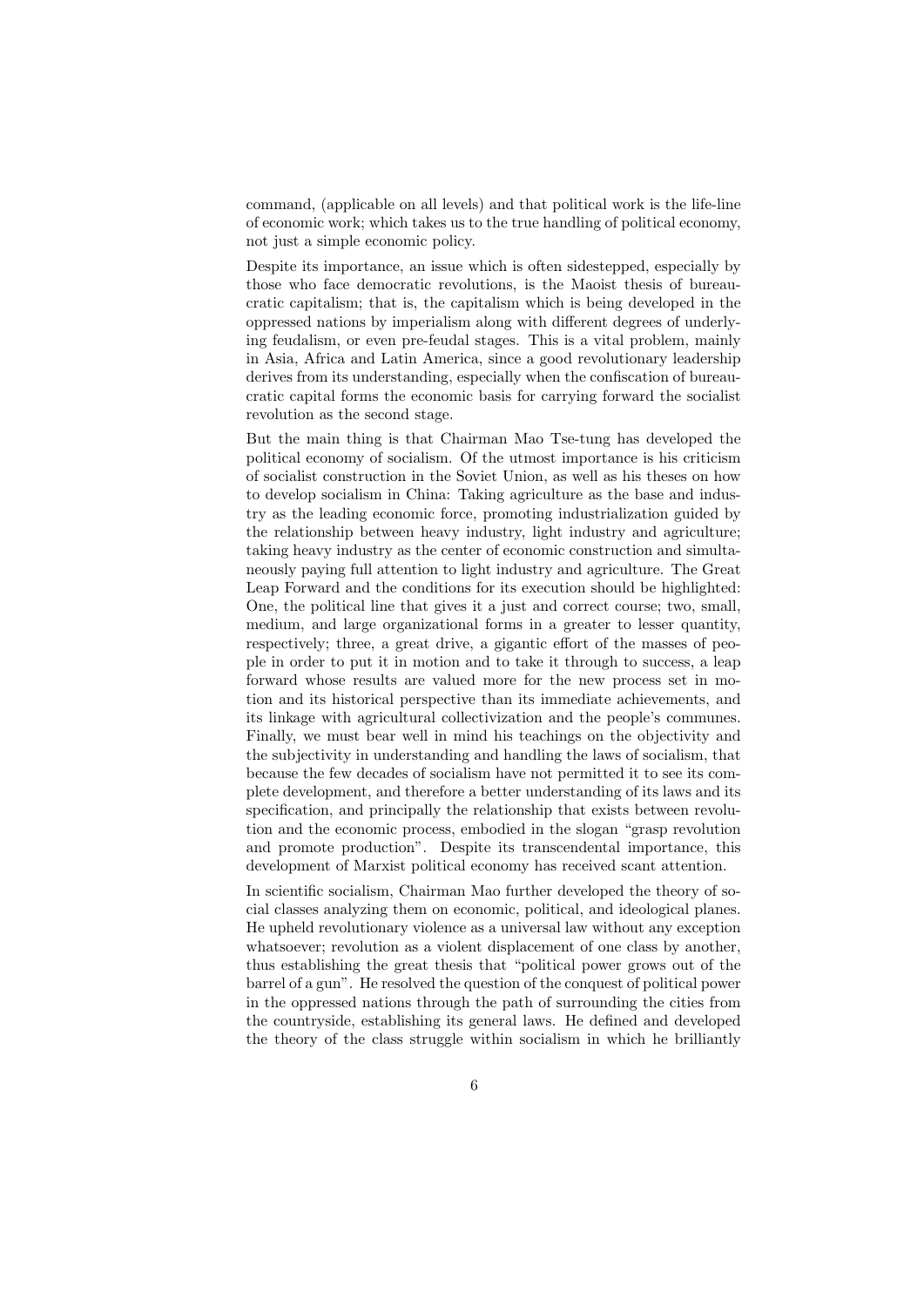demonstrated that the antagonistic struggle between the proletariat and the bourgeoisie, between the socialist road and the capitalist road, and between socialism and capitalism continues. That in socialism it was not concretely determined who would defeat whom, that it was a problem whose solution demands time, the unfolding of a process of restoration and counter-restoration, in order for the proletariat to strongly hold political power definitely through the proletarian dictatorship; and, finally and principally, the grandiose solution of historical transcendence, the Great Proletarian Cultural Revolution as the continuation of the socialist revolution under the proletarian dictatorship.

These basic questions, simply and plainly stated but known and undeniable, show the Chairman's development of the integral parts of Marxism, and the evident raising of Marxism-Leninism to a new, third and superior stage: Marxism-Leninism-Maoism, principally Maoism.

Continuing with this brief synthesis, let us look at other specific points which, although deriving from the above, should be considered even if only enumeratively, to emphasize and pay due attention to them.

- 2. The New Democratic Revolution. Firstly, it is a development of the Marxist theory of the State, establishing three types of dictatorships:
	- Dictatorship of the bourgeoisie, in the old bourgeois democracies like the United States, a type in which the dictatorships of the oppressed nations such as the Latin American ones can be assimilated;
	- Proletarian dictatorships, like the ones in the Soviet Union or in China before the usurpation of power by the revisionists; and
	- New Democracy, as a joint dictatorship based on the worker-peasant alliance, led by the proletariat headed up by the Communist Party, which was formed in China during its democratic revolution, and which is concretely expressed in Perú today through the People's Committees, in the base areas and in the People's Republic of New Democracy in formation. It is fundamental to emphasize, within this development of the theory of the state, the key differentiation between a state system as a dictatorship of a class or classes that hold political power, which is principal, and a system of government, which is understood as an organization for the exercise of political power.

On the other hand, New Democracy, one of the extraordinary developments made by Chairman Mao, masterfully materializes for us the bourgeois revolution of a new type, which only the proletariat can lead. In synthesis, it is the democratic revolution within the new era of world proletarian revolution in which we evolve. The New Democratic Revolution implies a new economy, a new politics, and a new culture, obviously overthrowing the old order and upholding the new one with arms, the only way to transform the world.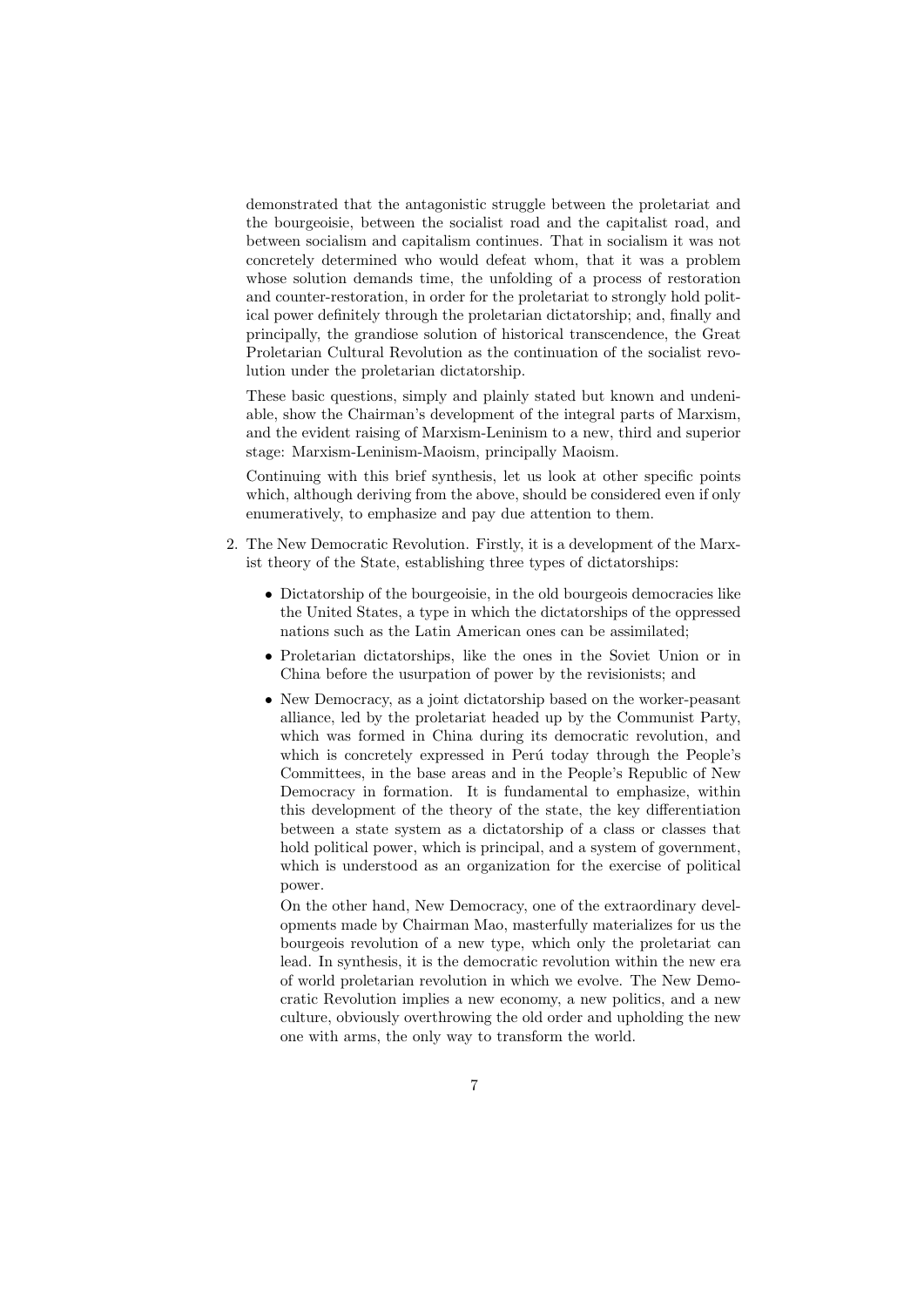Finally, it is important to emphasize that New Democracy is a democratic revolution. Although it mainly fulfills the democratic tasks, it also complementarily advances in some socialist tasks, so that the question of two stages, democratic and socialist, which corresponds to countries like ours, is thoroughly solved by guaranteeing that once the democratic stage is concluded, it will be continued as a socialist revolution, without any intermissions or interruptions.

3. The three instruments. The problem of the construction of the instruments of the revolution presents the Party with the problem of understanding the interrelationship between the Party, the army and the united front; and to understand and correctly handle the interconnected construction of the three instruments in the midst of war or in the defense of the new State based on the power of the armed people, expressing in that way a just and correct task of leadership. Their construction is guided by the principle that a just and correct ideological line decides everything, and it is on this ideological-political basis that the organizational construction is simultaneously developed in the midst of the struggle between the proletarian line and the bourgeois line and within the storm of the class struggle, mainly in war, as the principal form of current or potential struggle.

Regarding the Party, Chairman Mao starts from the necessity of the Communist Party, a new type of party, a party of the proletariat. Today, we would say a Marxist-Leninist-Maoist Party: a party whose aim is to conquer political power and to defend it, and therefore it is inextricably bound to people's war in order to initiate it, develop it or wage it to defend itself. A party sustained by the masses of people, be it by way of people's war which is a war of the masses, or by the united front which, being a front of classes, is based on the broad masses. The Party develops and changes itself according to the stages of the revolution and the periods that these stages may have. The driving of its development is the contradiction which materializes in its heart as the two-line struggle, the proletarian line and the bourgeois or in general non-proletarian line, which is in essence and mainly a struggle against revisionism. This leads to the decisive importance of ideology in the life of the party and to the development of rectification campaigns that serve a greater adjustment of all the systems of party organizations and the membership to the just and correct ideological and political lines, guaranteeing the predominance of the proletarian line and keeping the Party leadership in its iron grip. The Party serves the establishment of political power for the proletariat as the leading class of the New Democracy, and principally for the establishment, strengthening and development of the proletarian dictatorship, and through cultural revolutions the conquest of the great, final goal: Communism. Because of this, the Party must lead everything in an all-around way.

The revolutionary army is of a new type. It is an army for the fulfillment of the political tasks that the Party establishes in accordance with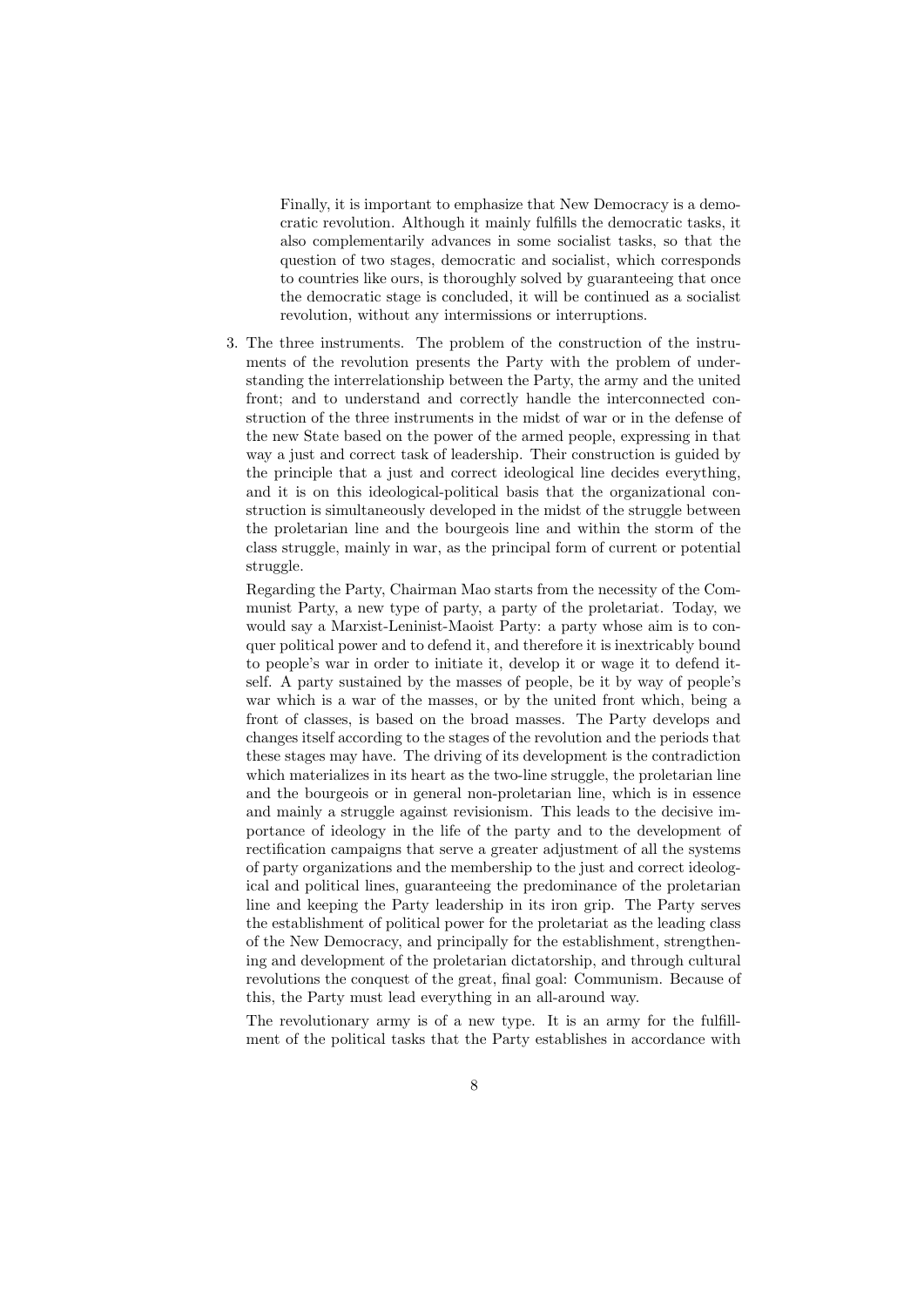the interests of the proletariat and the people. This characteristic is concretely expressed in three tasks: To combat, to produce in order to pose no parasitical burden, and to mobilize the masses. It is an army based on the political development of the proletariat's ideology, from Marxism-Leninism-Maoism (today), and from the general political line as well as the military one that the Party may establish. It is an army based on people and not on weapons, an army that surged from the masses with whom it has always been linked, serving them wholeheartedly, which allows it to move among the people like fish in the water. Without a people's army the people have nothing, said Chairman Mao, at the same time he taught us the necessity of the Party's absolute leadership over the army and his great principle: The Party commands the gun and we will never permit it to be otherwise. Besides having thoroughly established the principles and norms for the construction of a new type of army, the Chairman himself called for preventing the use of the army for the restoration of capitalism by usurping the leadership through a counterrevolutionary coup d'etat and, developing Lenin's thesis on the people's militia, he carried out farther than anyone the general policy of arming the people, thus opening a breach and pointing out the path towards the armed sea of masses that will lead us to the definite emancipation of the people and the proletariat.

It was Chairman Mao who for the first time developed a complete theory on the united front and established its laws. A front of social classes based on the worker-peasant alliance as a guarantee of the proletariat's hegemony in the revolution, which is led by the proletariat represented by the Communist Party; in synthesis, a united front under the leadership of the Communist Party, a united front for the people's war, for the revolution, for the conquest of power for the proletariat and the people. In synthesis, the united front is the grouping of the revolutionary forces against the counter-revolutionary forces in order to wage the struggle between revolution and counter-revolution mainly through the armed people's war. The united front, obviously, is not the same in every stage of the revolution and, furthermore, it has its specifications according to the various historical periods of each stage; likewise, the united front in a concrete revolution does not equal the one on a world level, although both follow the same general laws. Apart from this, it is important to emphasize the relation between the front and the State that Chairman Mao established when the war of resistance against Japan was evolving, setting forth that the united front is a form of joint dictatorship, a question that deserves to be especially studied by those who face democratic revolutions.

4. The People's War is the military theory of the international proletariat; in it are summarized, for the first time in a systematic and complete form, the theoretical and practical experience of the struggles, military actions, and wars waged by the proletariat, and the prolonged experience of the people's armed struggle and especially of the incessant wars in China. It is with Chairman Mao that the proletariat attains its military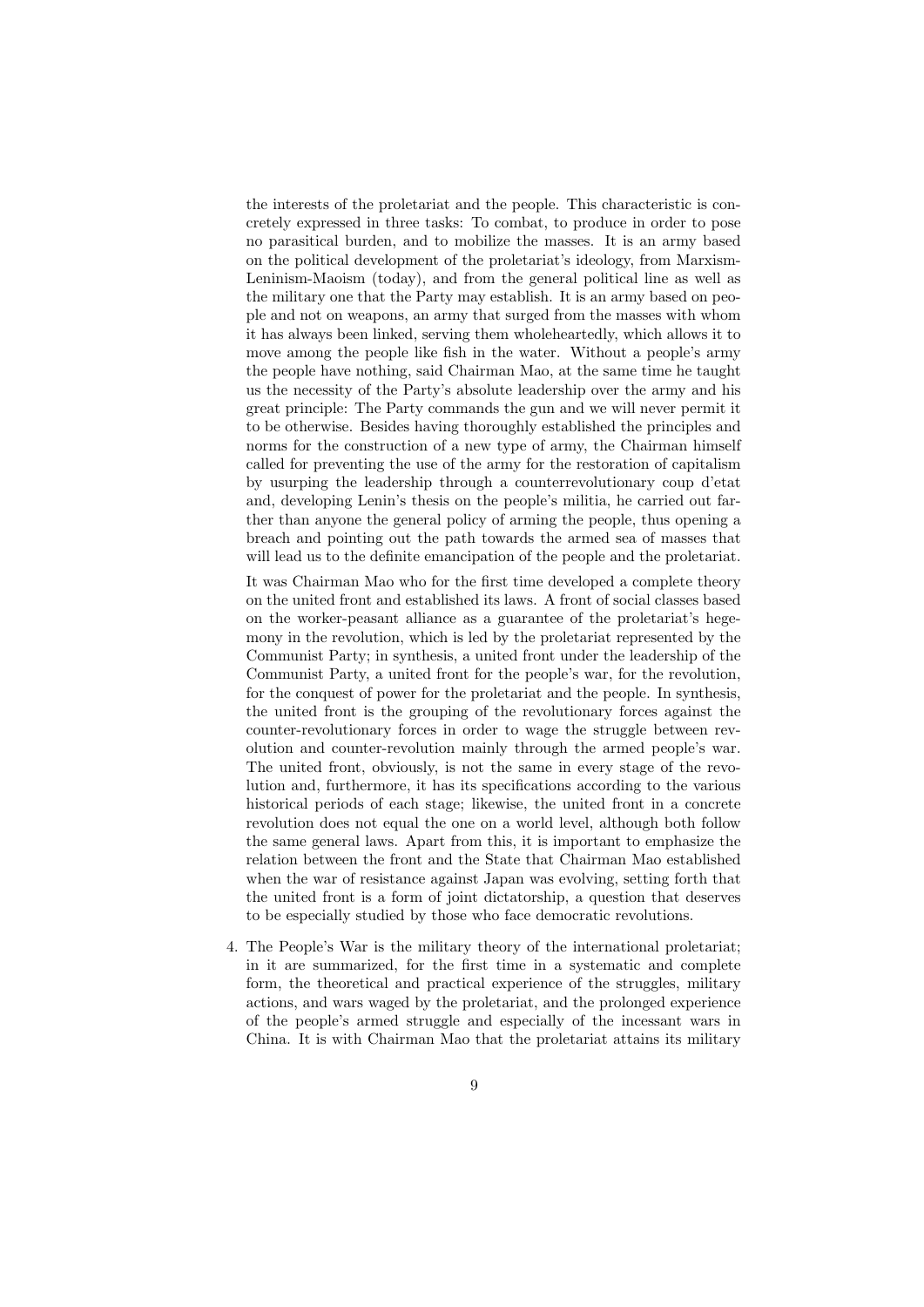theory; nevertheless, there is much confusion and misunderstanding on this issue. And much of it springs from how the People's War in China is seen. Generally, it is considered derisively and contemptuously simply as a guerrilla war; this alone denotes a lack of understanding. Chairman Mao pointed out that guerrilla warfare achieves a strategic feature; but due to its essential fluidity, the development of guerrilla warfare is not understood as it exists, how it develops mobility, a war of movements, of positions, how it unfolds great plans of the strategic offensive and the seizure of small, mid-sized, and big cities, with millions of inhabitants, combining the attack from outside with the insurrection from within. Thus, in conclusion, the four periods of the Chinese revolution, and mainly from the agrarian war until the people's war of liberation, considering the anti-Japanese war of resistance between both, shows the various aspects and complexities of the revolutionary war waged during more than twenty years amidst a huge population and an immense mobilization and participation of the masses. In that war there are examples of every kind; and what is principal has been extraordinarily studied and its principles, laws, strategy, tactics, rules, etc. masterfully established. It is, therefore, in this fabulous crucible and on what was established by Marxism-Leninism that Chairman Mao developed the military theory of the proletariat: The People's War.

We must fully bear in mind that subsequently, Chairman Mao himself, aware of the existence of atomic bombs and missiles and with China already having them, sustained and developed people's war in order to wage it under the new conditions of atomic weapons and of war against powers and super-powers. In synthesis, people's war is the weapon of the proletariat and of the people, even to confront atomic wars.

A key and decisive question is the understanding of the universal validity of people's war and its subsequent application taking into account the different types of revolution and the specific conditions of each revolution. To clarify this key issue it is important to consider that no insurrection like that of Petrograd, the anti-fascist resistance, or the European guerrilla movements in the Second World War have been repeated, as well as considering the armed struggles that are presently being waged in Europe. In the final analysis, the October Revolution was not only an insurrection but a revolutionary war that lasted for several years. Consequently, in the imperialist countries the revolution can only be conceived as a revolutionary war which today is simply people's war.

Finally, today more than ever, we Communists and revolutionaries, the proletariat and the people, need to forge ourselves in: "Yes. We are adherents to the theory of the omnipotence of the revolutionary war. That it is not bad thing; it is good thing. It is Marxist"; which means adhering to the invincibility of people's war.

5. The Great Proletarian Cultural Revolution in a historical perspective is the most transcendental development of Marxism-Leninism made by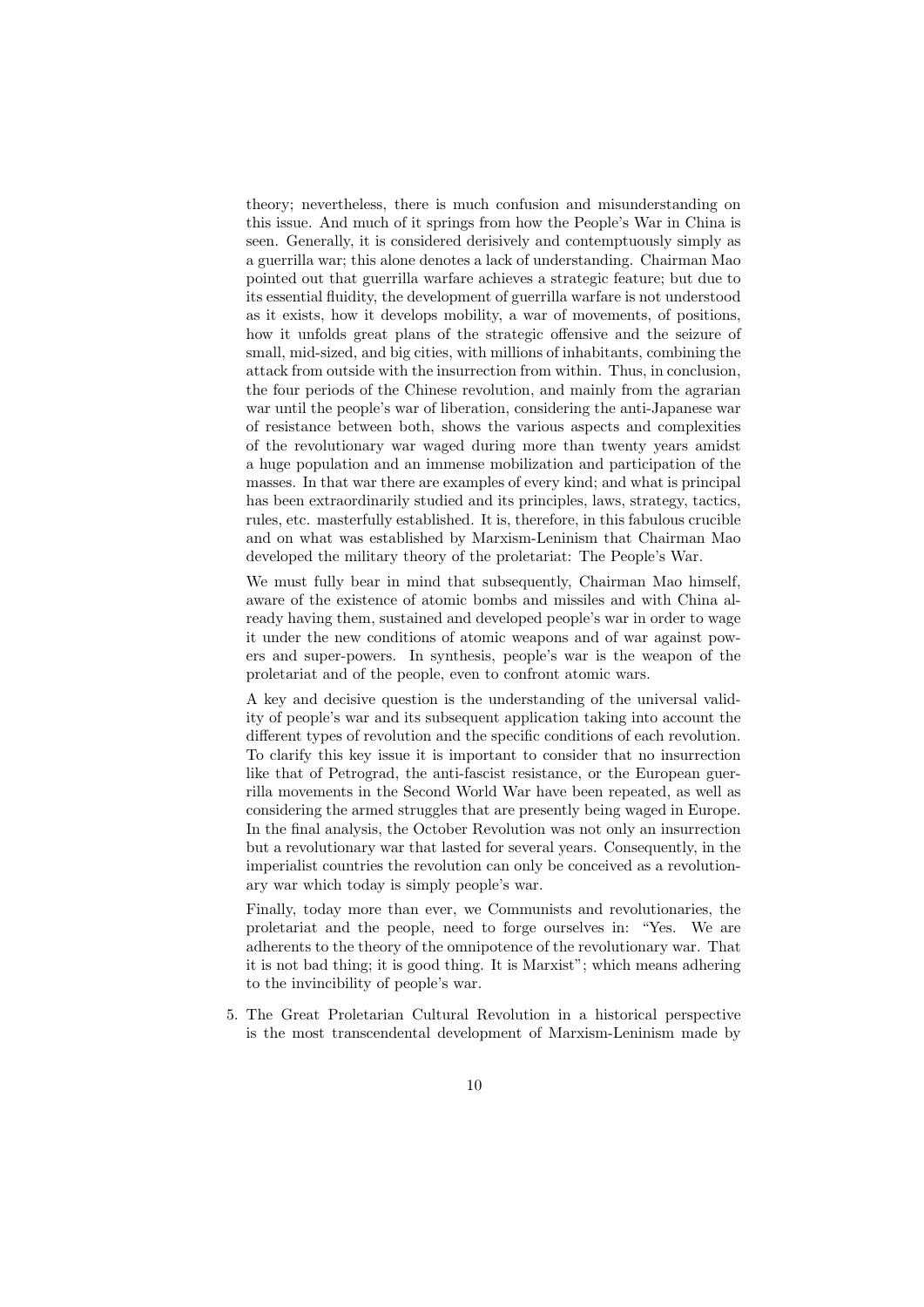Chairman Mao; it is the solution to the great pending problem of the continuation of the revolution under the proletarian dictatorship: "It represents a more profound and wider new stage in the development of the socialist revolution in our country."

What was the situation that presented itself? As stated in the Decision of the Communist Party of China on the Great Proletarian Cultural Revolution states: "Although overthrown, the bourgeoisie still tries to avail itself of the old ideas, culture, habits and ways of the exploiting classes in order to corrupt the masses and to conquer the minds of the people in its endeavors to restore its power. The proletariat must do exactly the opposite: It must deal merciless, frontal blows to all the challenges by the bourgeoisie in the ideological arena and change the spiritual composition of the whole society using its own new ideas, culture, habits and ways. Our present aim is to crush, through struggle, those who occupy leading posts and follow the capitalist road, to criticize and repudiate the reactionary bourgeois 'authorities' in the academic fields, to criticize and repudiate the ideology of the bourgeoisie and other exploiting classes, and to transform education, literature, and art and the rest of areas of the superstructure that do not correspond to the economic base of socialism, in order to facilitate the consolidation and the development of the socialist system."

It was in these conditions that the most Earth-shaking political process and the greatest mass mobilization the world has ever seen broke out, and whose objectives were thus outlined by Chairman Mao: "The present GPCR is completely necessary and very timely to consolidate the proletarian dictatorship, to prevent the restoration of capitalism, and to build socialism."

We also emphase two questions:

- The GPCR implies a landmark in the development of the proletarian dictatorship towards the proletariat's securing political power, concretely expressed in the Revolutionary Committees; and
- The restoration of capitalism in China after the 1976 counter-revolutionary coup is not a negation of the GPCR but is plainly part of the contention between restoration and counter-restoration, and, on the contrary, it shows us the transcendental historical importance of the GPCR in the inexorable march of mankind towards Communism.
- World Revolution. Chairman Mao emphasizes the importance of the world revolution as a unity, on the basis that revolution is the main trend while the decomposition of imperialism is greater each day, and the role played by the masses grows more immense each year, masses that make and shall make their transforming and unstoppable strength be felt, and reiterates the great truth: Either we all reach Communism or nobody does. Within this specific perspective in the era of imperialism, the great historical moment of the "next 50 to 100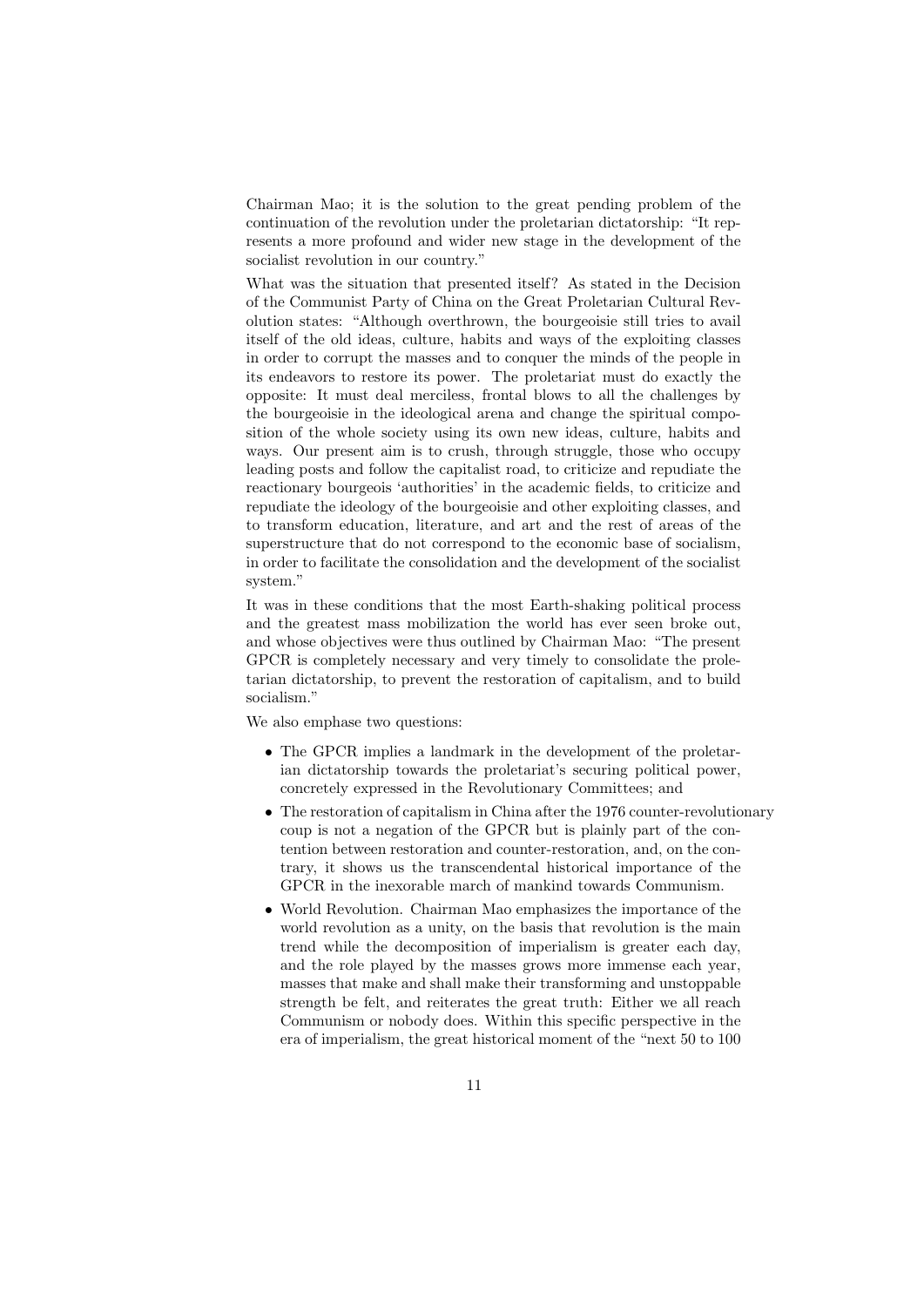years", and within this context the opening period of struggle against Yankee imperialism and Soviet social-imperialism, paper tigers that contend for hegemony and threaten the world with an atomic war, in the face of which, firstly we must condemn it, and secondly, we must prepare ourselves beforehand in order to oppose it with people's war and make the revolution. On the other hand, starting from the historical importance of the oppressed nations and, furthermore, from their perspective both in the economic and political relationships that are evolving on account of the process of decomposition of imperialism, Chairman Mao stated his thesis that "three worlds delineate themselves". All of which leads to the necessity of developing the strategy and tactics of world revolution. Regrettably, we know little or almost nothing about Chairman Mao's writings and statements on these transcendental questions; nevertheless, the very little that is known shows the grand perspectives which he watched closely and the great outlines that we must follow in order to understand and serve the proletarian world revolution

• Superstructure, ideology, culture, and education. These and other related issues have been subtly and deeply studied by Chairman Mao. For that reason, this is also another basic question that deserves attention.

In conclusion, the contents seen in these fundamental issues show clearly to whoever wants to see and understand that we have, therefore, a new, third, and superior stage of Marxism: Maoism; and that to be a Marxist in these days demands to be a Marxist-Leninist-Maoist and mainly Maoist.

All that has been explained in the contents leads us to two questions:

What is fundamental in Maoism? Political Power is fundamental in Maoism. Political power for the proletariat, power for the dictatorship of the proletariat, power based on an armed force led by the Communist Party. More explicitly:

- 1. Political power under the leadership of the proletariat in the democratic revolution;
- 2. Political power for the dictatorship of the proletariat in the socialist and cultural revolutions;
- 3. Political power based on an armed force led by the Communist Party, conquered and defended through people's war.

And, what is Maoism? Maoism is the elevation of Marxism-Leninism to a new, third, and superior stage in the struggle for proletarian leadership of the democratic revolution, the development of the construction of socialism and the continuation of the revolution under the proletarian dictatorship as a proletarian cultural revolution; when imperialism deepens its decomposition and revolution has become the main tendency of history, amidst the most complex and largest wars seen to date and the implacable struggle against contemporary revisionism.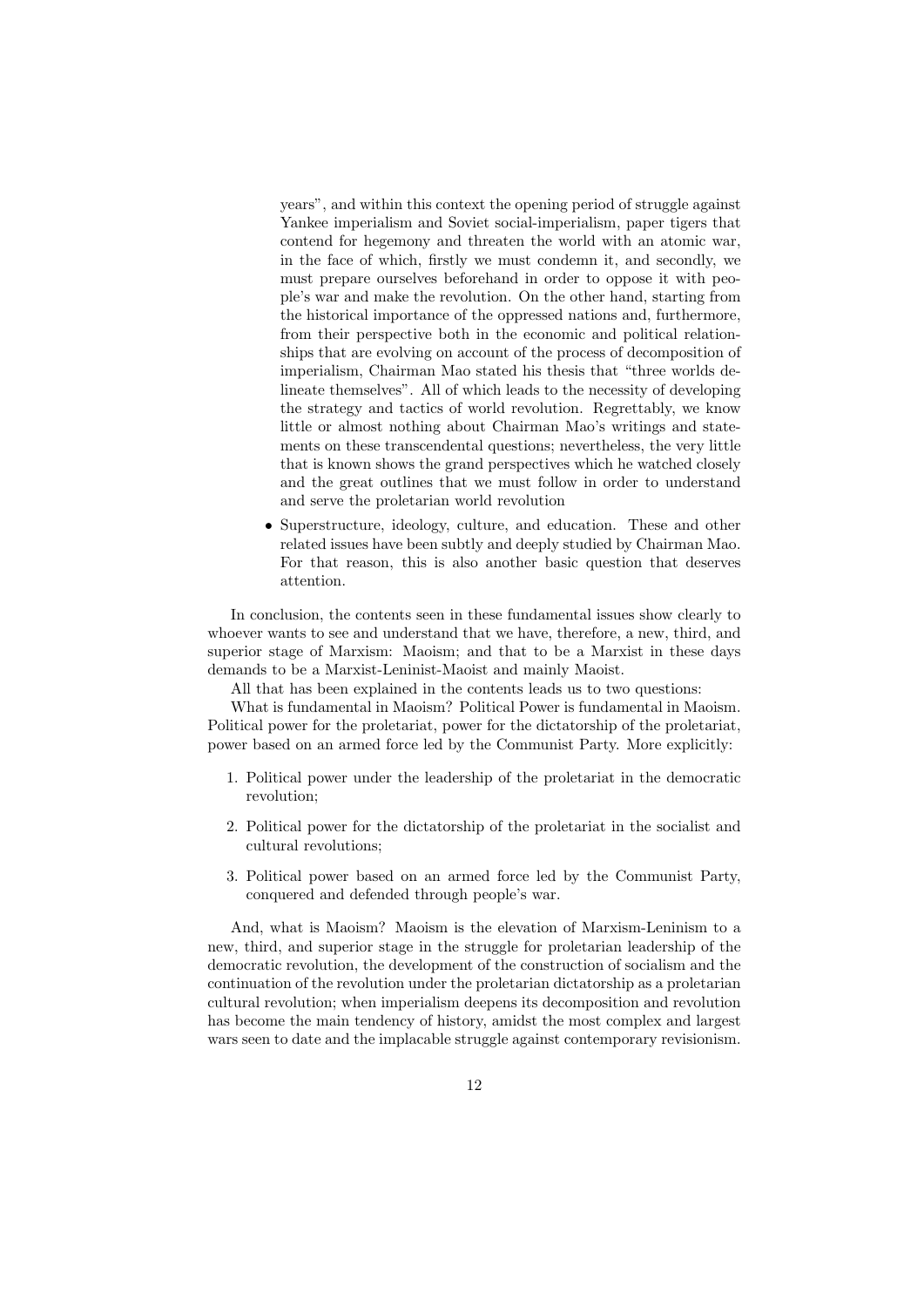On the STRUGGLE AROUND MAOISM. Briefly, the struggle in China for establishing Mao Tse-tung Thought began in 1935 at the Tsunyi Meeting, when Chairman Mao assumed the leadership of the Communist Party of China. In 1945 the VII Congress agreed that the CPC was guided by Marxism-Leninism Mao Tse-tung Thought, a specification suppressed by the VIII Congress, since a rightist line prevailed in it. The IX Congress in 1969 resumed the GPCR and ratified that the CPC is guided by Marxism-Leninism-Mao Tse-tung Thought; that was as far as it advanced.

On an international level, it acquired influence from the 1950s onwards; but it is with the GPCR that it intensely spread out and its prestige rose powerfully and Chairman Mao was acknowledged as the leader of the world revolution and originator of a new stage in Marxism-Leninism; thus, a great number of Communist Parties assumed the denomination of Marxism-Leninism-Mao Tse-tung Thought. On the world level, Maoism confronted contemporary revisionism openly unmasking it profoundly and forcefully, and likewise it did so in the CPC's own ranks, all of which raised the Chairman's great red banner still more: The new, third, and superior stage of the ideology of the international proletariat. At present (1988), Maoism confronts the triple attack of Soviet, Chinese and Albanian revisionism. But today, even among those who acknowledge the Chairman's great contributions, including the development of Marxism, there are some who believe that we are still in the stage of Marxism-Leninism, and others who only accept Mao Tse-tung Thought but by no means Maoism.

In this country, obviously, the revisionists who follow the baton of their diverse masters, Gorbachev, Teng, Alia or Castro have continuously attacked Maoism; among them one must condemn, unmask, and implacably combat Del Prado's callous revisionism and his gang, the so called "Peruvian Communist Party"; the abject deviousness of the self-proclaimed "Communist Party of Peru, Patria Roja" who, after raising themselves up as "great Maoists" became Teng's servants, after having condemned him when he was defenestrated in 1976, as well as the anti-Maoism of the so called "Izquierda Unida" (United Left), in whose heart swarmed all the revisionist and even anti-Marxist positions passed off by false Marxists and opportunists of many kinds. We must raise Maoism as a revealing mirror for revisionists in order to combat them implacably, working for the development of the People's War and the triumph of the democratic revolution underway, which is an unavoidable and unrenounceable task of a strategic character.

The Communist Party of Peru, through the fraction led by President Gonzalo, who propelled its reconstitution, took up Marxism-Leninism- Mao Tsetung Thought in 1966; in 1979 the slogan "Uphold, defend, and apply Marxism-Leninism-Mao Tse-tung Thought!"; in 1981: "Towards Maoism!"; and, in 1982, took Maoism as an integral part and superior development of the ideology of the international proletariat: Marxism-Leninism-Maoism. It is with the People's War that we have understood more deeply what Maoism implies and we have taken up the solemn pledge to "Uphold, defend, and apply Marxism-Leninism-Maoism, principally Maoism!" and to work relentlessly in helping to place it as leader and guide of the world revolution, the always red and unfading banner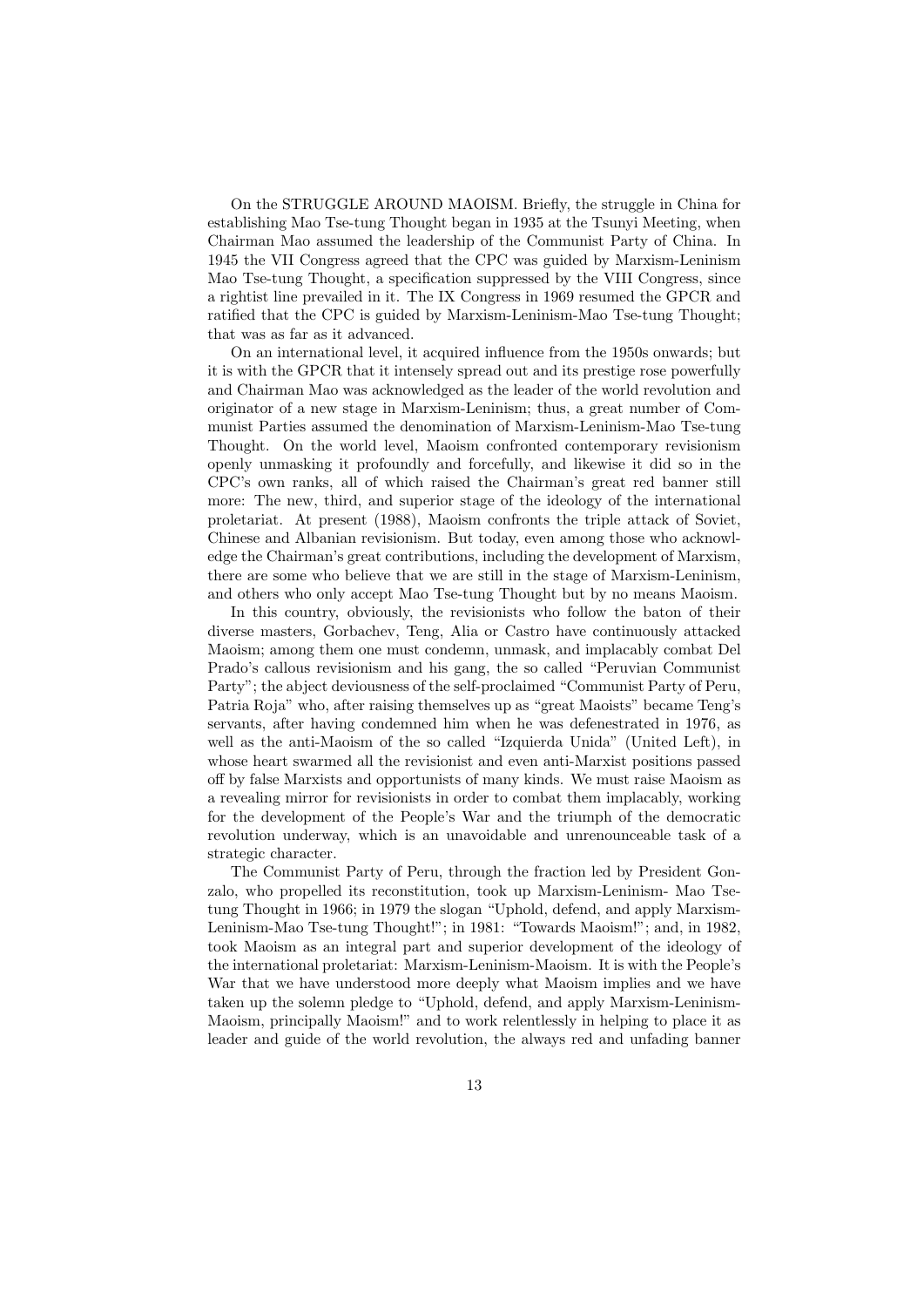that is the guarantee of triumph for the proletariat, the oppressed nations, and peoples of the world in their inexorable, combative march of iron legions towards the golden and always brilliant goal of Communism.

# 1.2 Concerning Gonzalo Thought

All revolutions, in their process of development, through the struggle of the proletariat as the leading class and, above all, the struggle of the Communist Party that raises their unrenounceable class interests, give rise to a group of leaders and principally one who represents and leads it, a leader with acknowledged authority and influence. In our reality this has taken shape, on account of historical necessity and causality, in President Gonzalo, leader of the Party and of the revolution.

Moreover, and this is the basis upon which all leadership is formed, revolutions give rise to a thought that guides them, which is the result of the application of the universal truth of the ideology of the international proletariat to the concrete conditions of each revolution; a guiding thought indispensable to reach victory and to conquer political power and, moreover, to continue the revolution and to maintain the course always towards the only, great goal: Communism; a guiding thought that, arriving at a qualitative leap of decisive importance for the revolutionary process which it leads, identifies itself with the name of the one who shaped it theoretically and practically. In our situation, this phenomenon specified itself first as guiding thought, then as President Gonzalo's guiding thought, and later, as Gonzalo Thought; because it is the President who, creatively applying Marxism-Leninism-Maoism to the concrete conditions of Peruvian reality, has generated it; thus endowing the Party and the revolution with an indispensable weapon which is guarantee of victory.

Gonzalo Thought has been forged through long years of intense, tenacious, and incessant struggle to uphold, defend and apply Marxism-Leninism-Maoism, to retake Mariátegui's path and to develop it, to reconstitute the Party and, principally, to initiate, maintain and develop the People's War in Perú serving the world revolution, and that Marxism-Leninism-Maoism, mainly Maoism be, in theory and practice, its sole command and guide.

It is of substantive necessity for the party to study Gonzalo Thought for a more just and correct understanding of the general political line, and mainly of the military line, aiming at deepening the understanding of the particularities of the Peruvian revolution, what is specific and particular that President Gonzalo has masterfully emphasized. In this way we serve "the great plan to develop base areas", the development of the People's War and the perspective of conquering political power countrywide.

We must study Gonzalo Thought, starting from the historical context that generated it; examine the ideological base which sustains it; explain its content, more substantially expressed in the general political line and in the military line which is its center; aiming at what is fundamental within it, the problem of political power, of the seizure of power in Perú, which is inextricably linked to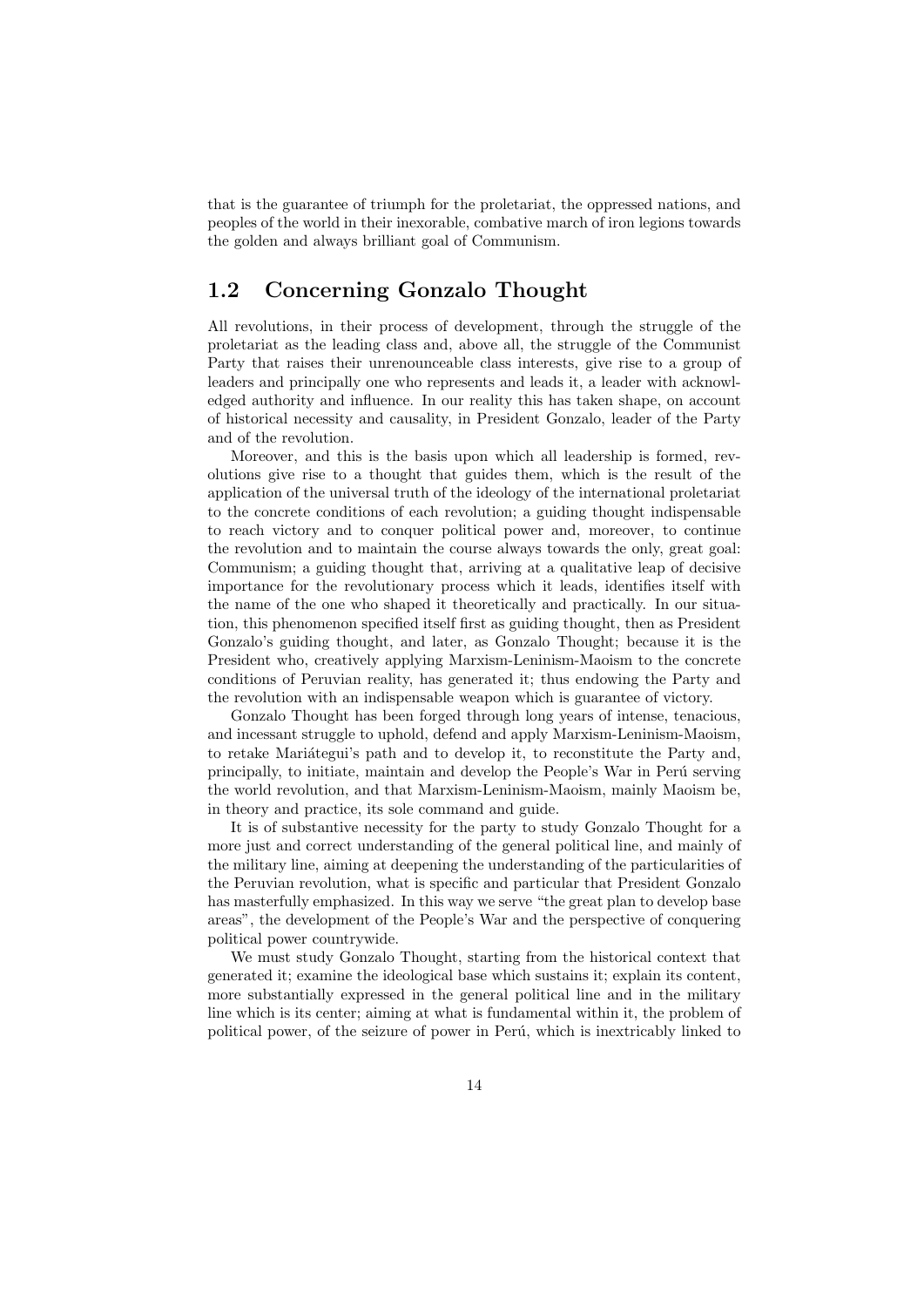the conquest of power by the proletariat in the whole world; and we must pay close attention to its forging in the two-line struggle.

In synthesis, these fundamental issues can be dealt with by applying the following scheme:

### 1.2.1 Historical Context

#### International Context

In relation to the historical events:

- 1. The development since the Second World War onwards;
- 2. the powerful national liberation movement and, within it, the process and triumph of the Chinese Revolution;
- 3. The Cuban Revolution and its repercussion on Latin America;
- 4. The great struggle between Marxism and revisionism;
- 5. The Great Proletarian Cultural Revolution. But the key point is to see how, in this great class struggle on the world level, Gonzalo Thought considers that a third stage of the proletarian ideology arises: First, as Marxism-Leninism, Mao Tse-tung Thought; then Marxism-Leninism-Mao Tse-tung Thought; and later, it is defined as Maoism, understanding its universal validity; and in this way reaching Marxism-Leninism-Maoism, principally Maoism, as the present expression of Marxism.

#### National Context

- 1. The postwar Peruvian society and within it the political struggle, the so called National Democratic Front, the action of APRA, Odría's coup d'etat and the struggle against his Eight Year Rule, the contest between APRA followers and Communists; and particularly, the development of bureaucratic capitalism in the 1960s and part of the 1970s and the sharp class struggle that accompanied it; "Velasquism" and its so-called revolution, the contention and collusion between the comprador bourgeoisie and the bureaucratic bourgeoisie (factions of the big bourgeoisie), and opportunism and mainly revisionism by their supporters;
- 2. The class struggle in the peasant movement;
- 3. The process of the working class movement;
- 4. The intellectual movement;
- 5. The armed struggle in the country, especially by the MIR [Movement of the Revolutionary Left] and the ELN [National Liberation Army] in 1965, as well as their antecedents in Blanco, Vallejos, and Heraud; and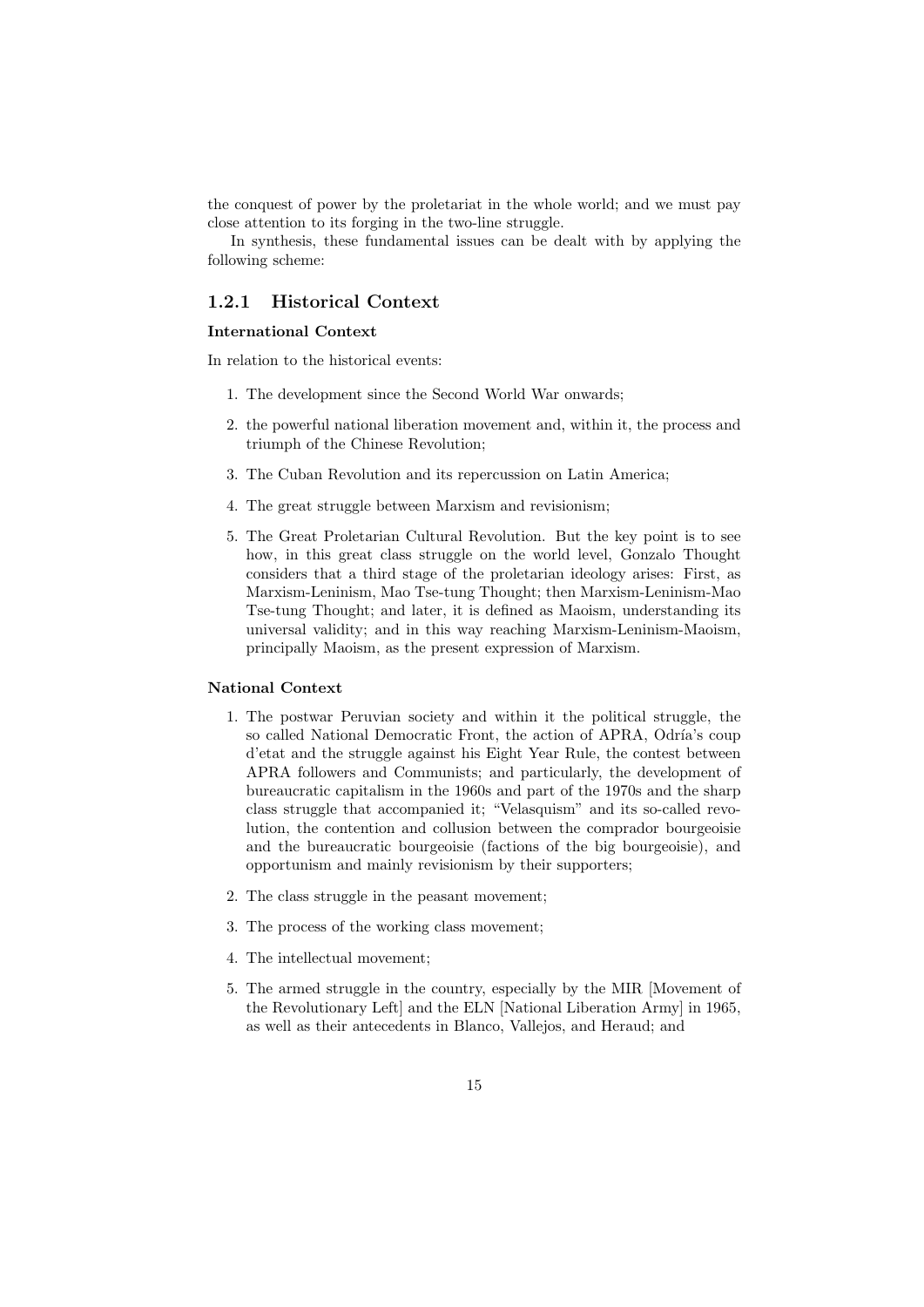6. The problem of the Party: How a Party founded on a clear Marxist-Leninist basis degenerated into a revisionist party, the need to retake Mariátegui's path, develop it, and to reconstitute the Party, the Communist Party of Perú that Mariátegui himself founded in 1928, and how through this reconstitution a Marxist-Leninist-Maoist Party was built. Here it is fundamental how Gonzalo Thought profoundly understood Peruvian society, and focused on the crucial problem of bureaucratic capitalism, and saw the need to reconstitute the Party and to conquer Political Power and defend it with the People's War.

#### 1.2.2 Ideological Basis

Without Marxism-Leninism-Maoism, Gonzalo Thought cannot be conceived, because the latter is the creative application of the former to our reality. The key question on this point lies in the understanding of the historical process of the development of the proletarian ideology, of its three stages shaped in Marxism-Leninism-Maoism and with Maoism as principal; and, principally, it is the application of Marxism-Leninism-Maoism as a universal truth to the concrete conditions of the Peruvian revolution; hence Gonzalo Thought is specifically principal for the Communist Party of Perú and the revolution it leads.

The guiding thought, having reached a qualitative leap of decisive importance for the Party and the revolution, has evolved into Gonzalo Thought, thus stamping a milestone in the Party's life

#### 1.2.3 Contents

- 1. Theory. How it understands and applies the three integral parts of Marxism-Leninism-Maoism, mainly Maoism; it emphasizes the importance that Marxism gives to philosophy, the necessity of forming ourselves in it, and especially its application of the law of contradiction in the study of every problem, always aiming at defining the principal aspect and the process of things; in political economy, the concern about the relations of exploitation, and especially about bureaucratic capitalism, orienting itself towards ripening the revolution and the repercussion of the People's War on the base, as well as paying attention to the economic relations of imperialism, looking for their political consequences; in scientific socialism it centers on the People's War and its concrete expression in the country, since it always has the problem of political power in mind and, particularly, its shaping and development as a New State.
- 2. On the contents. The most substantive and developed part of Gonzalo Thought is found in the Party's general political line; this thought directly sustains, therefore, the line and its five elements, with the point of departure being how it understands and maintains the Programme firmly on course.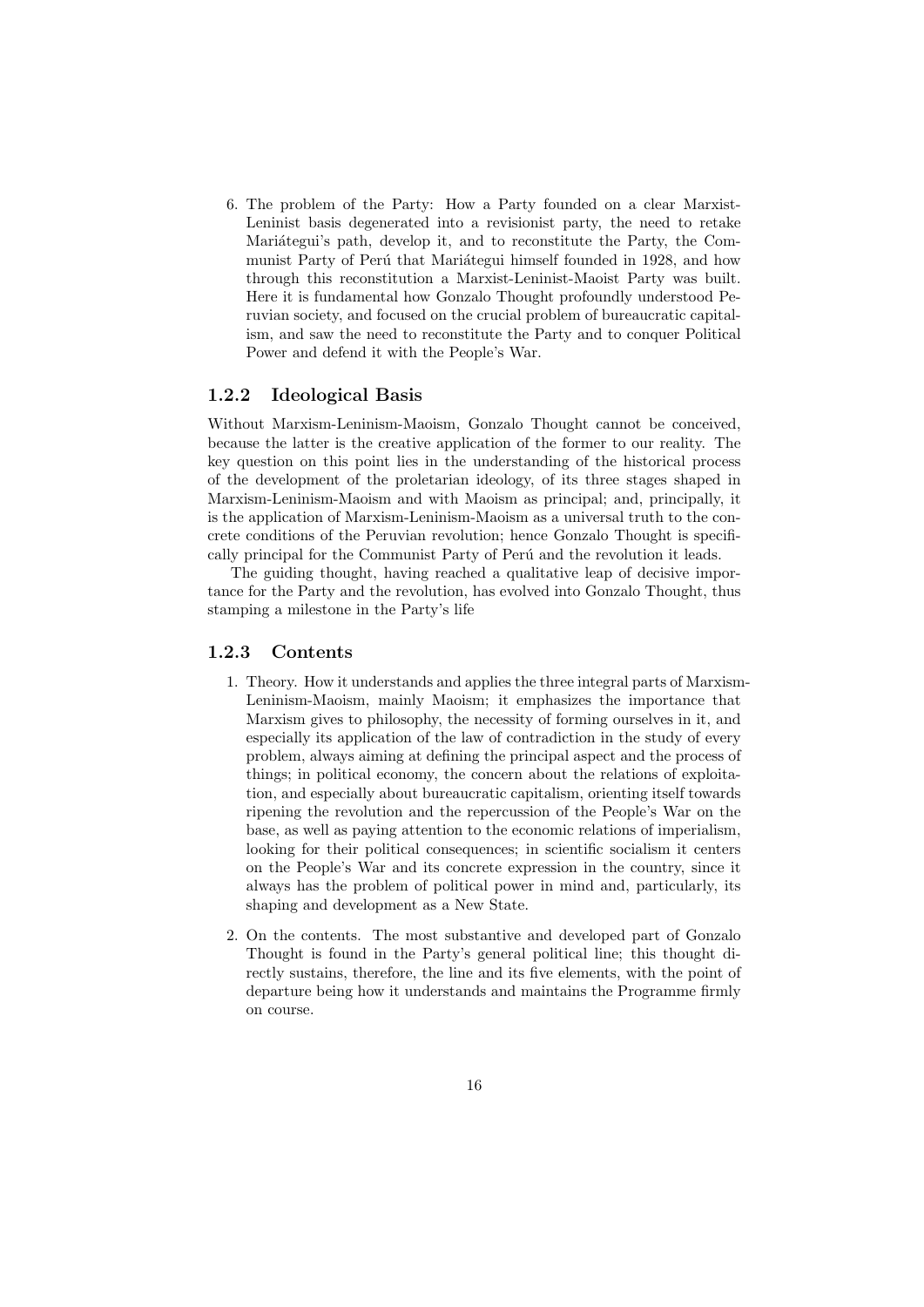3. In Gonzalo Thought we must highlight the remarkable fulfillment of the demands stated by Chairman Mao: theoretical solidity, understanding of history, and a good practical handling of politics.

#### 1.2.4 What is Fundamental

What is fundamental in Gonzalo Thought is the problem of political power; concretely, the conquest of political power in Peru, wholly and completely throughout the country, as a consequential application of the universal truth of Marxism-Leninism-Maoism in our revolution. But, being a Communist thought, it understands the conquest of political power in Perú as a part of the conquest of power for the proletariat on a world level; and that the conquest of power in the country, shaping itself today in the People's Committees, base areas, and People's Republic of New Democracy in formation within the perspective of establishing the People's Republic of Peru, serves to establish the proletarian dictatorship in our country, because without it, it is impossible to march towards Communism. And, all of this is a function of firmly and decisively serving the setting up of people's republics and mainly the proletarian dictatorship throughout the whole world, under the leadership of Communist Parties, with revolutionary armies of a new type, through people's war and the development of cultural revolutions, so that Communism may illuminate all of the Earth.

#### 1.2.5 Forged in the Two-Lined Struggle

It is through a persistent, firm, and wise two-line struggle, defending the proletarian line and defeating the opposing lines that Gonzalo Thought has been forged. Among the most outstanding struggles that deserve to be emphasized are those waged against contemporary revisionism, represented here by Del Prado and his henchmen; those against the rightist liquidationism of Paredes and his gang; those against left liquidationism headed by the one who was called Sergio and his self-proclaimed "Bolsheviks"; and against the right opportunist line that opposed the initiation of the armed struggle. Without struggle, Gonzalo Thought could not have been developed; and his remarkable handling of the two-line struggle within the Party is a fundamental question whic we must study and grasp.

To study and principally to apply Gonzalo Thought is decisive in order to better serve the Party, the development of the People's War and the world revolution. Likewise, to learn from President Gonzalo is decisive in order to wholeheartedly serve the people.h

### 1.3 Programme and Statues

#### 1.3.1 Programme

The Communist Party of Perú is based on and guided by Marxism-Leninism-Maoism, principally Maoism and, specifically, by Gonzalo Thought as a creative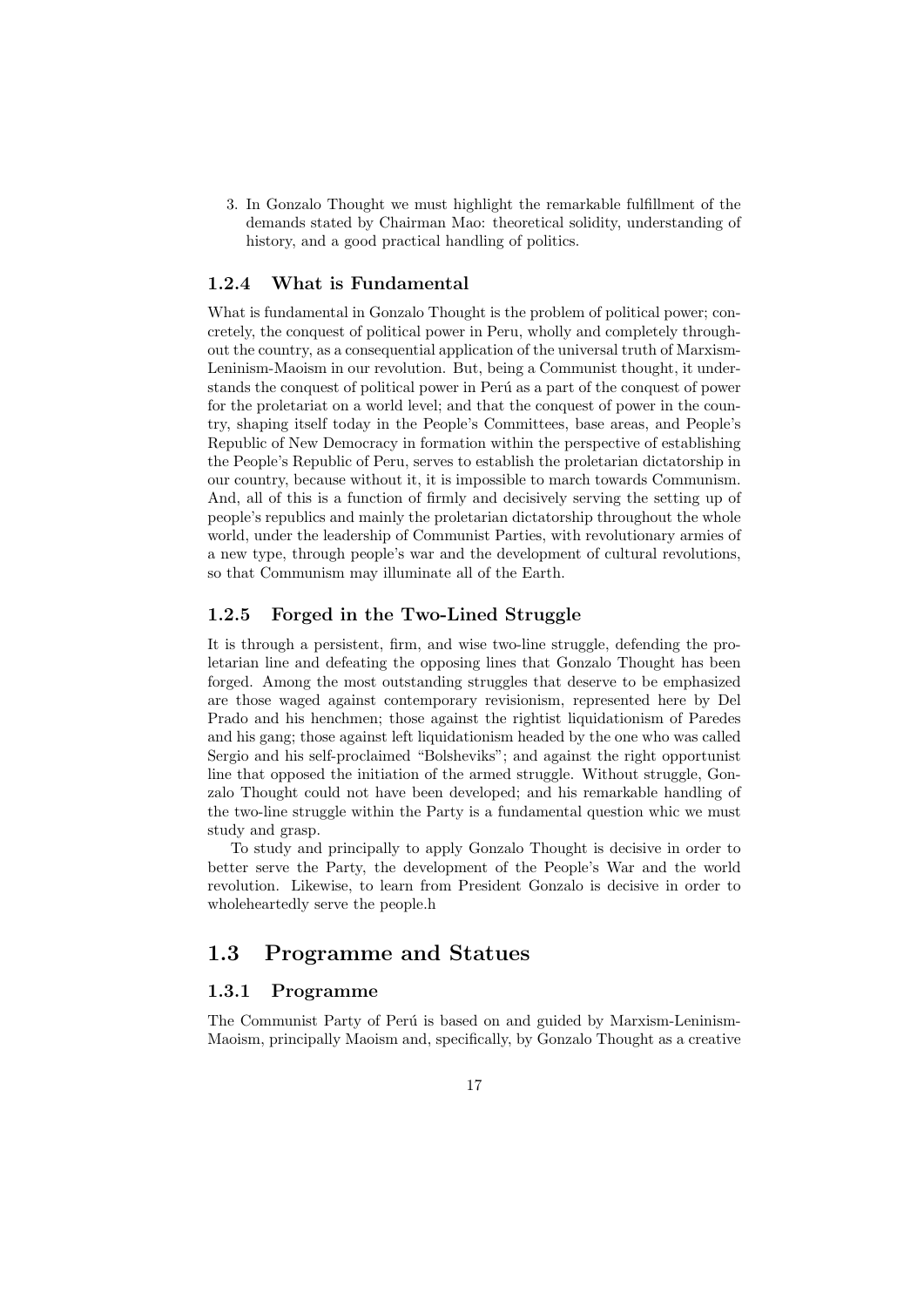application of the universal truth to the concrete conditions of the Peruvian revolution, as made by President Gonzalo, chief of our Party.

The Communist Party of Peru, organized vanguard of the Peruvian proletariat and integral part of the international Proletariat, especially upholds the following basic principles:

- 1. Contradiction as the only fundamental law of the incessant transformation of eternal matter;
- 2. The masses make history and "it is right to rebel";
- 3. Class struggle, dictatorship of the proletariat and proletarian internationalism;
- 4. The need for a Marxist-Leninist-Maoist Communist Party that firmly applies independence, autonomy and self-reliance;
- 5. To combat imperialism, revisionism, and reaction unbreakably and implacably;
- 6. To conquer and to defend power with the People's War;
- 7. Militarization of the Party and concentric construction of the three instruments of the revolution;
- 8. Two-line struggle as the driving force of Party development;
- 9. Constant ideological transformation and to always put politics in command;
- 10. To serve to the people and the world proletarian revolution; and,
- 11. An absolute unselfishness and a just and correct style of work.
- 12. The Communist Party of Perú has Communism as its final goal; given that the current Peruvian society is oppressed and exploited by imperialism, bureaucratic capitalism, and semi-feudalism, the revolution has first a democratic stage, then a second socialist one that will later develop successive cultural revolutions. Presently with the People's War the Party develops the democratic revolution, having as its immediate goal to seize power countrywide. Because of this we raise the following objectives:

#### 1.3.2 General Programme of the Democratic Revolution

1. Demolition of the Peruvian State, the dictatorship of the exploiters led by the big bourgeoisie, and of the armed forces and forces of repression that sustain it and of all it's his bureaucratic apparatus.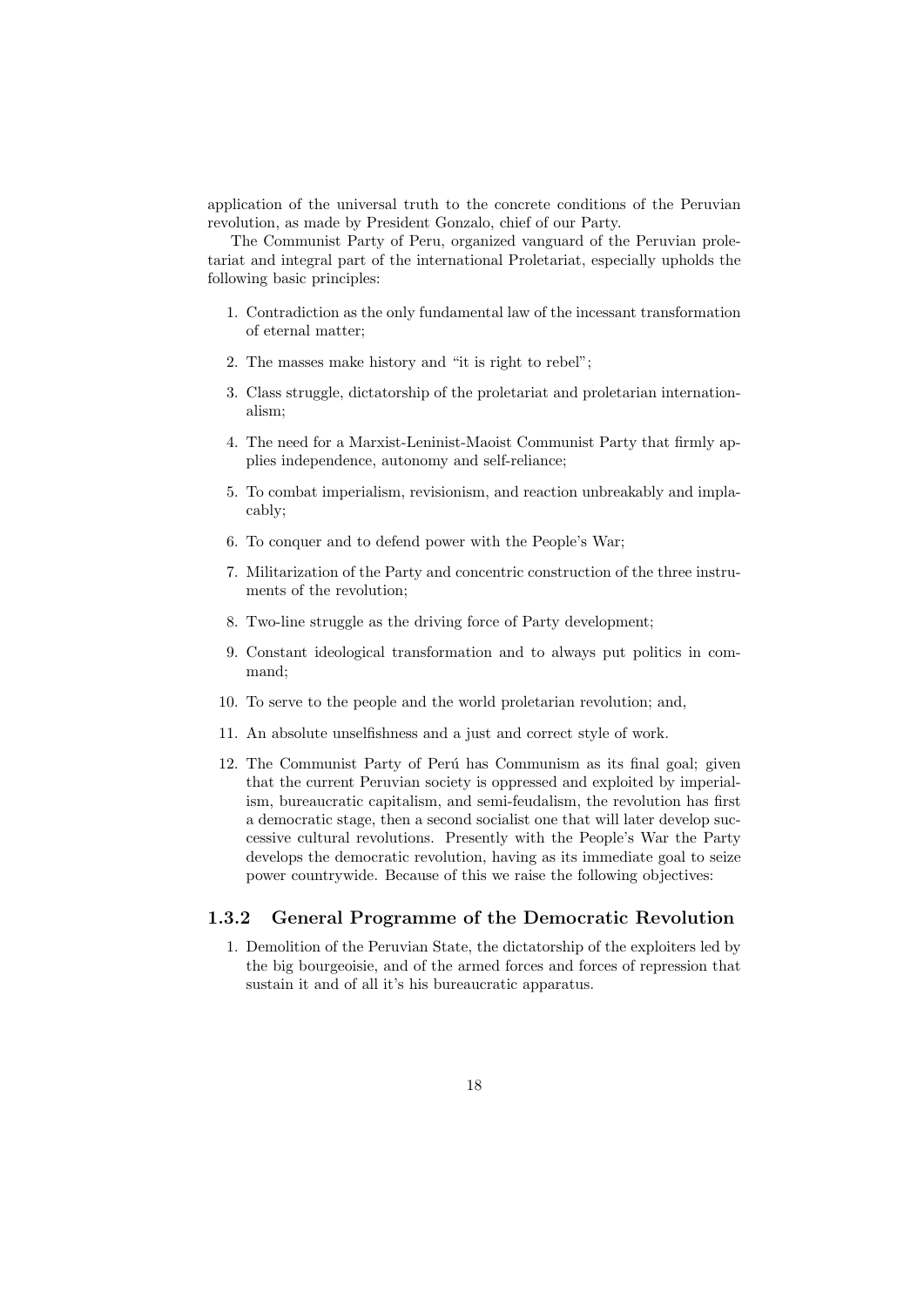- 2. To sweep away all imperialist oppression, mainly Yankee, and that of Soviet social-imperialism and of any power or imperialist country. In general to confiscate their monopolies, companies, banks and all forms of their property including the external debt.
- 3. To destroy bureaucratic capitalism, private as well as state owned; to confiscate all their properties, goods and economic rights to benefit of new state, as well as those belonging to imperialism.
- 4. Liquidation of semi-feudal property and everything subsisting on it, in the countryside as well as in the city.
- 5. Respect the property and rights of the national bourgeoisie, or middle bourgeoisie, in the country as well as in the city.
- 6. Fight for the setting-up of the People's Republic of Per $\acute{u}$ , as a united front of classes based on the worker-peasant alliance led by the proletariat headed by its Communist Party; as a mold for the new democracy that carries forward a new economy, a new politics, and a new culture.
- 7. Develop the People's War that, through a revolutionary army of a new type under the absolute control of the Party, destroys the old power a piece at a time, mainly their armed forces and other repressive forces. This serves to build the new power for the proletariat and the people.
- 8. To complete the formation of the Peruvian nation, truly unifying the country to defend it from all reactionary and imperialist aggression, safeguarding the rights of the minorities.
- 9. To serve the development of the Peruvian proletariat as part of the international working class, and the formation and strengthening of real Communist Parties and their unification in a revived international Communist movement guided by the Marxism-Leninism-Maoism; all as a function of the proletariat fulfilling its great historical mission as the final class.
- 10. To defend the freedoms, rights, benefits, and conquests that the working class and the masses have achieved at the cost of their own blood, recognizing them and guaranteeing their authentic enforcement in a "Declaration of the Rights of the People". To observe, particularly, the freedom of religious conscience, but in its widest sense, of believing as not to believe. Also to combat all arrangements harmful to the popular interest, especially any form of unpaid work or personal burden and the overwhelming taxes imposed on the masses.
- 11. Real equality for women; a better future for the youth; protection for the mothers and the children; respect and support for the elderly.
- 12. A new culture as a combat weapon to solidify the nation, that serves the popular masses and is guided by the scientific ideology of the proletariat. Special importance to education will be given.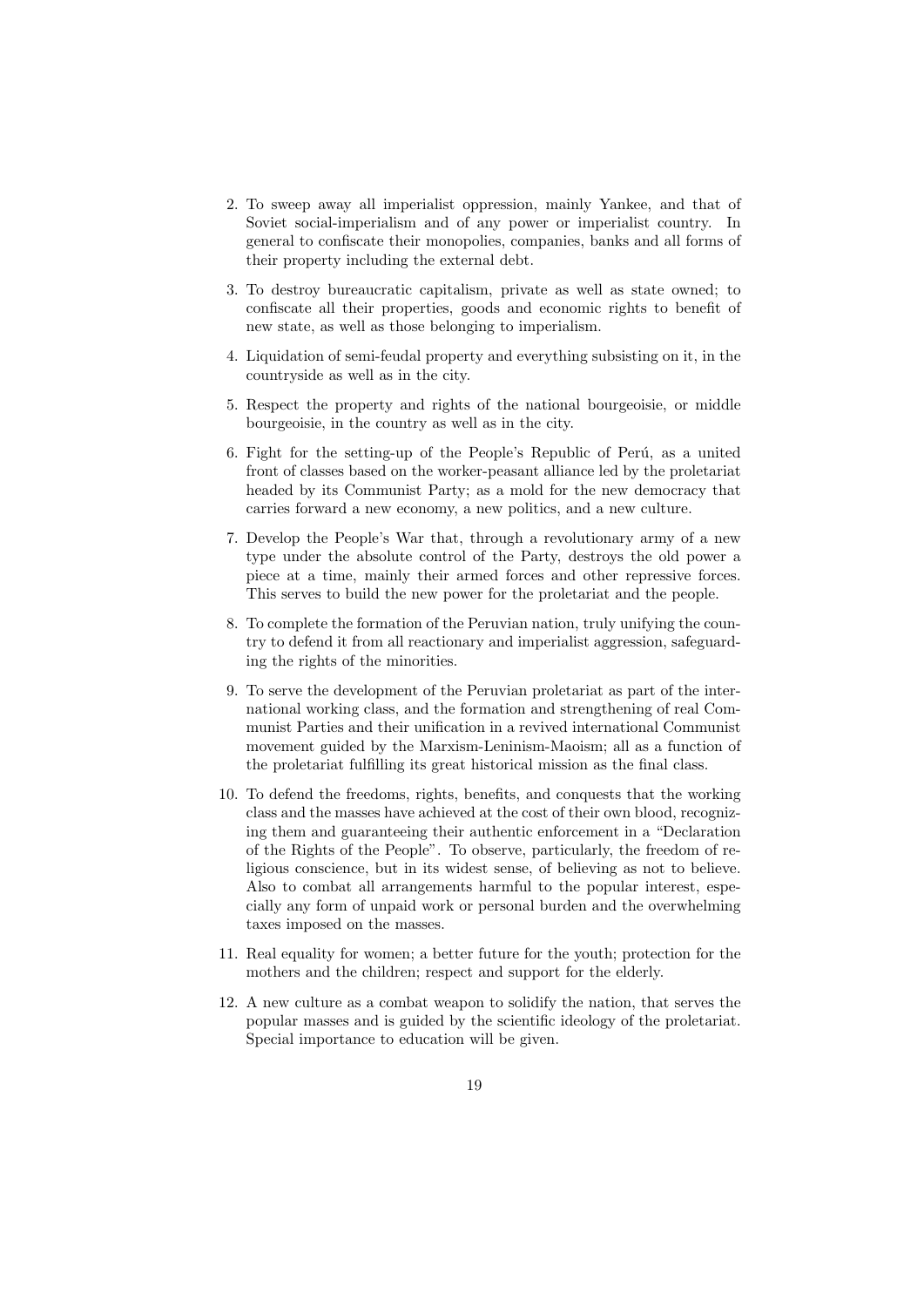- 13. To support the struggles of the international proletariat, of the oppressed nations, and of the peoples of the world; fighting against the superpowers, the United States and Soviet Union, imperialism in general, and international reaction and revisionism of all types, conceiving the Peruvian revolution as part of the world proletarian revolution.
- 14. To struggle tenaciously and heroically for the complete victory and of the democratic revolution nationwide and after completing this stage, at once, without pause, to begin the socialist revolution so that, together with the international proletariat, the oppressed nations and the peoples of the world, through cultural revolutions, will continue the march of humanity towards its final goal, Communism.

But considering that the democratic revolution in the country crosses a period characterized by:

- 1. Depening of the general crisis of Peruvian society, mainly of bureaucratic capitalism;
- 2. Greater reactionarization of the State, today with an Aprista government, fascist and corporativist, headed by the genocidal García Pérez;
- 3. Sharpening of the class struggle, with the masses accepting more and more the need for combating and resisting;
- 4. The People's War developing vigorously and growing; and,
- 5. The people's need for a People's Republic built according to the principles of New Democracy.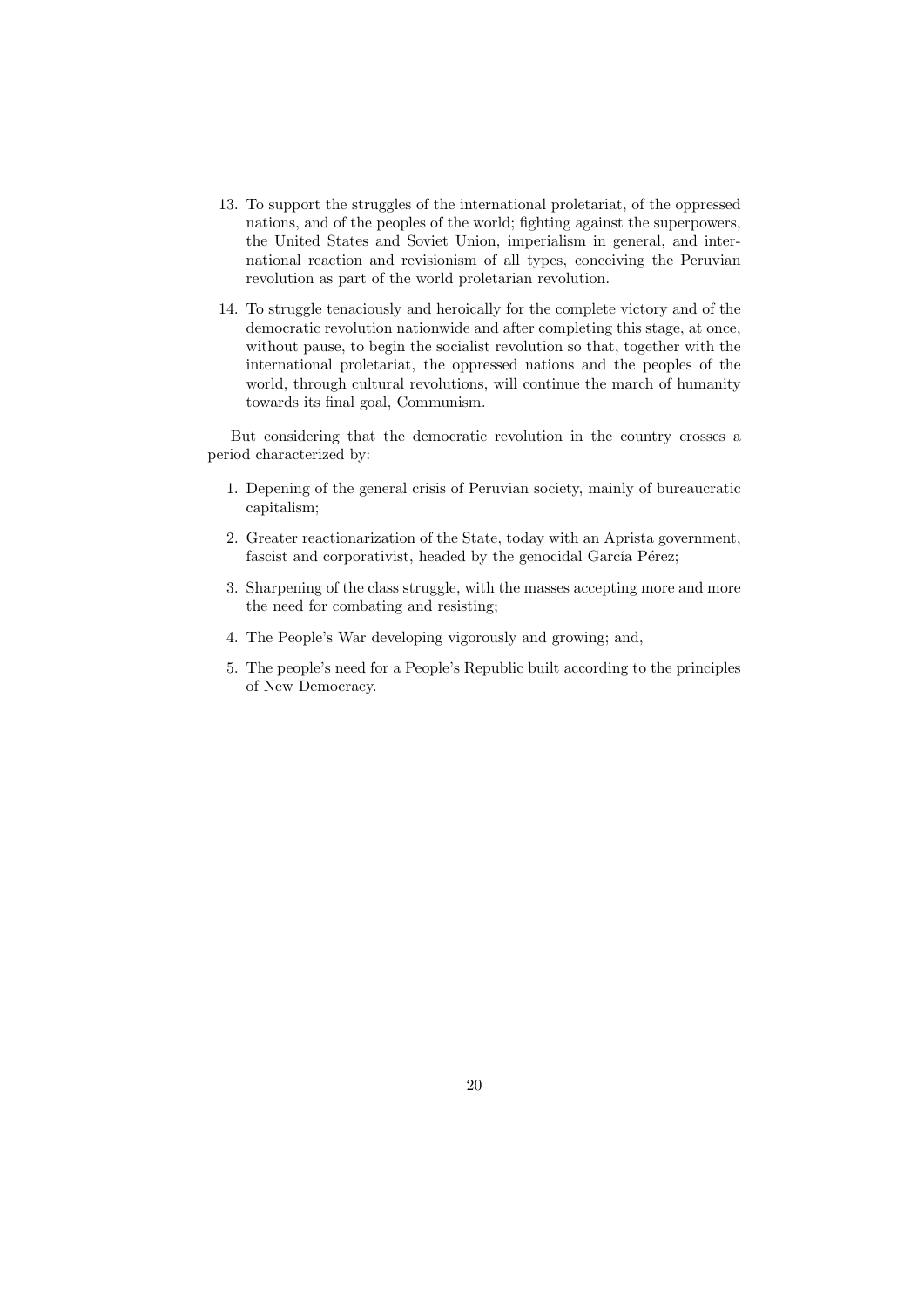# Chapter 2

# International Line

# 2.1 Introduction

Chairman Gonzalo has established the international line of the Communist Party of Peru. As proletarian internationalists, he teaches us that we must begin by unfolding the Peruvian revolution through people's war as part of, and at the service of, the world proletarian revolution, marching towards our inalterable goal, Communism, taking into account that each revolution unfolds within the zigzags of world politics.

In appraising the world situation, Chairman Gonzalo begins from Lenin's thesis: "The economic relationships of imperialism constitute the basis of the existing international situation. The history of the XX Century has been defined completely by this new phase of capitalism, its last and highest phase," and that the distinction between oppressor and oppressed countries is a distinctive feature of imperialism. Therefore, in order to see the current situation we cannot depart from the fundamental contradiction of capitalism, since we are in its final and highest phase, imperialism.

Furthermore, upholding what Chairman Mao taught us, that imperialism and all reactionaries are paper tigers, that the people are what is truly powerful, and that: "Soviet revisionism and American imperialism, conspiring among themselves, have perpetrated so many evils and infamies that the revolutionary peoples of the entire world will not let them go unpunished. The peoples of all the countries are rising up. A new historical period of struggle against American imperialism and Soviet revisionism has begun." He expounds that the destruction of imperialism and world reaction to be carried forward by the Communist Parties, leading the proletariat and the peoples of the world, will be an incontrovertible reality. He calls upon us to fight against the two imperialist superpowers, Yankee imperialism and Soviet social-imperialism, against the imperialist powers and world reaction, specifying the conditions of each revolution to determine the principal enemy and to avert the actions of the rest.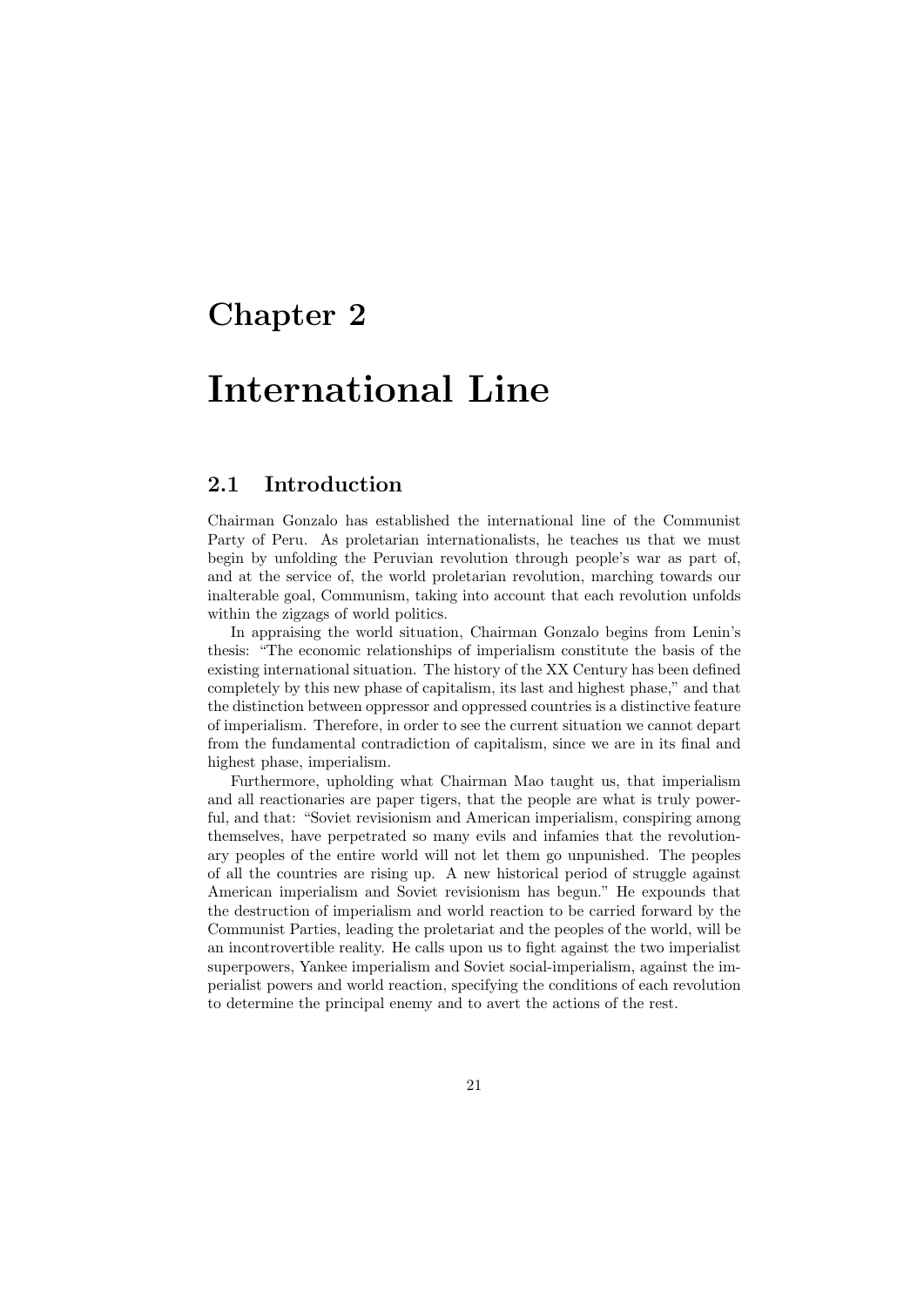# 2.2 The New Era

The victory of the October Revolution in 1917 marked an extraordinary milestone in world history, the end of the bourgeois revolution and the beginning of the world proletarian revolution. This new era was signaled by an intensifying violence expressing the decrepitude of the bourgeoisie in leading the revolution and the maturity of the proletariat to take, lead, and maintain the power of the dictatorship of the proletariat. The revolutions of the oppressed nations also occur within this framework.

In the midst of a complex system of wars of all types, imperialism will be sunk along with world reaction, from which socialism will emerge; consequently, revolution and counterrevolution are conscious that only through war are political changes defined. Since war has a class character, there are imperialist wars such as the First and Second World Wars that were wars of plunder for a re-division of the world; imperialist wars of aggression against oppressed nations such as those of England in the Malvinas, Yankee imperialism in Vietnam, and social-imperialism in Afghanistan; and national liberation wars such as those which are waged in Asia, Africa, and Latin America. Since the People's War in Peru is a Marxist-Leninist-Maoist, Gonzalo Thought war, without submitting to the superpowers or imperialist powers, it is in the vanguard due to its just character and correct leadership. It is a reality that demonstrates to us that the Communists should focus on the principal aspect of developing people's war as the principal form of struggle to serve the world revolution.

Facing this situation that only through war is the world transformed, we uphold the omnipotence of revolutionary war (meaning people's war) as the highest military theory, that of the proletariat, which must be specified according to each type of country whether imperialist or oppressed as mapped out by Chairman Mao. Thus, the world people's war is an adequate response that serves to prevent the imperialist war or, if this is already happening, to transform it into people's war. But as Communists, we wage war to destroy war through war in order to establish an "enduring peace." We are the only ones that fight for peace—not like Reagan and Gorbachev who make war the more they speak of peace; they are the warmongers.

In appraising the world in this era, we see that four fundamental contradictions are expressed: 1) the contradiction between capitalism and socialism, referring to the contradiction between two radically different systems, which shall encompass this entire era. This contradiction shall be one of the last to be resolved, and shall endure after the seizure of power; 2) the contradiction between the bourgeoisie and the proletariat, the contradiction between two opposed classes that shall also persist after the taking of power, manifesting itself in multiple ideological, political and economic forms until its resolution with the arrival of Communism; 3) the inter-imperialist contradictions, the contradiction between the imperialists themselves for hegemony in the world and it occurs between the superpowers themselves, between the superpowers and the imperialist powers and among the imperialist powers themselves. This contradiction shall be solved during the epoch of the next 50 to 100 years; 4) contradictions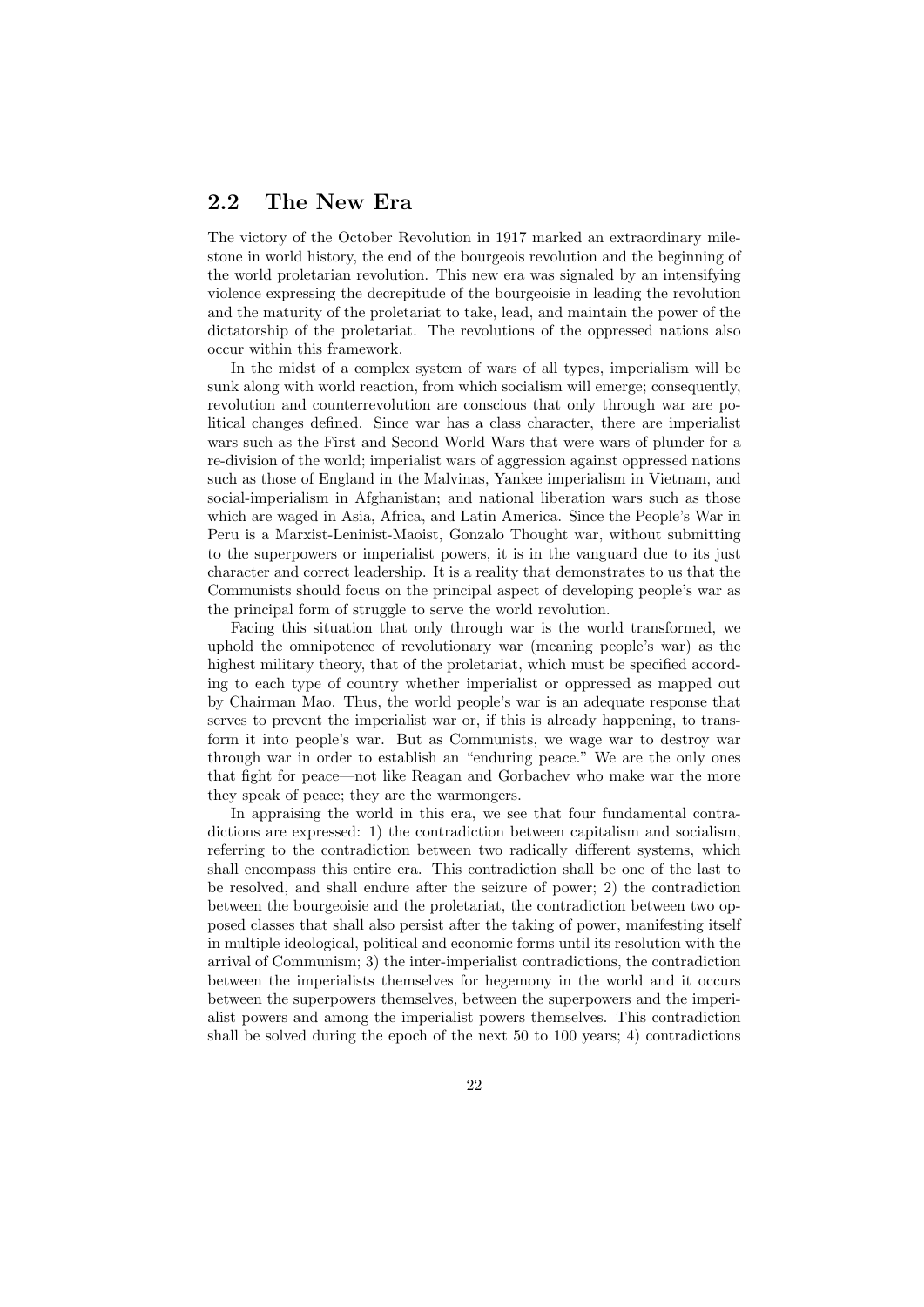between the oppressed nations and imperialism which is the struggle for the liberation of oppressed nations in order to destroy imperialism and reaction, whose resolution is also framed within the next 50 to 100 years. During this time, this is the principal contradiction, although any one of the four fundamental contradictions can be principal in accordance with the specific circumstances of the class struggle, temporarily or in certain countries.

In perspective, in order to arrive at our final goal, Communism, Marxist-Leninist-Maoists must carry forward three types of revolutions: 1) democratic revolution, the bourgeois revolution of a new type led by the proletariat in the oppressed countries, which establishes the joint dictatorship of the proletariat, the peasantry, the petty bourgeoisie, and in certain conditions the middle bourgeoisie, under the hegemony of the proletariat; 2) socialist revolution, in the imperialist and capitalist countries, which establishes the dictatorship of the proletariat; 3) cultural revolutions, which are made to continue the revolution under the dictatorship of the proletariat. The latter is to subject and eliminate any regeneration of capitalism and to wage armed combat against attempts at capitalist restoration, and which also serves to strengthen the dictatorship of the proletariat and the march towards Communism.

Just as no class in the world was able to seize power all at once, but only through a process of restorations and counter-restorations, when the proletariat takes power and establishes its dictatorship, the bourgeoisie's zeal to restore capitalism and to recover its power strengthens and opens up a historical process of struggle by the proletariat to maintain and defend its dictatorship and to avert capitalist restoration and the bourgeoisie who wish to recover power. This struggle between restoration and counter-restoration is an undeniable historical law, until the dictatorship of the proletariat is definitively established. In world history, when the feudal class advanced in China, it took 250 years to definitively crush the restoration of slavery; when the bourgeoisie in the West struggled against feudalism to crush the attempts at restoration or the actual restorations of feudalism, it took 300 years to be definitively established in power. And, addressing a revolution in which the proletariat is definitively installed in power, the struggle between restoration and counter-restoration is singularly acute and bitter and will last approximately 200 years, starting from the Paris Commune in 1871. The experiences of capitalist restoration in the USSR and in China leave us with great lessons, positive as well as negative; especially emphasizing the gigantic steps forward in the formation of the new State and how the Great Proletarian Cultural Revolution is the solution to avert restoration.

We, who uphold Marxism-Leninism-Maoism, Gonzalo Thought, reaffirm ourselves in revolutionary violence as the universal law to seize power, and that it is crucial in order to substitute one class by another. Democratic revolutions are carried out with revolutionary violence, socialist revolutions are carried out with revolutionary violence and, in the face of restorations, we shall recover power through revolutionary violence. We shall maintain the continuation of the revolution under the dictatorship of the proletariat with revolutionary violence through cultural revolutions and we will only reach Communism through revolutionary violence. As long as there is a place on Earth in which exploitation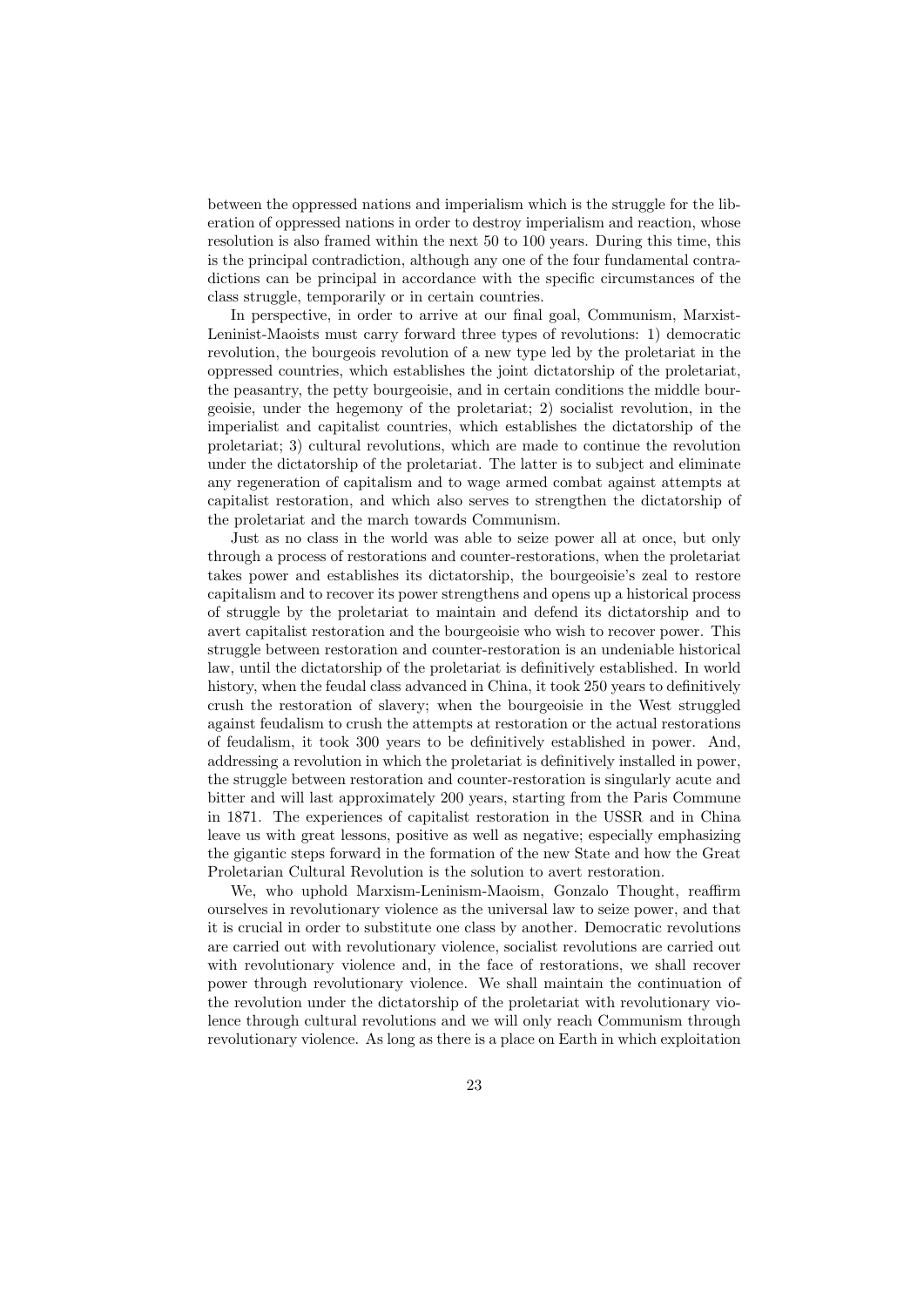exists, we shall finish it off through revolutionary violence.

This new era arms us richly, and we Communists must strengthen ourselves ideologically, politically, and organically to assume the corresponding responsibilities.

## 2.3 The Process of the World Revolution

There are two currents that operate in the international Communist movement: The international proletarian movement and the national liberation movement. The first leads and the second is the base.

The national liberation movement. It is waged in the oppressed nations against imperialism and reaction. In the first decade of this century, Lenin paid close attention to the struggles in India, China, and Iran. He expounded that the socialist revolution would not be only and exclusively of the proletariat against its bourgeoisie, but also of all the colonies against their oppressors. He said there is a fusion of two forces, the international proletarian movement and the national liberation movement and, that the weight of the masses in the oppressed nations constitutes most of the population in the world and shall be decisive in the world revolution. He concluded that revolution was shifting to the oppressed nations, but this fact does not negate the revolution in Europe, rather it demonstrated how a socialist State such as the USSR could develop itself in the midst of imperialist encirclement. Developing Marx, Lenin laid the foundations of the strategy for world revolution to undermine imperialism, link the struggle of the national liberation movement with the struggles of the international proletarian movement, and to develop the revolution. If the slogan for Communists is "Proletarians of all countries, Unite!," he put forth the slogan that should guide the struggle of the two forces: "Proletarians of all countries and peoples of the world, Unite!" Chairman Mao Tse-tung developed Lenin's strategy centering on the transcendental importance the national liberation movement has for the world revolution since imperialism fleeces more and more from the oppressed nations, which in turn rise-up in powerful revolutionary storms that should be led by their Communist parties. Thus, the national liberation movement is grounded on the international proletarian movement and these two forces propel the development of world history. Chairman Gonzalo teaches us that the strategy that we Communists must unfold should start from the foundations laid down by Lenin and developed by Chairman Mao.

The international proletarian movement, is the theory and practice of the international proletariat. The proletariat struggles on three levels: Theoretical, political, and economic. Since the proletariat appears in history as the final class, it does so in constant struggle, highlighted by the following milestones: 1848, where the Communist Manifesto elaborated by Marx and Engels established the foundations and the program of the proletariat. 1871, the Paris Commune, where the proletariat seized power for the first time. 1905, the dress rehearsal of the revolution. 1917, the triumph of the October Revolution in Russia, where the class established the dictatorship of the proletariat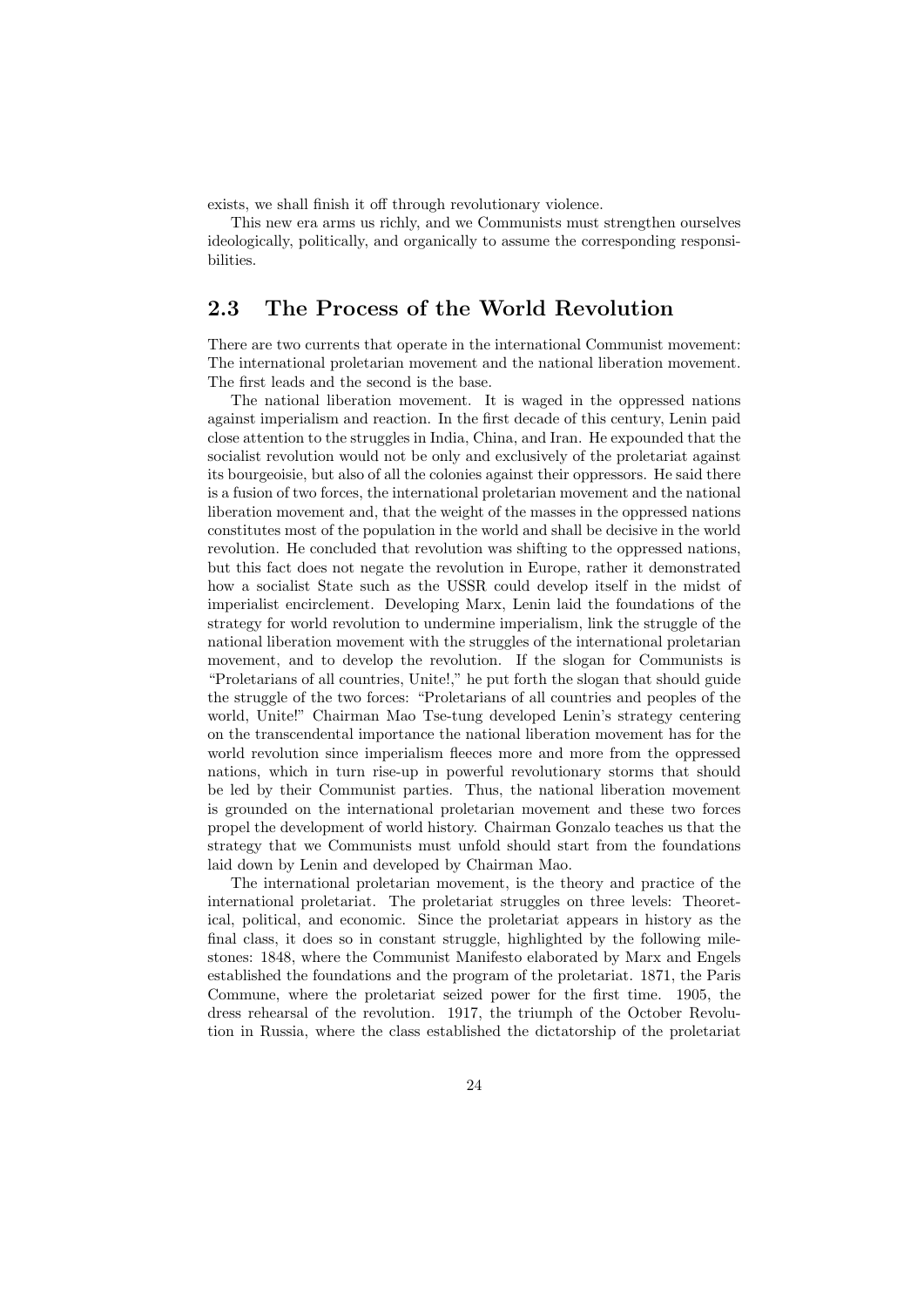and opened up a new era. 1949, the triumph of the Chinese revolution, where the joint dictatorship led by the proletariat is established and the passage to the socialist revolution is resolved, thus changing the correlation forces in the world. In the decade of the 1960s with the Great Proletarian Cultural Revolution, led by Chairman Mao Tse-tung, the revolution is continued under the dictatorship of the proletariat in the acute struggle between restoration and counter-restoration.

In its revindicative struggle the proletariat generates the union and the strike, which are not only instruments for the economic struggle, but that forge the class "for the great battles still to come." The strike is the principal instrument in the economic struggle and the general strike is a complement to the insurrection, but what Sorel, the anarchists, and others expound is wrong, that power can be seized by the general strike alone.We develop the revindicative struggle as a function of the conquest of Power.

The proletariat generates a political apparatus: The Communist Party which is totally opposed to and different from the other parties, having the objective to seize political power. This is how Marx defined it. Lenin established the characteristics of the Party of the new type, combating the undermining influences of the old revisionism that generated bourgeois workers' parties based on the labor aristocracy, the union bureaucracy, parliamentary cretinism, all fitted to the old order. Chairman Mao Tse-tung developed the construction of the Party around the gun and proposed the construction of the three instruments. Chairman Gonzalo established the thesis of the militarization of the Communist parties and the concentric construction of the three instruments.

The proletariat generates an ideology: Marxism-Leninism-Maoism, principally Maoism for the world revolution and Marxism-Leninism-Maoism, Gonzalo Thought, mainly Gonzalo Thought, for the Peruvian revolution.

Marxism was founded on the ideas of Marx. Marx and Engels took the best that humanity had produced: German classical philosophy, English political economy and French socialism to found the ideology of the proletariat. Marxism has not taken a step in its life without struggling against wrong positions. Thus it had to confront Proudhon and anarchism, right-wing deviations of the supposedly creative developments of Dühring, and the opportunist positions that emerged in the German Social Democratic Party. After subsequently, the old revisionism unfolds with Bernstein and Kautsky after the death of Engels; Lenin is going to defeat them. In synthesis, in its first stage Marxism establishes the Marxist philosophy or dialectical materialism, Marxist political economy, and scientific socialism.

Lenin develops Marxism and brings it to a second stage, Marxism-Leninism. He did this through hard struggles fought against the old revisionism that negated Marxist philosophy, saying neo-Kantism should be the basis instead; that is idealism and not dialectical materialism. In political economy, they negated the growing pauperization among the proletariat, and claimed that the proletariat's demands were being satisfied by capitalism and imperialism. They negated surplus value and imperialism. In scientific socialism, they took aim against the class struggle and revolutionary violence and propagated pacifism.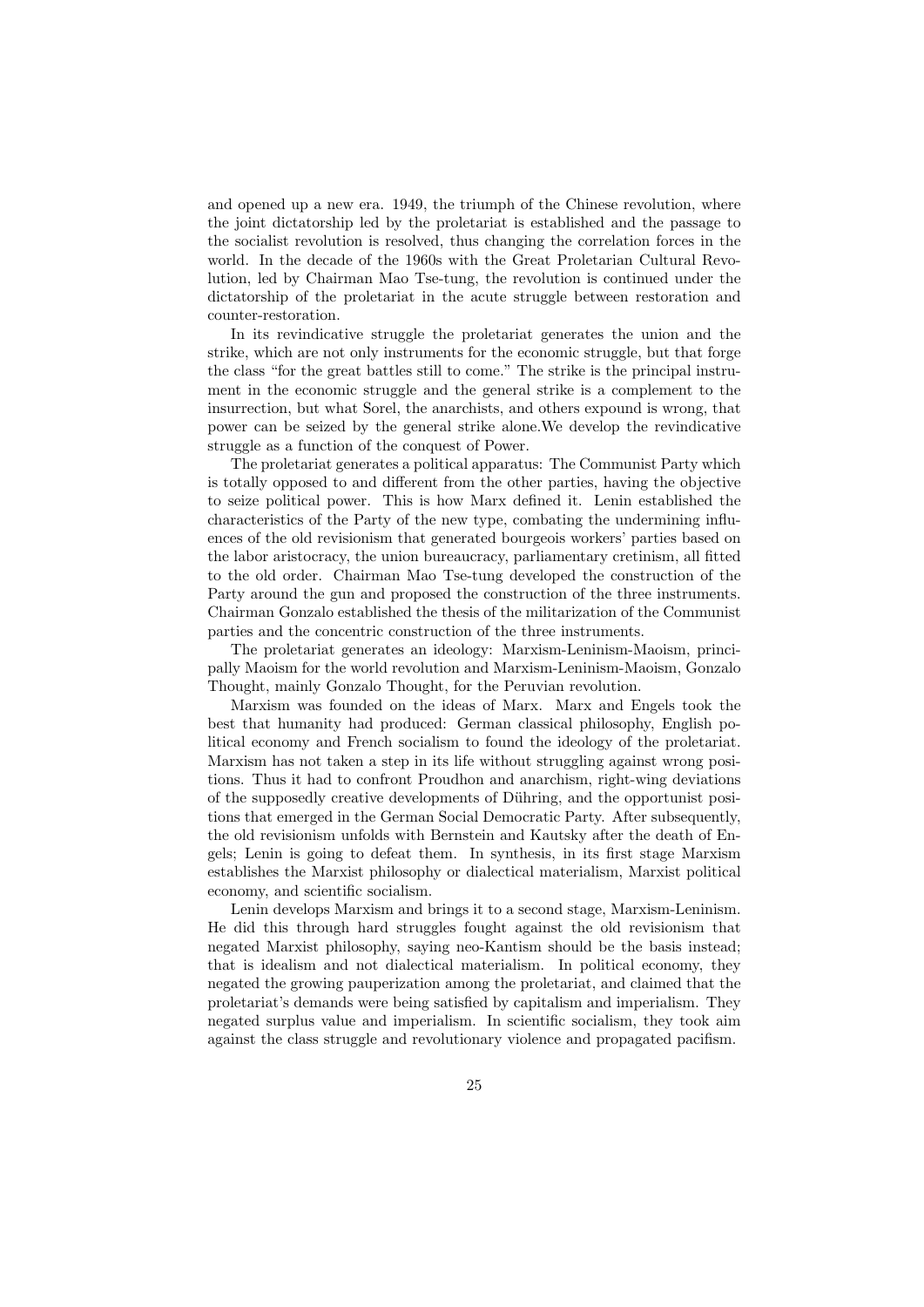Revisionism means to revise Marxist principles by invoking new circumstances. Lenin said that revisionism is the advance of bourgeoisie into the ranks of the proletariat and that to fight effectively against imperialism one must also fight against revisionism, since they are two sides of the same coin. Lenin emphasized that revisionism aims to divide the trade unions and the political movement of the proletariat and that it generates the split in socialism. In this accurate and relentless struggle against revisionism Lenin further expounded, during the juncture of the First World War, the need to convert the imperialist war into a revolutionary war, unmasking the old revisionists as social-patriots. He pointed out that in revolutionary times one must create new organizations, since the reactionaries strike at the legal organizations and we should develop clandestine organizations even for mass work. Afterward, he shaped the October Revolution with the Communist Party through the insurrection.

Stalin continued the work of Lenin and in the process of building socialism in the USSR, he struggled against the deviations of Trotsky, Zinoviev, and Kamenev that concluded in 1937. This was a 13-year struggle and it is untruthful to say that things were administratively resolved. We take up the position of Chairman Mao on the role of comrade Stalin as being 70

In developing Marxism-Leninism, Chairman Mao Tse-tung raises Marxism to its highest summit, thus the theory of the proletariat becomes Marxism-Leninism-Maoism. He fulfilled this task within the midst of a tenacious and persistent struggle, crushing the right opportunist lines within the Chinese Communist Party. Here we highlight the revisionist line of Liu Shao-chi and Teng Hsiao-ping. On the international level, he led the struggle against and the defeat of the contemporary revisionism of Khrushchev. He shaped the democratic revolution in China, the step to the socialist revolution and the Great Proletarian Cultural Revolution. What is fundamental in Maoism is power, power for the proletariat, power for the dictatorship of the proletariat, based on a armed force led by the Party. Maoism is the application of Marxism-Leninism to the backwards countries, of the strategic offensive of the world revolution, and of the continuation of the revolution under the dictatorship of the proletariat.

Thus, we Communists have three great swords: our founder Marx, the great Lenin, and Chairman Mao Tse-tung. Our great task is to uphold, defend, and to apply Marxism-Leninism-Maoism, principally Maoism, and place it as the command and guide of the world revolution.

Continuing the development of Marxism-Leninism-Maoism, developing the Peruvian revolution and supporting the world revolution, Chairman Gonzalo upholds, defends and applies our undefeated and unfading ideology, constituting Marxism-Leninism-Maoism, Gonzalo Thought as the basis of Party unity. For us, Gonzalo Thought is the principal thing which we must embody because it is the guarantee of victory that leads us to the democratic revolution, to the socialist revolution, to the cultural revolutions until Communism.

From another perspective, Chairman Gonzalo expounds that in the process of the world revolution to sweep away imperialism and reaction from the face of the earth there are three moments: 1st, the strategic defensive; 2nd, the strategic equilibrium; and 3rd, the strategic offensive of the world revolution. He does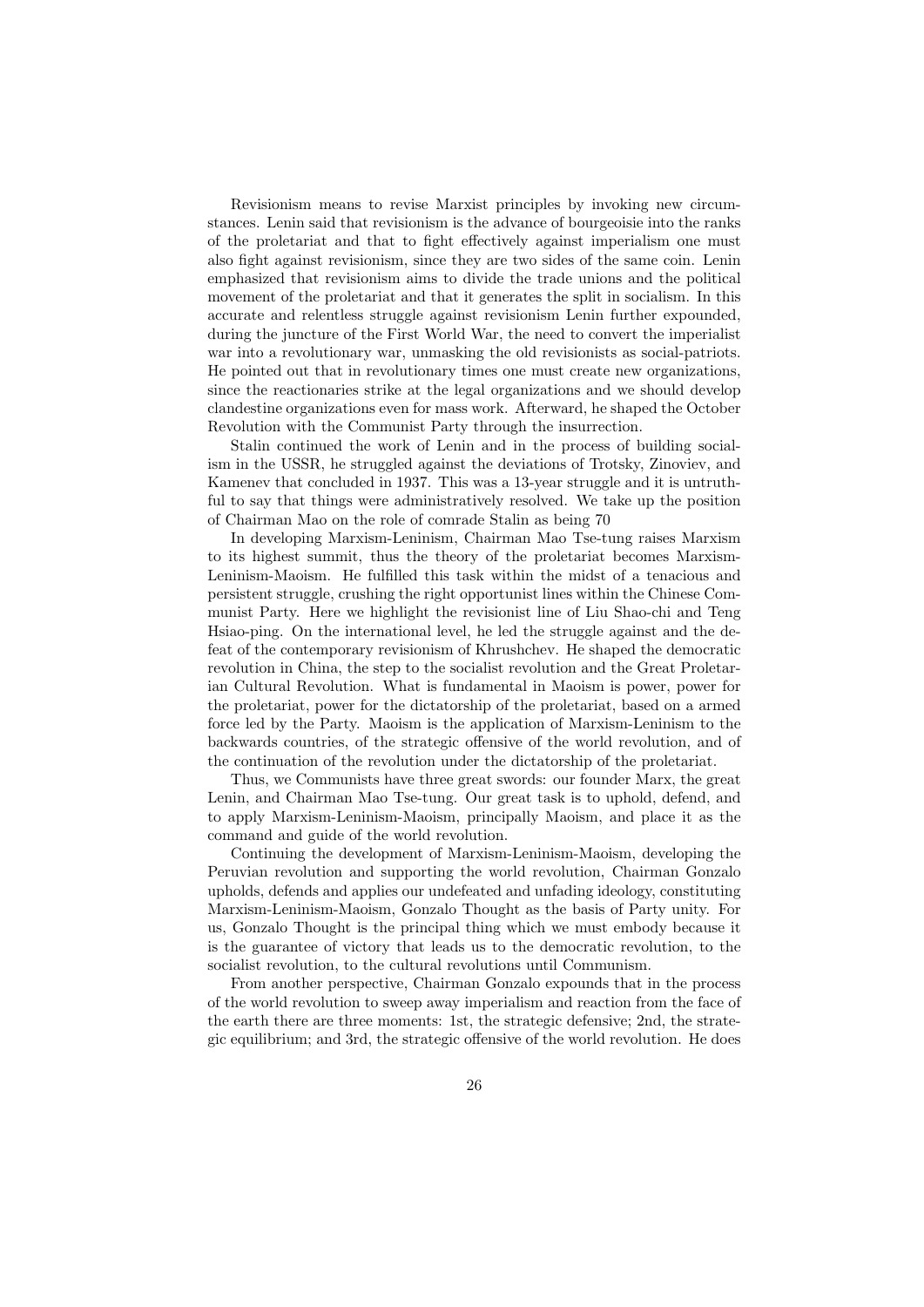this by applying the law of contradiction to the revolution, since contradiction reigns in everything and all contradictions have two aspects in struggle, in this case revolution and counter-revolution. The strategic defensive of the world revolution opposed to the offensive of the counter-revolution, begins since 1871 with the Paris Commune and ends with the Second World War. The strategic equilibrium occurs around the victory of the Chinese revolution, the Great Proletarian Cultural Revolution and the development of the powerful national liberation movement. Afterwards, the world revolution enters into the strategic offensive; this moment can be identified in history in connection with the 1980s in which we see indications such as the Iran-Iraq war, Afghanistan, Nicaragua, the initiation of the People's War in Peru, an era circumscribed within the "next 50 to 100 years." From there onward the contradiction between capitalism and socialism will develop whose resolution will carry us to Communism. Our conception is of a long process, not a short one, with the conviction of reaching Communism even if it means passing through a series of twists and turns and the setbacks that will necessarily occur. Furthermore, it is not strange that we should apply the three moments to the world revolution, since Chairman Mao applied them to the process of the protracted people's war. As Communists, we should see not only the moment, but the long years to come.

## 2.4 Current Situation and Perspective

In the current situation and in perspective we have entered the strategic offensive of the world revolution, within the "50 to 100 years" in which imperialism and world reaction shall be sunk and we shall enter the stage when the proletariat settles into power and establishes its dictatorship. From there forward the contradiction shall be between socialism and capitalism on the road towards Communism. That restorations have occurred in the USSR and China does not negate the thriving process of development of the international proletariat; rather it shows how fierce the struggle is between restoration and counterrestoration. From this we Communists draw lessons to avert the restoration of capitalism and to definitively establish the dictatorship of the proletariat.

We reaffirm ourselves on Chairman Mao Tse-tung's thesis that a period of struggle has begun between American imperialism and Soviet social-imperialism; thus the two principal enemies are defined at the world level for those who make democratic revolution or socialist revolution, including those who make nationalist movements, and the corresponding task is that each revolution or movement specify its principal enemy and avert the domination of the other superpower or of the other powers. In Peru, Yankee imperialism dominates us in collusion with the big bourgeoisie and the landowners. Nevertheless, at the world level there is contention between the two superpowers for global hegemony. We fight against American imperialism, feudalism and bureaucratic capitalism, but we can not allow its substitution with the domination of social-imperialism, nor of any other power. In Afghanistan, the direct aggression is by Soviet socialimperialism that contends for hegemony with Yankee imperialism, China, as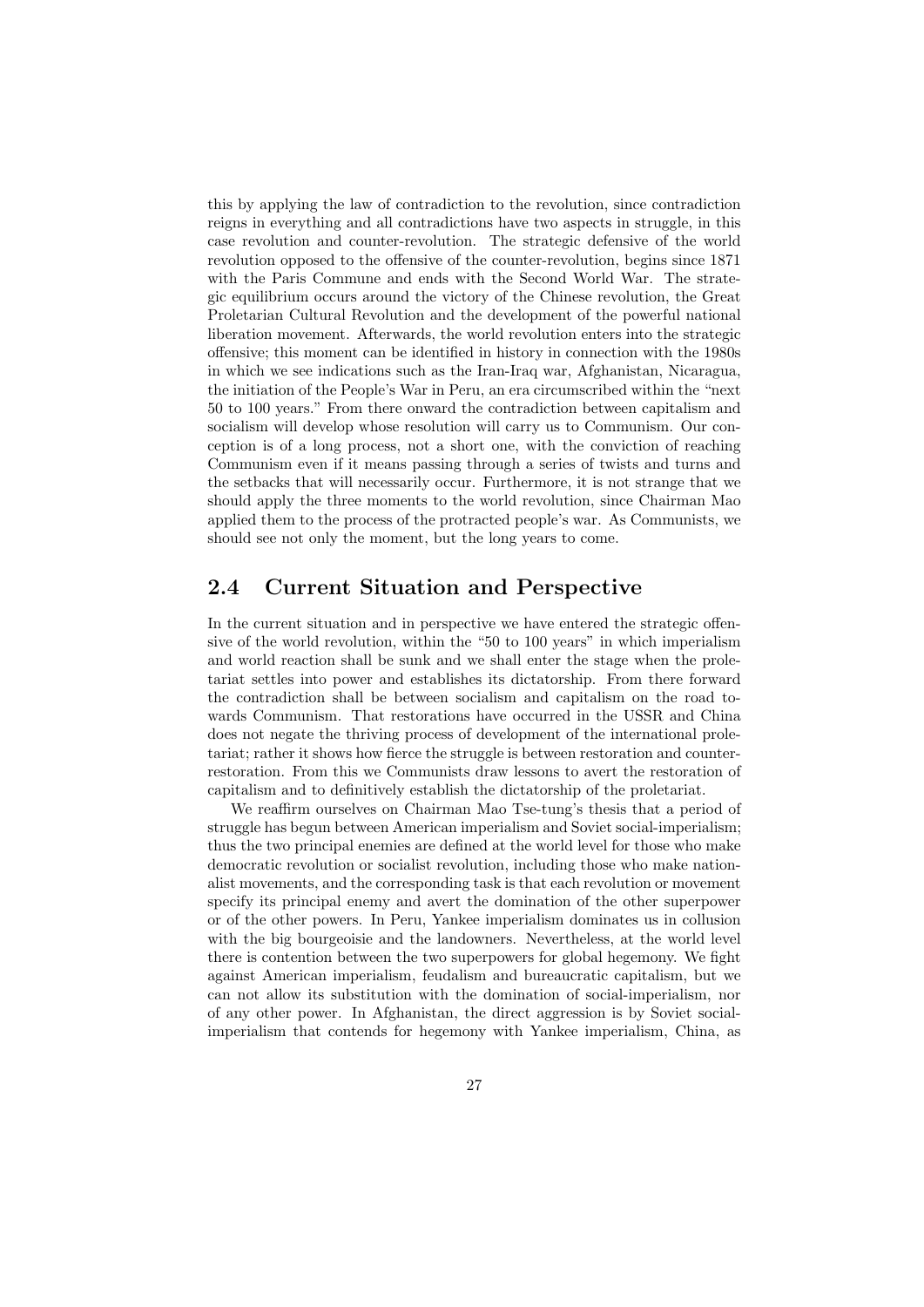well as with other Western powers, and there a struggle must be unleashed against social-imperialism as the principal enemy and to not permit either the domination of American imperialism or of other powers; the problem is that the struggle is not correctly unfolding due to lack of political leadership, of a Communist Party. In synthesis, there are two superpowers that are the principal enemies, with one being principal in each case, and we do not exempt the actions of the powers.

We consider Chairman Mao Tse-tung's thesis that three worlds are delineated just and correct and that it is connected with Lenin's thesis on the distribution of forces in the world based on the analysis of classes and contradictions. We reject the opportunist and revisionist distortion by Teng Hsiao-ping of the three worlds that tends toward following at the tail of the U.S. and selling out the revolution. From this point of departure, Chairman Gonzalo analyzes the current situation in which the three worlds are delineated and demonstrates that it is a reality. The first world is the two superpowers, the U.S. and the USSR which contend for global hegemony and which can unleash an imperialist war. They are superpowers because they are economically, politically, and militarily more powerful than the other powers. The U.S. has an economy centered on the monopoly of non-state property; politically, it unfolds a bourgeois democracy with a growing restriction of rights. It is a reactionary liberalism; militarily, it is the most powerful in the West and has a longer process of development. The USSR is economically based on a state monopoly, with a politically fascist dictatorship of a bureaucratic bourgeoisie and is a high-level military power although its process of development is shorter. The U.S. seeks to maintain its dominions and also to expand them. The USSR aims more towards expansion because it is a new superpower and economically it is interested to capture Europe to improve its conditions. In synthesis, they are two superpowers which do not constitute a block but which have contradictions, clear mutual differences, and they move within the law of collusion and contention for the re-division of the world. The second world consists of the imperialist powers which are not superpowers, but have less economic, political, and military power such as Japan, Germany, France, Italy, etc. which have contradictions with the superpowers because they sustain, for example, the devaluation of the dollar, military restrictions, and political impositions; these imperialist powers want to take advantage of the contention between the superpowers in order for them to emerge as new superpowers, and they also unleash wars of aggression against the oppressed nations and furthermore, acute contradictions exist among them. The third world is composed of the oppressed nations of Asia, Africa, and Latin America. They are colonies or semi-colonies where feudalism has not been destroyed, and on that basis a bureaucratic capitalism unfolds. They find themselves subject to one or another superpower or imperialist power. They have contradictions with imperialism, furthermore they fight against their own big bourgeoisie and landlords, both of which are at the service of and in collusion with imperialism, especially with the superpowers.

All this gives us the basis on which the Communists can establish the strategy and tactics of the world revolution. Chairman Mao Tse-tung had achieved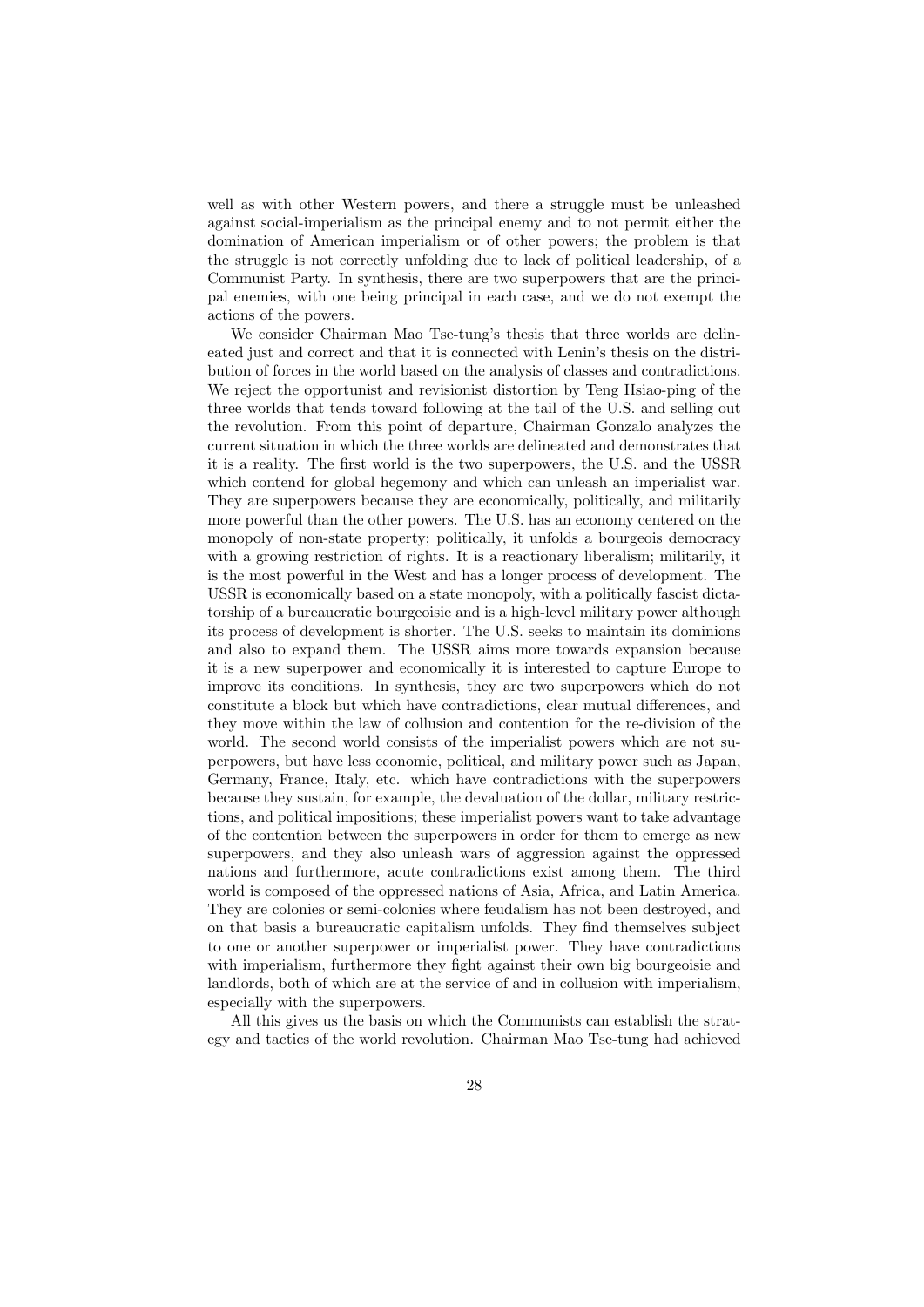the establishment of the strategy and tactics of the world revolution but the Chinese revisionists concealed it. Therefore, it falls upon us to extract this from his own ideas, most especially if there are new situations, above all in perspective.

Our Party sustains the view that in the current world there are three fundamental contradictions: 1) The contradiction of the oppressed nations, on one side, against the superpowers and imperialist powers, on the other. Here the thesis that three worlds are delineated is contained, and we formulate it this way because the kernel of that contradiction lies with the superpowers but it is also a contradiction with the imperialist powers. This is the principal contradiction and its solution is the development and triumph of new democratic revolutions. 2) The contradiction between the proletariat and the bourgeoisie, which has as its solution the socialist revolution and in perspective, the proletarian cultural revolution. 3) The inter-imperialist contradictions: Between the superpowers themselves, between the superpowers and the smaller imperialist powers and, finally, among the imperialist powers themselves, which tends towards war for global hegemony and imperialist wars of plunder which the proletariat must oppose with people's war and in perspective, world people's war. We do not list the contradiction socialism-capitalism because today it exists only at an ideological and political level, since socialism does not exist anywhere as a state; today there is no socialist system. It existed, and to say that it exists today it is to claim in essence that the USSR is socialist, which is revisionism.

The need to see the contradictions serves to analyze the world situation and to define its strategy and tactics and within this its strategic and conflicting zones. Today, the most incendiary conflicting points are: Southeast Asia where the struggle in Vietnam, Laos, and Kampuchea are a focal point in the immense strategic region of Asia, a region where great masses are concentrated, for example in India. If they sufficiently developed Communist Parties, it would serve to powerfully advance the revolution. The Middle East, the great oil center, there is also an acute contest between the superpowers and powers bound to the issues of the Near East and to nationalist and even reactionary movements. Another area is South Africa, where there are guerrilla movements that are usurped by the superpowers or powers to convert them into occupation forces and dominate them. In Latin America there are the important struggles of Central America (Nicaragua and El Salvador) to the volatility of the Antilles (Haiti, etc.), and the People's War in Peru, a Marxist-Leninist-Maoist, Gonzalo Thought people's war that struggles for an authentic democratic revolution without submitting to any superpower or power. In Europe, where persistent anti-imperialists military actions are developing, it is necessary to study their ideology and the politics that sustains them, the class which they serve, their links to the ideology of the proletariat, and their role within the world proletarian revolution, as well as their position on modern revisionism. These movements express the existence of an uneven revolutionary situation in development in the Old World. Any one of these points of conflict could provide the spark to an imperialist World War, a situation that will occur when the strategic superiority of one of the superpowers is defined. Therefore, it is increasingly urgent and peremptory to rely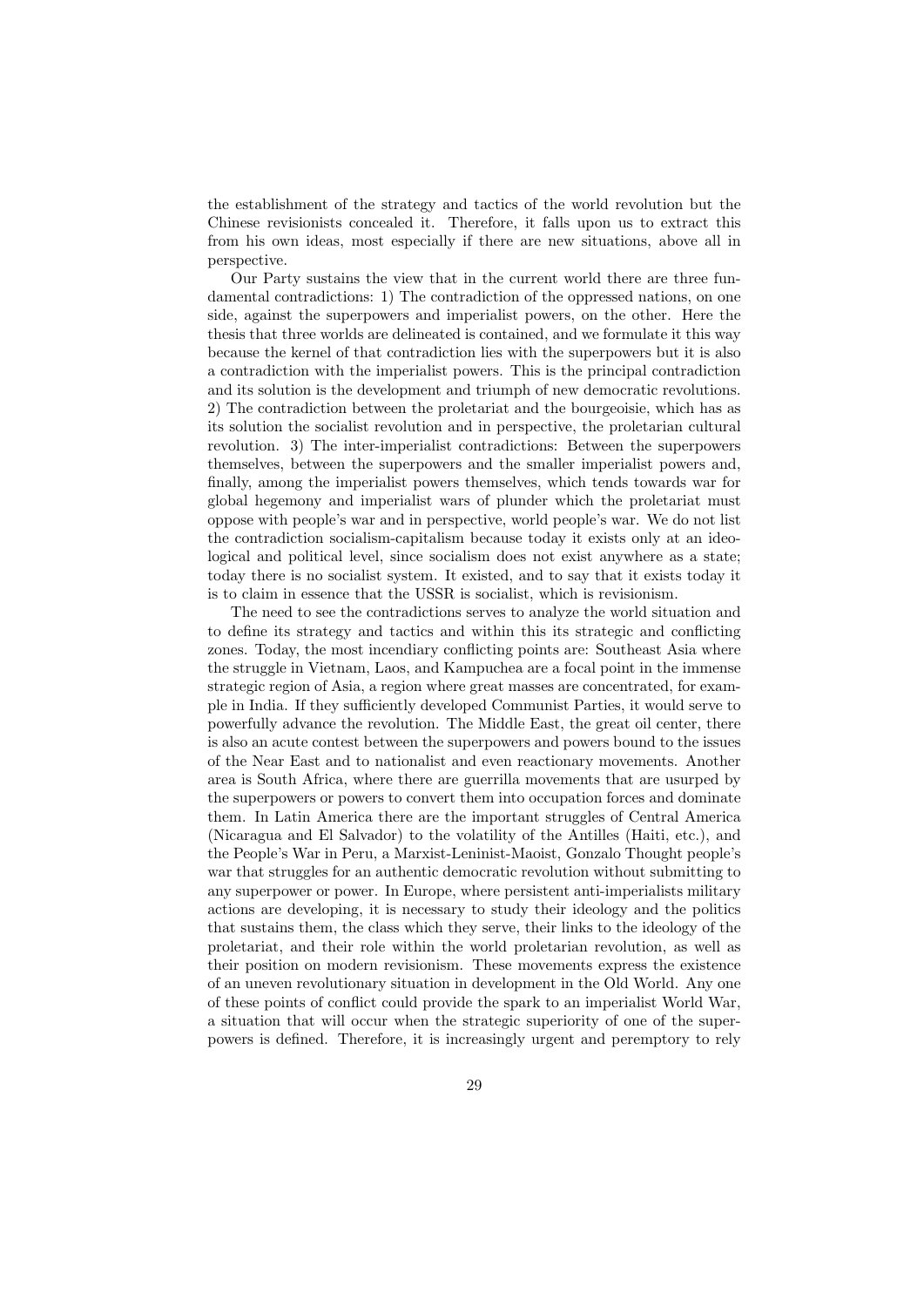upon Communist parties based on Marxism-Leninism-Maoism that are forged for and in people's war through their militarization. Strategically defining the zones of principal and secondary importance to make the world revolution is key to establishing the role that each region and each party should play in the world revolution.

For the Communist Parties, the problem is not to focus attention on the imperialist World War but onto people's war, since only from this shall proletarianled power derive. We consider that while there is imperialism, there is a likelihood that imperialist World Wars will develop. What Chairman Mao said is certain, that either revolution will prevent war or World War will provoke revolution. In order for an imperialist World War to happen, the strategic superiority of one of the superpowers must be defined. According to the reactionary military theoreticians, this situation would unfold at the moment of the first use of atomic weapons, or an overwhelming atomic bombardment by both parties, and a second moment in which great contingents of millions will participate and subsequently, (since the objective is the re-division of the spoils, especially the oppressed nations) a conventional war to occupy territories. Then it will enter into a great and ferocious massacre which will have repercussions against the imperialists and will provide even greater reasons for the oppressed nations, the peoples of the world and the class to rise up in people's war. Thus, if imperialist world war presents itself, first, we are opposed to it; second, we do not fear it as we center on revolution; third, to focus on revolution means to wage people's war led by the proletariat through its Communist parties; and fourth, this people's war must be specified in each type of country according to the type of revolution. Therefore, the world people's war is the order of the day.

## 2.5 The International Communist Movement

#### 2.5.1 The Revolutionary Internationalist Movement

The history of the International Communist Movement is a glorious process of struggle through which the Communists in the world have fought, and continue to fight, to unite in order to attain their unalterable goal: a Communist society. In this heroic fight, three Internationals were formed.

The International Workers' Association, or First International, was founded by Marx and Engels in 1864. In hard struggle they opposed and crushed the anarchist positions of Bakunin and established that there is only one doctrine of the proletariat: Marxism. Lenin says that the role fulfilled by the First International was to lay down the ideological basis of the doctrine of the proletariat. This International split, and when this was blamed on Marx and Engels they answered that if such a division had not occurred, the International would have died in any case, killed by unity which put aside principles. The Second International was founded by Engels in 1889. It served to multiply organizations and parties, but with the death of Engels, the old-style revisionism emerged unchecked, which was confronted and crushed by Lenin. This International be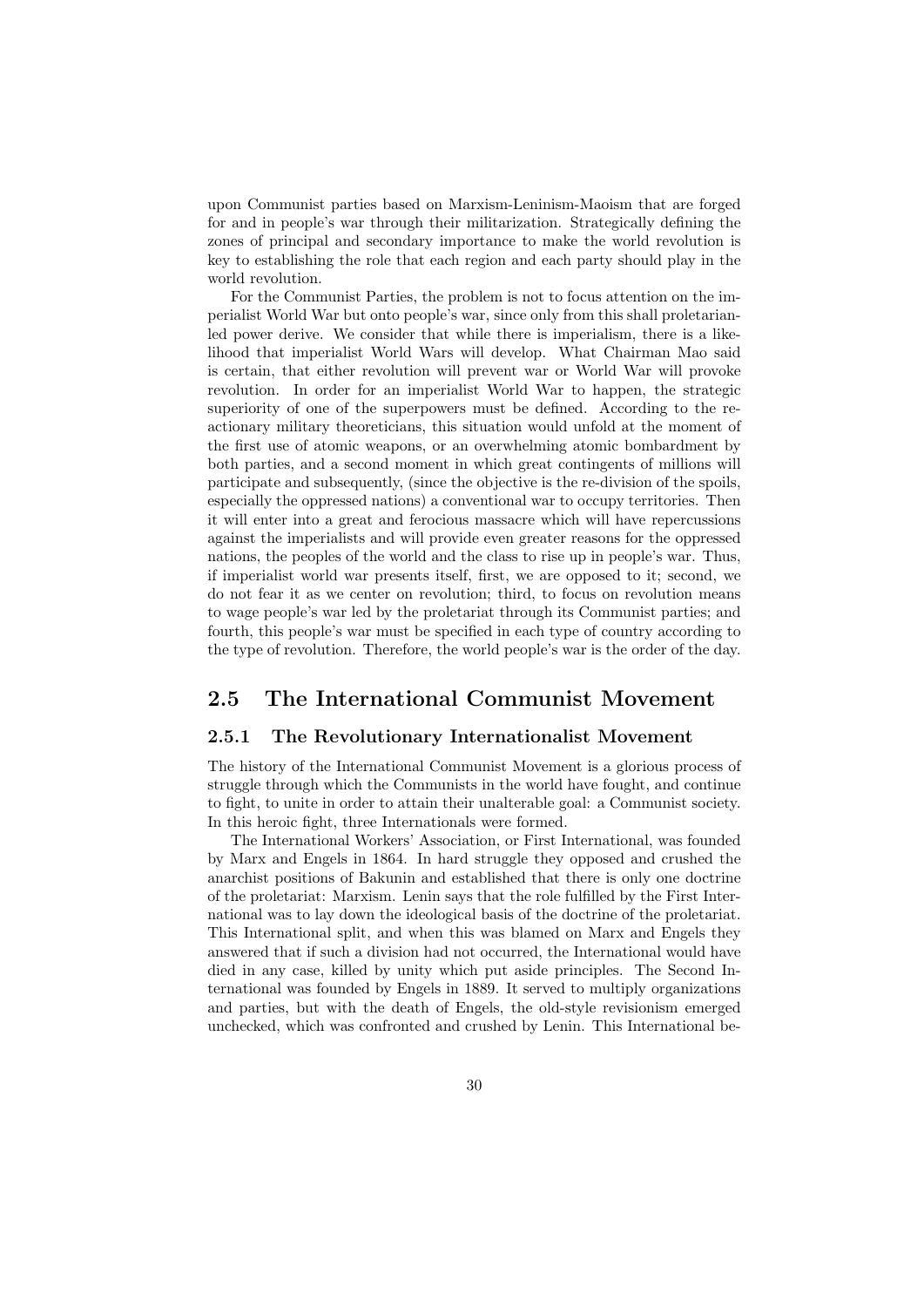came bankrupt in the First World War when its leadership, such as Kautsky and Bernstein, instead of fighting against the imperialist world war in order to transform it into revolution, supported that war of plunder and their own countries' bourgeoisie, turning into social-patriots. In 1919 Lenin organized the Third International, the Communist International, conceiving of it as a fighting machine that must assume the responsibility of the world revolution and the construction of the proletarian dictatorship. Two problems emerged in the Communist International during the 1920s which were to have great repercussions: The problem of Germany (or rather, the revolution in an advanced country), and the problem of China (or revolution in a backward country). Afterwards, the situation became more acute with the emergence and triumph of fascism and the question on how to conceive the United Front. There were the revisionist criteria of Thorez and Togliatti who sought to support rather than destroy the old order, focusing solely on the anti-fascist struggle. It is an urgent task for Communists, and for our Party, to evaluate the Communist International, especially its VII Congress linked to the Second World War, and the role of Comrade Stalin. In 1943 the International was dissolved, leaving only an Information Committee.

The struggle of Communists to unite at an international level is hard and complex. This was shown in the struggle against modern revisionism after World War II. Tito was condemned in 1948. The ideas of Browder also played a sinister role. The Workers' and Communist parties met in Moscow in 1957 and 1960 after the Twentieth Congress of the Communist Party of the Soviet Union (CPSU) in 1956, in which Khrushchev had already usurped the dictatorship of the proletariat in the USSR and attacked it under the pretext of combating Comrade Stalin. However, the prestige of the USSR was still very great throughout the world, and in such circumstances the meetings of 1957 and 1960 agreed on ambiguous positions, despite of the firm, principled positions upheld by the Communist Part of China (CPC) (especially those of Chairman Mao), and the Party of Labor of Albania. The positions of Chairman Mao caused the CPSU to alter some of its positions, but the positions of modern revisionism were systematized in 1961, when the CPSU held its twenty-second Congress.

Chairman Mao, leading the CPC, probed the essence of the new revisionism systematized in the "three peacefuls" and the "two wholes." With "peaceful coexistence," Khrushchev had twisted Lenin's thesis that distinguished between relationships among states to those within states to propose that the general line of the international Communist movement is "peaceful coexistence." For Khrushchev, the problem was to prevent war, because according to him, atomic weapons did not distinguish between exploiters and exploited and men had to fraternize in order to prevent the extinction of humanity. "Peaceful transition" proposes that revolution no longer required revolutionary violence but that one social system could be transformed into another through the "peaceful route": through elections or parliamentarism. The concept of "peaceful emulation" expressed the idea that in order to destroy the imperialist system, the socialist system had to emulate it in order to demonstrate to the imperialists that the socialist system is superior, and thus encourage the imperialists to become socialists. The "state of the whole people" was the revisionist thesis with which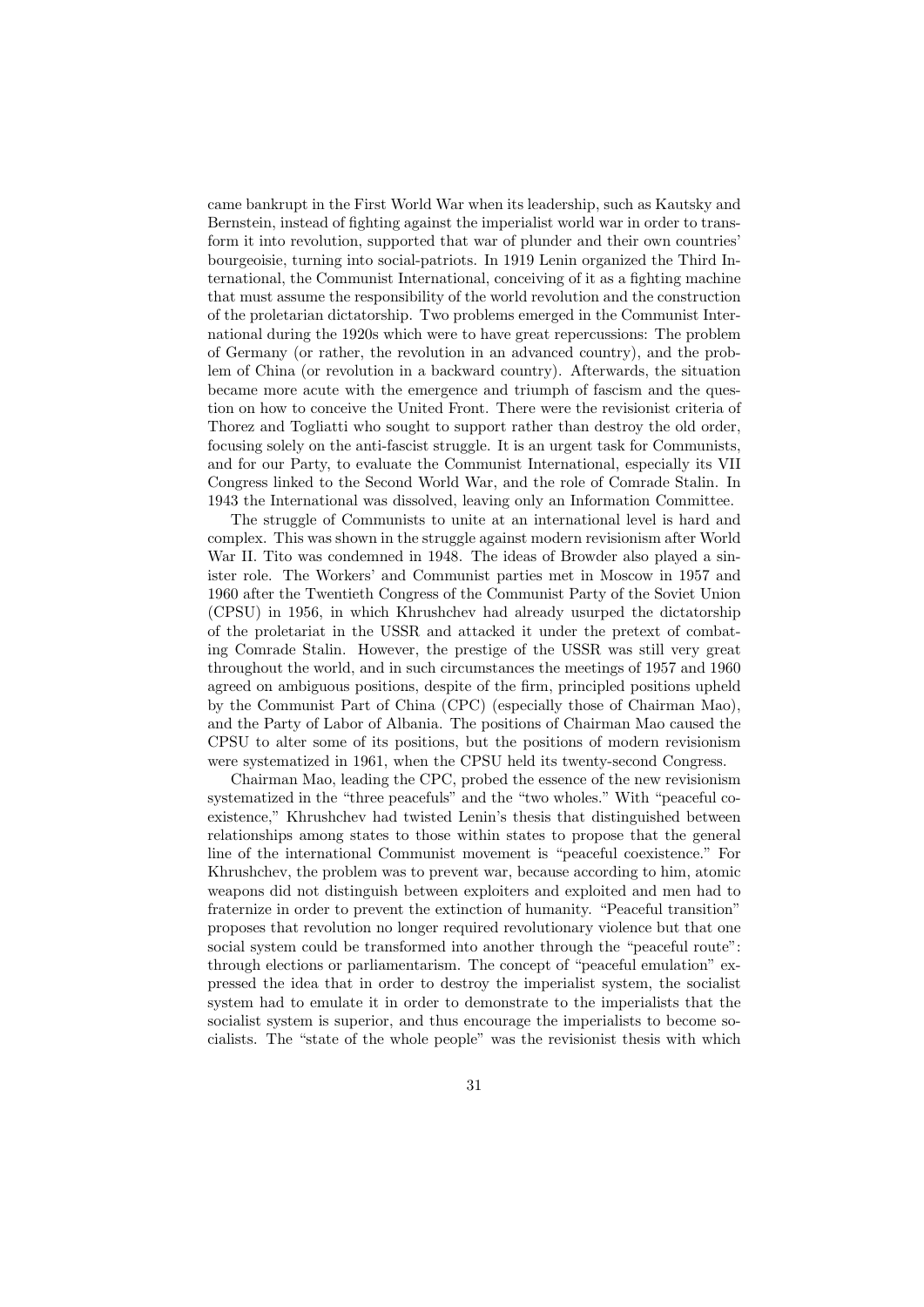Khrushchev intended to negate the class character of the state. It was specifically aimed against the dictatorship of the proletariat. The "party of the whole people" was another monstrosity which negated the class character of the Party as the party of the proletariat. Thus, Khrushchev maintained that the Twentysecond Congress of the CPSU was the new program of the Communists, and the Communist Manifesto was substituted by the bourgeois slogans of "liberty," "equality," and "fraternity". The Manifesto is the program of the Communists, and its negation incited and sharpened the struggle between Marxism and revisionism.

On June 14, 1963, the "A Proposal Concerning the General Line of the International Communist Movement" (also known as "the Chinese letter") was published. It was followed by the circulation of the "Nine Commentaries," in which Chairman Mao and the CPC brilliantly unmasked and crushed modern revisionism in all aspects.

We understand that Chairman Mao and the CPC felt that because the political and ideological base—which had to be Marxism-Leninism-Mao Tsetung Thought—had not yet been defined it was inconvenient to form a new Communist International in such circumstances. This was mainly due to the fact that the Party of Labor of Albania, led by Enver Hoxha, did not accept Mao Tse-tung Thought and aimed for an International based only on Marxism-Leninism, disregarding the new developments. In essence, Hoxha was opposed to Mao Tse-tung Thought.

The growing influence of Chairman Mao in the world unfolded with the Great Proletarian Cultural Revolution. The CPC centered on very urgent problems, such as recovering power in the People's Republic of China from the usurpation of the revisionists Liu Shaochi and Teng Hsiao-ping, and on how to continue the revolution under the dictatorship of the proletariat. Thus Chairman Mao, in the class struggle against revisionism at the national and international level, became the great teacher of the proletariat and the Great Leader of the world revolution. His thought developed into the third stage of Marxism. In that era, Communists referred to this development as "Mao Tse-tung Thought." The Communist Party of Peru (PCP) adopted Marxism-Leninism-Mao Tse-tung Thought as the basis of party unity at the Sixth National Conference in January 1969. This was achieved as a result of the struggle by Chairman Gonzalo and the Red Fraction of the Party that had been adhering to Marxism-Leninism-Mao Tse-tung Thought since 1966. Chairman Gonzalo had already upheld the positions of Chairman Mao in 1962, and on the basis of that viewpoint went on to forge the Red Fraction of the PCP. We authentic Communists were waiting for the CPC to define Maoism as the third stage of Marxism, but with the death of Chairman Mao in September 1976, the Chinese revisionists pulled off a counter-revolutionary coup aimed at Chairman Mao and his thought. Thus, the unity of the Marxists encountered serious and complex problems, but the Communist Party of Peru remained firm and unshakable in the defense of Marxism-Leninism-Mao Tsetung Thought, immediately unmasking the counter-revolutionary coup and the revisionist usurpation in China. It was at that time that the Enlarged Political Bureau of the PCP in October 1976 declared, "To be a Marxist is to adhere to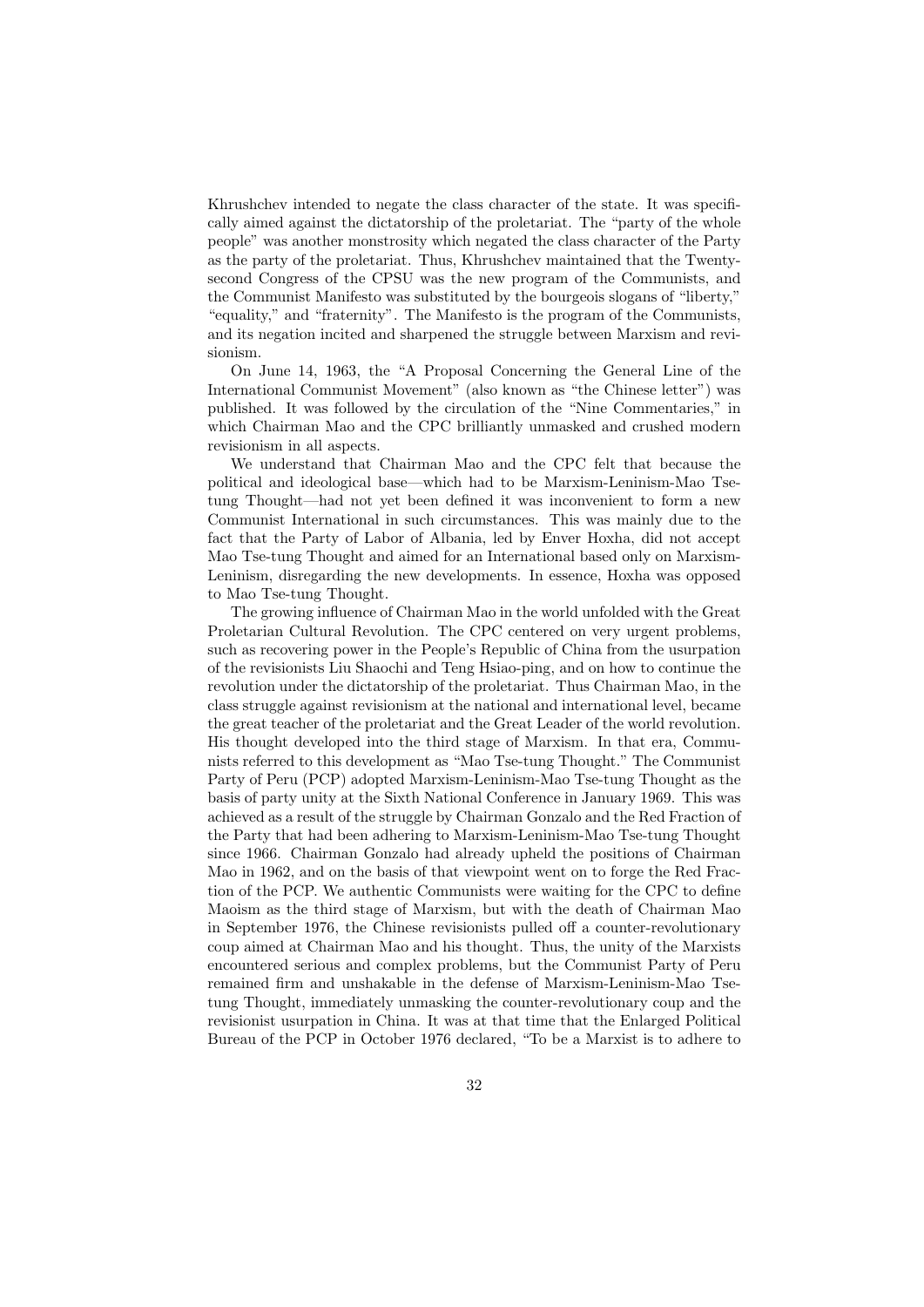Marxism-Leninism-Mao Tse-tung Thought."

With the death of Chairman Mao and the revisionist usurpation in China by Teng and his gang, the Communists were left scattered in the world without a center or base for world revolution; the counter-revolutionaries brandished their claws to negate Chairman Mao and the validity of Marxism-Leninism-Mao Tse-tung Thought, unleashing the triple revisionist assault of Teng Hsiao-ping (Chinese revisionism), Hoxha (Albanian revisionism), and Brezhnev (Russian revisionism). Facing this situation at the PCP's First National Conference in November 1979, Chairman Gonzalo called upon the whole party to defend and apply Marxism-Leninism-Mao Tse-tung Thought against the revisionist triple assault. The Party remained firm in these positions and carried forward an unalterable, principled position. In 1980 the PCP launched the People's War based on Marxism-Leninism-Mao Tse-tung Thought; it is in the applying and developing the People's War that the PCP has advanced further in the comprehension of Maoism as the third stage of Marxism. Hence, at the Second National Conference held in May 1982 the Party agreed that Marxism-Leninism-Maoism was the third stage of Marxism. Thus, the PCP was the only party in the world in the vanguard of the defense of Maoism, and assumed the task of struggling for the unity of the Marxist-Leninist-Maoists of the world so that this ideology be the command and guide of the Peruvian and world revolutions.

The application of Marxism-Leninism-Maoism must be specified in each revolution, so that it does not become a mechanical application. For this reason, the Peruvian Revolution has generated Chairman Gonzalo and Gonzalo Thought, which is the main principle in the basis of Party unity. Thus, each revolution must specify its guiding thought, without which there can be no application of Marxism-Leninism-Maoism, nor any development of the revolution.

In the Fall of 1980, 13 Communist parties and organizations signed a statement, "To the Marxist-Leninists, Workers, and the Oppressed of All Countries," calling upon Communists to unite around Marxism-Leninism and to uphold Chairman Mao, but without considering Maoism as a new stage with universal validity. The Revolutionary Communist Party, USA (RCP-USA) principally carried out this effort. In 1983 the RCP-USA contacted the PCP and invited it to sign the 1980 statement. The PCP did not agree to such a statement since Mao Tse-tung Thought was not considered therein; furthermore, we were already basing ourselves on Marxism-Leninism-Maoism. In March 1984, the Second Conference of these organizations was completed and the Revolutionary Internationalist Movement (RIM) was founded which approved a joint declaration, which talks about uniting around Marxism-Leninism-Mao Tse-tung Thought. Our position on the incorporation of the PCP within RIM is condensed in a letter written to the Committee of the Revolutionary Internationalist Movement dated October 1986: "We wish to reiterate two questions about this point. First, from the beginning of our ties, the origin of our differences was the substantive and decisive question of Marxism-Leninism-Maoism as the only, true and new stage in the development of the proletarian ideology having universal validity, with Maoism as the key to the question. Consequently, our disagreement with the expression 'Marxism-Leninism-Mao Tse-tung Thought.'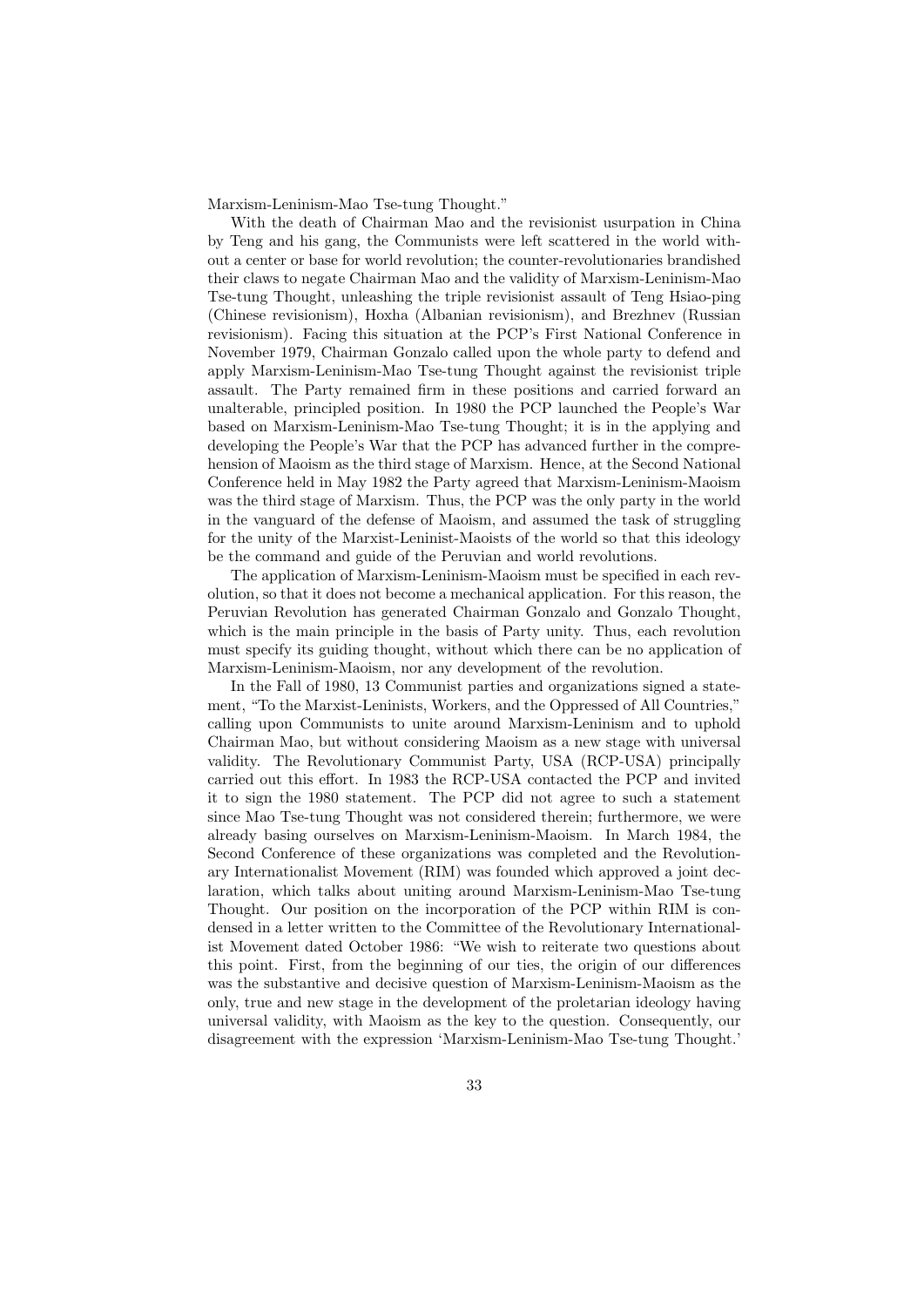Nevertheless, we have thought and still think that the resolution of this matter, which for us is indispensable as a point of departure, is complex, demands time, and especially developing revolution."

"Second, in signing the Declaration derived from the Second Conference which founded the RIM, we did so with observations and even clear opposition, which was expressly set forth in brief. We reiterated these issues in meetings, reports, and communications which clearly indicate differences on the principle contradiction, the revolutionary situation of unequal development, on world war, and on some criteria on the role of the Movement, and other more important issues, such as the universal validity of Marxism-Leninism-Maoism, and in particular the general validity of people's war (the expression of proletarian military theory that our class has recently developed totally and completely with Chairman Mao Tse-tung), and our insistence in always raising the great slogan, 'Proletarians of all countries, unite!' Nevertheless, we thought and continue to think that the Declaration contains and continues to contain a relative basis of unity whose development and improvement will be demanded by the very advance of the Movement, as facts are plainly demonstrating already."

"Today, the Declaration has been repudiated by some as opportunist. Others assert that it is insufficient to resolve the burning problems that the revolution demands, and therefore, we should move on to a new declaration. The PCP believes that the RIM faces problems on various levels: On the ideological level, it needs to advance towards the understanding of Marxism-Leninism-Maoism. This advance is principal, and even political development hinges upon it. On the political level, it needs to advance in defining the fundamental contradictions, and the principal global contradiction, the question of the Third World War, that revolution is the principal tendency, and given an imperialist ware transforming it into people's war. In regards to construction, what political lines we must follow to achieve the formation of the International that we need, which must be the continuation of the glorious International Communist Movement. Concerning mass work, our points of departure are the slogans 'The masses make history,' 'It's right to rebel,' and 'The colossal garbage heap' [of revisionism and opportunism that must be swept away—Trans.] and that the purpose of mass work is to initiate or develop people's war. In regards to leadership, it is key, requiring time for its formation, development, and recognition of authority. In regards to two-line struggle, it is not being handled as it should be. These are problems of development, but if they are not addressed justly and correctly, they can cause phenomena of disarticulation, and these negative possibilities necessarily cause us concern. We believe that the Committee of the RIM aims to impose the denomination of 'Marxism-Leninism-Mao Tsetung Thought,' trying to frame us within the Declaration, and thus resolve the problems of leadership of the Committee, which gives reason to believe in the existence of hegemonic tendencies."

Taking this situation into account, we reaffirmed ourselves at the Fourth National Conference of the PCP in October 1986 to unfold ourselves as a fraction within the International Communist Movement in order to place Marxism-Leninism-Maoism, principally Maoism, as the command and guide of the world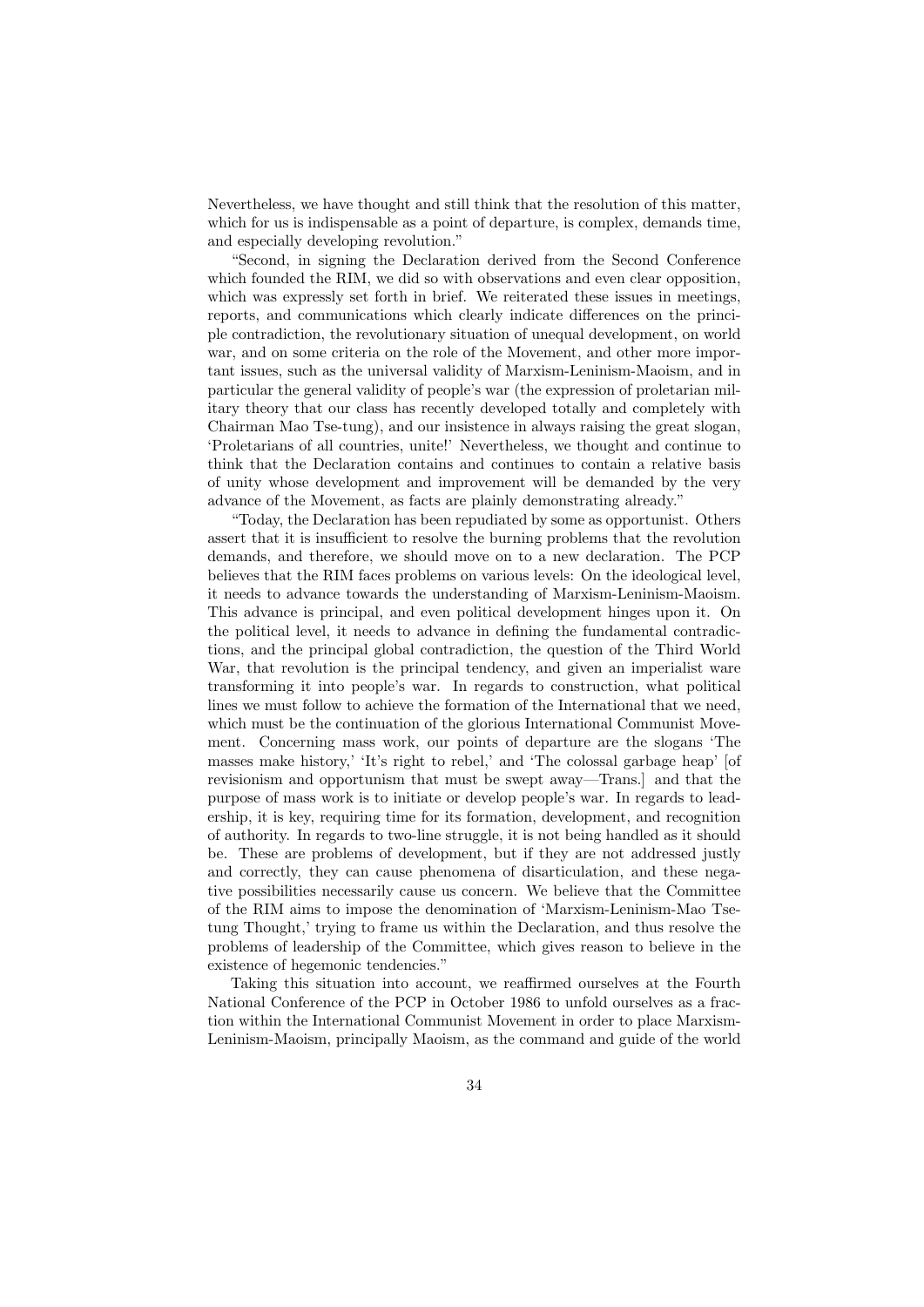revolution. We call to: "Uphold, Defend, and Apply Marxism-Leninism-Maoism, Principally Maoism!" since only through this shall the international proletariat, through its Communist Parties, be able to lead the conquest of power and emancipate the oppressed so they can emancipate themselves as a class.

We are for the reconstitution of the Communist International, and we regard the Revolutionary Internationalist Movement as a step in that direction. It will serve this purpose as long as it bases itself upon and follows a just and correct ideological and political line.

The struggle to impose Marxism-Leninism-Maoism, principally Maoism, as the command and guide of world revolution will be long, complex and difficult, but in the end, the Marxist-Leninist-Maoists of the world shall succeed. Marxism has not taken a step forward in its life without struggle.

#### GLORY TO THE INTERNATIONAL PROLETARIAT!

#### LONG LIVE THE WORLD PROLETARIAN REVOLU-TION!

#### UPHOLD, DEFEND AND APPLY MARXISM-LENINISM-MAOISM, GONZALO THOUGHT, PRINCIPALLY GON-ZALO THOUGHT!

Central Committee, Communist Party of Peru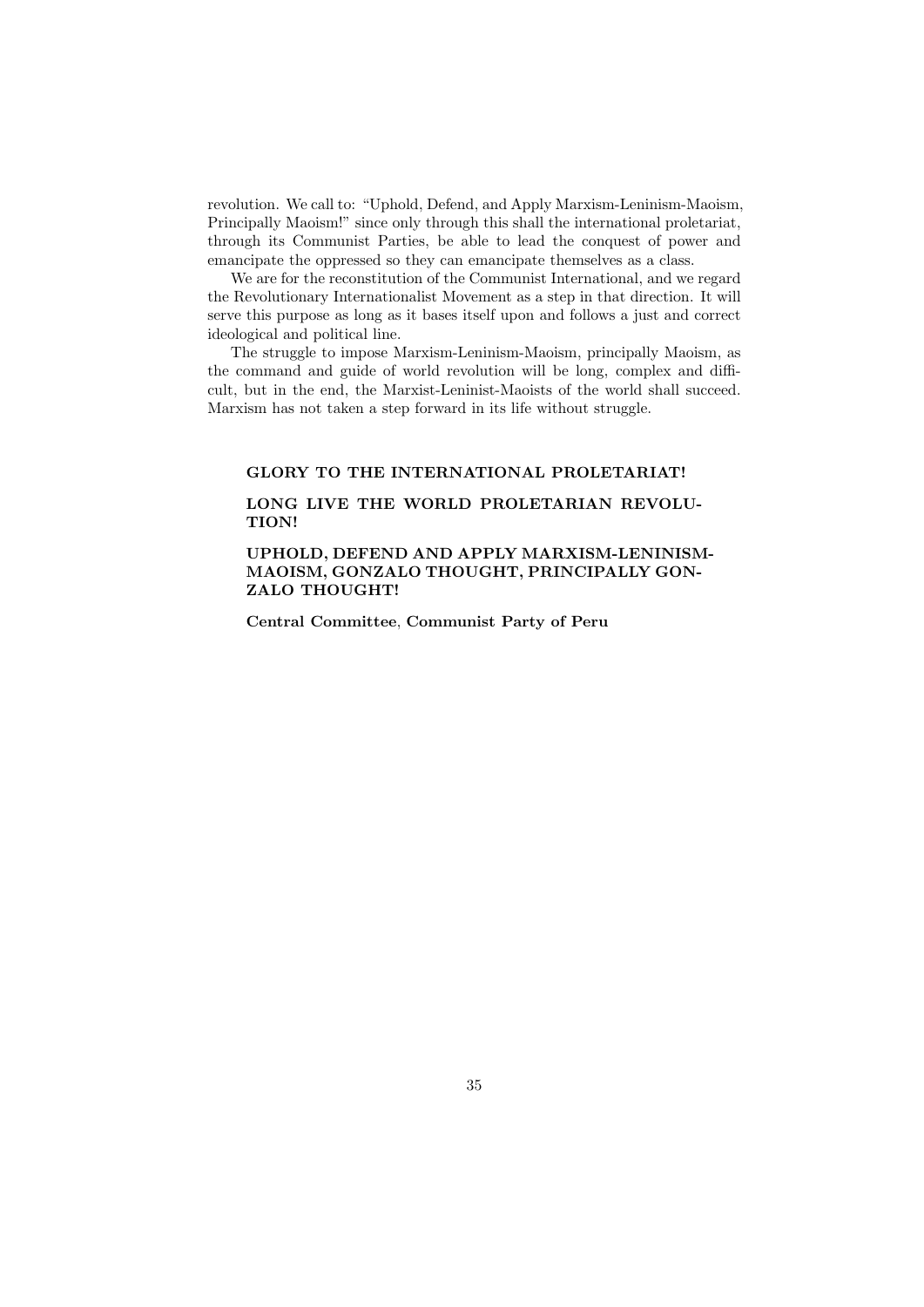# Chapter 3

# Line of the Democratic Revolution

### 3.1 Introduction

Upholding, defending and applying Marxism-Leninism-Maoism, principally Maoism, Chairman Gonzalo establishes that the Peruvian revolution in its historical course must first be a democratic revolution, then a socialist revolution which in turn must unfold cultural revolutions in order to reach Communism, all in an uninterrupted process carrying out People's War and specifying its character. To reach this conclusion, his point of departure was what Marx taught, that Germany needed to replay the peasant wars of the XVI century, that it would have to channel the democratic energy of the peasantry. Later, Lenin developed this point further, holding that since the bourgeoisie is a decrepit class and since the peasantry have raised the necessity of destroying feudalism, they could only concretize a democratic revolution under the leadership of the proletariat. Afterwards, Chairman Mao established On New Democracy which forms part of the world proletarian revolution; it proposes a joint dictatorship of the revolutionary classes which must be formed in opposition to the bourgeois dictatorship, which can only be fulfilled under the leadership of the proletariat.

He takes into account the specific conditions of Peru such as: In Peru's historical process there has not been a bourgeois revolution, since the bourgeoisie were incapable of leading it; therefore the land question and the national question are two pending problems to be solved; that we are in the era of imperialism and of the world proletarian revolution, therefore, the proletariat is the class that takes up the destruction of imperialism, bureaucratic capitalism and semifeudalism, not for the benefit of the bourgeoisie but rather for the proletariat, the principally poor peasantry, the petty bourgeoisie and the middle bourgeoisie; that the Peruvian proletariat has matured with a Communist Party of a new type capable of leading the revolution; and that the democratic revolution of the old type is no longer appropriate, but instead a bourgeois revolution of a new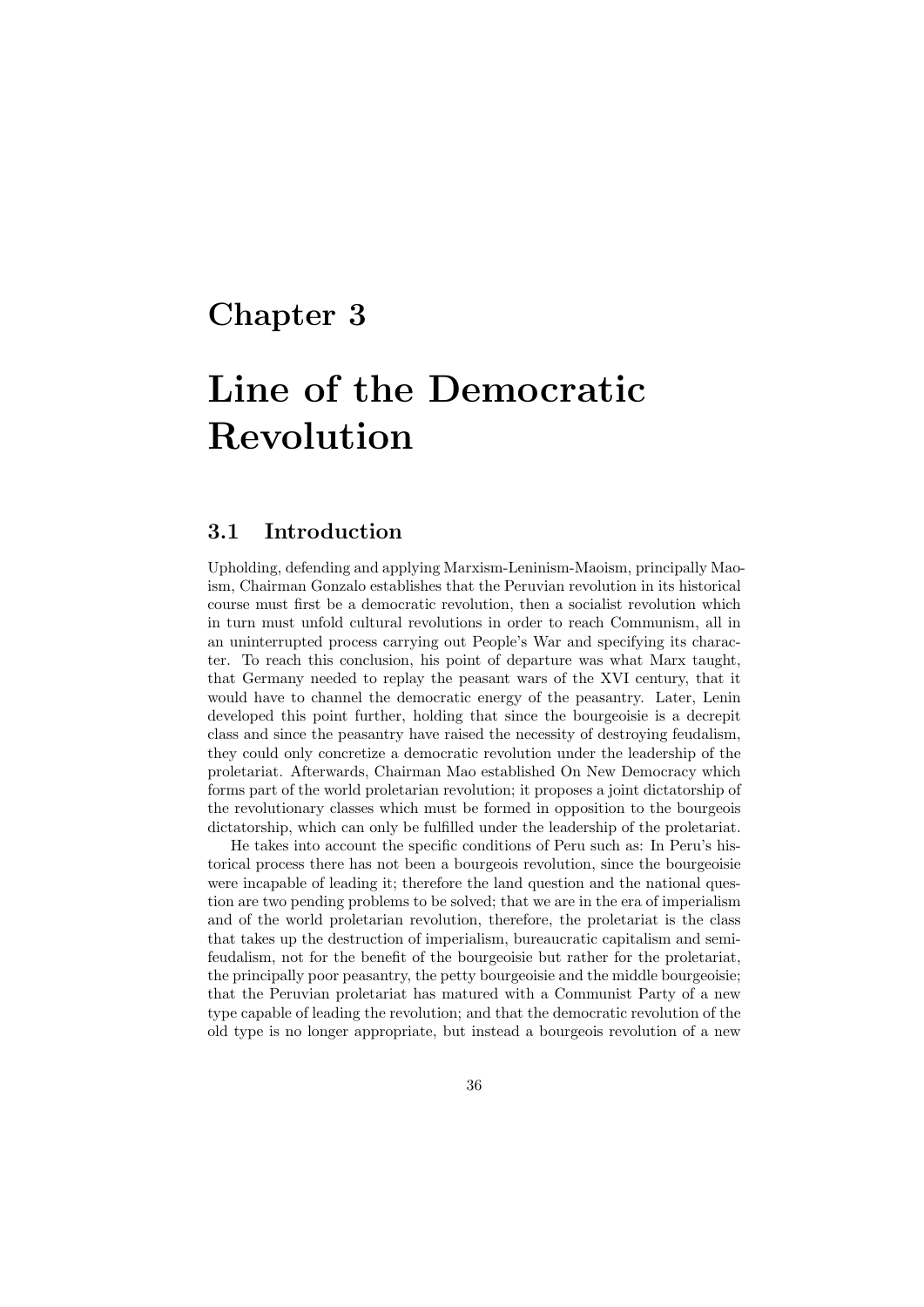type is needed; and that this type and all revolutions today can only be fulfilled through people's war, the principal form of struggle, and by the revolutionary armed forces, the principal form of organization.

Thus, he establishes the character of Peruvian society as semi-feudal and semi-colonial in which bureaucratic capitalism develops. He also sets the targets of the revolution, the tasks to undertake, and he defines the social classes and outlines the essence of the democratic revolution, how it shall be realized today and its perspectives.

### 3.2 The Character of Contemporary Peruvian Society

Basing himself on historical materialism, he analyzes the process of Peruvian history and shows that in the old society an agrarian order unfolded based on the ayllu, which was a communal agrarian order which was beginning to develop a form of slavery, the Incan empire erected through wars of domination. Later in the XVI Century, the Spanish brought a decrepit feudal system and imposed it by force of arms against the resistance of the natives, and Peru became feudal and colonial; afterwards, with independence, Spanish domination was broken, but the feudal system was not. The emancipators were landowners and the peasants were not able to conquer the land. The XIX Century expresses an intense struggle between England and France to dominate us; by the midcentury, the first sprouts of capitalism begin to develop on the existing feudal base. All this process in Peru is going to mean a change: The passage from feudalism to semi-feudalism and from colonialism to semi-colonialism.

Later, in characterizing contemporary Peruvian society, Chairman Gonzalo says: ". . . contemporary Peru is a semi-feudal and semi-colonial society in which bureaucratic capitalism develops." Although Mariategui had defined this well in Point Three of the Program of the Constitution of the Party, it is in the light of Marxism-Leninism-Maoism, principally of Maoism, that Chairman Gonzalo has demonstrated how this semi-feudal and semi-colonial character maintains itself and develops new modalities, and in particular how bureaucratic capitalism has developed on this foundation throughout the entire process of contemporary society. This a question of transcendent importance in order to understand the character of society and of the Peruvian revolution.

Bureaucratic capitalism is a fundamental thesis of Chairman Mao's that it is not yet understood nor accepted by all the Marxists throughout the world, which for obvious historical reasons was not known to Mari $\alpha$ tegui, and that Chairman Gonzalo applies to the concrete conditions of our country. He maintains that in order to analyze the contemporary social process, one must start from three intimately linked questions: The moments that bureaucratic capitalism is going through; the process of the proletariat shaped in its highest expression, the Communist Party; and the road that the revolution must follow. He teaches us that since 1895 three historical moments can be differentiated in contemporary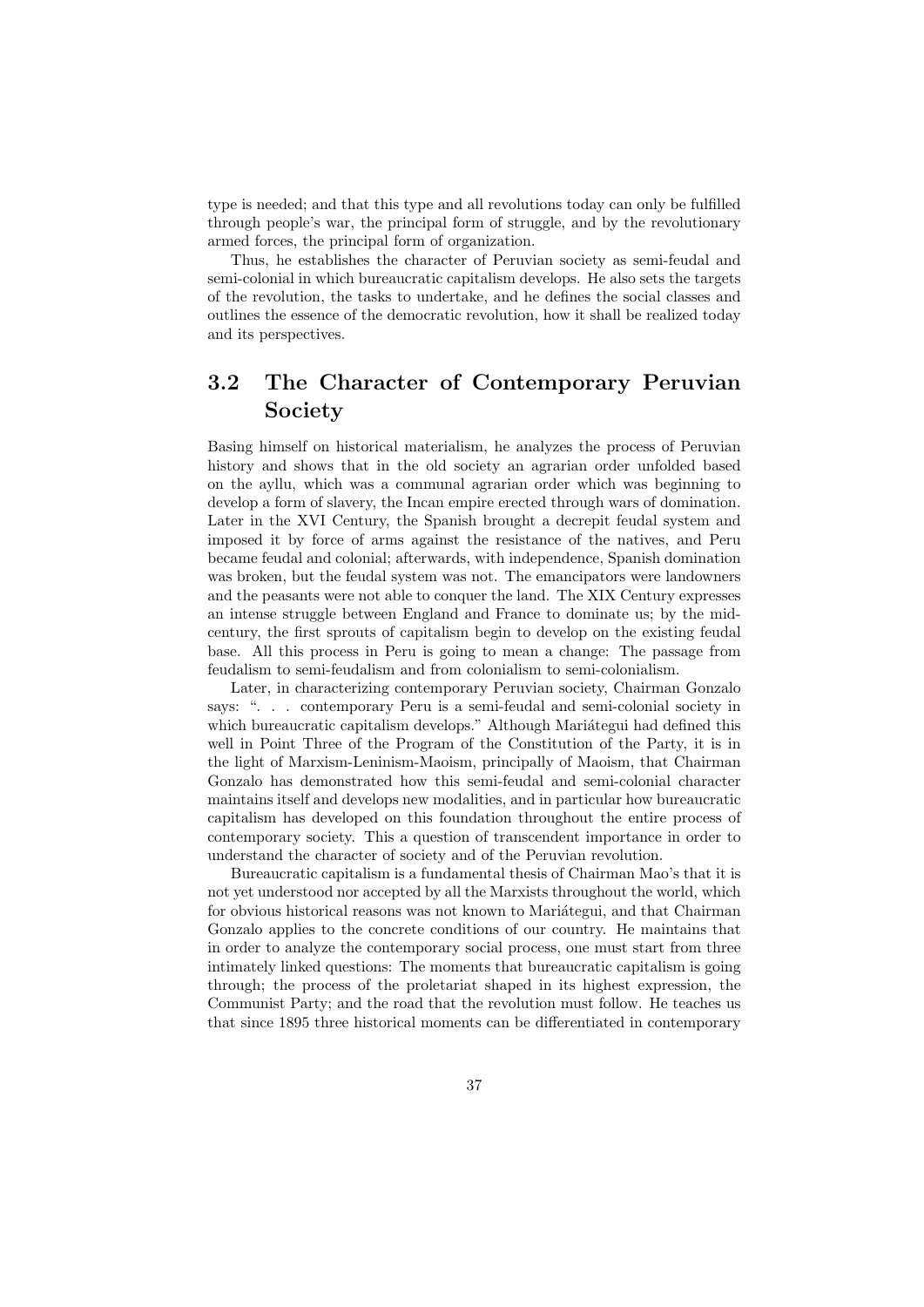Peruvian society: 1st moment. The development of bureaucratic capitalism. The constitution of the PCP. Definition and outlining of the path of surrounding the cities from the countryside. 2nd moment. The deepening of bureaucratic capitalism. Reconstitution of the PCP. Establishment of the road of surrounding the cities from the countryside. 3rd moment. The general crisis of bureaucratic capitalism. The leadership of the PCP in the People's War. Application and development of the road of surrounding the cities from the countryside.

At the same time, he expounds that contemporary Peruvian society is in a generalized crisis, a serious and incurable illness that can only be transformed through the armed struggle. The Communist Party of Peru is leading the people in carrying this out, as there is no other solution.

Why is Peru semi-feudal? Chairman Gonzalo states:

"The decrepit semi-feudal system continues subsisting and marks the country from its deepest foundations to its most elaborate ideas. In essence, it persistently maintains the land question unresolved, which is the motor of the class struggle of the peasantry, especially of the poor peasants that are the immense majority." He stresses that the land question continues subsisting because the semi-feudal relationships of exploitation allow semi-feudalism to evolve, and it is the basic problem of society that is expressed in land, servitude, and  $gamma<sup>1</sup>$ . We must see these conditions in all their aspects, economic, political, and ideological, in both the base and superstructure. The peasantry constitutes about 60 percent of the population, which for centuries has worked the land, but it is tied to big property and to servitude. He teaches us that a great concentration of land exists in a few hands, with both associative and non-associative forms, and that the immense majority of the peasantry are the poor peasants who do not have land, or if they have it they are very few, thus giving rise to the minifundio [small landowner—Tr.] submitted to the voracity of the latifundio. [large landowner—Tr.]

This condition crushes the peasantry in a system of servitude that as Lenin taught presents itself in a thousand and one forms, but whose essence is personal subjugation. Thus we see forms centered around servile relationships such as unpaid work in the SAIS, CAPS, peasant groups, in Cooperación Popular, PAIT, PROEM, etc. Beyond this, it is known that in the countryside for every three peasants able to work only one works, and the State tries to channel the unused labor to benefit itself with unpaid labor. We can also observe, particularly in the Sierra region, an autarchic economy on the margin of the national economy.

<sup>&</sup>lt;sup>1</sup> "The term gamonalismo designates more than just a social and economic category: that of the latifundistas or large landowners. It signifies a whole phenomenon. Gamonalismo is represented not only by the gamonales but by a long hierarchy of officials, intermediaries, agents, parasites, etc. The literate Indian who enters the service of gamonalismo turns into an exploiter of his own race. The central factor of the phenomenon is the hegemony of the semi-feudal landed estate in the policy and mechanism of the government." J.C Mariátegui, Seven Interpretive Essays on Peruvian Reality, p. 30. Quote added by translator.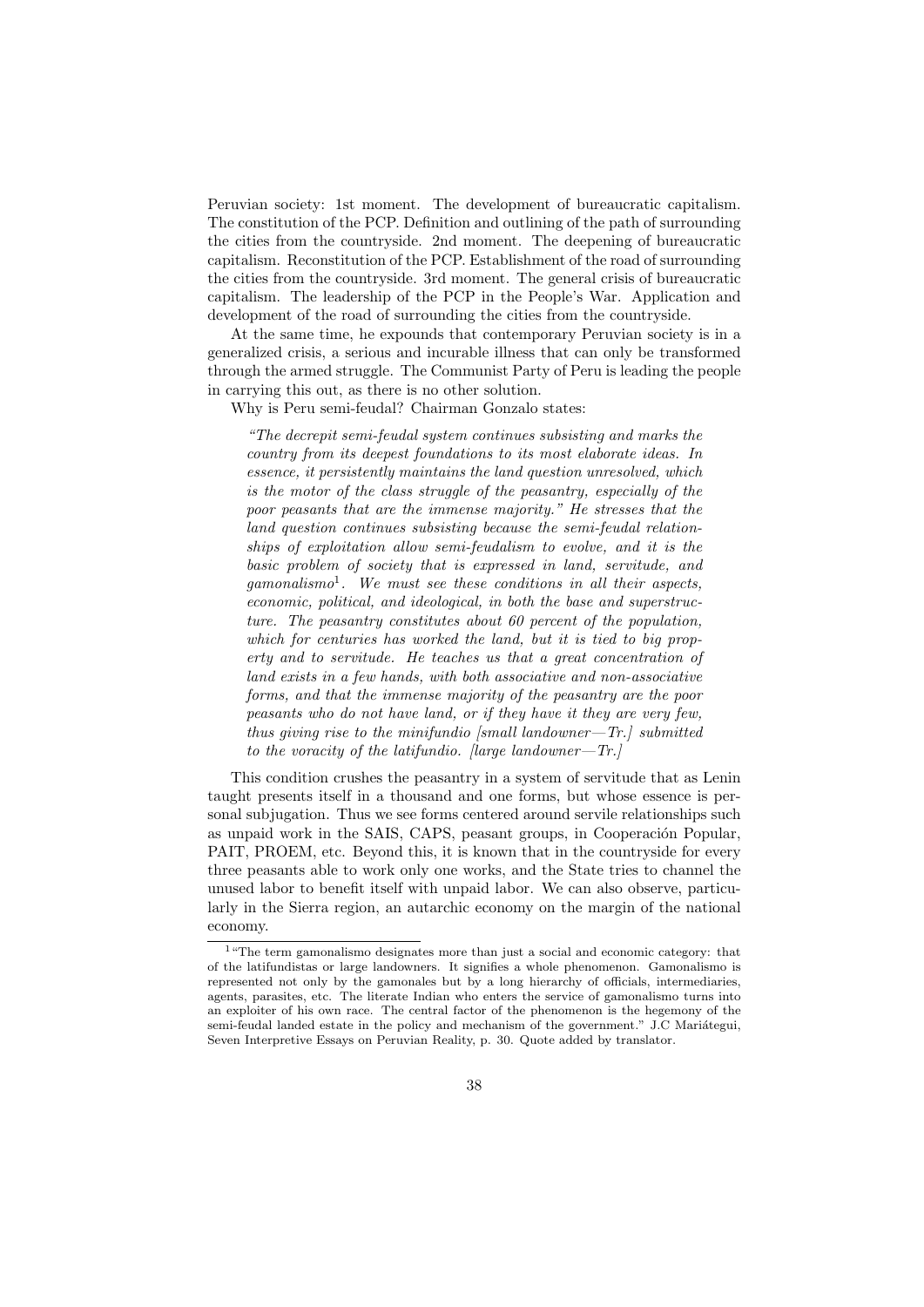Reaffirming himself in Marxism-Leninism-Maoism, Chairman Gonzalo upholds the principle that agrarian reform consists of the destruction of feudal landlord property; in the individual distribution of land to the peasantry under the slogan "land to the tiller," which is achieved through the People's War and the New Power, led by the Communist Party. This is equivalent to Lenin's thesis that there are two roads in agriculture: The landlord's road, which is reactionary, evolves feudalism and supports the old state, and the peasant's road which is advanced, destroys feudalism and tends towards a new state.

Next, he accurately establishes the character and the results of the agrarian laws passed by the old State, proving the subsistence of semi-feudalism, whose existence today is often denied. He characterizes the Law of Bases of Pérez Godoy of 1962, the Law 15037 of 1964 and the Law 17716 of 1969 (essentially corporative that fomented big associative property) as being three laws of buying and selling, executed by the bureaucratic apparatus of the State to develop bureaucratic capitalism. He warns that the Law of Promoting Agriculture of 1980 treats the land question as resolved and at the same time advocates associative property and the return of the gamonales to invigorate bureaucratic capitalism, which is also under the control of the big bankers and has the direct participation of Yankee imperialism. This is the path that the fascist and corporatist Aprista government follows, retaking the fascist and corporative "agrarian reform" of Velasco, raising cries of "revolutionizing agriculture" to thus strengthen gamonalismo; that treats the land question as resolved and centers around productivity; that gives the law of communities and the law of peasant rondas in order to deepen bureaucratic capitalism and to spread it to every corner of the country; that calls the masses to corporativization, aiming at the peasant communities as the foundation of their corporative zeal, which equally serves the creation of the micro-regions, the regions, CORDES and other fascist and corporative creations. All of this signifies nothing except new modalities of concentration of the old latifundista property, still not destroyed, and it is the old landlord's road followed in contemporary Peru that was promoted in the 1920s, deepened in the 1950s and especially in the 1960s, and which is still pursued today under new conditions.

This landlord's road is expressed politically in the old State through gamonalismo; as Mariátegui says, gamonalismo does not only designate a social and economic category but an entire phenomenon represented not only by the gamonales, but which also encompasses a large hierarchy of officials, intermediaries, agents, parasites, etc., and that the central factor of this phenomenon is the hegemony of big semi-feudal property in politics and in the mechanism of the State, which should be attacked at its root. Chairman Gonzalo expressly emphasizes the manifestations of semi-feudalism in politics and in the mechanism of the State by conceiving that gamonalismo is the political manifestation of semi-feudalism upon which this regime of servitude is supported, in which bosses and lackeys, who change outfits according to the government in turn, represent the old State in the remotest villages of the country. This is the factor which the spearhead of the democratic revolution is targeted at, since this is an agrarian war.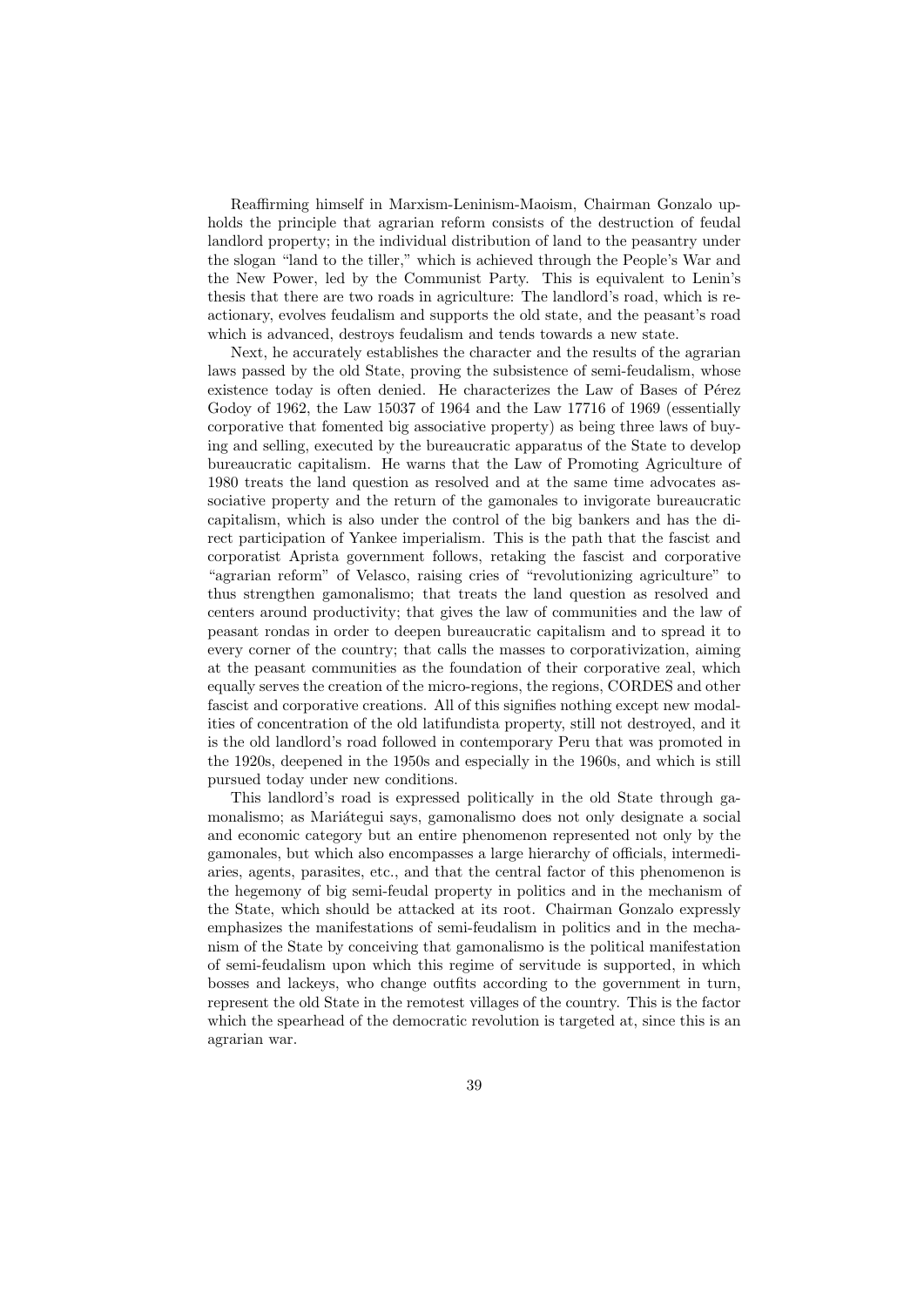Why is it semi-colonial? Chairman Gonzalo teaches us that the modern Peruvian economy was born subjugated to imperialism, the final phase of capitalism, which was masterfully characterized as monopolistic, parasitical and moribund. Imperialism, even though it consents to our political independence as long as it serves its interests, still controls the entire economic process of Peru: our natural wealth, export products, industry, banking and finances. In synthesis, it sucks the blood of our people, devours our energies of a nation in formation, and most strikingly today it exploits us and other oppressed nations with the external debt.

Chairman Gonzalo first reaffirms himself in Lenin's thesis, later accurately developed by Chairman Mao, to define the semi-colonial character of our society. In synthesis, Lenin established that there are many forms of imperialist domination, but two are typical: The colony, which is the complete domination by the imperialist country on the oppressed nation or nations, and an intermediate form. The semi-colony, in which the oppressed nation is politically independent but economically subjugated. It is an independent republic, but one that finds itself subjected to the ideological, political, economic, and military web of imperialism no matter if it has a government of its own. He rejects the term "neocolony" used by revisionism in the 1960s, whose basis is the conception that imperialism applies a softer form of domination and which led them to the characterization of a "dependent country." Later, applying Chairman Mao's thesis that a period of struggle was opening against the two superpowers that contend for the repartition of the world, and that one must specify who is the principal enemy of the moment, defined that the principal imperialism that dominates Peru is Yankee imperialism, but asserted that one must ward off Russian socialimperialism that penetrates the country more each day, as well as the actions of the imperialist powers that are not superpowers. Thus, the proletariat in leading the democratic revolution shall not be tied to any superpower or imperialist power and maintains its ideological, political, and organizational independence. In conclusion, he demonstrates that Peruvian society continues to be a nation in formation, and that its semi-colonial character continues, showing itself as such in all fields and under the new conditions.

Regarding bureaucratic capitalism, Chairman Gonzalo states that comprehending it is essential to the understanding of Peruvian society. Taking up Chairman Mao's thesis, he teaches us that it has five characteristics: 1) that bureaucratic capitalism is the capitalism that imperialism develops in the backward countries, which is comprised of the capital of large landowners, the big bankers, and the magnates of the big bourgeoisie; 2) it exploits the proletariat, the peasantry, and the petty bourgeoisie and constrains the middle bourgeoisie; 3) it is passing through a process in which bureaucratic capitalism is combined with the power of the State and becomes State monopoly capitalism, comprador and feudal, from which can be derived that in a first moment it unfolds as a non-State big monopoly capitalism and in a second moment, when it is combined with the power of the State, it unfolds as state monopoly capitalism; 4) it ripens the conditions for the democratic revolution as it reaches the apex of its development; and, 5) confiscating bureaucratic capital is key to reaching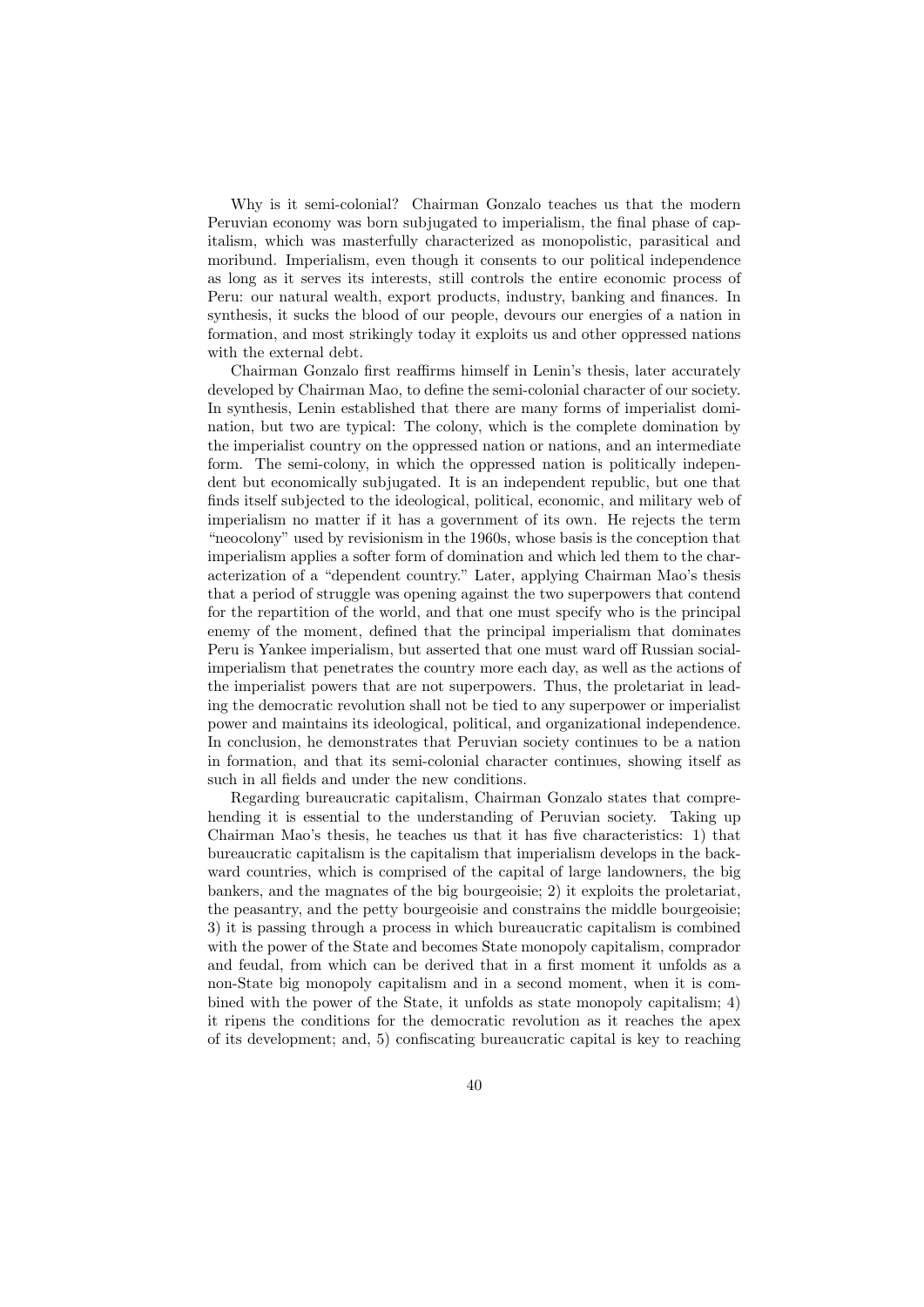the pinnacle of the democratic revolution and it is decisive to pass over to the socialist revolution.

In applying the above, he conceives that bureaucratic capitalism is the capitalism that imperialism generates in the backward countries, which is tied to a decrepit feudalism and subjugated to imperialism which is the last phase of capitalism. This system does not serve the majority of the people but only the imperialists, the big bourgeoisie, and the landowners. Mari $\alpha$ tegui has established that the bourgeoisie, for example upon creating banks, generates a capital surrendered to imperialism and tied to feudalism. Chairman Gonzalo masterfully establishes that the capitalism that is unfolding in Peru is a bureaucratic capitalism hindered by the surviving shackles of semi-feudalism that bind it on the one hand, and on the other hand is subjugated to imperialism which does not permit the development of the national economy; it is, thus, a bureaucratic capitalism that oppresses and exploits the proletariat, the peasantry, and the petty bourgeoisie, and that constricts the middle bourgeoisie. Why? Because the capitalism that develops is a delayed process that only allows an economy to serve imperialist interests. It is a capitalism that represents the big bourgeoisie, the landowners and the rich peasants of the old type, the classes that constitute a minority but which exploit and oppress the large majority, the masses.

He analyzes the process that bureaucratic capitalism has followed in Peru, the first historical moment which develops from 1895 to the Second World War, in which, during the 1920s, the comprador bourgeoisie assumes control of the State, displacing the landlords but respecting their interests. The second moment is from the Second World War to 1980, a period of its deepening, during which a branch of the big bourgeoisie evolves into the bureaucratic bourgeoisie, which began in 1939 during the first government of Prado when the participation of the State in the economic process begins. Subsequently, this participation has grown more and more, and is due to the fact that the big bourgeoisie, because of a lack of capital, is not capable of deepening bureaucratic capitalism. Thus a clash between both factions of the big bourgeoisie is generated, between the bureaucratic and the comprador bourgeoisie. In 1968, the bureaucratic bourgeoisie takes the leadership of the State through the armed forces by means of the military coup of Velasco, which in turn generates a great growth in the State economy. The number of State-owned companies, for example, increased from 18 to 180; therefore the State passes to become the motor of the economy led by the bureaucratic bourgeoisie, but it is during this moment that the economy enters into a grave crisis. The third moment is from 1980 onward, in which bureaucratic capitalism enters into a general crisis and its final destruction, a moment which begins with the People's War. Since it is a capitalism that is born in critical condition, sick, rotten, tied to feudalism and subjugated to imperialism, at this time it enters into a general crisis, to its destruction, and no measure can save it. At best it shall lengthen its agony. On the other hand, like a beast in mortal agony, it will defend itself by seeking to crush the revolution.

If we see this process from the people's road, in the first moment the PCP was constituted with Mariátegui in 1928, and the history of the country was divided into two; in the second, the PCP was reconstituted as a Party of a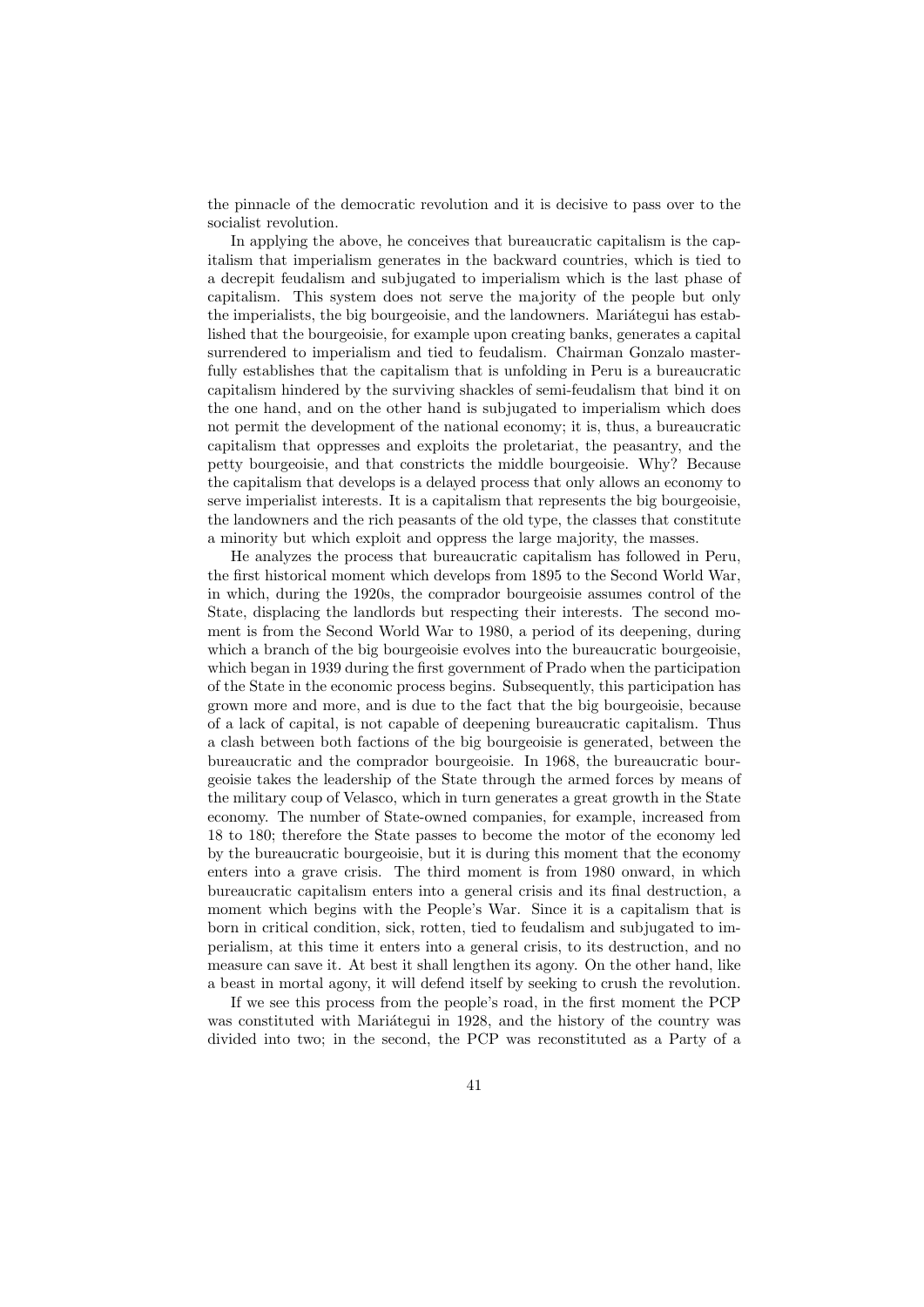new type with Chairman Gonzalo and revisionism was purged; and in the third, the PCP entered to lead the People's War, a transcendental milestone which radically changed history by taking the qualitatively superior leap of making the conquest of power a reality by way of armed force and the People's War. All of this only proves the political aspect of bureaucratic capitalism that is rarely emphasized, but which Chairman Gonzalo considers as the key question: Bureaucratic capitalism ripens the conditions for revolution, and today as it enters into its final phase, it ripens the conditions for the development and victory of the revolution.

It is also very important to see how bureaucratic capitalism is shaped by non-State monopoly capitalism and by State monopoly capitalism, that is the reason why he differentiates between the two factions of the big bourgeoisie, the bureaucratic and the comprador, in order to avoid tailing behind one or the other, a problem that led our Party to 30 years of wrong tactics. It is important to understand it this way, since the confiscation of bureaucratic capitalism by the New Power leads to the completion of the democratic revolution and the advance into the socialist revolution. If only the State monopoly capitalism is targeted, the other part would remain free, the non-State monopoly capital, and the big comprador bourgeoisie would remain economically able to lift its head to snatch away the leadership of the revolution and to prevent its passage to the socialist revolution.

Furthermore, Chairman Gonzalo generalizes that bureaucratic capitalism is not a process peculiar to China or to Peru, but that it follows the belated conditions in which the various imperialists subjugate the oppressed nations of Asia, Africa, and Latin America, at a time when these oppressed nations have not yet destroyed the vestiges of feudalism, much less developed capitalism.

In synthesis, the key question to understand the process of contemporary Peruvian society and the character of the revolution is this Marxist-Leninist-Maoist, Gonzalo Though thesis on bureaucratic capitalism, which is a contribution to the world revolution that we Marxist-Leninist-Maoists have firmly assumed with Gonzalo Thought.

What type of State is sustained by this semi-feudal and semi-colonial society, upon which bureaucratic capitalism is unfolding? Having analyzed contemporary Peruvian society and basing himself on the masterful Maoist thesis in "On New Democracy" which expounds that the many State systems in the world can be classified according to their class character into three fundamental types: 1) Republics under the dictatorship of the bourgeoisie, which also include the old democratic States and may include the States under the joint dictatorship of landowners and the big bourgeoisie; 2) republics under the dictatorship of the proletariat; and 3) republics under the joint dictatorship of the revolutionary classes. Chairman Gonzalo establishes that the character of the old reactionary State in Peru is of the first type, a joint dictatorship of landowners and the big bourgeoisie, the bureaucratic or comprador bourgeoisie that in collusion and contention struggle for the leadership of the State. Since the historical tendency in Peru is that the bureaucratic bourgeoisie imposes itself, this necessarily implies a very acute and long struggle, especially since today the bureaucratic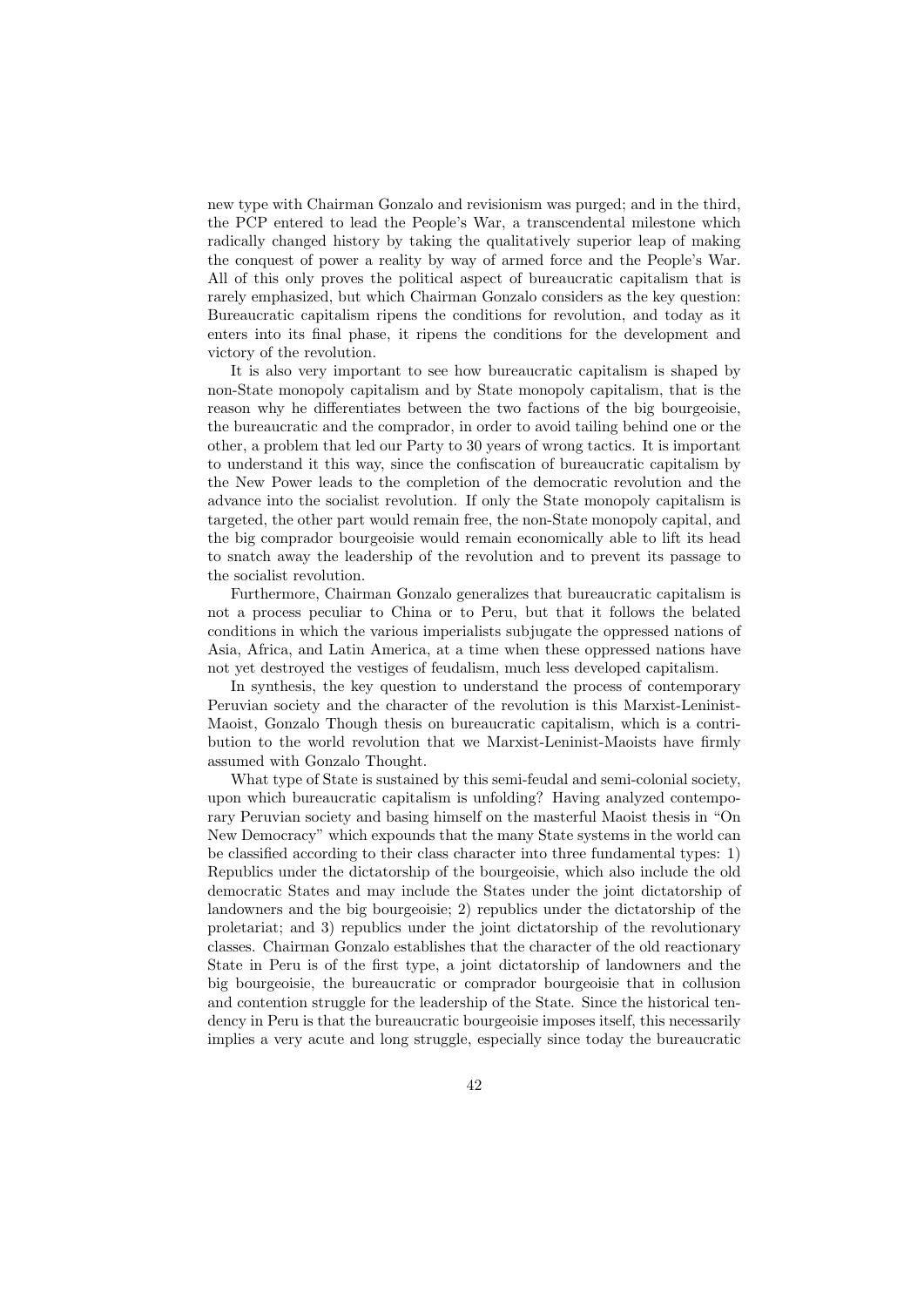bourgeoisie is in command of the old landlord-bureaucratic state.

At the same time he differentiates between the state system and the system of government. They are parts of a whole; the former being the place that classes occupy within the state and the latter is the form in which power is organized. Chairman Mao taught that the main thing is to define the class character of a state, since the forms of government that are introduced can be civilian or military, with elections or by decree, liberal-democratic or fascist, but they always represent the dictatorship of the reactionary classes. To not see the old State in this way is to fall into the trap of identifying a dictatorship with a military regime and to think that a civilian government is not a dictatorship, thus tailing behind one of the factions in the big bourgeoisie behind the tale of "defending democracy" or "avoiding military coups," positions that instead of destroying the old State support it and defend it. Such is the case in Peru with the revisionists and opportunists of the United Left.

The old State is subordinated to imperialism, in our case principally Yankee imperialism, which is propped up by its spinal column, the reactionary armed forces, and counts on an ever-growing bureaucracy. The armed forces have the same character as the State that they support and defend.

Chairman Gonzalo tells us clearly:

"It is this social system that the ruling classes and their Yankee imperialist masters usufruct from and defend with blood and fire, through their landlord-bureaucratic State sustained by their reactionary armed forces; constantly exercising their class dictatorship (of the big bourgeoisie and landlords), either through a de facto military government . . . or through governments stemming from elections and so-called constitutional ones  $\ldots$  " and, "... this decrepit system of exploitation destroys and halts the powerful creative forces of the people, the only forces capable of the deepest revolutionary transformation . . . "

### 3.3 Targets of the Democratic Revolution

Chairman Gonzalo teaches us that there are three targets of the democratic revolution: Imperialism, bureaucratic capitalism and semi-feudalism, with one of them being the principal target according to the moment in which the revolution takes place. Today, in the period of the agrarian war, the principal target is semi-feudalism.

Imperialism, mainly Yankee, because for us it is the principal imperialism that dominates and that tries to ensure its dominance more and drives home our situation as a semi-colonial country, but we must also ward off penetration by Russian social-imperialism and of the other imperialist powers. We must use the various factions of the old State to sharpen their contradictions and isolate the principal enemy in order to strike at it. Bureaucratic capitalism is the constant barrier of the democratic revolution; it acts to maintain semi-feudalism and semi-colonialism at the service of imperialism. And so is semi-feudalism that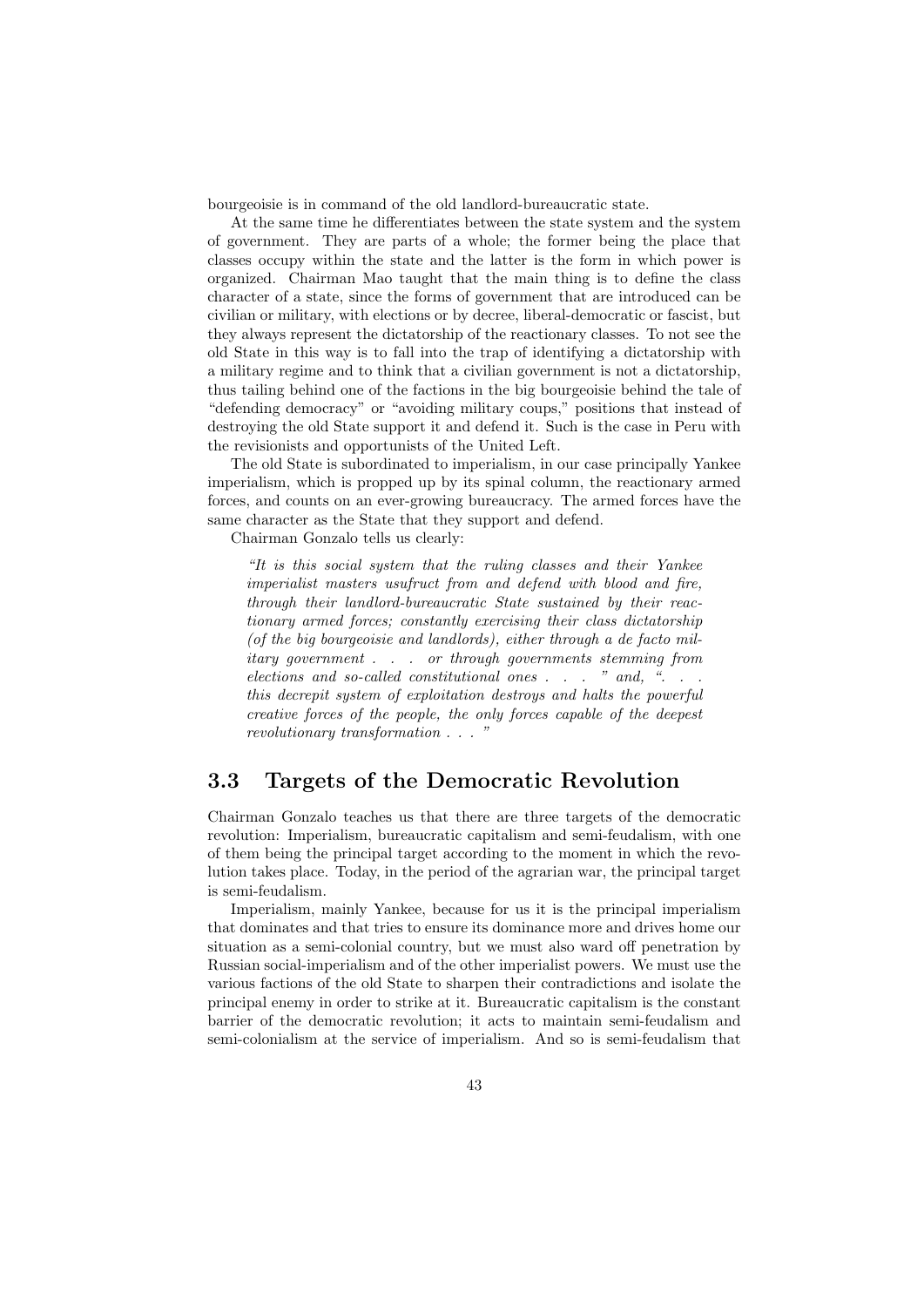subsists today under new modalities but which still constitutes the basic problem of the country.

### 3.4 Tasks of the Democratic Revolution

- 1. To destroy imperialist domination, principally Yankee imperialism in Peru's case, while warding off the actions of the other superpower, Russian socialimperialism, and of the other imperialist powers.
- 2. To destroy bureaucratic capitalism, confiscating both the big State and non-State monopoly capital.
- 3. To destroy the property of the feudal landlords, confiscating both the big associative and non-associative properties, with individual distribution of the land under the slogan "Land to the tiller," primarily and principally to the poor peasants.
- 4. To support middle capital, which is allowed to work while imposing conditions on it. All of this implies the collapse of the old State through the People's War with armed revolutionary force and the leadership of the Communist Party in building a new State.

### 3.5 Social Classes in the Democratic Revolution

Chairman Gonzalo defines the social classes which must be united according to the conditions of the revolution: the proletariat, the peasantry (principally the poor peasants), the petty bourgeoisie and the middle bourgeoisie. The classes we aim against are: landlords of the old and the new mold, and the big bureaucratic bourgeoisie or comprador bourgeoisie.

Chairman Gonzalo tells us:

".  $\therefore$  the peasantry is the principal motive force  $\therefore$ . with a fundamental revindication of 'Land to the tiller' raised many times each century, which despite its courageous struggles has yet to achieve it"; "... the proletariat . . . the leading class of our revolution . . . that in the long, arduous struggle has torn only starvation wages and has conquered only crumbs from their exploiters, only to lose them through each economic crisis that society endures; a proletariat that debates within a sinister iron cir $cle \ldots$  "; "a petty bourgeoisie with broad layers, which corresponds to a backward country, that sees its dreams shattered in time to the inexorable pauperization that the prevailing social order imposes on them"; and, "a petty bourgeoisie, a national bourgeoisie that is weak and lacks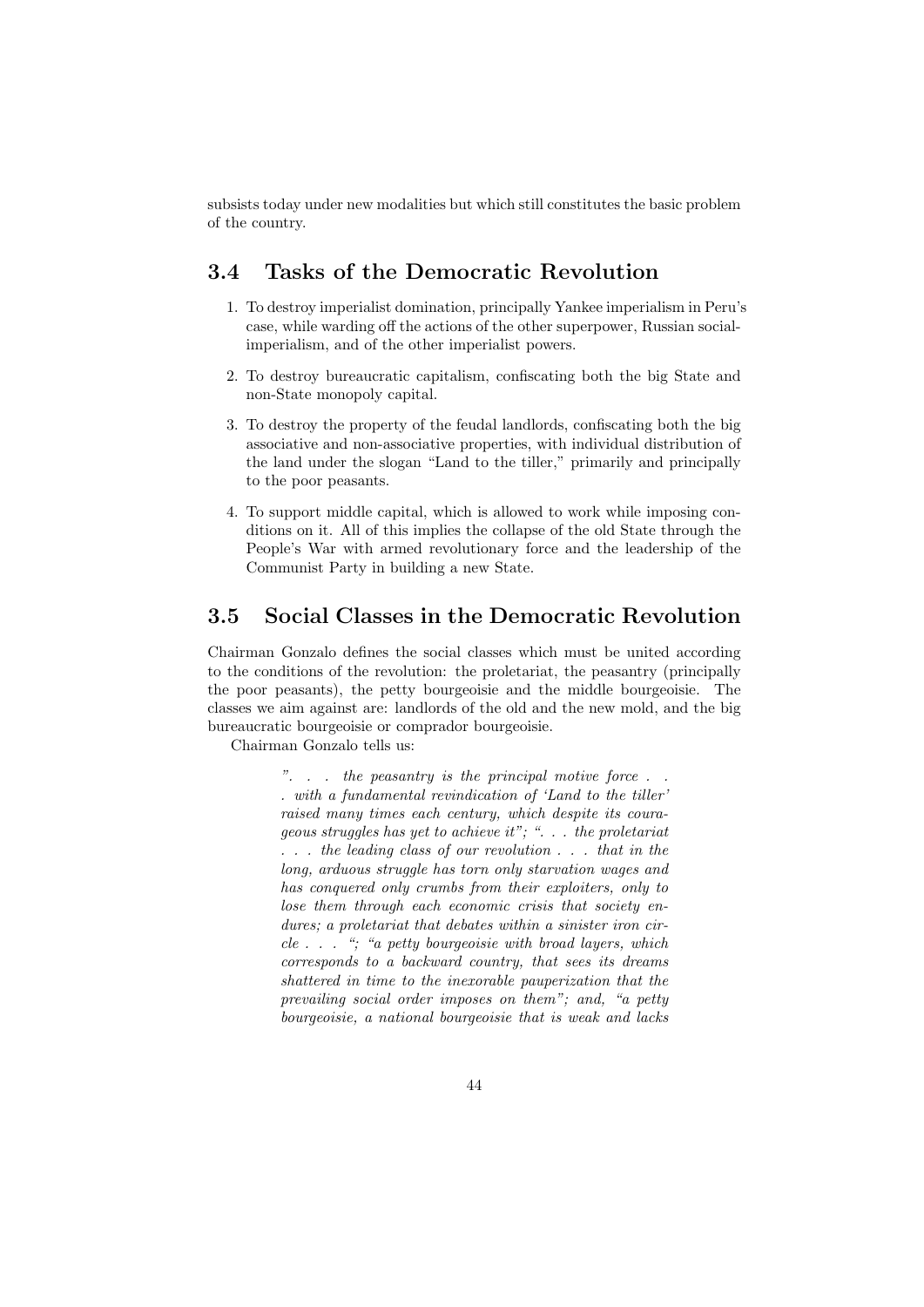capital, which develops swaying and split between revolution and counterrevolution. . . ." "Four classes that historically make up the people and the motive forces of the revolution, but of them all it is principally the poor peasantry who are the main driving force."

He gives particular importance to the scientific organization of poverty, a thesis that comes from Marx and that for us implies organizing the principally poor peasantry and the poorest masses of the cities into a Communist Party, a People's Guerrilla Army and a New State that is concretized through People's Committees. He establishes a relationship that to speak of the peasant question is to speak of the land question, and to speak of the land question is to speak of the military question, and to speak of the military question is to speak of the question of Power, of the New State which we shall reach through the democratic revolution led by the proletariat through its Party, the Communist Party. He establishes that in the People's War, the peasant question is the base and the military question is the guide. Furthermore, without the peasantry in arms there is no hegemony in the Front. It is, then, of great significance to understand that the peasant question is basic and it sustains all of the actions in the democratic revolution. It is important even in the socialist revolution.

The proletariat is the leading class, and he teaches us that it is the class that guarantees the Communist course of the revolution, that united with the peasantry it makes up the worker-peasant alliance, the basis of the Front. It is a proletariat that is concentrated largely in the capital and is proportionally greater than in China, but in terms of percentage decreases day by day in Peru, a specific situation that presents itself as we apply the democratic revolution, for which we wage the People's War in the cities as a complement. A class that has arrived today to the formation of a Communist Party, a Marxist-Leninist-Maoist, Gonzalo Thought party that has generated a People's Guerrilla Army which it leads absolutely and a New State which it leads in a joint dictatorship. a Party that through almost 20 years of reconstitution and seven in leadership of the People's War has impressed a great historical leap upon the people. It is vital to understand its leading role in the democratic revolution, since it guarantees the correct course towards Communism. Without the leadership of the proletariat the democratic revolution would evolve into an armed action under the leadership of the bourgeoisie and would fall under the tutelage of a superpower or imperialist power.

To the above two classes are added the petty bourgeoisie, and taken together they are the solid trunk of the revolutionary Front, which is no more than a Front for the People's War and a framework of the alliance of classes that makes up the New State, the People's Committees in the countryside and the Revolutionary Defense Movement of the People in the cities.

Concerning the middle bourgeoisie, today it does not participate in the revolution but its interests are respected. It is not a target of the democratic revolution; it is a class that suffers ever-greater restrictions from the reactionaries but it is of dual character and in the course of the democratic revolution can join the side of the revolution at any moment. If the interests of the mid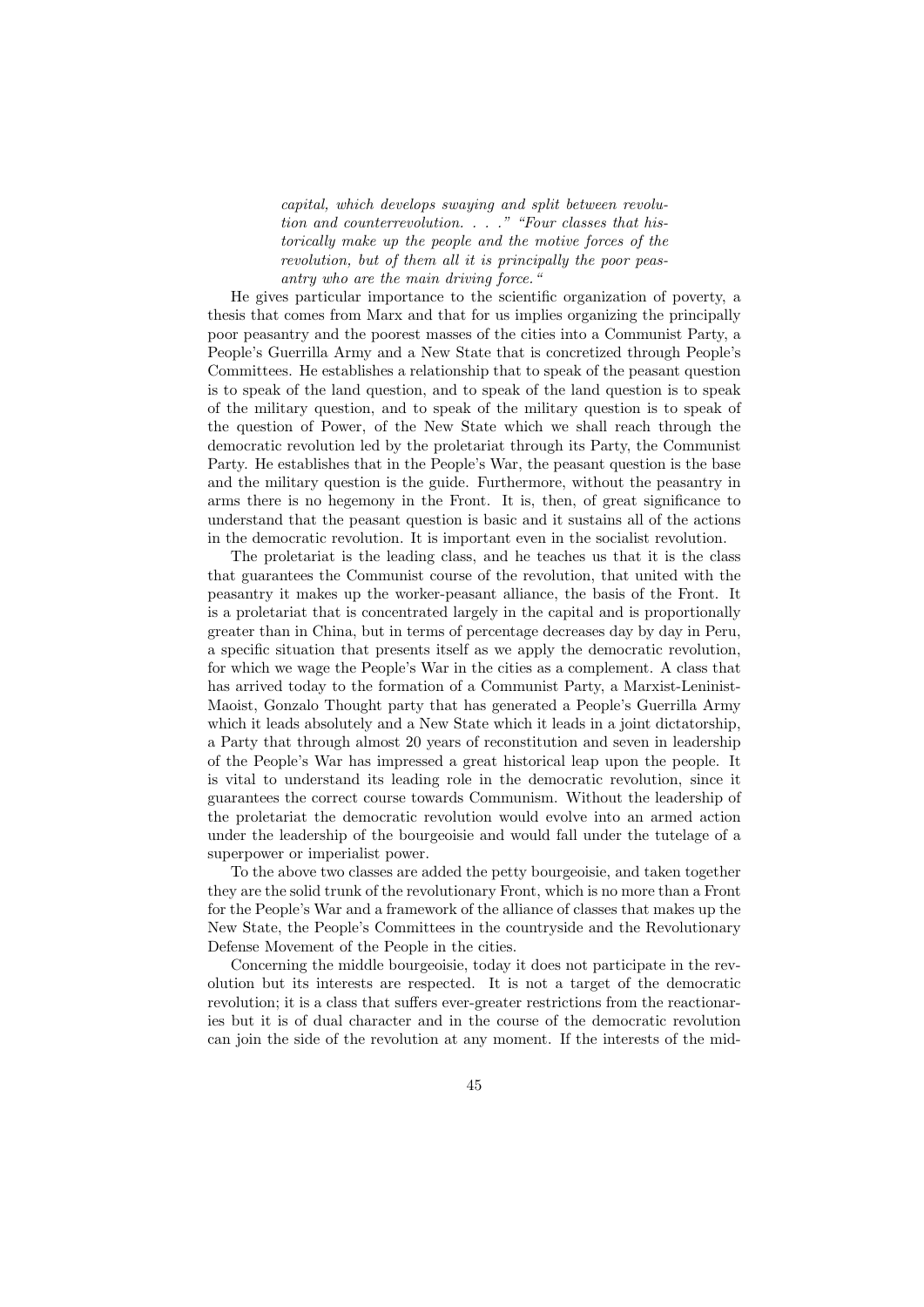dle bourgeoisie are not taken into account then the revolution would change character; it would no longer be democratic but socialist.

From all this he derives that the New State that we are forming in the democratic revolution shall be a joint dictatorship, an alliance of four classes led by the proletariat through its Party, the Communist Party: A dictatorship of workers, peasants, the petty bourgeoisie and under certain conditions the national or middle bourgeoisie; a dictatorship that today is of three classes, since the middle bourgeoisie do not participate in the revolution, but their interest are respected. These classes make up the dictatorship of New Democracy in the state system, in a People's Assembly as a system of government.

## 3.6 Fundamental Contradictions in the Democratic Revolution

In the democratic revolution there exist three fundamental contradictions: The contradiction between the nation and imperialism, the contradiction between the people and bureaucratic capitalism, and the contradiction between the masses and feudalism. Depending on the periods of the revolution, any one of these can be the principal contradiction. Today, as we develop an agrarian war, if we carefully take note of the three, the principal contradiction is between the masses and feudalism. This has a process of development in the different phases of the war, thus in our case the principal contradiction of masses/feudalism has unfolded as masses/government, and later shall be between the new State-old State, and its perspective is Communist Party/reactionary armed forces.

### 3.7 Stages of the Revolution

Chairman Gonzalo teaches us that the democratic revolution is the indispensable first stage in the oppressed nations, which shall pass through various periods according to how such contradictions are resolved. He conceives of an unbreakable relationship and an uninterrupted road between the democratic revolution and the second stage, which is the socialist revolution, and its perspective is a series of cultural revolutions to arrive at Communism, serving the world revolution. As such, we have a maximum program and a minimum one, the minimum being the program of the democratic revolution that is specified in each period and which implies a new politics: The joint dictatorship of four classes. A new economy: Confiscation of big imperialist capital, of bureaucratic capitalism, and of the big feudal landlord property, with individual land distribution to the principally poor peasants. A new culture: National, or rather anti-imperialist, democratic, or rather for the people, and scientific, or based on the ideology of Marxism-Leninism-Maoism, Gonzalo Thought. The maximum program implies keeping in mind that we, as Communists, must aim to eliminate the three inequalities between town and countryside, between intellectual and manual work, and between workers and peasants. Two programs for which we give our lives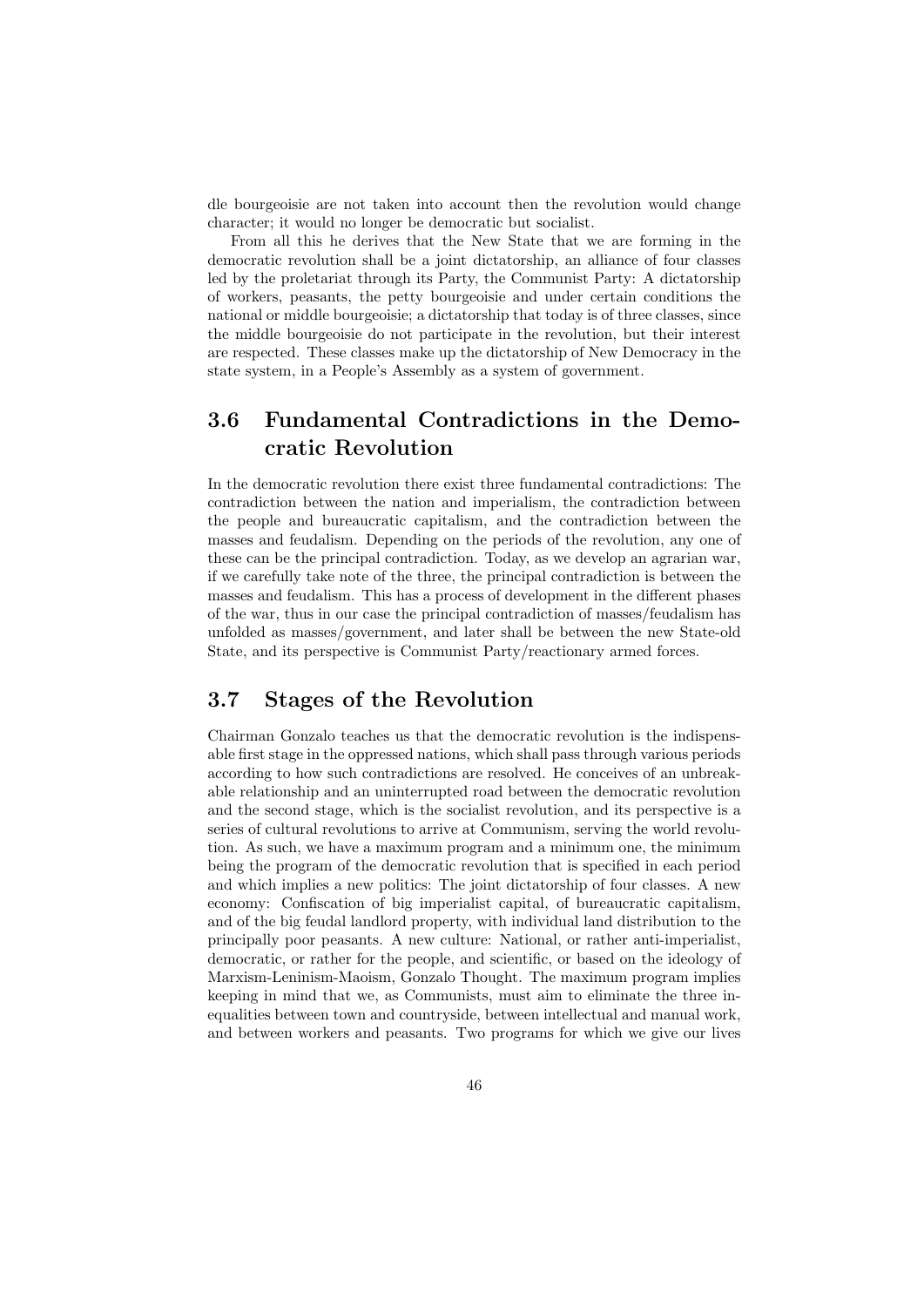against every kind of injury, taunt and abjectness. Only the Communists can fight to maintain the revolution on its course.

Thus, Chairman Gonzalo States:

What in essence is this democratic revolution? It is a peasant war led by the Communist Party, which intends to create a new State comprised of four classes to crush imperialism, the big bourgeoisie, and the landlords in order to fulfil its four tasks. The democratic revolution has a principal form of struggle: The People's War, and a principal form of organization: The armed force, which is the solution to the land question, the national question, and the question of the destruction of the landlord bureaucratic state and the reactionary armed forces, the spinal column that sustains it, in order to fulfill the political objective of building a new State, a State of new democracy, and to make the People's Republic of New Democracy, advancing immediately to the socialist revolution. In synthesis, the democratic revolution becomes concrete through a peasant war led by the Communist Party; any other modality is only a service to the landlord-bureaucratic state.

In synthesis, Chairman Gonzalo demonstrates the validity of the two stages of the revolution in the oppressed nations and establishes that the world proletarian revolution has three types of revolution. As such, by making the democratic revolution, the Communist Party of Peru is serving the world revolution and Chairman Gonzalo is contributing to the world revolution. We, who uphold Marxism-Leninism-Maoism, Gonzalo Thought, assume the line on the democratic revolution established by Chairman Gonzalo.

### 3.8 How the Democratic Revolution is Being Applied Today

In over seven years of people's war in Peru, the justness and correctness of Gonzalo Thought is demonstrated and we see that the Communist Party of Peru, with the Great Leadership of Chairman Gonzalo, is leading the principally poor peasantry in arms, is forming a joint dictatorship of workers, peasants, and the petty bourgeoisie under the hegemony of the proletariat, is respecting the interests of the middle bourgeoisie, and is destroying thirteen centuries of the reactionary State. It is a dictatorship that marches within the People's Committees, today clandestine, which are expressions of the New State that exercises Power through People's Assemblies, in which everyone expresses opinions, chooses, judges, or sanctions by applying true democracy. They do not hesitate in using the dictatorship, using coercion in order to maintain their power and to defend it from the exploiting classes or their oppressors, gamonales or their lackeys, thus specifying a new politics and an advance in the taking of Power from below.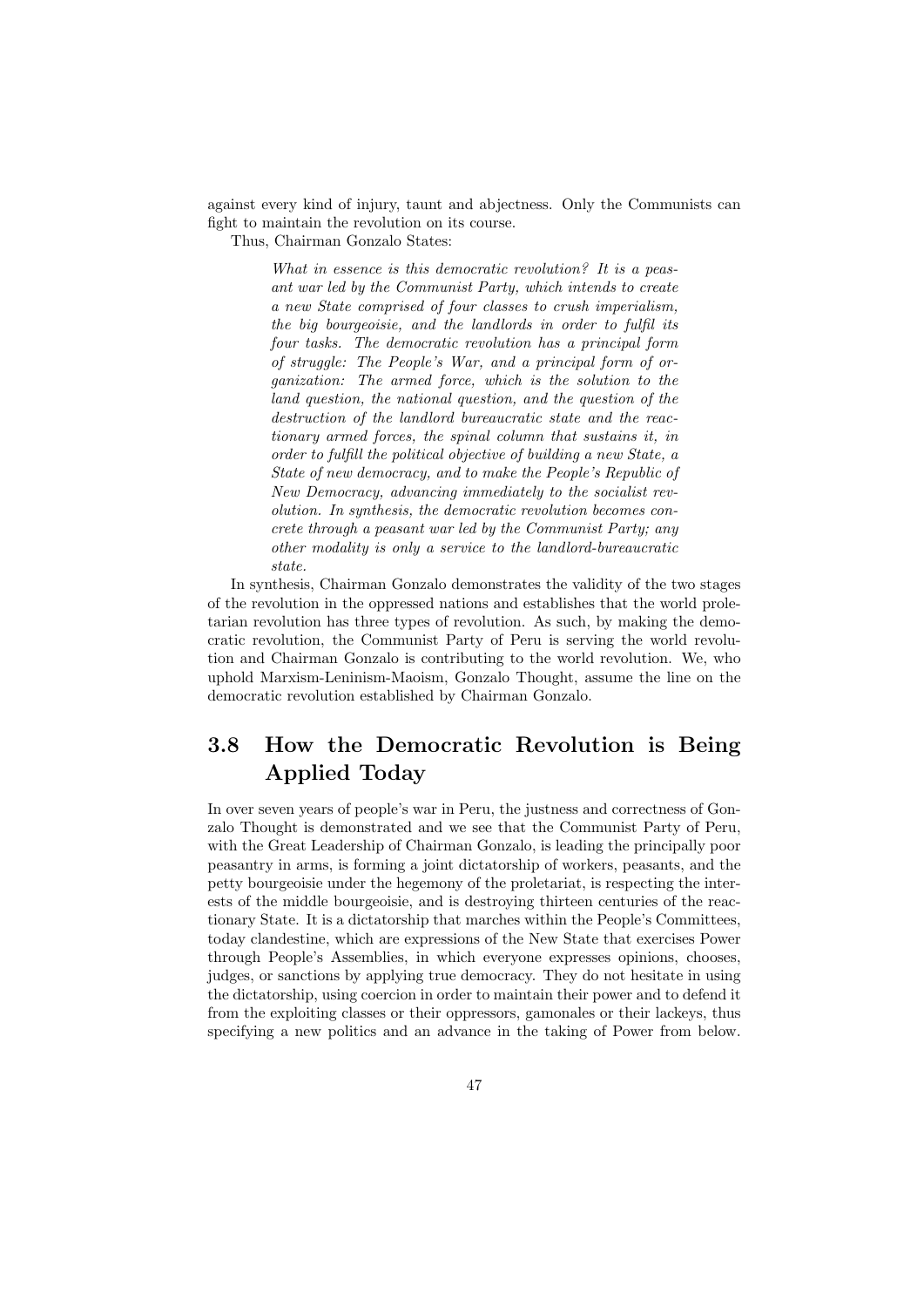The very basis of this society, semi-feudalism, is being destroyed and new social relations of production are being introduced by applying a new economy, taking into account the agrarian tactic of combating the evolution of semi-feudalism by aiming at associative property and avoiding non-associative property, neutralizing the rich peasantry, winning over the middle peasantry and basing itself on the poor peasantry. The agrarian program of "Land to the tiller" by means of confiscation and individual distribution advances through a process: With plans of leveling, whose concrete objective is to destroy semi-feudal relations in order to disarticulate the productive process, directing the spearhead of the revolution at dislocating the power of the gamonales with armed actions; applying collective planting and crop harvesting, although we do not yet have power or an EGP that is sufficiently developed; all the peasants collectively work everyone's land, always favoring the principally poor peasantry. In the event of a surplus, a form of tax is calculated and produce or seeds are distributed to the poorest and to the middle peasants. The lands of the rich peasants are not touched unless such land is needed, but conditions are imposed on them. This political policy has had highly positive results, it has benefitted the poorest, it has increased the quality of the products and above all it is defended better; the perspective of this policy is the invasion of lands and individual allotment. Also, particularly in new peasant zones, we have applied invasions of lands and individual allotment, lighting the struggle in the countryside and disturbing the plans of the old State, of each government in turn, and organized the armed defense in a specific opportunity. Today, we have generalized the land invasions throughout the country. Furthermore, the organization of production of an entire people is being achieved, for example with the exchange of produce or seeds, the collection of firewood or cochinilla [a type of plant used in making dyes—Tr.], communal shops, trade, and mule driving. This process serves the actions in cities, the sabotages against demo-bourgeois or corporative-fascist state organizations, State or private and imperialist banks, centers of the imperialist superpowers or powers, industrial or "research" sites, businesses of bureaucratic capitalism, such as Centromin Peru. It also serves the selective annihilations, the agitation and propaganda campaigns and armed propaganda.

And on the basis of this new politics and new economy, a new culture is being erected that beats in the hearts of principally the poor peasants; basic education is a problem that deserves our fundamental attention and is unfolding under coeducation, education and work, with a basic program for the children, adults, and for the masses in general; it is truly important. The problems of health and recreation of the masses are also of vital importance. Thus, the masses are organized, forming their mobilization, politicization, organization and armament, aiming towards the armed sea of masses, based on the ideology of Marxism-Leninism-Maoism, Gonzalo Thought, under the leadership of the Party, with the experience of the People's War and above all and principally with the New Power, exercising it, conquering it, defending it and developing it, as People's Committees, Support Bases and advancing the People's Republic of New Democracy.

This is the democratic revolution that the Party is specifying for Peruvian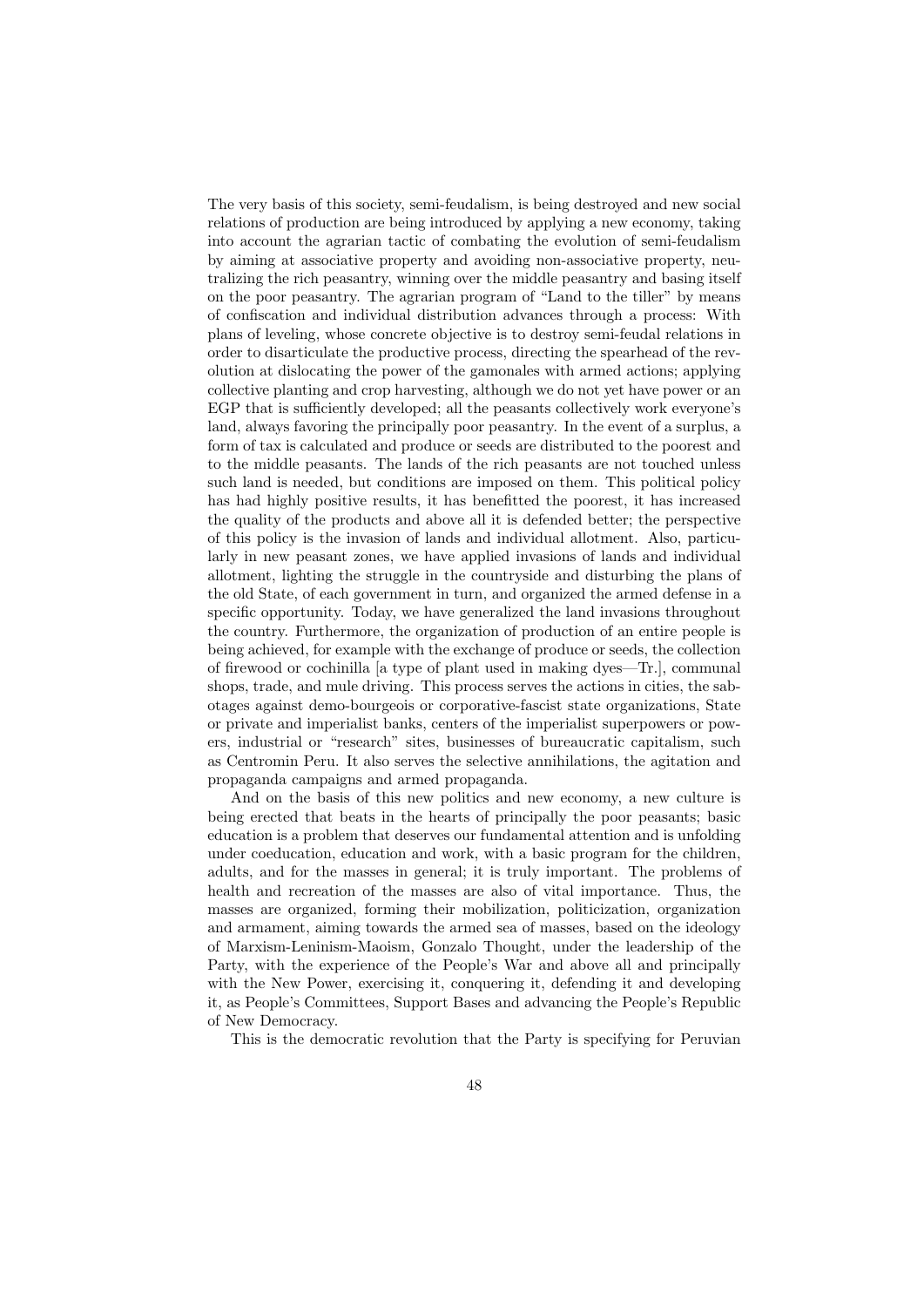society, overthrowing imperialism, bureaucratic capitalism and semi-feudalism in the country through a unified People's War, principally in the countryside and with an urban complement, and it is not the "democratic revolution" falsely proclaimed by the current fascist and corporatist Apra government that negates the character of Peruvian society, classes and the class struggle, especially the landlord-bureaucratic dictatorial character of the old state, as well as the need for violence to topple it. It is a Marxist-Leninist-Maoist, Gonzalo Thought democratic revolution that constitutes an ardent and growing flame serving the world proletarian revolution which is guaranteed by the masterful leadership of Chairman Gonzalo.

DOWN WITH THE LANDLORD-BUREAUCRATIC STATE! FOR THE PEOPLE'S REPUBLIC OF NEW DEMOCRACY! LONG LIVE THE PERUVIAN REVOLUTION! Central Committee, Communist Party of Peru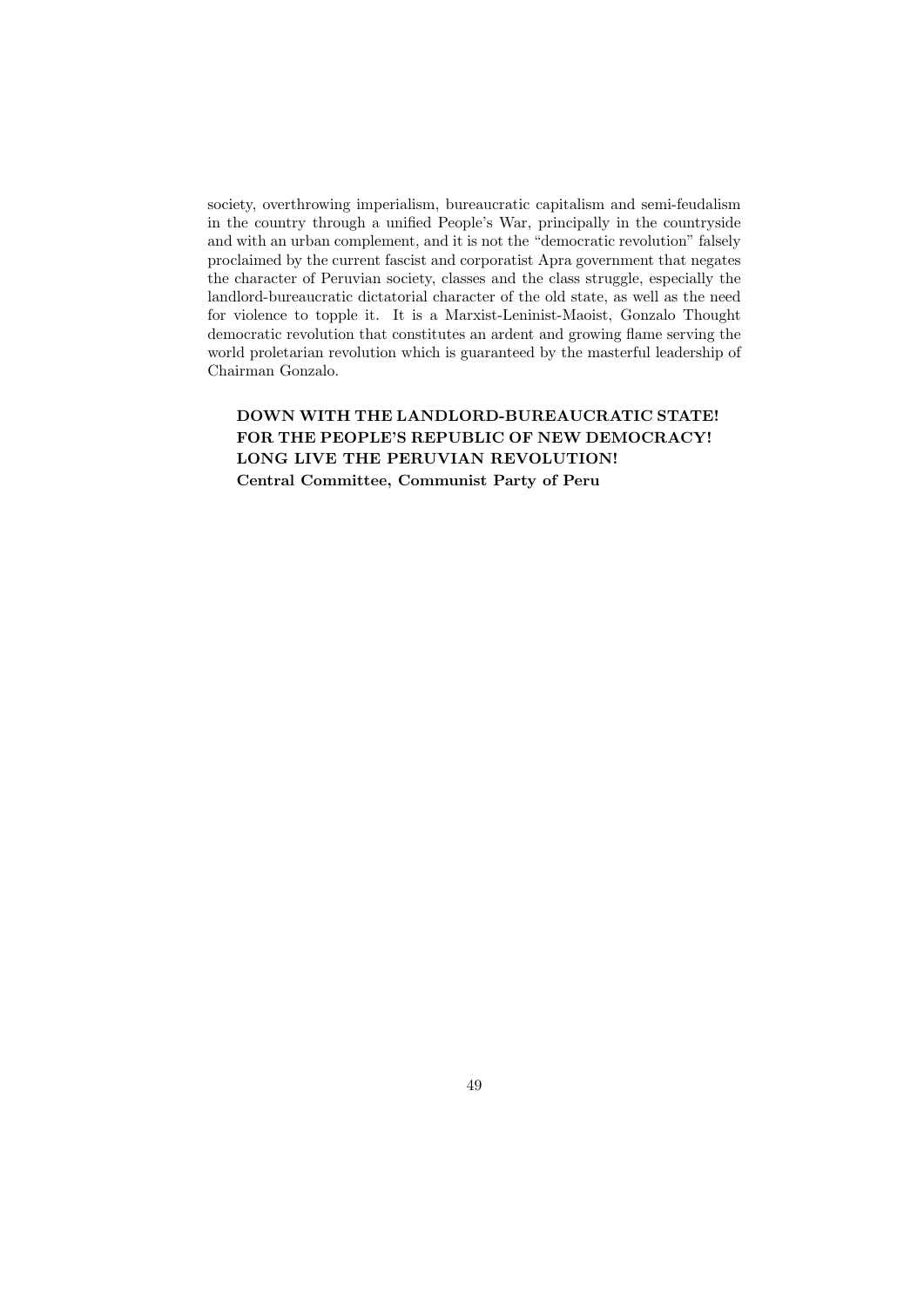## Chapter 4

# Military Line

### 4.1 Introduction

Upholding, defending, and applying Marxism-Leninism-Maoism, principally Maoism, Chairman Gonzalo has established the military line of the Party. In the First Expanded National Conference of November, 1979, it was agreed upon as being central to the general political line and it is now being developed through the People's War.

Chairman Gonzalo has persistently integrated the universal truth of Marxism-Leninism-Maoism with the concrete practice of the Peruvian revolution, combating and crushing revisionism and the right opportunist lines. In applying dialectical materialism to the question of war, the military line also expresses the philosophical thought of Chairman Gonzalo and summarizes the laws of war, of revolutionary war in general, and the specific laws of the revolutionary war in Peru. The military line is vital to our ideological, political, military, economic, and cultural work and permits us to differentiate between the proletarian military line and the bourgeois military line.

The military line consists of the laws that govern the People's War for the conquest of Power and its defense. It contains three elements:

- 1. People's war, specified in our case as unified people's war, with the countryside as principal and the city complementary.
- 2. Construction of the revolutionary armed forces, in our case specified as the People's Guerilla Army, which has the particularity of incorporating the militia in order to advance towards the sea of armed masses, and;
- 3. Strategy and tactics that are formed through the encirclement and annihilation campaigns and the counter-campaigns of encirclement and annihilation. In our case this is specified by applying political and military plans that have a political and military strategy developed in campaigns with specific objectives.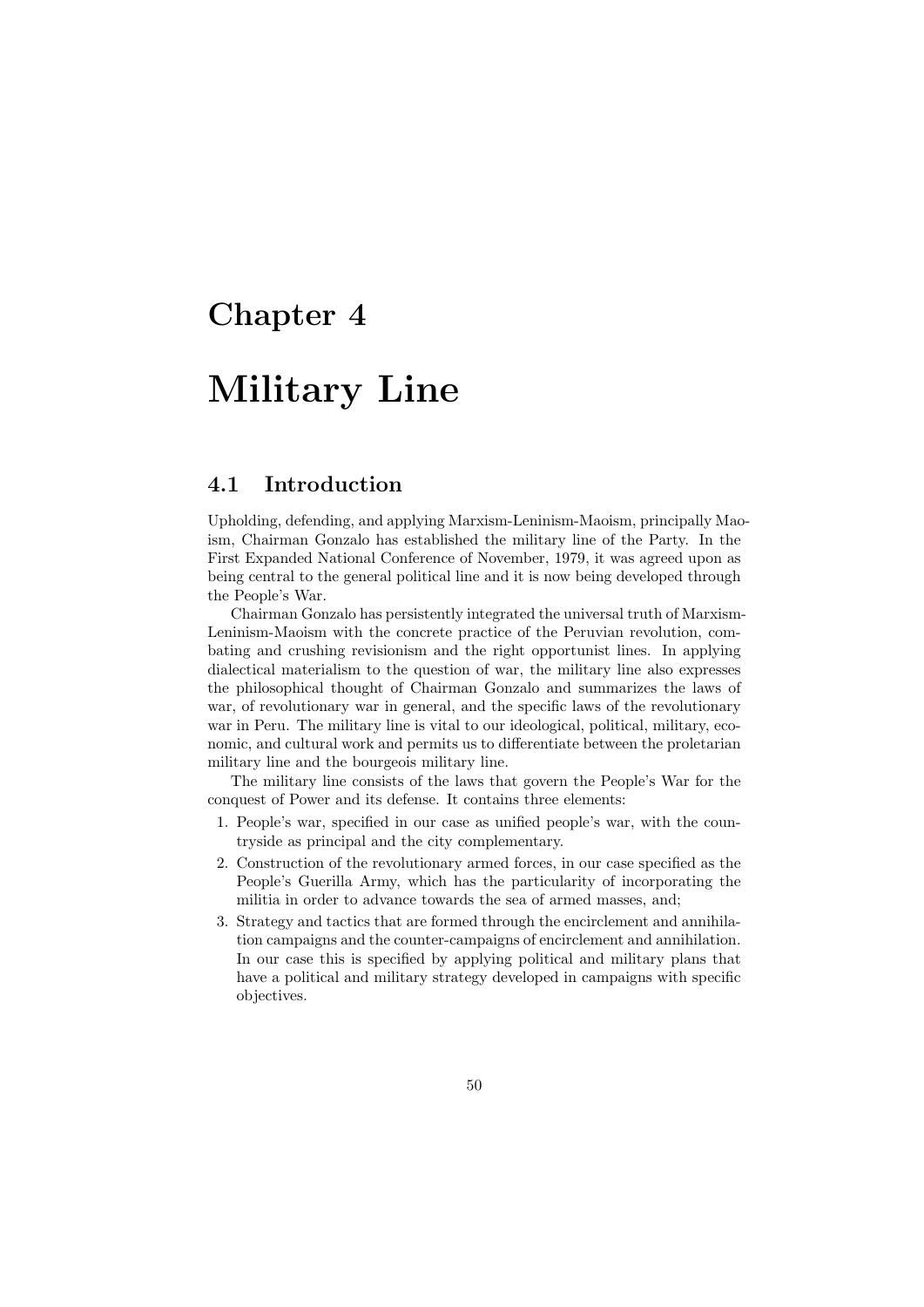### 4.2 People's War

### 4.2.1 On the People's War in Peru

Chairman Gonzalo, reaffirming himself on the universal law of revolutionary violence, takes up the highest military theory of the proletariat established by Chairman Mao: People's war, which is universally validity and is applicable in all types of countries, in accordance with the conditions of each revolution. The world people's war is the principal form of struggle that the proletariat and the oppressed peoples of the world should launch to oppose imperialist world war. His point of departure is that people's war is a war of the masses and can only be accomplished by mobilizing the masses and relying on them. He says: "The masses give us everything, from the crusts of bread that are taken from their own mouths to their precious blood which stirs jointly with that of the combatants and militants, which nourishes the road of the People's War for the New Power." The masses should be organized with asrms into the People's Guerilla Army. In the rural Support Bases all the men and women of each People's Committee are organized militarily. In the cities, the People's Guerrilla Army also acts and accretes more and more of the masses into the various new organizations in and for the People's War. The Revolutionary Movement in Defense of the People is the concretization of the Front in the cities, and its objective is to mobilize the masses in resistance, to serve the war, and to serve the future insurrection.

He holds that in order to carry forward the People's War, we must take into account four fundamental questions:

- 1. The ideology of the proletariat, Marxism-Leninism-Maoism that must be specified in a guiding thought—therefore we base ourselves on Marxism-Leninism-Maoism, Gonzalo Thought, primarily the latter;
- 2. The need for the Communist Party of Peru that leads the People's War;
- 3. The People's War is specified as a peasant war that follows the road of surrounding the cities from the countryside; and
- 4. Support Bases or the New Power, the construction of the Support Bases, which is the essence of the path of surrounding the cities from the countryside.

He analyzes the historical process of our people and demonstrates that they have always struggled, that it

> has been cradled and advanced through revolutionary violence. It is through this violence, in its diverse forms and degrees, that our people have conquered their revindications, rights, and freedoms, since nothing fell from the sky, nor was it handed out. 'Damn the words of traitors'; everything was won in fact through revolutionary violence, in ardent battles against reactionary violence; that is how the eight hour day was won, how our lands were conquered and defended, how our rights were won and tyrants were overthrown. Revolutionary violence is, therefore, the very essence of our historical process... it is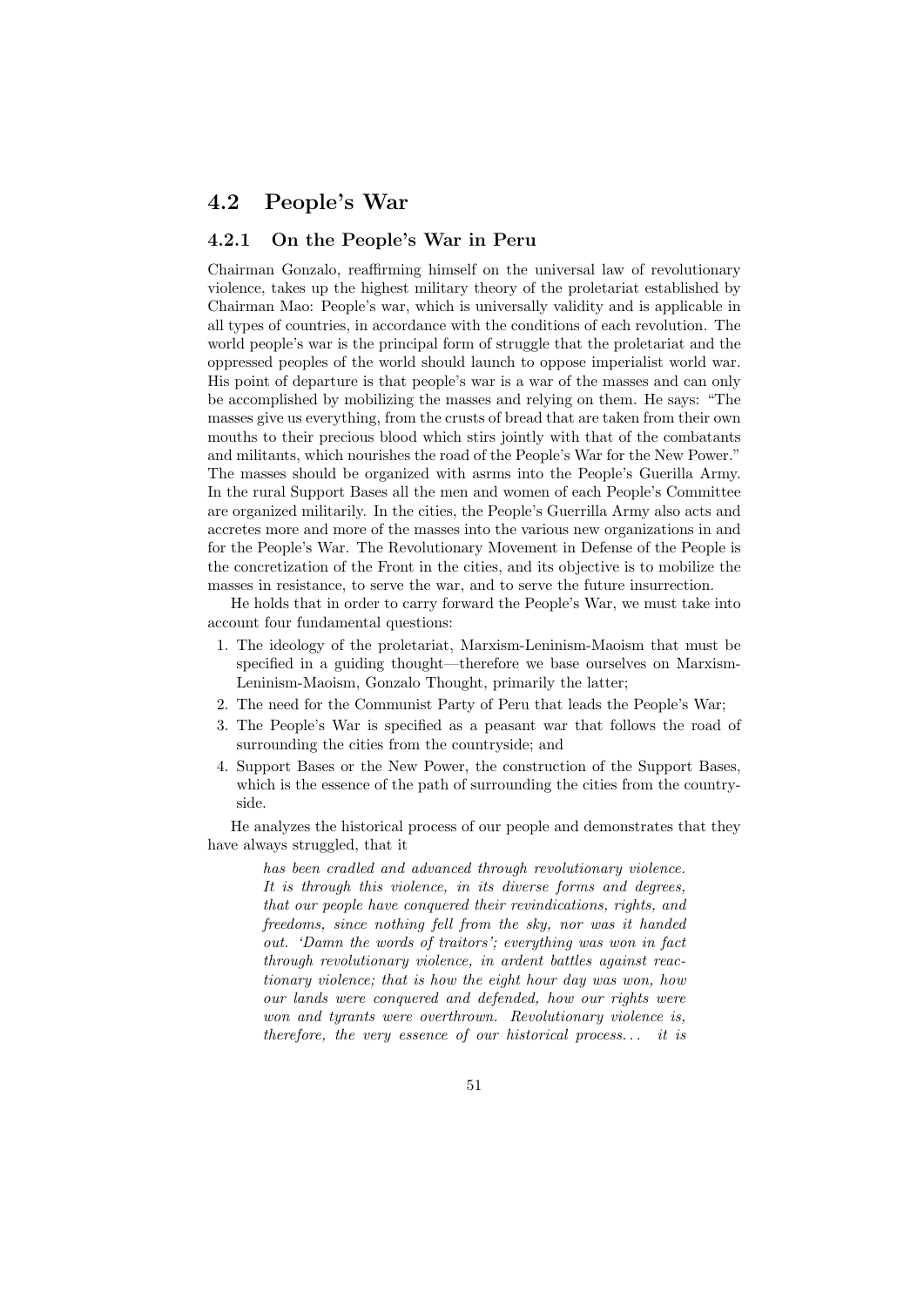easy to understand that the development and victory of the Peruvian revolution, of our democratic revolution, the emancipation of the people and the class, will be achieved solely through the greatest revolutionary war of our people, raising the masses in arms through the People's War.

He draws the historical lesson that these political and military events have defined the major transformations in the country. He tells us that first comes the military deed and later political change. Thus he reaffirms that war is the continuation of politics by other means. He teaches us how the masses of our people have fought against the exploiters. Since the VII century, in which the Peruvian state emerged, the masses have combated oppression and exploitation. The Incan empire established its domination through wars of conquest which culminated in the battle of Yahuarpampa against the Chancas<sup>1</sup>. Later, the empire further expanded through wars. This is a political and military fact.

The conquest by the Spanish crown was another political and military event that was imposed, crushing the resistance of the indigenous people and using the internal struggles of the conquered. Nevertheless, we should highlight among others the struggle of Manco Inca, who led a rebellion against the Spanish.

The imposition of the Vice-royalty was another political and military event that was used to crush the conquistadors themselves. To maintain itself it had to face large peasant uprisings such as the one led by Juan Santos Atahualpa, and in 1780 the powerful movement of Túpac Amaru that raised 100 thousand men, extending from Cusco and Puno into Bolivia, putting the domination of the Vice-royalty at serious risk, having repercussions in Argentina, Colombia, and Mexico and that shook up America. The movement was defeated, but it had shaken up and undermined the Vice-royalty, thus preparing the conditions for Emancipation. To see its class character, we should recall that Túpac Amaru was a cacique<sup>2</sup>.

The Emancipation was another military and political event and has three moments: First, in the XVIII Century, peasant uprisings, Túpac Amaru for example; second, the uprisings in the cities, such as that of Francisco de Zela in Tacna and the guerrillas, highlighting those of Cangallo and Yauyos among many others; third, confrontations between large armies that complete the liberating exploits of San Martín and Bolivar in the battle of Ayacucho in 1824. It is important to understand that even though the Emancipation was led by the creoles, it had the merit of breaking the domination of the Spanish crown; that San Martín was a great military strategist and Bolivar proved to be both a political and military strategist. Both of them fought for the emancipation of several American countries without seeking personal gain, showing that to serve a great cause we must always put the general interest first and never the personal, and they did so without being Communists.

In the Republic the landlords remained in power but confronting the great peasant struggles with fire and blood, among them those of Atusparia and Uscho

<sup>&</sup>lt;sup>1</sup>Predominant cultural group in the region of Ayacucho and Apurímac.

<sup>2</sup>A cacique was a chief of the indias in the area of Cusco, appointed by the Viceroy.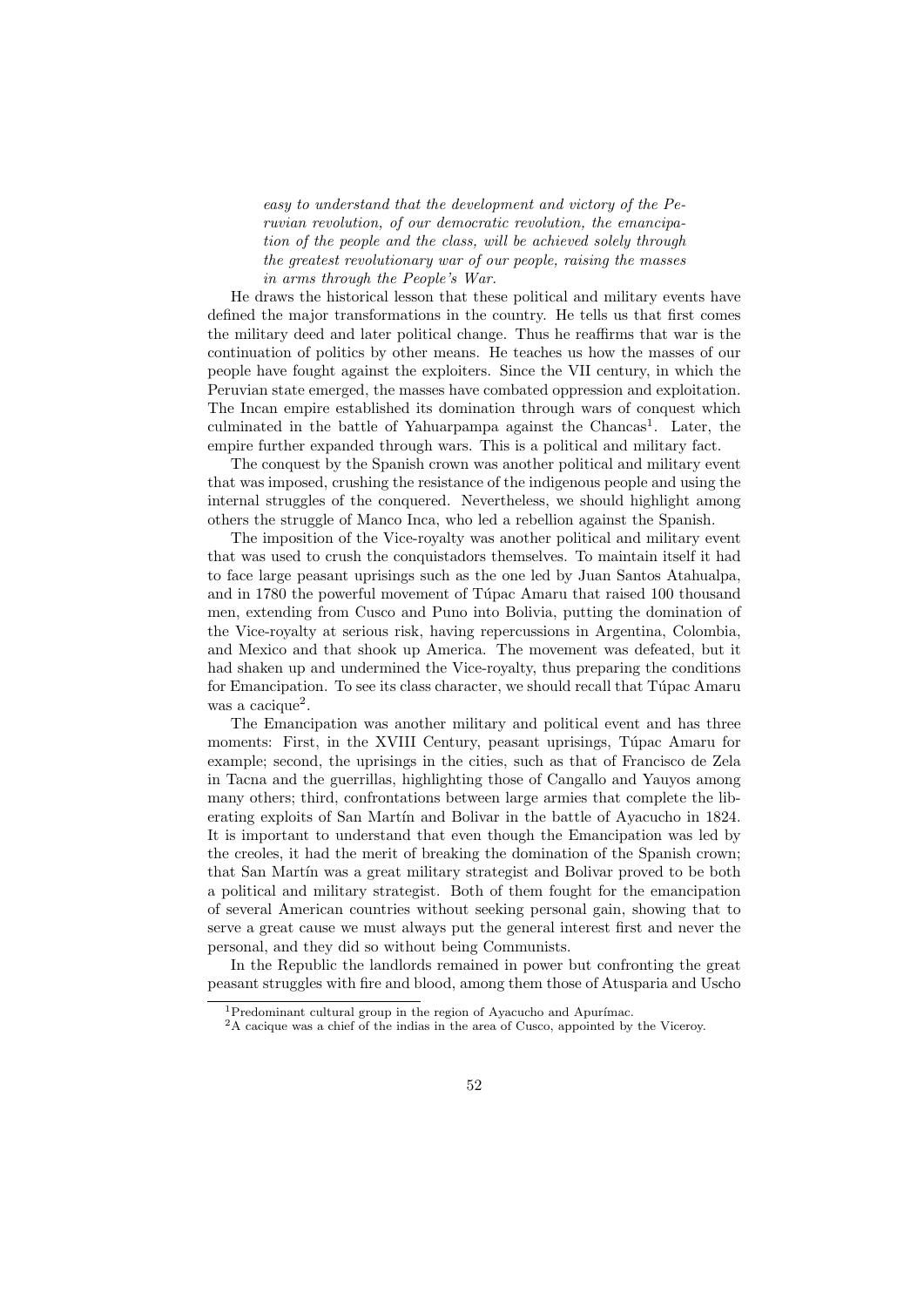Pedro, or that of Llaccolla<sup>3</sup> in Ocros. Here we have the dark chapter of the war with Chile where both countries faced each other manipulated by the interests of the English and the French that were seeking our wealth in guano and nitrates. This was a war that halted the incipient capitalist development of the country and revealed the dirty role of the dominant classes, part of which capitulated to Chile. But we must emphasize the heroic resistance of the masses against the invader in defense of the people and territorial integrity, a resistance that was especially strong in the mountainous Central and Southern regions of the country where guerrillas were formed;  $C \acute{a}ceres^4$ , who was a landowner-soldier, played an important role in that circumstance.

The war with Chile was waged from 1879 to 1883, and it led to the collapse of the Peruvian economy. Shortly thereafter, in 1895 it entered the beginning of bureaucratic capitalism that initiated the development of contemporary Peruvian society. As the XIX Century passed, Peru went from being a colony to a semi-colony and from feudal to semi-feudal. Bureaucratic capitalism bound to Yankee imperialism began to develop, and thus displaced the English. The modern proletariat emerged which changed the terms of the political struggle.

From this historical process the following lessons are drawn: That the people have always struggled, they are not peaceful and they apply revolutionary violence with the means they have at hand; that the peasant struggles are those which have most shaken the foundations of society, and these struggles have not triumphed because they lacked the leadership of the proletariat represented by the Communist Party; and that political and military events determine the major social changes.

From the standpoint of the military line, contemporary Peru has three moments linked to the appearance of the proletariat that founds its Party to take Power through revolutionary violence, specifying its road, which is synthesized in the process of the military line of the Party.

The first moment (1895 to 1945). The Communist Party of Peru is constituted and regarding the military line, Mariátegui establishes the "Indication and outline of the road." The heroic workers' struggles for better wages, the eight hour work day, for decent working conditions, the peasant movements of the southern Sierra for lands and the agricultural proletarian movements, and the movements to reform the university, leads to a complex sharpening of the class struggle in which the Peruvian proletariat matures and in which Mariategui founds the Communist Party of Peru, on October 7, 1928, under the banner of Marxism-Leninism.

Mariátegui indicated and outlined fundamental ideas on revolutionary violence. He said: "There is no revolution that is moderate, balanced, calm, placid." "Power is conquered through violence. . . it is preserved only through dictatorship." He conceived war as being protracted in nature: "A revolution can only be fulfilled after many years. Frequently it has alternating periods of predominance by the revolutionary forces or by the counterrevolutionary forces."

<sup>3</sup>Autsparia, Uscho Pedro, and Llaccolla were leaders of rebellions in southern Peru.

<sup>4</sup>Andres A. Caceres organized a strong guerrilla movement against the invaders.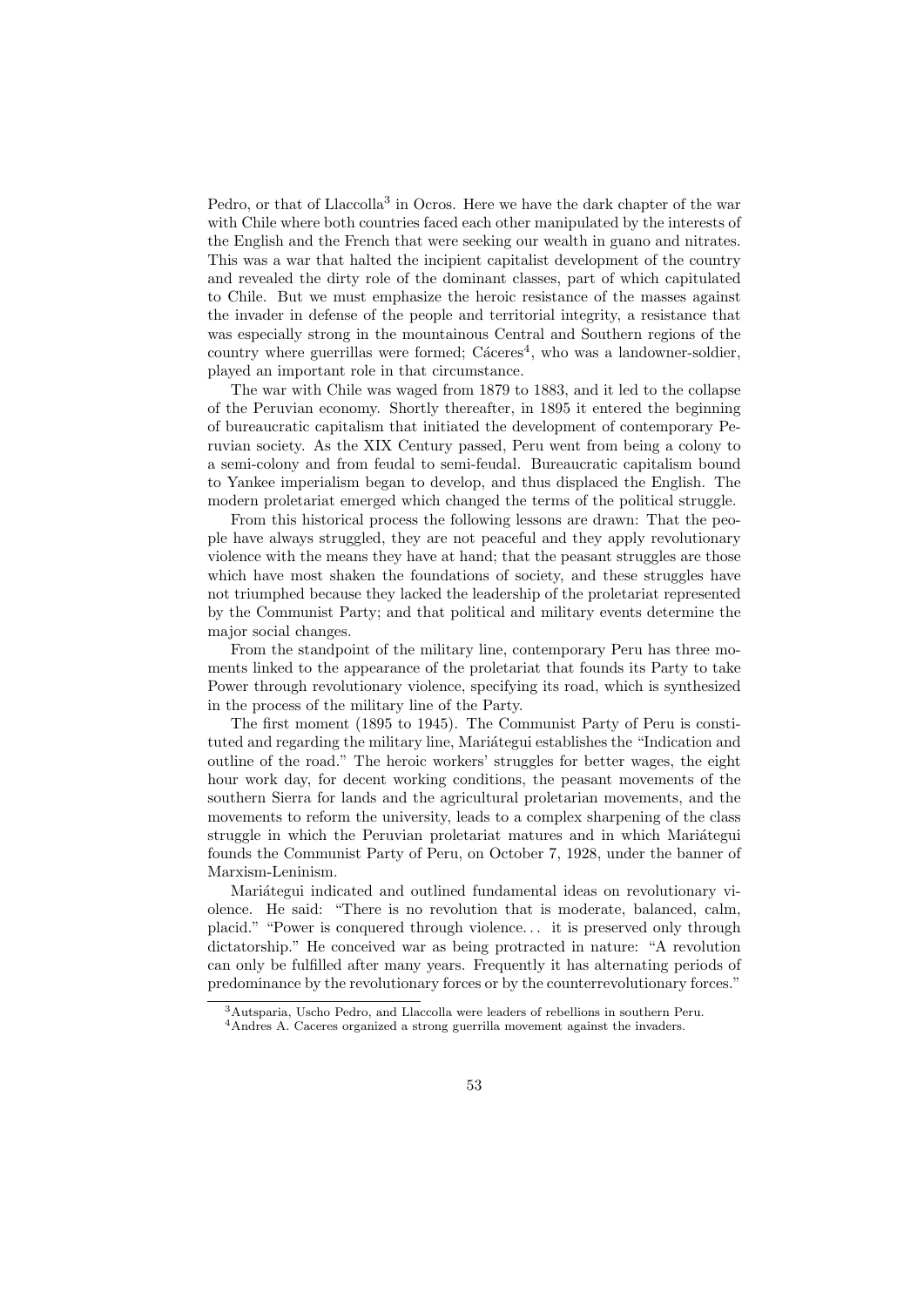He established the relationship between politics and war, understanding that the revolution generates an army of a new type with its own tasks different from those of the exploiters; he also understood the role of the peasantry and the vital participation of the working class in a leading role, that the revolution will come from the Andes, that "with the defeat of the latifundista feudalism, urban capitalism will lack forces to resist the growing working class"; that in order to make revolution rifles, a program and doctrine are needed. He conceived the revolution as a total war in which there is a conjunction of political, social, military, economic and moral elements, and that each faction puts in tension and mobilizes all the resources that it can. He totally rejected the electoral road.

With the death of Mariategui in April 1930, the Right led by Ravines is going to usurp the leadership of the Party and the questioning and negation of Mari´ategui's road occurs. They invoke insurrection in words but degenerate into electoralism. The so-called "Constitutional Congress" of the Party in 1942 sanctions the capitulationist tactics of of the "National Union", both in internal politics as well as internationally. The Party is influenced by Browderite ideas, a predecessor of modern revisionism, where there is a clear abandonment of revolutionary violence and an electoral tactic is promoted centering on the "National Democratic Front". Nevertheless, the red line in the Party struggled to defend the Marxist-Leninist positions, although it was bitterly combated and the internal struggles were resolved through expulsions.

The second moment (1945 to 1980). The Communist Party of Peru is reconstituted, and with respect to the military line, Chairman Gonzalo establishes the "Definition and Foundations of the Road". This second moment has two parts: The first, in the period from 1945 to 1963, is one of "New impulses for the development of the Party and the beginnings of the struggle against revisionism" and the second, from 1963 to 1980, is one of "Establishment of the general political line and reconstitution of the Party".

In the first part of the second moment, by the mid-1950s, the struggle begins for reactivating the Party that had been left in disarray after Odría's coup d'état. Afterwards, the Party commences the opening step in the struggle against revisionism. This process occurs in the midst of the repercussions of the Cuban revolution and principally because the unfolding of the struggle between Marxism and revisionism begins at the world level. The road to revolution begins to be discussed, the armed struggle is talked about again and in the IV Congress of the Party in 1962, it is agreed that in Peru the so-called "two roads" are viable: "The peaceful road and the violent one." Also, "the revolution can follow the road of surrounding the cities from the countryside as well as from the city to the countryside." But in spite of this empty talk, the Party in essence was hanging on to the old electoral strategy then taking the form of the so-called "National Liberation Front." This was the revisionism of Khrushchev. At this time the political positions of Chairman Gonzalo begin to emerge, who laid the foundations of the red line which adhered to the positions of Chairman Mao in the struggle between Marxism and revisionism.

In the second part of the second moment, from 1963 to 1980, we have the "Establishment of the general political line and reconstitution of the Party", this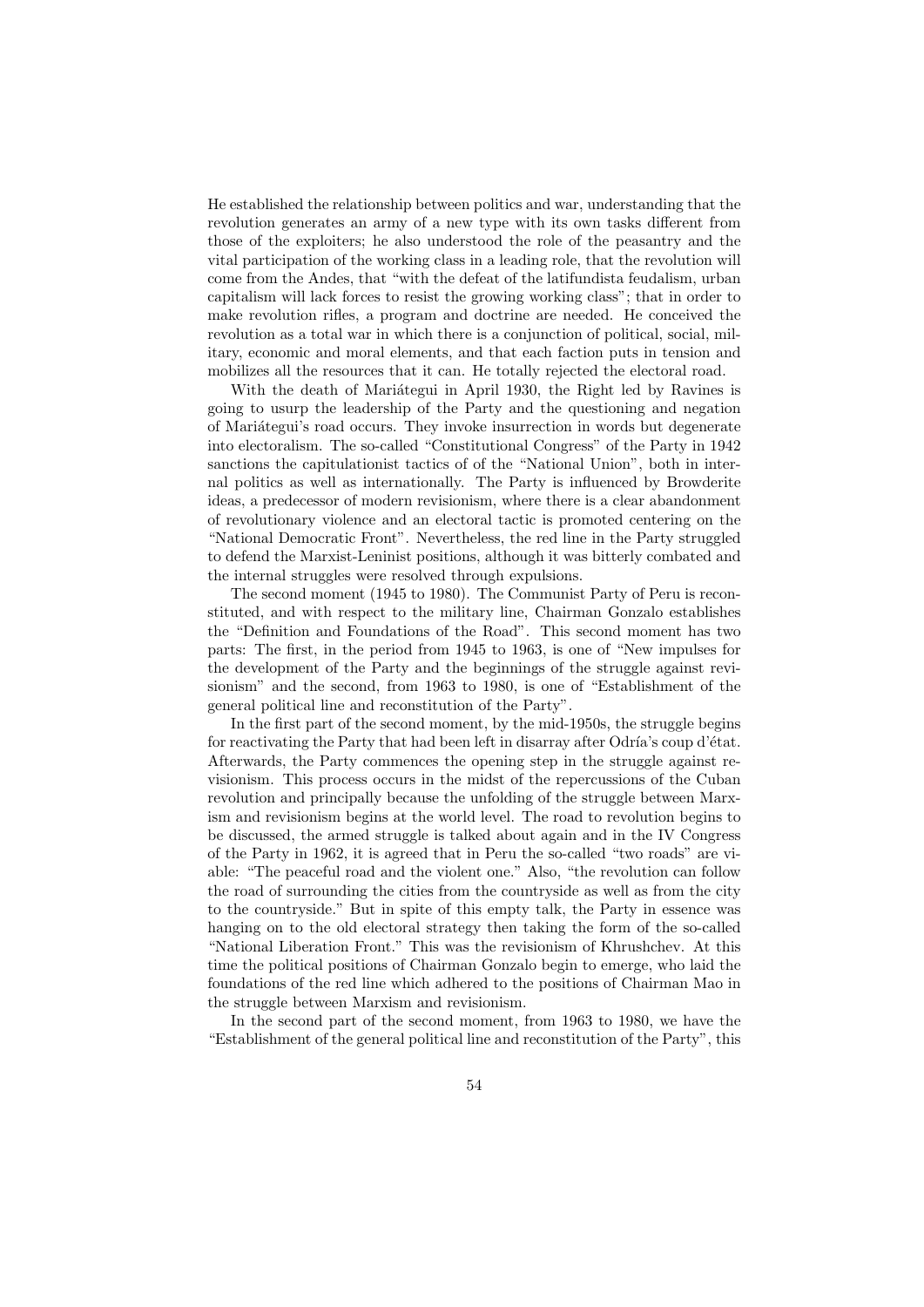task was carried forward by Chairman Gonzalo in constituting the red fraction of the Party in an intense struggle of more than fifteen years and through three political strategies:

From 1963 to 1969 he guided the red fraction under the political strategy of following the "Road of surrounding the cities from the countryside." From 1969 to 1976 he led the Party with the political strategy of "Reconstitution of the Party for people's war." From 1976 to 1979 there was the political strategy of "Complete the Reconstitution and Establish Foundations" for the beginning of the armed struggle.

During the first strategic period of following the "Road of surrounding the cities from the countryside," the Communists of Peru are profoundly stirred by the struggle between Marxism and revisionism, and Marxist positions soak into the organization. In the 1960s there is a great peasant movement that mobilized 300 to 500 thousand peasants which fought for land but that did not convert into an armed struggle due to revisionist leadership; a great movement of labor strikes occurs in the working class, and the university struggle is developed to a higher level. All these events had repercussions on the Party and Chairman Gonzalo would forge the red fraction in Ayacucho, with clear ideas that the Party must seize power, and that it must be based on Marxist theory. He unleashes a frontal struggle against revisionism that was centered in the Soviet Union, and adheres firmly to the positions of the Chinese Communist Party and principally with those of Chairman Mao. He expounds that: "The countryside is in a powerful revolutionary ferment", "we must pay special attention to the countryside and to the poor peasants", and that "our revolution will be from the countryside to the city". In the IV National Conference of January 1964, he meets with the different bases of the Party to expel revisionism and its crusty representatives Jorge del Prado, Acosta and Juan Barrio. Thus our Party is going to be one of the first in breaking and expelling revisionism from its ranks.

Chairman Gonzalo began to consolidate [aboco a parar] the Party in the Regional Committee of Ayacucho; he put the center of Party work in the countryside; in the city he organized the poor masses in the Neighborhoods' Federation, and reorganized the Revolutionary Student Front. But what is of transcendental importance is that despite the opposition of the new central leadership Chairman Gonzalo, by applying a Party agreement, launched the "Special Work", which was the military work of the Regional Committees by giving them three functions: political, military, and logistical. Afterwards, in sharp two-line struggle against the positions of the central leadership that wanted to control the military work, he combated militarism, mercenaryism and foquismo. [This refers to the foco theory of Che Guerara—Trans.] In these circumstances the guerrillas of the MIR [Movement of the Revolutionary Left—Trans.] develop, a position that expressed the struggle of our people from a petit-bourgeois outlook, which follows a militaristic line and sidesteps the Party. In spite of being out of step with the rise of the peasants, this movement showed the feasibility of armed struggle as a perspective, provided that it be led by a just and correct line under the leadership of the Party. For that reason, Chairman Gonzalo was opposed to dissolving the Party in order to tail the MIR and the ELN [National Liberation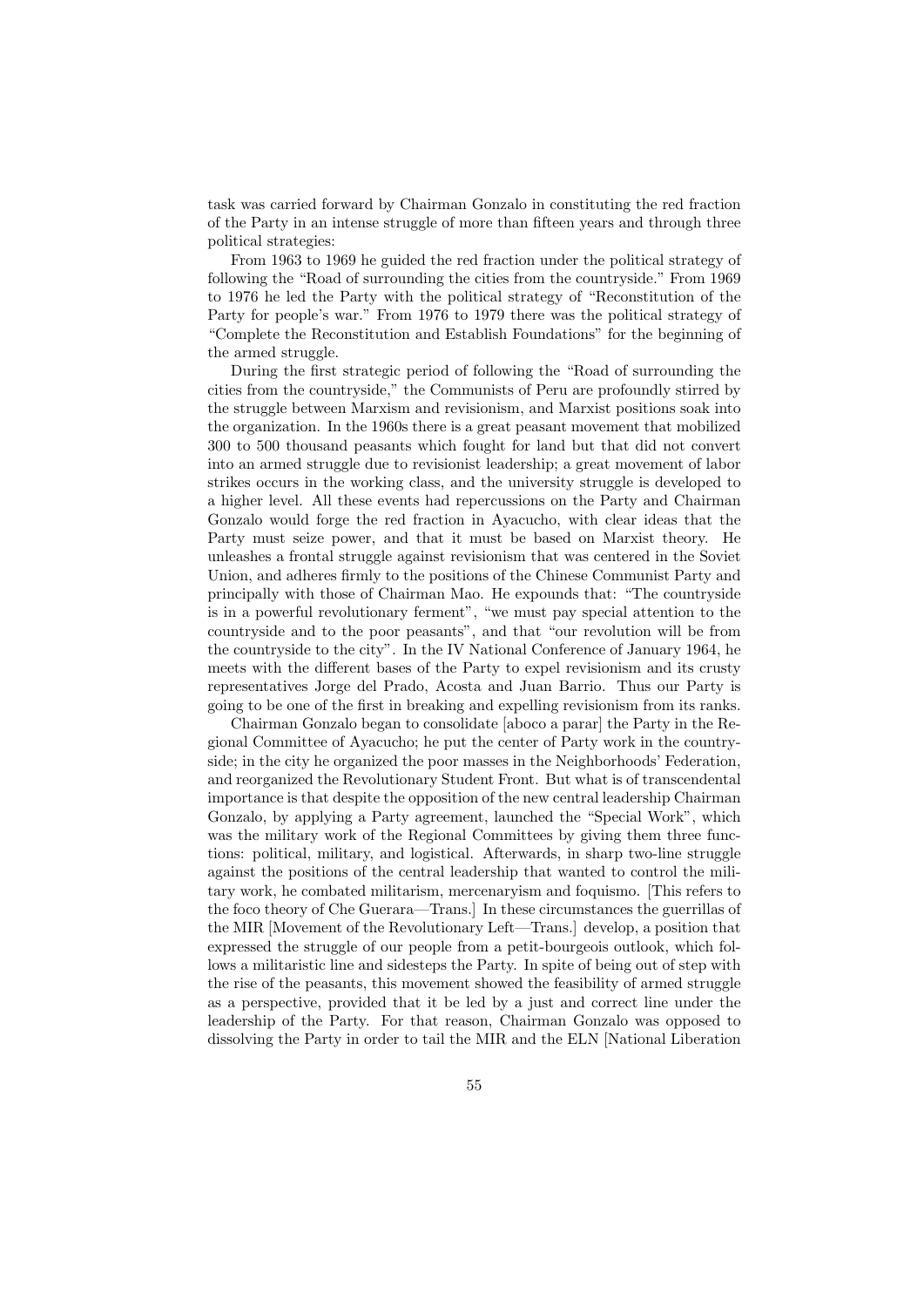Army—Trans.] in a supposed Front. At the September 1967 meeting of the Expanded Political Bureau, he expounded a Strategic Plan which contained a set of measures that the Central Committee should take for the construction of the three instruments, having as its principal task the forming of the armed forces that was agreed upon at the V National Conference of 1965. This occurs in the midst of a factional struggle where most notably the fractions of "Patria Roja" and the Right liquidationism of Paredes contend to corner the leadership of the Party. Paredes intended to replay the tactic of tailing a faction of the big bourgeoisie, while those of "Patria Roja" went on to plunge into Right opportunism.

During the second political strategy of "Reconstitute the Party for Peoples War," Chairman Gonzalo will expound on the underlying revisionism within the Party and that it is necessary to reconstitute it on the Basis of Party Unity: Marxism-Leninism-Mao Tse-tung thought, the thought of Mariategui and the general political line. These positions were fought against by the aforementioned fractions. The mishandling of the two-line struggle by Paredes is going to lead to the fragmentation of the Party. Chairman Gonzalo understood the necessity of the reconstitution of the Party and the necessity to unleash an internal struggle to make it a reality by sweeping away revisionism, as evidenced by the editorials he wrote in Bandera Roja of December 1967, "Develop the Internal Struggle in Depth," and of April 1968, "Deepen and Intensify the Internal Struggle in Revolutionary Practice." He will work tirelessly for the channeling of revolutionary violence into people's war, for the road of surrounding the cities from the countryside, thus accomplishing the principal task demanded by the Party: The construction of the revolutionary armed forces. He expounds that the indispensable foundation in this undertaking is the development of revolutionary peasant work, that without good work among the peasant masses, that is, work guided by Marxism-Leninism-Mao Tse-tung Thought and led by the Communist Party, there cannot be a development of the armed forces nor of the People's War. Afterward, he says that we must not only retake the continuing validity of Mari $\alpha$ tegui's thought, but we must also develop it. He establishes the Agrarian Program of the Party in May of 1969. In 1972 he establishes the Strategic Plan of the Regional Committee of Ayacucho. He defeats the Right liquidationism, and in the Party two fractions remain: The red fraction fundamentally in Ayacucho, led by Chairman Gonzalo, and the "Bolshevik" fraction, acting primarily in Lima. The so-called "bolsheviks" developed a Left liquidationist line, a form of revisionism that isolated the Party from the masses. Their conception was that it was impossible to fight under fascism, that having a correct line was enough. They had a military line that was opposed to people's war. They were crushed in 1975 and their leaders fled.

During the third political strategy to "Complete the Reconstitution and to Establish Bases" to initiate the armed struggle, the problem was to finish, to consider the Reconstitution of the Party as complete, and to establish foundations to begin the armed struggle. This issue will be defined in the VII Plenum of April, 1977, in which all the Party worked under the slogan of "Construction serving the armed struggle", in struggle against the seeds of a right opportunist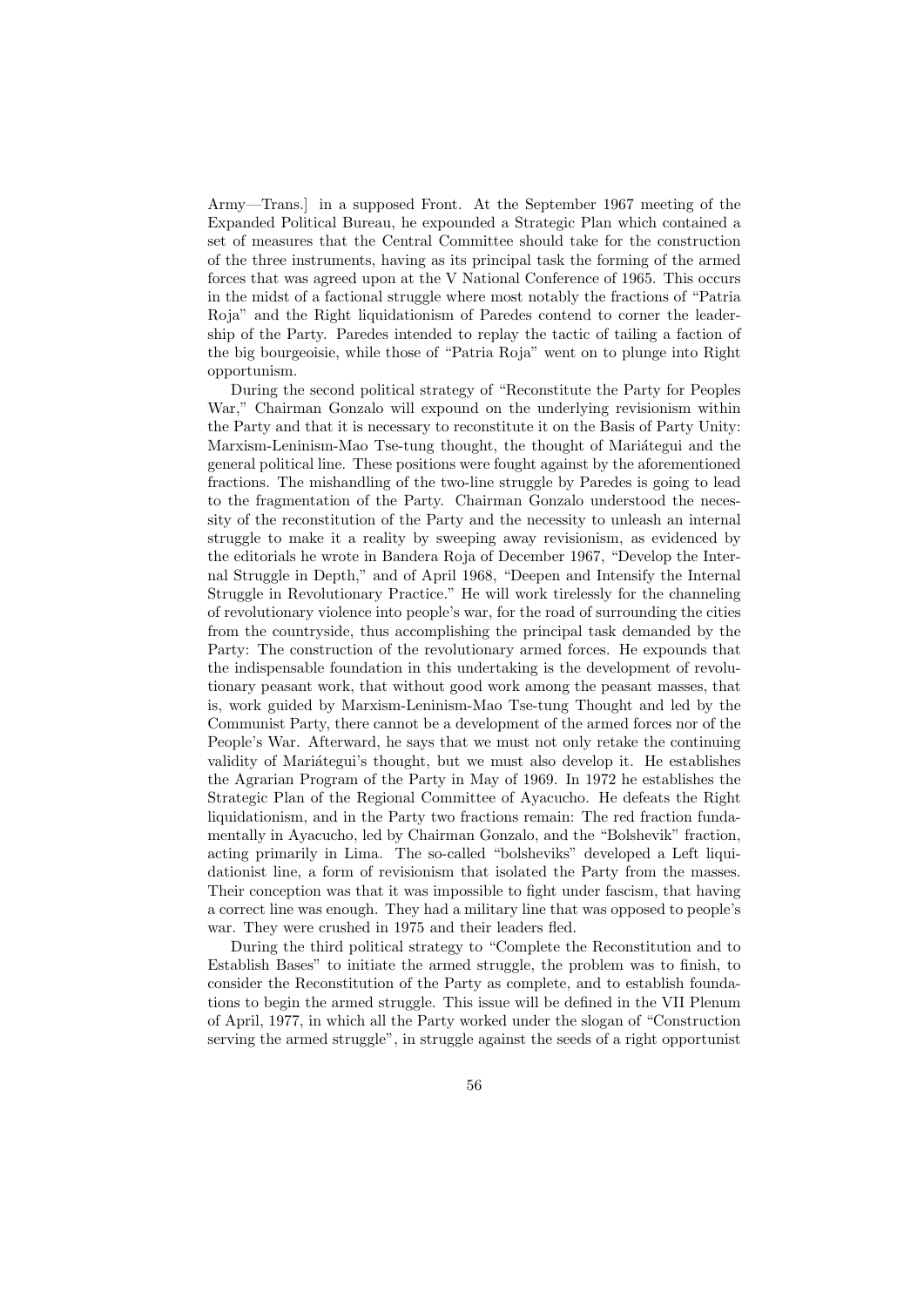line, which sustained that Velasco had carried out the agrarian reform, that there was a need to organize the peasants around the Peasant Federation of Peru and that people's war needed to be waged for the "most deeply felt [mas sentidas] revindications of the masses", forgetting about the problems of land and of Power. In the cities, they developed "workerism", focusing the class in labor leaders [gremialismo] and opposed to the class playing its leading role. Once these positions were crushed, Chairman Gonzalo launched the "National Plan of Construction" in June of 1977; dozens of cadre were sent to the countryside in the interests of the strategic needs of the People's War and to build Regional Committees taking into account the future Support Bases. In the VIII Plenum of July of 1978, he establishes the "Outline for the Armed Struggle". In essence, he expounded that the People's War in Peru must be developed as a unified whole in both the countryside as well as in the city, with the countryside being the principal theater of armed actions, following the road of surrounding the cities from the countryside. Furthermore, it must take into account the historical social process of the country, especially the military aspect, the importance of the Sierra and principally from the Central and Southern part in our history, the importance of the Capital, and the need to place Peru within the context of Latin America, in South America particularly, and within the international context and the world revolution. All the Party entered into a general reorganization, placing the countryside as central to develop the principal form of struggle and organization. Thus, the basis of the construction of the three instruments of the revolution was laid down.

In synthesis, the entire process of Reconstitution left us with a Party of a new type prepared to initiate the People's War and to lead it until the conquest of power countrywide. In this process the historic contingent was forged, who with the ideology of the proletariat under the leadership of Chairman Gonzalo was ready to assume the conquest of Power through the People's War.

The third moment (1980 to the present). The Party begins to lead the People's War. Its military line is formed with the "Application and development of the Road." This third moment has four milestones:

1) Definition. In essence, the Party takes the historic and transcendental agreement of initiating the People's War in Peru, which was defined in the IX Expanded Plenum of June, 1979. This agreement was achieved in the midst of three intense struggles: The first was against the right opportunist line that was opposed to initiating the armed struggle, negating the revolutionary situation, that the conditions didn't exist, and that there was "stability." They were expelled, and the Party agreed upon a new stage and a new goal. The second struggle was against a new Rightist line that considered that initiating the armed struggle was impossible, that it was a "dream", that there was no need of taking up that agreement because it was a matter of principle. The third struggle was with the divergences within the Left, one in which the nuances were discussed on how to develop the People's War. It was established that the proletarian position was Chairman Gonzalo's and therefore was the one which should be enforced; the entire Party made a commitment to be guided by the leadership of Chairman Gonzalo.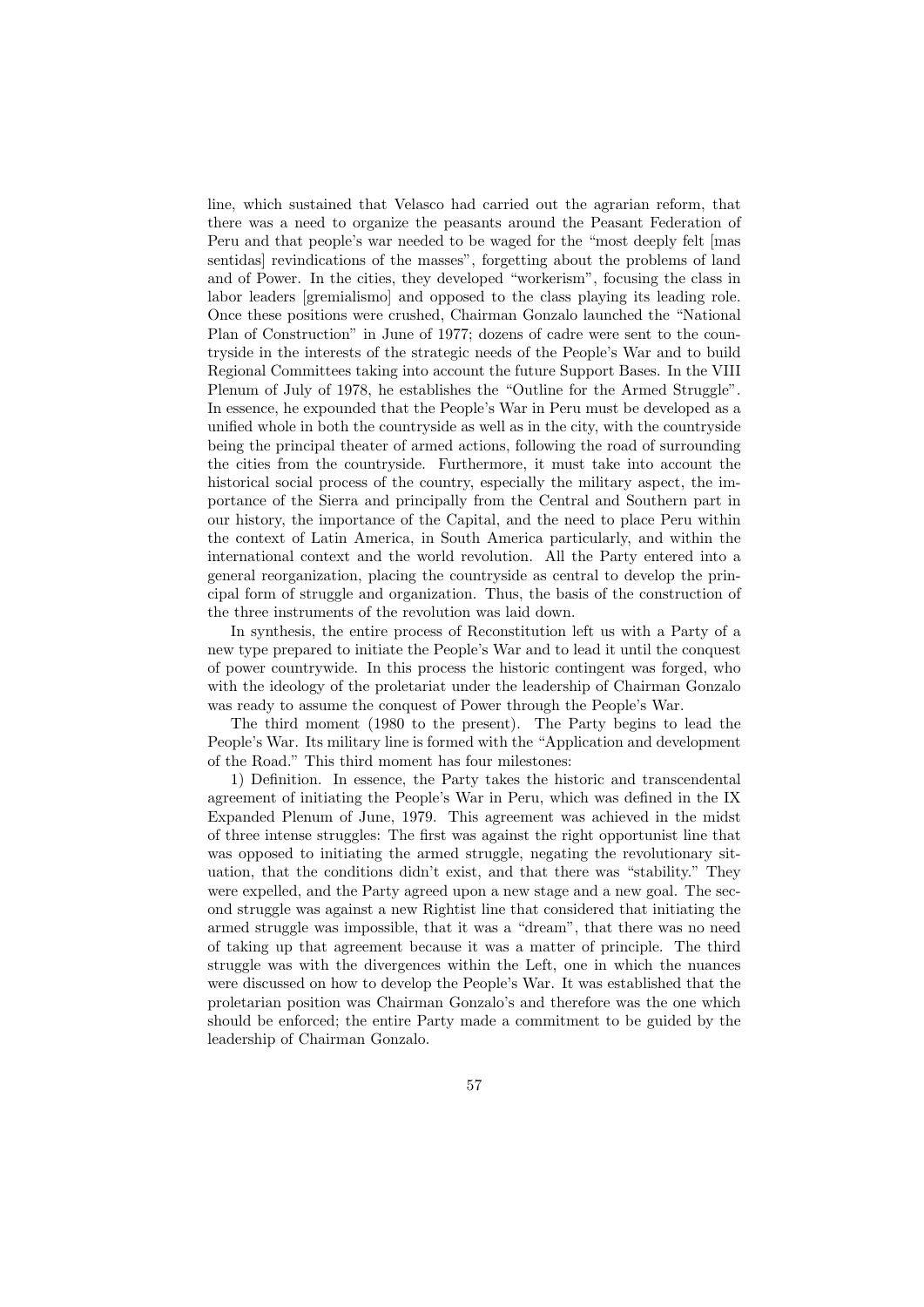Concerning the construction of the armed forces, measures were taken to form military cadres, specific groups for action and to undermine the reactionary forces, aiming at soldiers. In strategy and tactics, the organic system was reproposed.

2) Preparation. In this milestone event, the Program of the Party is sanctioned, along with the general political line of the Peruvian revolution and the Party statues. Problems of political strategy related to revolutionary violence, the People's War and the Party, the Army and United Front are resolved. The following Decision is assumed: "Forge the First Company in Deeds! Let violence flourish realized in the initiation and development of the armed struggle; we open with lead and offer our blood to write the new chapter of the history of the Party and of our people forging the First Company in deeds (Peru, December 3, 1979)."

The Party prepared the armed struggle dealing with two problems: 1) Problems of Political Strategy that define both the content and the objectives of the People's War in perspective and in the short term, as well as the guidelines that the People's War should have, its military plans, the construction of the three instruments and their connection with the new Power; 2) The Initiation of the armed struggle. This decisive and paramount question had merited the most special attention from Chairman Gonzalo, who established the "Plan of Initiation" guided by the slogan "Initiate the armed struggle!" that was the condensation of the principal politics that had to be developed militarily. Its contents included: First, the political tasks to be fulfilled which are initiating the armed struggle, boycotting the elections, militarily promoting the armed struggle for the land and establishing the bases for the new conquests, especially the new Power. Second, forms of struggle: Guerrilla warfare, sabotage, propaganda and armed agitation, and selective annihilation. Third, organic and military forms: Armed detachments, with or without modern weapons. Fourth, a chronology, date of the initiation and duration of the Plan, and simultaneous actions for specific dates. Fifth, slogans: "Armed Struggle!", "A Workers' and Peasants' Government!", and "Down with the New Reactionary Government!"

The Preparation was carried out in struggle against the Rightist positions within the Party that were negating conditions, that the Party was not prepared or that the masses would not lend us support. The leader of these positions deserted and they were crushed.

3) Initiation. On May 17, 1980, the People's War in Peru began. It "was a defiant political blow of transcendental significance, deploying rebellious red flags and hoisting hammers and sickles, that proclaimed: 'It is right to rebel' and 'Power grows from the barrel of a gun.' It summoned the people, especially the poor peasantry, to stand up in arms, to light the bonfire and to shake the Andes, to write the new history in the fields and hidden features of our tumultuous landscape, to tear down the rotten walls of the oppressive order, to conquer the summits, to storm the heavens with guns to open the new dawn. The beginnings were modest, almost without modern weapons. Combat was given, it was advanced and it was built from the small to the large and from the weak material and initial fire came the great turbulent fire and mighty roar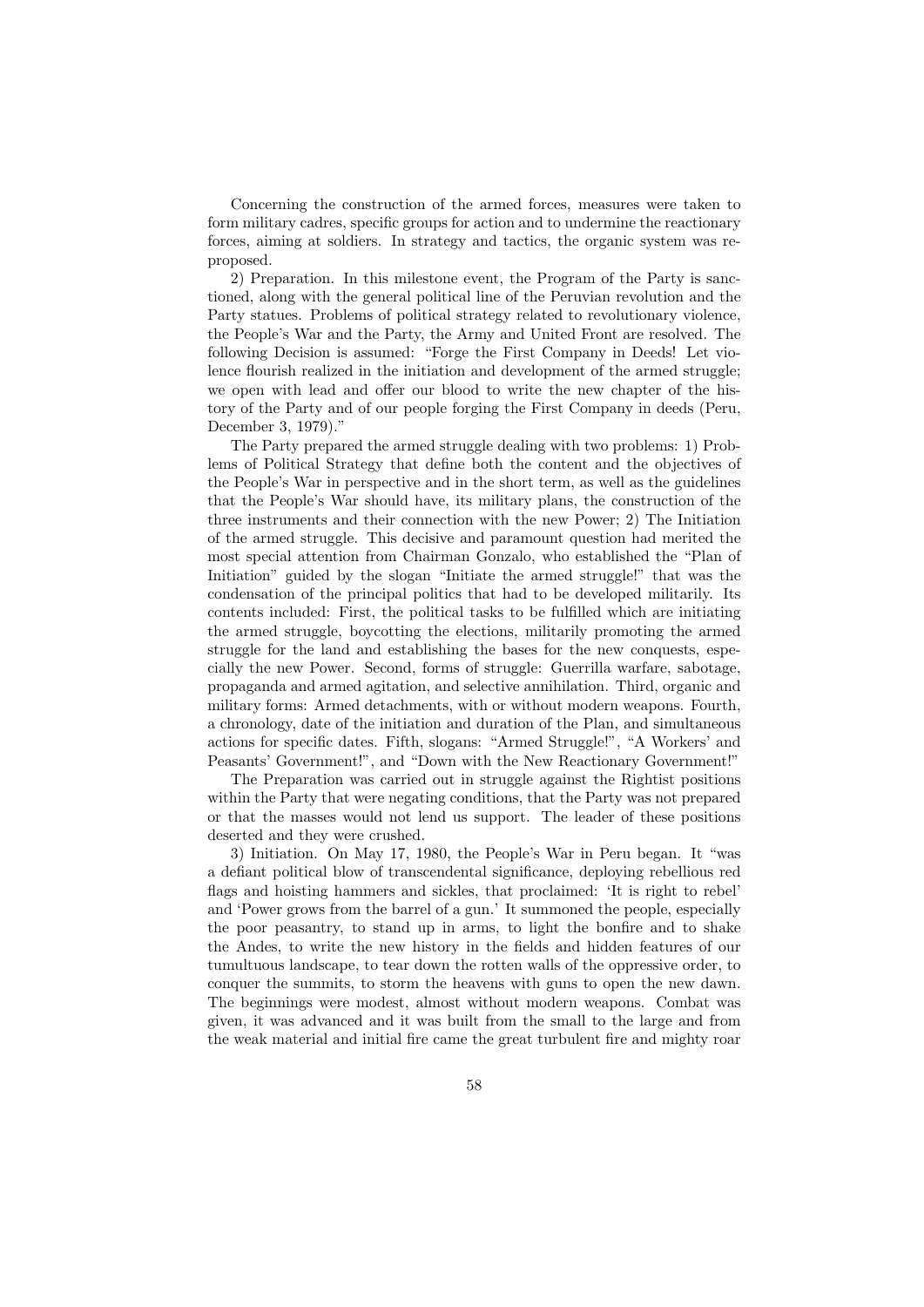that grows, sowing revolution and exploding into ever more impetuous People's War."

This third milestone lasted from May to December of 1980, resolving the problem of how to initiate the armed struggle, of crossing from the times of peace to the times of war. The militarization of the Party through actions and the masterful Plan of Initiation were key. This was how the new was born: The principal form of struggle, the armed struggle and the principal form of organization, the detachments and squads. The most outstanding actions in the field were the guerrilla actions of Ayrabamba and Aysarca [localities in Ayacucho—Trans.] and, in the city, setting fire to the Municipal Building of San Martín [a district in Lima—Trans.]. The boycott of the elections in the town of Chuschi was the action that initiated the beginning of the People's War. This plan was fulfilled, defeating the Rightist positions that were saying that the Plan was "Hoxhite" and that the actions were centered in the city. These arguments exaggerated appearances with reality and distorted their essence, since reactionary propaganda gave big headlines to the sabotages in the cities and minimized the actions in the countryside. It is a specificity of the People's War in Peru to make the countryside the principal theater of action and the cities a necessary complement.

4) Development of the guerrilla war. It has been fulfilled through three military plans: Deploy guerrilla warfare, Conquer Bases and Develop Bases.

Regarding the Deployment of guerrilla warfare. This was completed by a plan that lasted from May 1981 to December 1982 and had a pilot period in January 1981. The slogan "Open guerrilla zones in function of Support Bases" implied an ideological-political leap by putting Marxism-Leninism-Maoism, guiding thought of Chairman Gonzalo as the basis of party unity. Militarily, guerrilla warfare opened like a fan throughout the country seeking to "Capture weapons and the means for war, shake up the countryside with armed actions" and "Strike to advance towards the Support Bases." These plans were partially completed with the latter, "Strike ", being the link with the subsequent plan. The razing of feudal production relations, aiming against gamonalismo as the spearhead, and fighting against the joint police operations was advanced. A multitude of assaults on police posts and selective annihilation against gamonal power were carried out, generating a great mass mobilization of peasant masses that incorporated themselves into the militia, giving rise to a power vacuum for the reactionaries. The People's Committees emerged, which grew and multiplied. This is how the Support Bases appeared and were specified.

We emphasize actions such as the assault on the city jail of Ayacucho where the First Company acted for the first time, harassing the city and freeing tens of prisoners of war; the assaults on the police posts of Vilcashuam´an, of Totos, of San José de Secce; the sabotages to the power grid and communication lines; the razings like those of Pincos, Toxama, Allpachaca, Huayllapampa among others. In the cities there were the sabotages to bureaucratic capitalism and to imperialism, as well as support for strikes by armed actions.

Here the Rightist positions that were combated were those of personal power and fiefdoms and the retreats in actions. Deploying the guerrilla war gave us the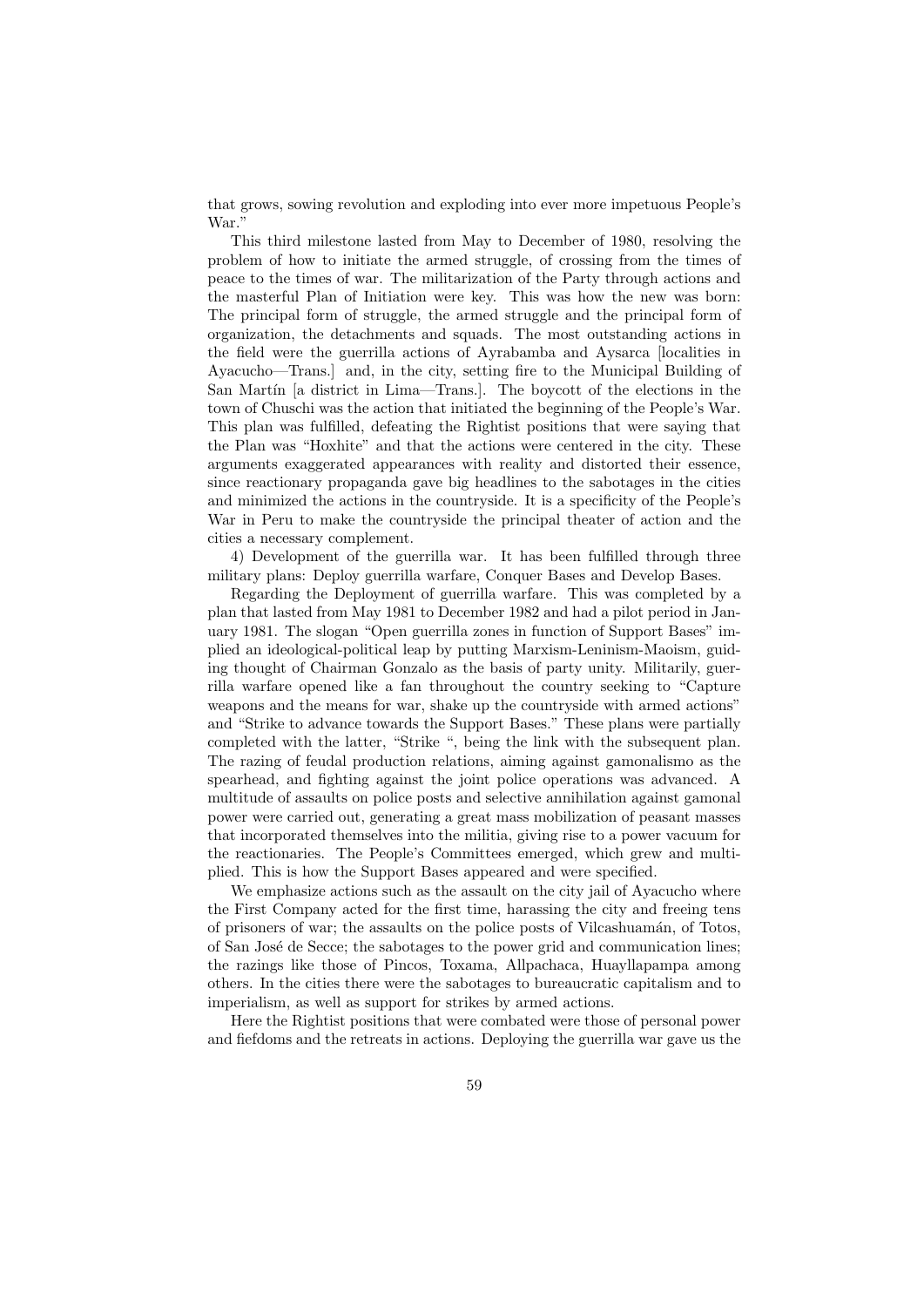most important conquest: The new Power, the clandestine People's Committees that are the backbone of the Support Bases.

Facing the advance of the People's War, the reactionary government of Belaúnde from the very beginning launched the persecution, repression, torture, the imprisonment and death of the militants, combatants and the masses. They have mounted police operations independently and jointly with their police forces, Civil Guards, Republican Guards, Investigative Police, along with the counterinsurgency corps known as the "sinchis". They promulgated the D.L. [Legal Decree—Trans.] No. 046, a truly terrorist law that violates the most elementary principles of bourgeois criminal law. But the result of all their plans has been the most all-round failure; the masses rejected and resisted their aggression. The emergence of the new Power broke the reticence of the Belaúnde government, which from the beginning minimized the problem to maintain their bogus democratic facade and strengthened the class necessities of the two exploiters, the big bourgeoisie and landlords under the protection of principally Yankee imperialism. Belaunde then entrusted the armed forces (Army, Navy and Air Force), the backbone of the State, to reestablish public order with the support of the police forces, imposing a state of emergency under politicalmilitary control in the regions of Ayacucho, Apurímac and Huancavelica, from December of 1982 until today.

Chairman Gonzalo, with the development of the People's War and the counterrevolutionary response that implied a qualitative leap, outlined the Great Plan of Conquering Bases in the Expanded Central Committee from January to March 1983 where four political tasks were defined: The general reorganization of the Party, the creation of the People's Guerrilla Army and the Revolutionary Defense Front of the People and their concretization as People's Committees in the countryside and as the Revolutionary Defense Movement of the People in the cities and the Military Plan of Conquering Bases. Politically, the contradiction new State—old State was making headway under the slogan of "Defend, Develop and Build" the Support Bases. A sharp armed conflict developed in which the reactionaries struggled to reestablish the old Power and the revolution struggled to counter-reestablish the new Power. This is what we call the struggle between reestablishment and counter-reestablishment encompassing the years 1983 and 1984. Military plans were specified for the zones applying the tactics of encircling and striking the enemy's weak point. Two successful campaigns were completed in which the new Power was tempered passing its first test of fire; the Party was steeled and the People's Guerrilla Army was developed.

The reactionary armed forces pursued the counterrevolutionary war following the concepts of their Yankee imperialist master, the theory of counterrevolutionary war based on their experience in Vietnam and particularly drawn from the combat against the armed struggle in Latin America, especially in Central America. That is the basic theoretical source combined with the "anti-terrorist" experience of Israel and its counterpart in Argentina, along with advisors from the Federal Republic of Germany, Taiwan, Spain, etc. This combined with their experience of the few months of anti-guerrilla struggle of 1965 and the more limited experience of fighting in La Convención. The operations are under the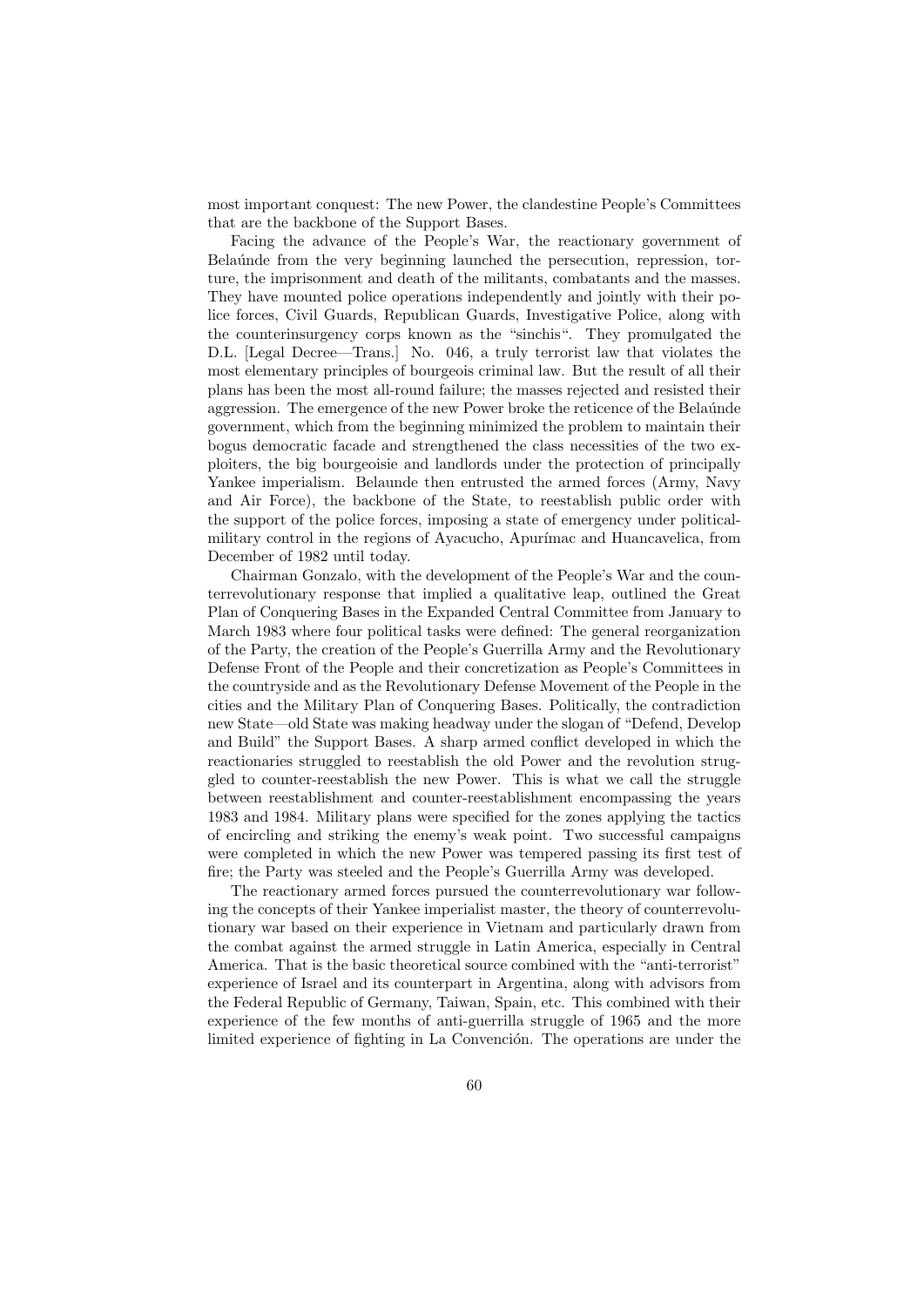direction of the Joint Command of the Armed Forces that acts according to the will of the National Defense Council headed by the President, today under Alan García, who holds direct and inescapable responsibility. This counterrevolutionary strategy has been defeated many times. It has been crushed and defeated completely and thoroughly by people's war, showing to the world again and again the superiority of the strategy of the proletariat over that of imperialism.

Specific policies that were applied by the genocidal government: masses against masses; genocide, mass graves; disappearances of entire villages. In synthesis, they unleashed the white terror in the countryside, especially in Ayacucho, Huancavelica and Apurímac. The result of this genocide is eight thousand seven hundred Peruvians dead. Of these, four thousand seven hundred of the murdered were the poorest and the most exploited, mainly peasants, shantytown and slumdwellers of the cities, along with four thousand disappeared. This genocide has not produced the result they wanted; it did not crush the People's War. On the contrary, "the People's War grows stronger, developing and striking powerful blows," proving what Chairman Mao taught, that repression is what incites the revolution.

Within the Plan of Conquering Bases is the "Plan of the Great Leap" that is subject to the specific political strategy of "Two Republics are expressed, two roads, twopoles" and the military strategy of "generalize the guerrilla warfare." Four successful campaigns were carried out under the political guidelines of: "Open our political space", "Against the general elections of 1985, disrupt, destabilize and impede them wherever feasible", "Against the ascension to power by the new Aprista government," and "Undermine the fascist and corporative Aprista assembly." The People's War developed in the region of Ayacucho, Huancavelica, and Apurímac and was expanded to Pasco, Huánuco and San Martín, covering an area from the department of Cajamarca, on the border with Ecuador in the Northwest, to Puno on the border with Bolivia in the Southeast of the country, striking and shaking-up the cities, especially in the capital. The People's War fundamentally occurs in the Sierra, the historical axis of Peruvian society and its most backward and poorest part, by transforming it into the grand theater of the revolutionary war. It advanced to the edge of the Jungle and to the headlands of the Coast. Thus, the People's War was not conceived in a single region but was developed simultaneously in several regions, although in unequal form, with a principal area that can vary as necessary. All this is within a strategically centralized and a tactically decentralized plan.

Among the most salient actions, we can see the blows against the antiguerrilla bases in the department of Ayacucho; the destruction of the countersubversive settlements [nucleamientos]; disruptions in the establishment of the local micro-regions; in Huancavelica the demolition of the electrical grid and the destruction of the highway system; the destruction of the agricultural cooperatives Cinto and Vichincha with cattle redistribution and appropriation of lands; breakthroughs in Apurímac. In the Central region, there were ambushes such as in Michivilca, sabotage to the substation of Centromín [state mining] corporation—Trans.], sabotage to SAIS [state-run cooperative—Trans.] Túpac Amaru. In the North, land seizures under the slogan "Seize the Land!" that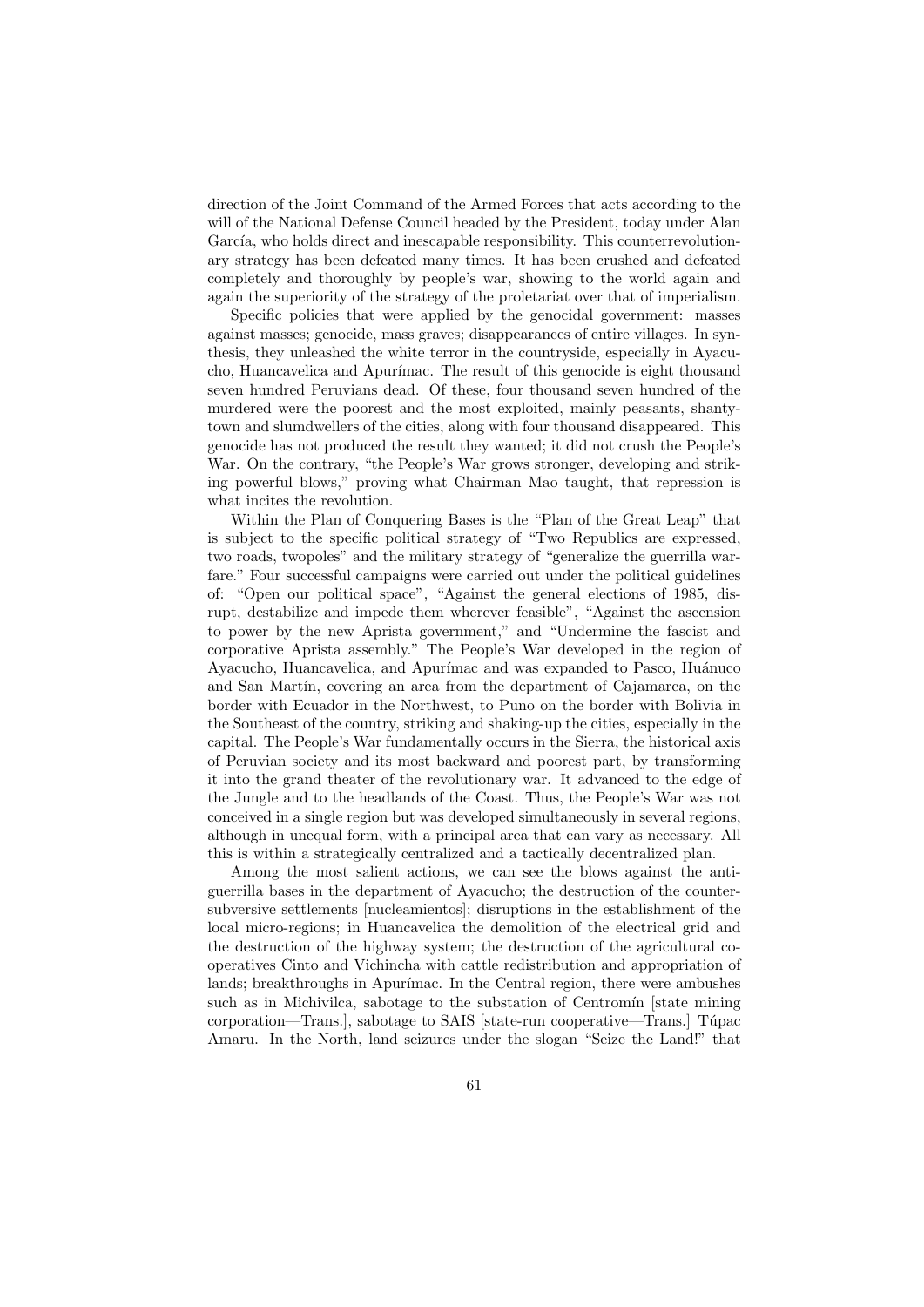mobilized 160 thousand peasants and confiscated 320 thousand hectares, mostly pastures, and 12 thousand head of livestock [reses]; sabotage to the oil pipeline "Norperuano", and to the headquarters of APRA in the city of Trujillo. In the South, the land question was shaken up by the mobilization of more than 10 thousand peasants; in Huallaga, an assault on the police post of Aucayacu, destruction of the large [tealera] company, and the ambush of the Republican Guards; in Metropolitan Lima, sabotages against the embassy of Russian socialimperialists, against dozens of local offices of the APRA party, and against banks and factories, all leading to a state of emergency and [toque de queda] of the Capital under the responsibility of the Armed Forces in February of 1986.

Alan García Pérez has continued the counterrevolutionary politics of his predecessor and sought to crush the People's War through genocides such as those of Accomarca, Llocllapampa, Umaru and Bellavista in the countryside. In the capital of the Republic, he has unleashed two genocides against the prisoners of war, the first on the 4th of October, 1985, where 30 militants and combatants were annihilated in the shining trench of combat of Lurigancho. That did not break the heroic resistance of the prisoners of war who, with their blood, formed the Day of the Prisoner of War. The second was on June 19 1986, where the most vile and despicable premeditated crime was committed with perfidy to crush the People's War and to annihilate the prisoners of war, who with a ferocious resistance inflicted the most serious political, military, and moral defeat to the genocidal Aprista government. This highlighted and defined their dilemma of serving the bureaucratic faction of the big bourgeoisie, in order to develop fascism and corporativism, leaving García and the Aprista party forever bathed in the blood of the genocide. Thus the Day of Heroism was formed with the monumental trilogy of 250 dead in the shining trenches of combat of El Fronton, Lurigancho, and Callao.

We condemn and unmask opportunism and revisionism in its various incarnations: The pro-Russian, the pro-Chinese, the false Mariateguists, all those who have acted and continue to act as informers, tailing after the counterrevolution, negating and combating the People's War and branding it as terrorism, repeating what Reagan, the Peruvian and world reactionaries say. Unable to prove their charges they simply hurl adjectives and condemn violence "whatever the source," and continue with their old electoral positions with the aim of pigeonholing the people with parliamentary cretinism, sinking further each day into that lifeguard of the old order, their rotten parliament, their electoral farces, their constitution and their laws, living in quivering fear and reverential dread before the reactionary armed forces and the coup d'etat. We condemn the groveling attitude and capitulation of Barrantes Lingán and his stooges and cronies.

Since 1983, the political strategy of the Great Plan of Conquering Bases was completed through two campaigns of defending, developing and building Parts I and II, and the Plan for the Great Leap with its four campaigns up to December 1986, show us the advance of the People's War, that we are solidly linked to the masses, contrary to everything they say, since the facts belie them irrefutably. The People's War has conquered an area that extends itself through the Sierra,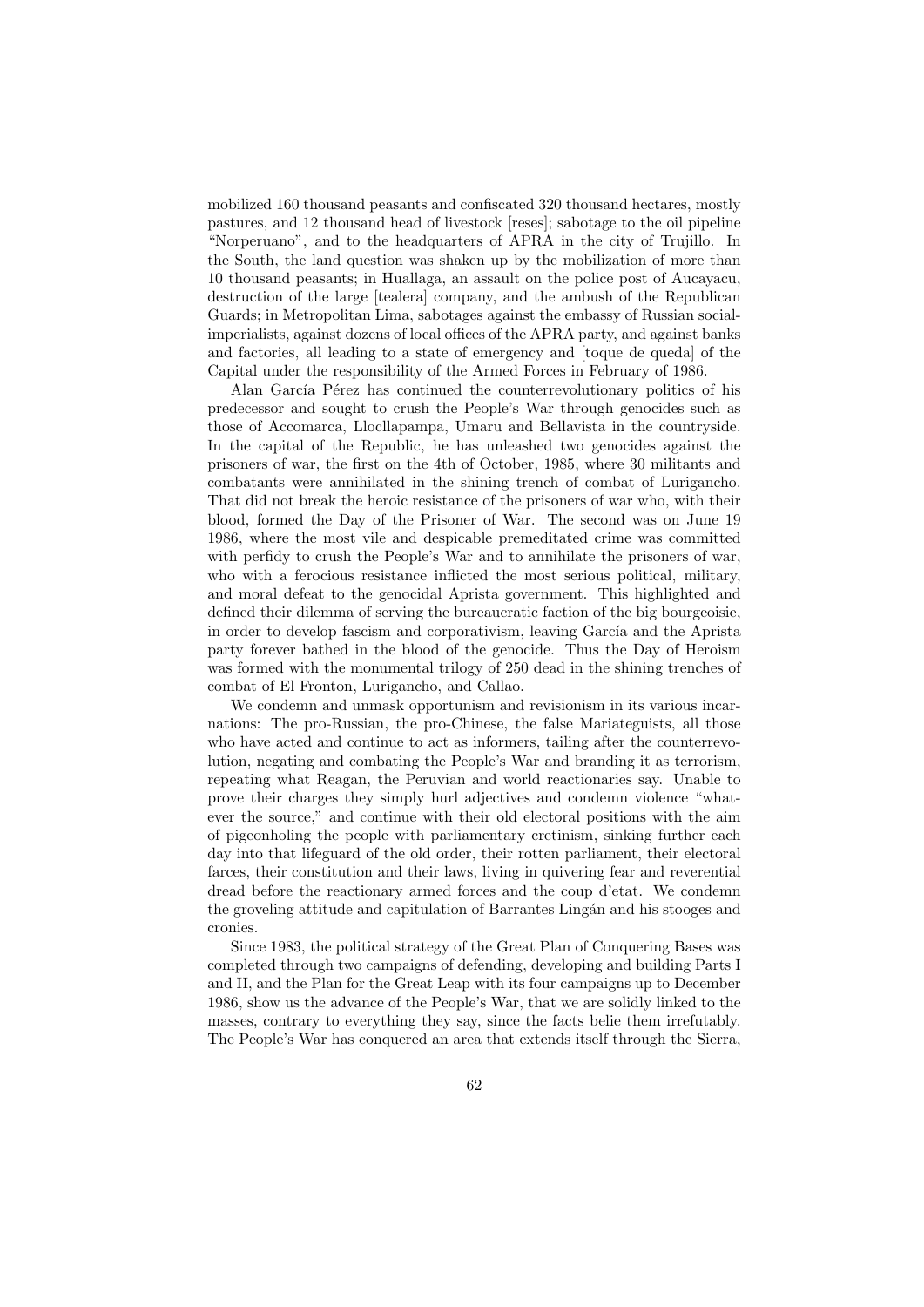the Jungle and the Coast, marching vigorously and strong, building the new and opening what is to be. The Support Bases which are the core of the road of surrounding the cities from the countryside have already been conquered.

Regarding the Great Plan of Developing Bases. This has a special position in the People's War since the essence of the People's War is to develop Support Bases; therefore the Great Plan of Developing Bases has to do with the construction of the new Power and its development, it has to do with the perspective that is being opened for the conquest of Power countrywide. The political strategy is to develop Support Bases and the military strategy is to develop the People's War serving the world revolution, a plan that is being fulfilled through a pilot plan.

The triumph of the revolution begets and crushes a powerful counterrevolution. Thus, we are entering decisive years in which APRA continues without having a strategic plan; they talk of a "new strategy" but there is no such thing. The only thing they can do is bestow stronger measures, more political, economic, and social laws, strengthening the military to facilitate the armed forces' fight against us, unleashing a new genocide under new conditions, for us as well as for them. For us, the genocide under way presents itself under new circumstances. We have passed through the genocide of 1983 and 1984 that demonstrated the great popular repudiation and the strengthening of the revolution. Reaction can only apply genocide, but that will fortify the People's War. There might be initial retreats or inflections, but we shall prevail by persisting in Marxism-Leninism-Maoism, Gonzalo Thought, in our politics of the five developments, in the invincibility of the People's War and in the support of the people who make and shall make history always under the leadership of the Communist Party.

On the concrete situations and possibilities that are presented us in the new Great Plan of Developing Bases we must be aware of:

- 1. The appearance of armed groups such as the MRTA and the CRP [the shortlived People's Revolutionary Commando—Trans.] who have been recast, but who do not have a well-defined Marxist conception. Thus, they march to serve imperialism, social-imperialism, and the supposed dialogue with the fascists to whom they have already given unilateral truces
- 2. APRA has already begun to unfold fascism and corporativism. It faces serious and increasing difficulties, such as its growing and sinuous collusion and contention with the comprador bourgeoisie, among other even more important contradictions.
- 3. The class struggle sharpens and intensifies more, the masses begin to defend themselves and resist; given social explosions in the urban areas, they could be used by social-imperialism and the reactionaries in general, through their representatives.
- 4. A coup d'etat is possible at any moment. García Pérez himself may promote a self-coup in order to preserve his political future.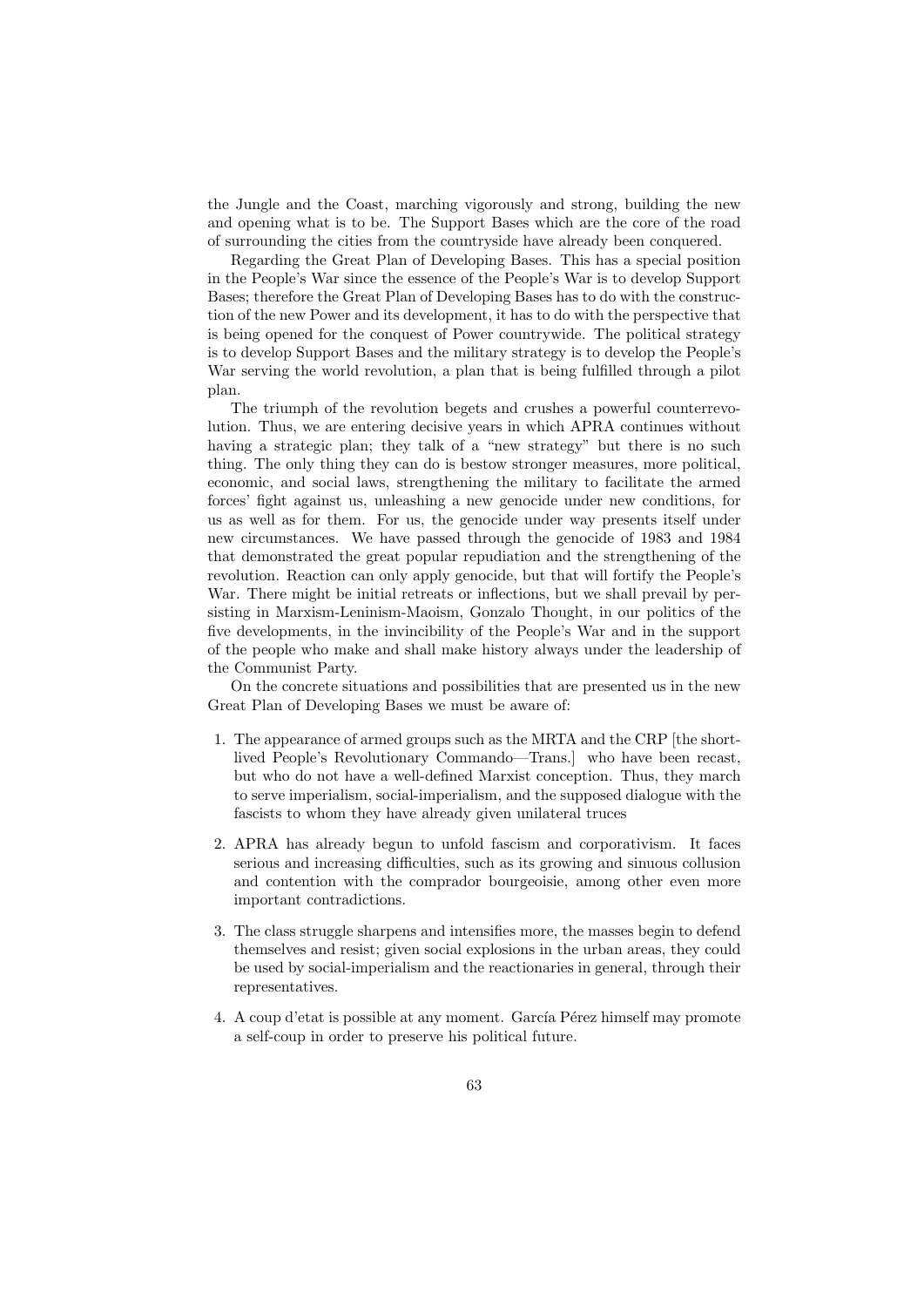- 5. In perspective, the reactionaries can also play with an Allende-type government, using the Aprista Barrantes or someone similar; within this possibility one must consider the sinister role of the United Left.
- 6. The Peruvian State has border problems that can be inflamed at any moment, as is shown by the experience of other Latin American countries. This problem must be seriously addressed.
- 7. The sending of Yankee troops is already a real fact and not simply a possibility. Their presence is linked to a similar presence in other countries, especially on the border and it must be seen in the context of military measures taken by Brazil.
- 8. The imperialist wars and their aggressions continue to increase. The World War for hegemony between the USA and the USSR continues being prepared through collusion and contention on a global scale. Consequently, the People's War is a peremptory necessity and the world people's war is an inevitable perspective.All these possibilities must be taken seriously into account to handle the People's War with politics in command, and particularly with an eye toward the conquest of power countrywide that may present itself and which must be taken up. For these reasons, we must be ideologically, politically and organizationally prepared.

The First Campaign of the Pilot Plan of the Great Plan of Developing Bases has meant the largest shake-up with greater national and international repercussions. The old State is fracturing more and more, which had never been shaken up this way by anyone in Peru. Now it is up to us to fulfil the historical and political necessity of "Finish by brilliantly establishing a historical milestone!" in the Second Campaign, understanding that the Pilot Plan is like the initial battle of the Great Plan of Developing Bases.

In conclusion, after close to eight years of People's War we have completed more than forty five thousand actions that reveal their high quality; the militarized Party has been tempered; the People's Guerrilla Army has been developed and has increased its belligerence; and we have hundreds of organizations of the new Power with the poorest masses increasingly in support of us. The People's War has raised the class struggle of our people to its highest form and that affects the struggle of the masses themselves, impelling them to incorporate themselves by leaps and bounds into the People's War. Thus, the "People's War is turning the country upside down, the 'old mole' [el topo viejo] is profoundly rooting up the entrails of the old society. No one can stop it, the future already dwells among us, the old and rotten society is sinking irrevocably, the revolution will prevail. Long Live the People's War!" Our task is to develop the People's War serving the world revolution under the banners of Marxism-Leninism-Maoism, Gonzalo Thought.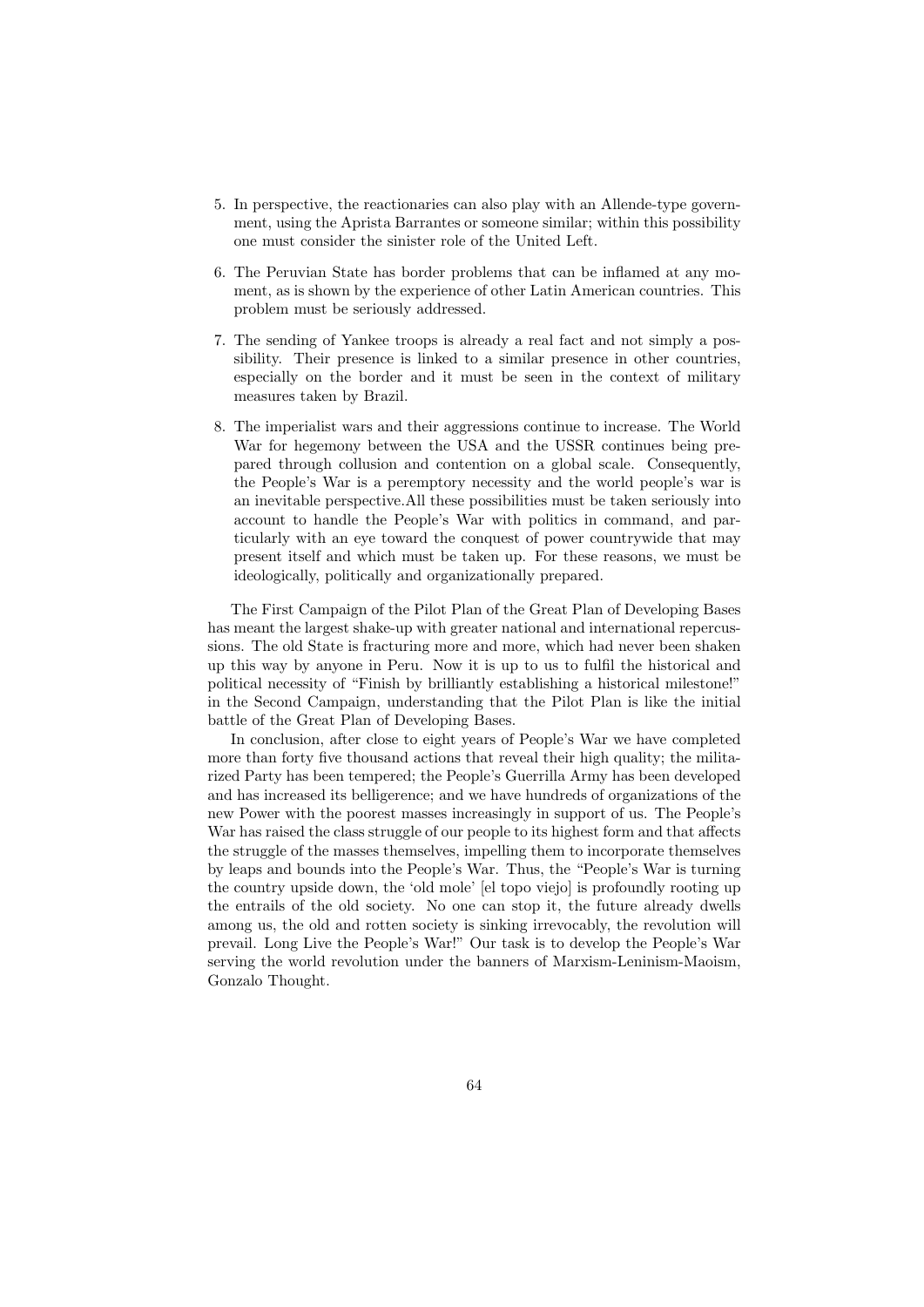### 4.2.2 The Road of Surrounding the Cities from the Countryside and the Revolutionary Support Bases

Chairman Mao established the road of surrounding the cities from the countryside, with its heart in the Support Bases. He took into account that the powerful imperialists and their reactionary Chinese allies were entrenched in the principal cities, and if the revolution refused to capitulate and wanted to persevere in the struggle it had to convert the backwards rural zones into advanced and solid Support Bases, into great military, political, economic and cultural bulwarks of the revolution to fight against the fierce enemy that was assaulting the rural zones using the cities, and to carry the revolution forward step by step to a complete victory through a protracted war.

Based on this Maoist thesis, Chairman Gonzalo has established the carrying forward of a unified People's War where the countryside is the principal theater of armed actions: Since in our country we have an immense majority of peasant masses, that is where we must build the Support Bases.

As Chairman Mao said:

the protracted revolutionary struggle in the revolutionary base areas consists mainly in peasant guerrilla warfare led by the Chinese Communist Party. Therefore, it is wrong to ignore the necessity of using rural districts as revolutionary base areas, to neglect painstaking work among the peasants, and to neglect guerrilla warfare.<sup>5</sup>

Furthermore, Chairman Gonzalo specifies that in the cities armed actions should be carried forward as a complement, since international experience, as well as our own, demonstrates that this is feasible. He draws lessons, for example, from what happened to the guerrillas in the Philippines which recast themselves in the countryside and left the cities quiet, especially the capital, resulting in the isolation of the guerrillas. In Brazil, the revolutionaries also carried out armed actions in the countryside and city, only they neglected to specify which was principal. In Vietnam, important armed actions were carried out in the cities. Thus, taking into account the peculiarities of the cities in Latin America, where the percentage of the proletariat and of the poor masses in the cities is high, the masses are ready to develop actions complementing those in the countryside. In the cities, however, the New Power or Support Bases are not being built, rather the Front is solidified through the Revolutionary Defense Movement of the People (MRDP) with Resistance Centers that carry out the People's War and prepare the future insurrection, which will occur when the forces of the countryside assault the cities in combination with the insurrection from within.

The Support Bases are the strategic bases which the guerrilla forces rely on to fulfil their strategic tasks and to achieve the objective of preserving and increasing their forces as well as annihilating and throwing back the enemy. Without such strategic Bases there would be nothing to base ourselves on to carry out any one of our strategic tasks and to reach the war's objective.

<sup>5</sup>The Chinese Revolution and the Chinese Communist Party December 1939, S.W. Vol. 2—Trans.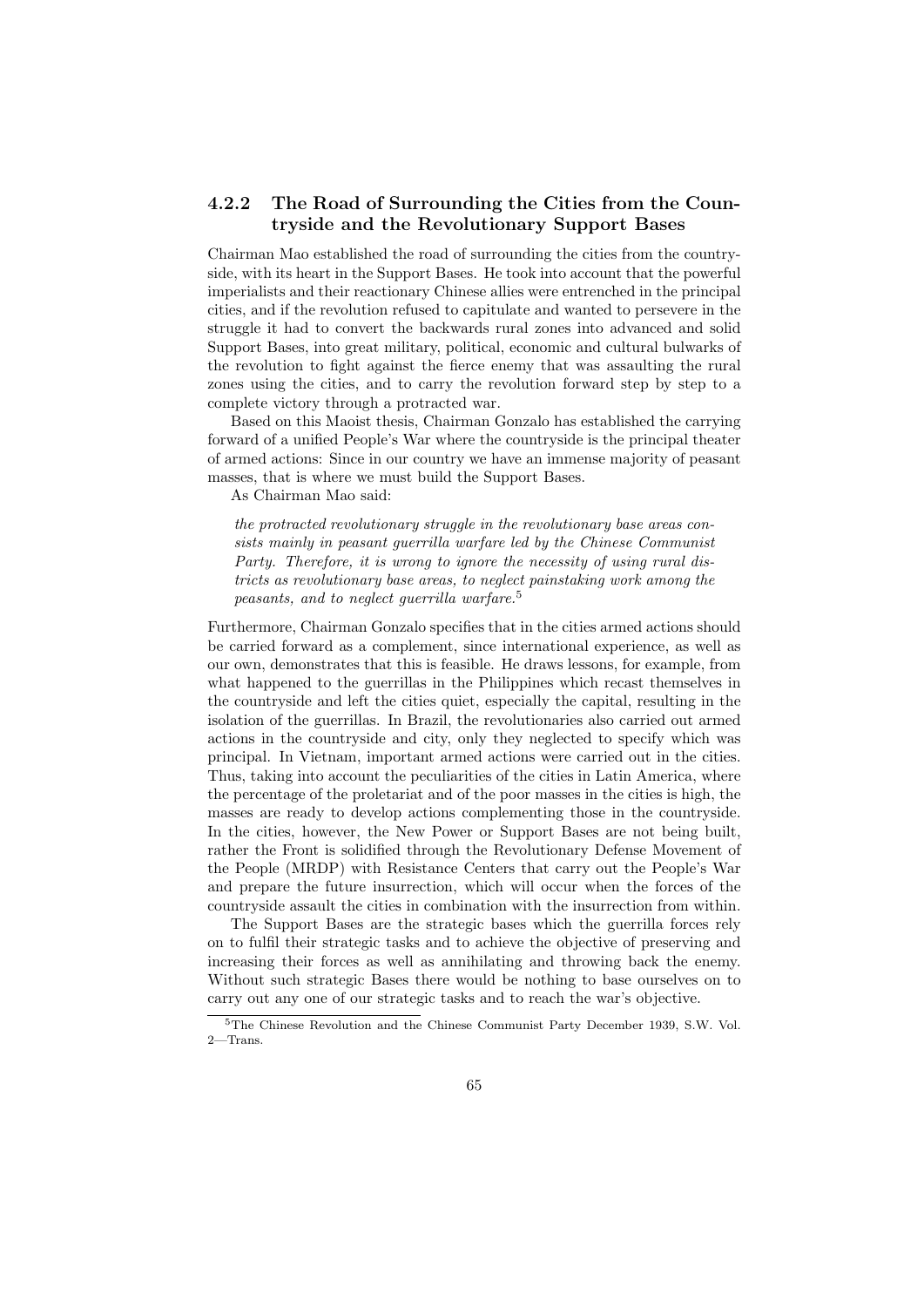Chairman Mao expounded three reasons for the creation of Support Bases: To have armed forces, to defeat the enemy and to mobilize the masses. These were specified in our People's War in 1982, by applying the Plan of Deployment of the guerrilla war in the part 'Strike the enemy', aiming at destroying the old feudal relations of production. Police posts were assaulted, selective annihilation of feudal landlord power was applied, and the police forces abandoned the countryside and were regrouped in the provincial capitals. The authorities of the old Power massively resigned which created a power vacuum, while tens of thousands were mobilized. It is in these conditions that the Support Bases emerged and were specified in the clandestine People's Committees. Therefore, it is wrong to take the Chinese experience dogmatically since if the conditions were given and principles were in effect, we would have had sufficient reason to build the Support Bases. To agree upon this implied a struggle against Rightism which argued that we had not defeated large enemy forces, when the problem was that the enemy forces had abandoned the countryside as a consequence of the rout of their political and military plans.

Chairman Gonzalo has established a system of Support Bases surrounded by guerrilla zones, operational zones and points of action taking into account the political and social conditions, the tradition of struggle, the geographical characteristics and the development of the Party, the Army and of the masses.

It is fundamental to support the validity of the road of surrounding the cities from the countryside and its heart, the Support Bases, because with only wandering guerrillas of insurrection the People's Guerrilla Army would not have the Support Bases as a rearguard that sustains it, nor would the new Power be built. We are totally against focoism.

#### 4.2.3 The Protracted War

The People's War is protracted because it derives from the correlation between the enemy's factors and our factors that are determined by the following four fundamental characteristics: The first is that Peru is a semi-feudal and semicolonial society in which a bureaucratic capitalism is unfolding; the second is that the enemy is strong; the third is that the People's Guerrilla Army is weak; and the fourth is that the Communist Party leads the People's War. From the first and fourth characteristics we can derive that the People's Guerrilla Army will not grow too rapidly and will not defeat its enemy soon. These peculiarities determine the protracted character of the war.

The enemy is strong and we are weak; in that fact resides the danger of our defeat. The enemy has a single advantage—the numerous contingents of its forces and the armaments they rely upon—but every other aspect constitutes their weak points. Their objective is to defend the old and rotten Power of the landlord-bureaucratic State. It has a bourgeois military line; it is a mercenary army. It does not have conscious discipline and its morale is low. It has profound contradictions between officers and soldiers, and it is discredited before the masses. Furthermore, the very foundation of the reactionary army is of worker and peasant origin, which can disintegrate during the course of an unjust war.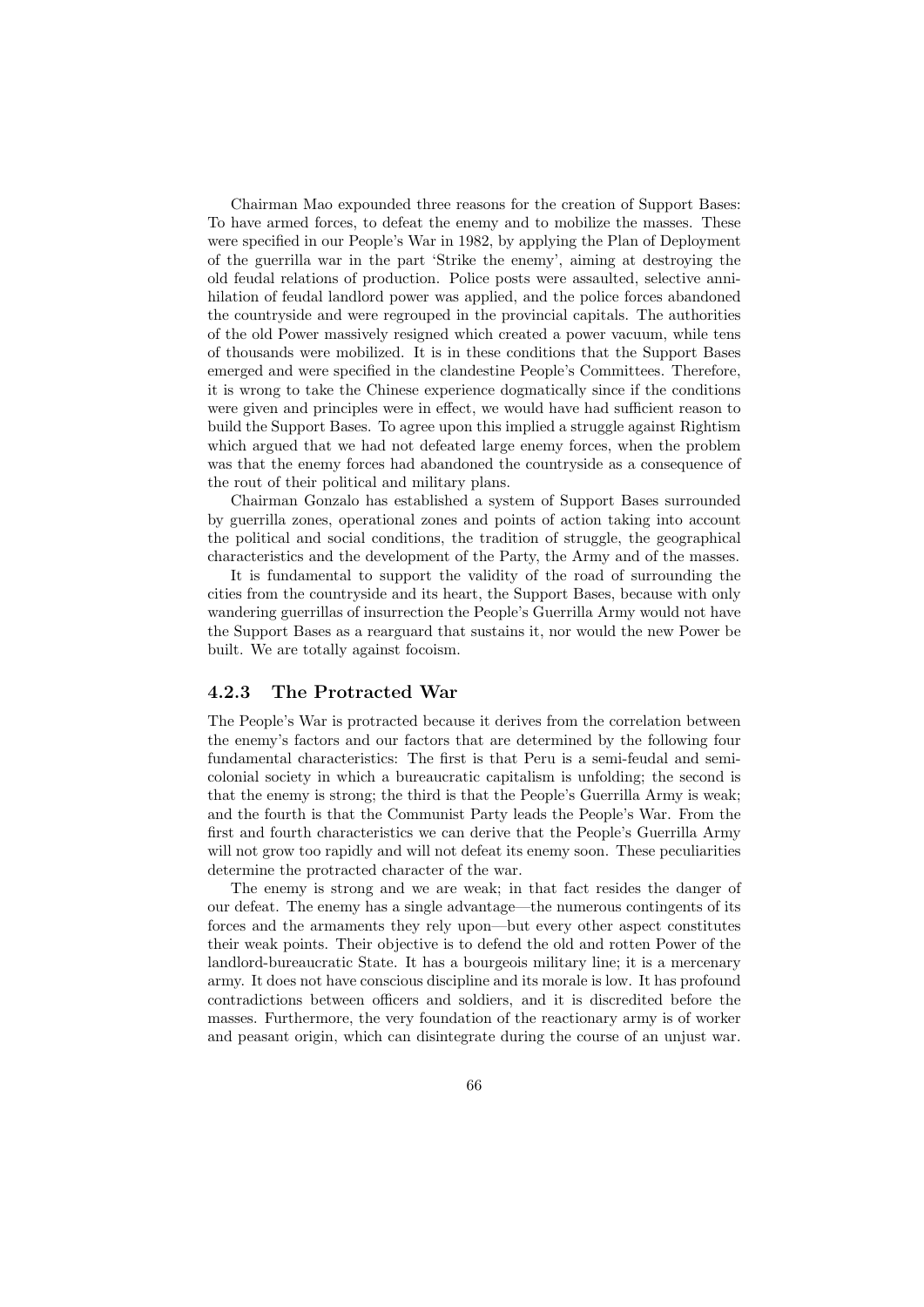Apart from this, the Peruvian armed forces have never won a war and they are experts in defeat. Furthermore, they have repeatedly counted on and still count on the support of international reaction, but we count on the support of the oppressed nations, of the peoples of the world and the international proletariat, which are the new forces.

The People's Guerrilla Army has a single weak point, its insufficient development but the remaining aspects constitute valuable advantages: It carries forward a People's War to create a new Power; it has a proletarian military line, led absolutely by the Communist Party; it is based on class valor and revolutionary heroism and on a conscious discipline. Its morale is high and there is a close union between officers and soldiers and it is an army composed of the people themselves, mainly poor workers and peasants.

But the objective fact is that there is a large disparity between the forces of the enemy and our forces and for us to go from weak to strong requires a period of time, one in which the defects of the enemy are exposed and our advantages are developed. Therefore, we say that our army appears weak but is strong in essence and the enemy's army appears strong but is weak in essence. Thus, to go from weak to strong we must carry forward the protracted war and this has three stages: The first is the period of the strategic offensive of the enemy and the strategic defensive of our forces. The second will be the period of the strategic consolidation of the enemy and of our preparation for the counteroffensive. The third will be the period of our strategic counteroffensive and of the strategic withdrawal of the enemy.

Chairman Gonzalo thus teaches us that the People's War is protracted, long and ruthless but victorious and tells us that the length of its duration will be extended or shortened within its protracted character to the extent that we fight within the proletarian military line, since Rightism is the principal danger that can cause serious setbacks to the war.

Today, we find ourselves in the period of the strategic offensive of the enemy and of our own strategic defensive. We must strengthen the People's War by applying generalized guerrilla warfare, laying foundations for the next stage, paying whatever cost is necessary but fighting to minimize it.

### 4.2.4 Construction of the People's Guerrilla Army

To unleash the People's War we must count on the principal form of organization, which is the People's Guerrilla Army, since the backbone of the old State is the reactionary armed forces and to destroy the old State one must first destroy its reactionary army. The Party must count on a powerful army: "Without a people's army the people have nothing," as Chairman Mao taught us.

The construction of the Army is seen in the line of construction based on Marxism-Leninism-Maoism, Gonzalo Thought. In synthesis, Chairman Gonzalo has made a contribution by incorporating the militia into the People's Guerrilla Army. Its creation is a step toward the sea of armed masses and the solution of going from disorganized masses to masses who are militarily organized.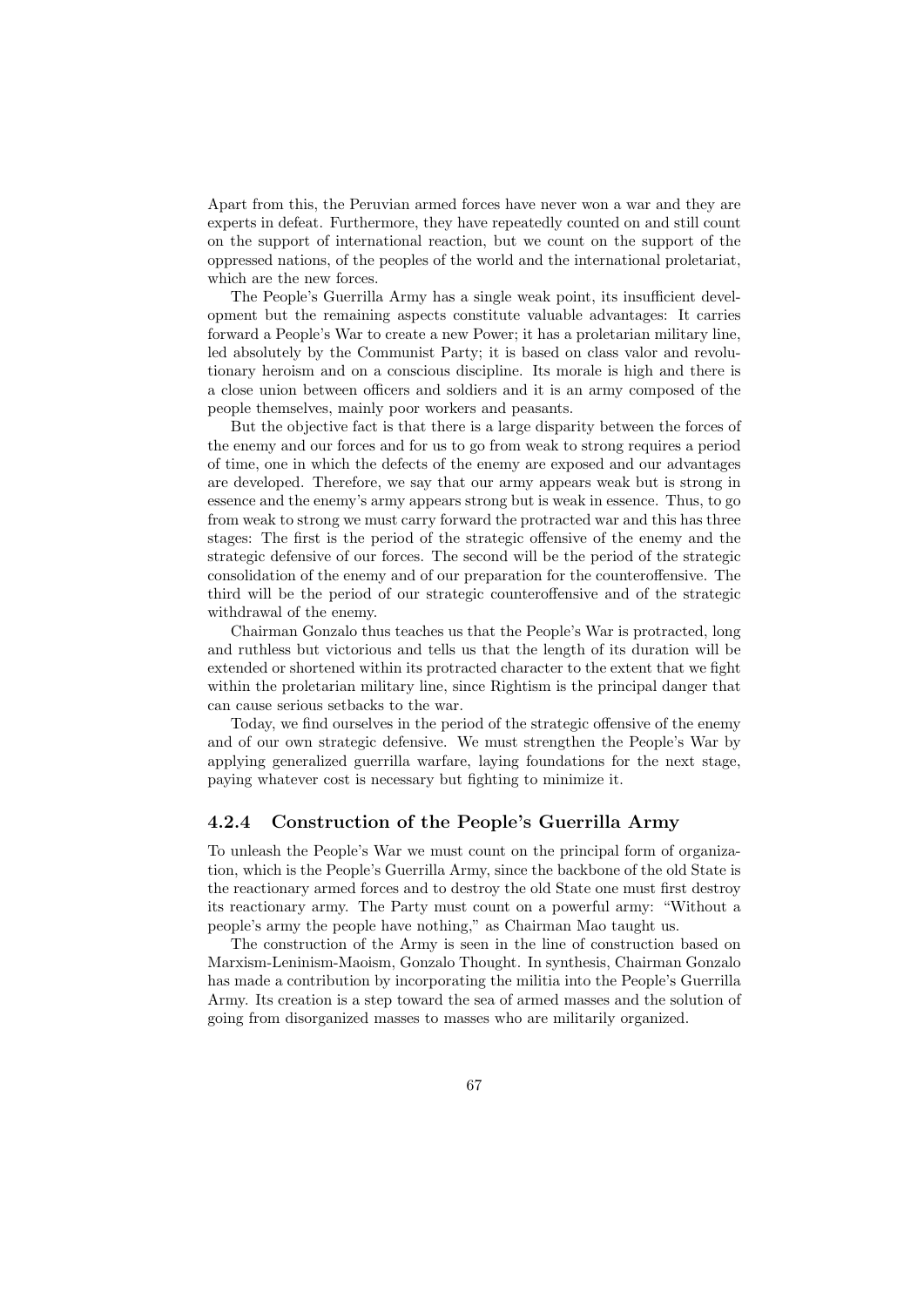#### 4.2.5 Strategy and Tactics

Chairman Gonzalo emphasizes seven points on strategy and tactics of Chairman Mao specifying some of them. We must pay close attention to these in order to lead the People's War.

1. On Strategy and Tactics. He starts from Chairman Mao's thesis that the task of strategy as a science is to study the laws of leading military operations that influence the situation of the war as a whole. The task of the science of campaigns and tactics is to study the laws of leading military operations of a partial character. He makes a strategic development of how to wage the war in the country as a whole and in each zone, taking into account its links to the international situation. He established for us the axes, sub-axes, directions of movement and lines of movements which permit us to maintain the strategic course of the war under any circumstances and to face all types of political and military operations that the counterrevolution launches. On this basis he established the National Military Plan that is strategically centralized and tactically decentralized, starting from the premise that all plans are ideological, that they must reflect both reality and the rugged paths which this reality will express. Taking up Stalin, he links strategy with tactics and establishes the strategic-operational Plans that are the concrete way that strategy is linked to tactical operations. As a result, each Committee must elaborate its strategicoperational plans within the strategic-operational Plan common to the entire Party.

The correct disposition emanates from the just decision of the commander; based on the indispensable recognition and careful study of the situation of the enemy, our situation and the interrelationship of both. That is, we must always keep in mind "the two hills"; we must be guided by a political strategy and by a military strategy.

For the elaboration of the Plans always take into account the following general features:

- 1. The international class struggle between revolution and counterrevolution; ideology; the international communist movement; the Revolutionary Internationalist Movement
- 2. The class struggle in the country; the counterrevolution; the political juncture; and the counter-subversive war.
- 3. The development of the People's War; its balance; laws and lessons.
- 4. The need for investigation.
- 5. The People's War and construction.
- 6. The People's War and the masses
- 7. The two-lined struggle
- 8. Programming and Chronology.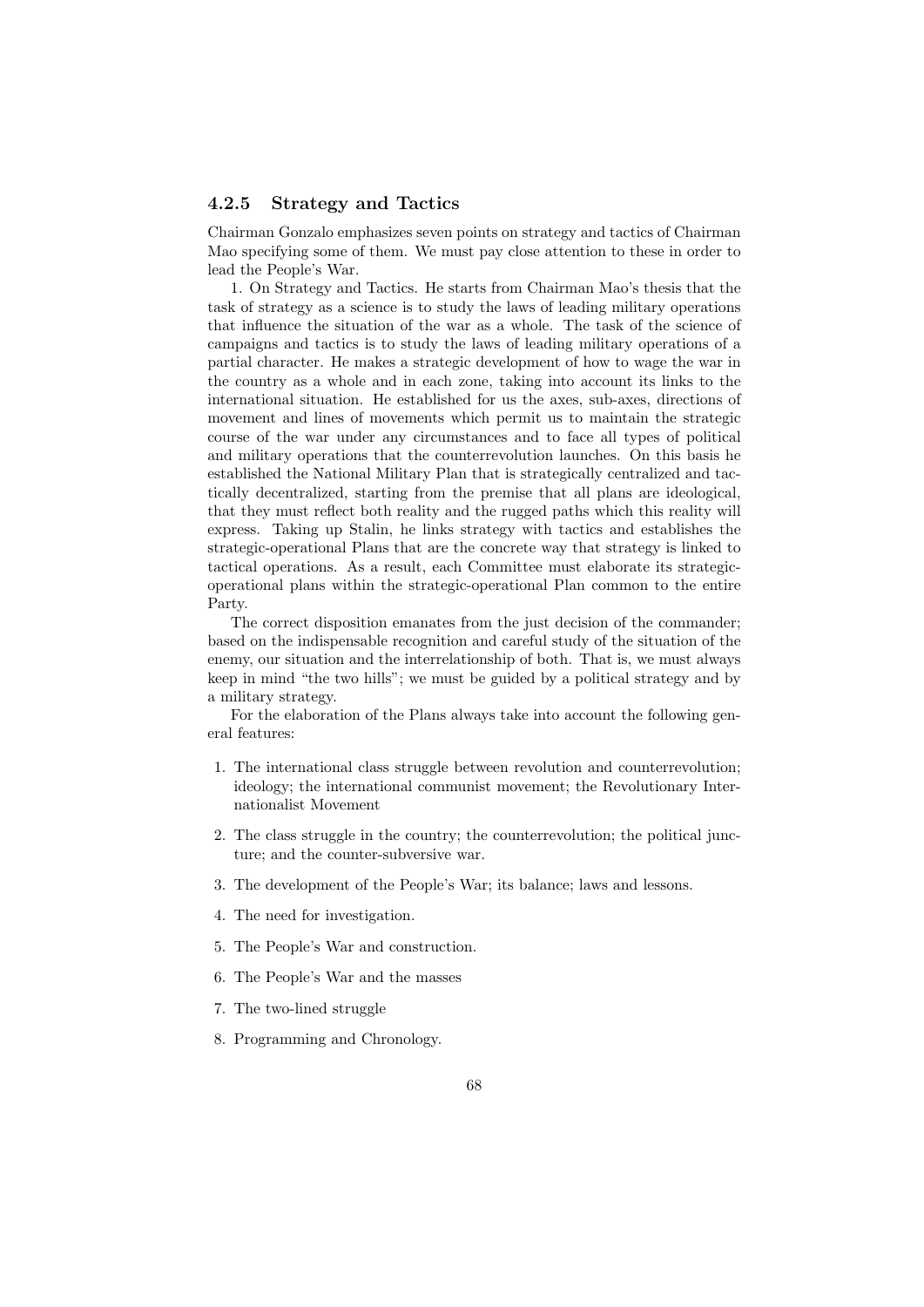9. Attitude and slogans. "Rise above the difficulties and conquer greater victories!"

In almost eight years of People's War, we had four plans:

- 1. Plan of Initiation
- 2. Plan of of Deploying the People's War
- 3. Plan of Conquering Bases
- 4. Plan of Developing Bases

2. The basic principle of war. All the orienting principles of military operations originate with a single basic principle: Do everything possible to preserve our own forces and to annihilate the enemy's forces. All war imposes a price, sometimes it is extremely high. To conserve our own forces, we must annihilate those of the enemy; but to annihilate the enemy, we must pay a price in order to preserve the whole. Chairman Gonzalo teaches us that one must be prepared to pay the highest cost of the war, but we should fight so that it will always be the smallest possible cost. It is a contradiction and the problem resides in attitude and good planning; it is mainly a question of leadership. He forged us in the "challenge to death", in "revolutionary heroism" and in "conquer laurels in death." In war we always see the two aspects, the destructive and the constructive and the principal aspect is the second one.

3. Guerrilla tactics or basic tactics. "The enemy advances, we retreat; the enemy camps, we harass; the enemy tires, we attack; the enemy retreats, we pursue." This basic tactic must be embodied and applied, maneuvering around the enemy and seeking his weak point to smash it.

4. Campaigns of "encirclement and annihilation" and the counter-campaigns, the principal form of the People's War. It is a law that the counterrevolution, in order to crush the revolution unleashes campaigns of "encirclement and annihilation" against each unit of the People's Guerrilla Army or against the Support Bases. The operations of the People's Guerrilla Army adopt the form of countercampaigns and Chairman Mao has established nine steps to crush a campaign of "encirclement and annihilation":

- 1. The active defense
- 2. The preparation of a counter-campaign
- 3. The strategic withdrawal
- 4. The strategic counteroffensive
- 5. The initiation of the counteroffensive
- 6. The concentration of forces
- 7. Mobile warfare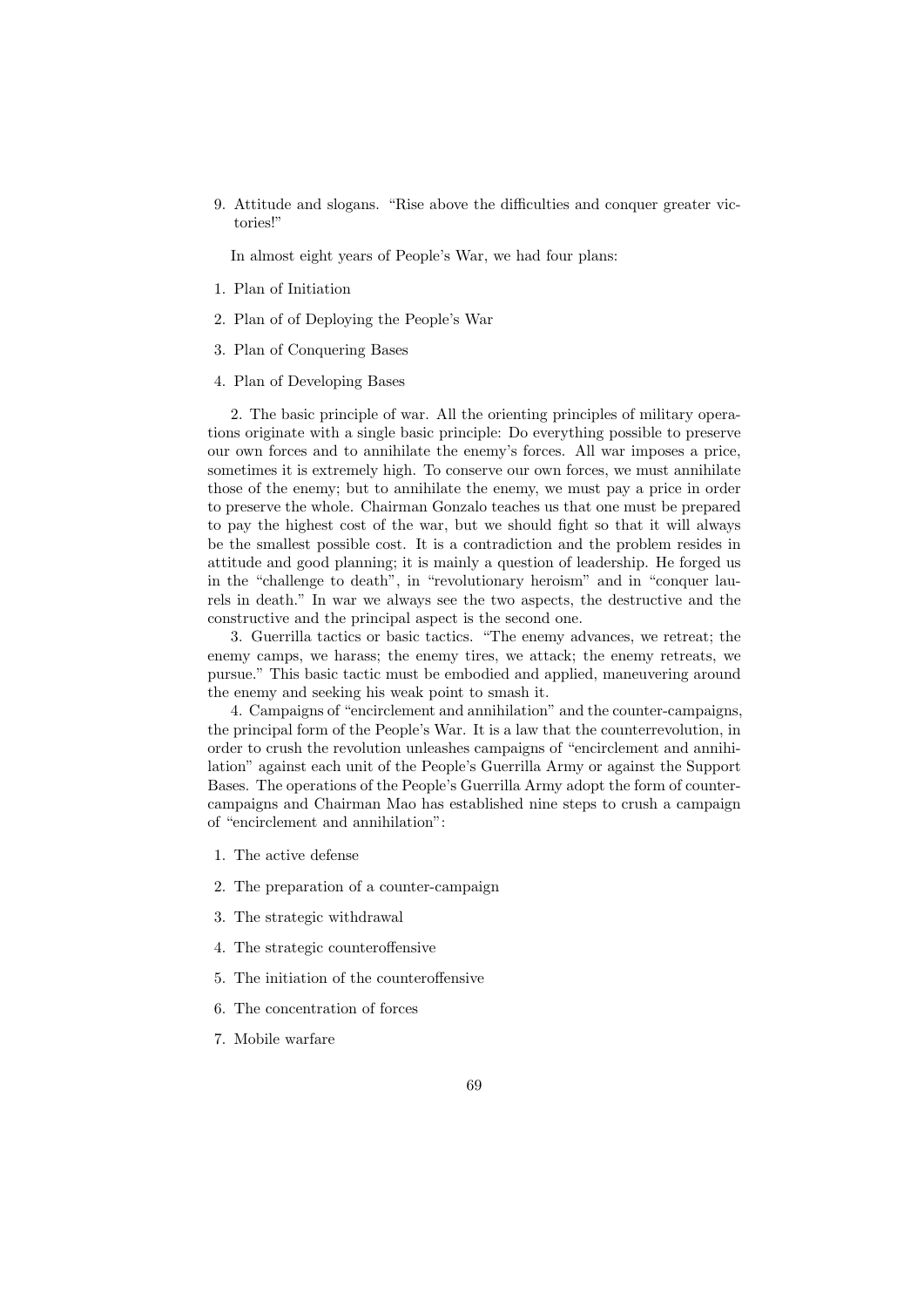- 8. The war of quick decision
- 9. The war of annihilation

Chairman Gonzalo, applying this law to the conditions of our People's War, has outlined the five parts of the campaign which permit us to defeat the political and military plans of the reactionaries. Each campaign has a specific political and military objective, fulfilled by the element of surprise, attacking them when we want, where we want and as we want. He also specified the five steps that must follow each military action always serving the political objective, opposing the criteria of action for action's sake. He stresses the importance of differentiating between the essence and the appearance of the enemy's movements. He has also established for us the four forms of struggle of the People's War:

- 1. Guerrilla action with its two forms, assaults and ambushes
- 2. Sabotage
- 3. Selective annihilation
- 4. Propaganda and armed agitation, as well as its diverse methods.

5. The strategic role of guerrilla warfare. Chairman Mao has raised guerrilla warfare to a strategic level. Prior to him, it was only considered as a tactical question that by itself did not decide the outcome of the war; but even though the guerrilla war does not decide the war's outcome because this requires conventional warfare, it fulfils a series of strategic tasks that carry forward to the favorable outcome of the war. We conceive of guerrilla war on a vast scale, a generalized guerrilla warfare that must support the protracted and bloody war. From there, we apply the six strategic problems of guerrilla warfare:

- 1. Initiative, flexibility and planning in the realization of offensive operations within the defensive war, battles of rapid decision within the protracted war and operations in the exterior lines within the war in the interior lines.
- 2. Coordination with the regular warfare.
- 3. Creation of Support Bases.
- 4. Strategic defense and strategic assault in the guerrilla war
- 5. Transformation of the guerrilla war into mobile warfare.
- 6. Relationships of command.

6. The ten military principles. In December 1947 Chairman Mao masterfully synthesized the just and correct strategic line followed in more than 20 years of people's war in 10 military principles. This is seen in his article: "The current situation and our tasks," third part. We apply these principles and it is very important to broaden their application.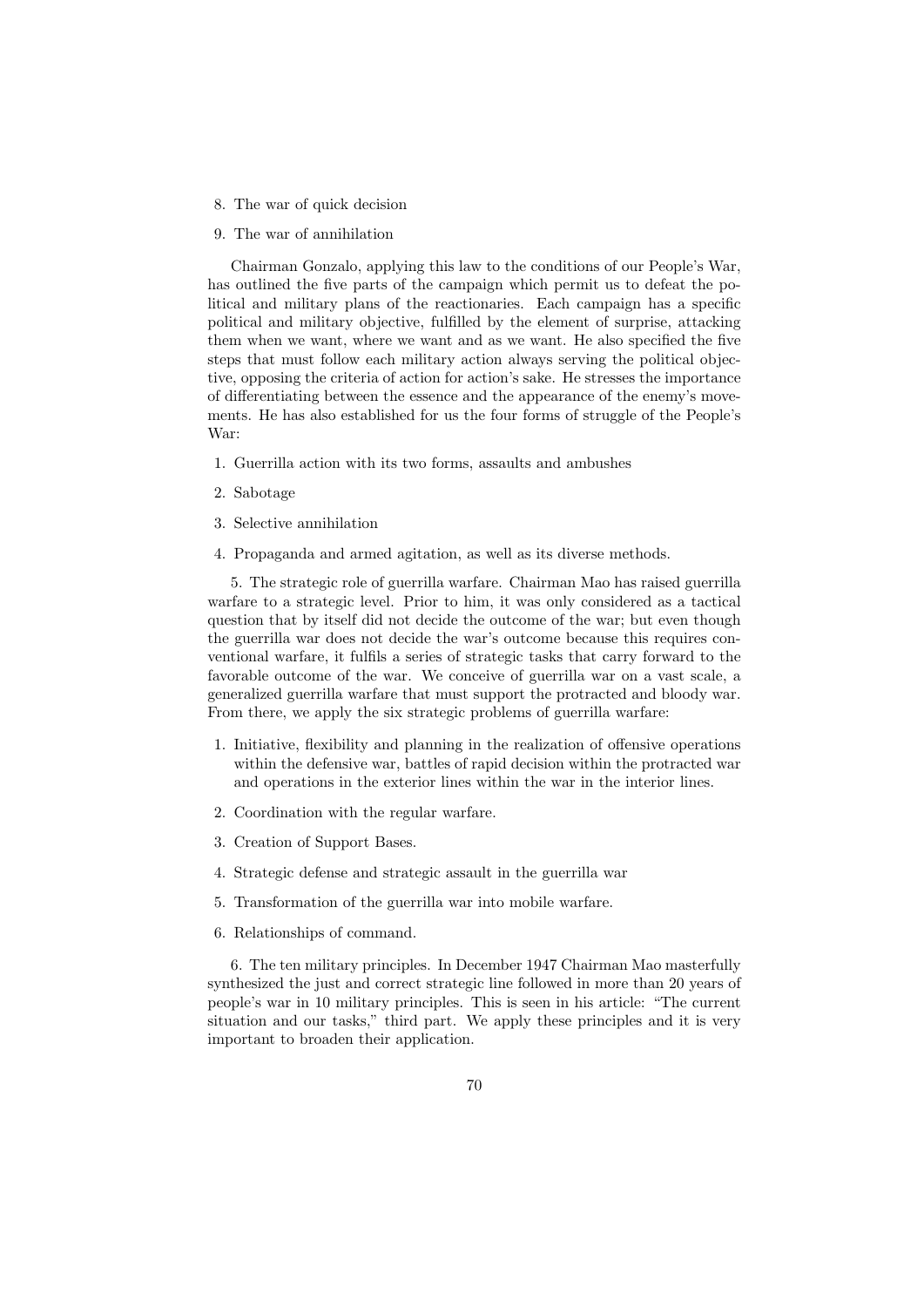7. Brilliant summary of strategy and tactics. Chairman Mao has summarized in a brilliant way the strategy and the tactics of people's war in the following phrase: "You fight your way and we'll fight ours: We fight when we can win and we retreat when we cannot."

"In other words, you are supported by modern armament and we by the popular masses with a high level of revolutionary conscience; you fight to the fullest with your superiority, and we fight with ours. You have your combat methods and we have ours. When you want to assault us, you are not permitted to do so and cannot even find us. But when we attack you, we reach the target, we inflict accurate, sure blows and we annihilate it. When we can annihilate it, we do so with deliberate decision; when we can not annihilate it, neither do we allow ourselves to be annihilated by you. To not fight when there is a possibility of winning is opportunism. To persist in fighting when there is no possibility of winning is adventurism. All our strategic orientation and tactics are based on our will to fight. Our recognition of the need for retreating is based first of all on our recognition of the need for fighting. When we retreat, we always do so with an eye to future combat so that we may finally and thoroughly annihilate the enemy. Only by supporting ourselves in the broad popular masses can we bring about these strategies and tactics. And in applying them, we can put into full play the superiority of people's war and constrain the enemy to the passive position of being beaten, although they are superior in equipment and no matter what means they employ. We always preserve the initiative in our hands."<sup>6</sup>

The application of this principle allows us to demonstrate the invincibility of the superior strategy of people's war, because the proletariat as the last class in history has created its own superior form of war and no other class, including the bourgeoisie with its greatest political and military strategists, are capable of defeating it. The reactionaries dream about elaborating "superior strategies" to people's war, but are condemned to failure since they are against history. Our People's War after nearly eight years blazes victoriously, demonstrating the invincibility of people's war.

The militants of the Communist Party of Peru assume completely and thoroughly the military line of the Party, established by Chairman Gonzalo, that based on the highest creation of the international proletariat, Marxism-Leninism-Maoism, has specified our military line with Gonzalo Thought, endowing us with an invincible weapon, the unified People's War principally in the countryside together with the city as a complement. As the principal form of struggle we carry it forward, it is a bright torch before the world, proclaiming the universal validity of the forever living Marxism-Leninism-Maoism.

<sup>6</sup>"Long Live the victory of the People's War!", September 1965.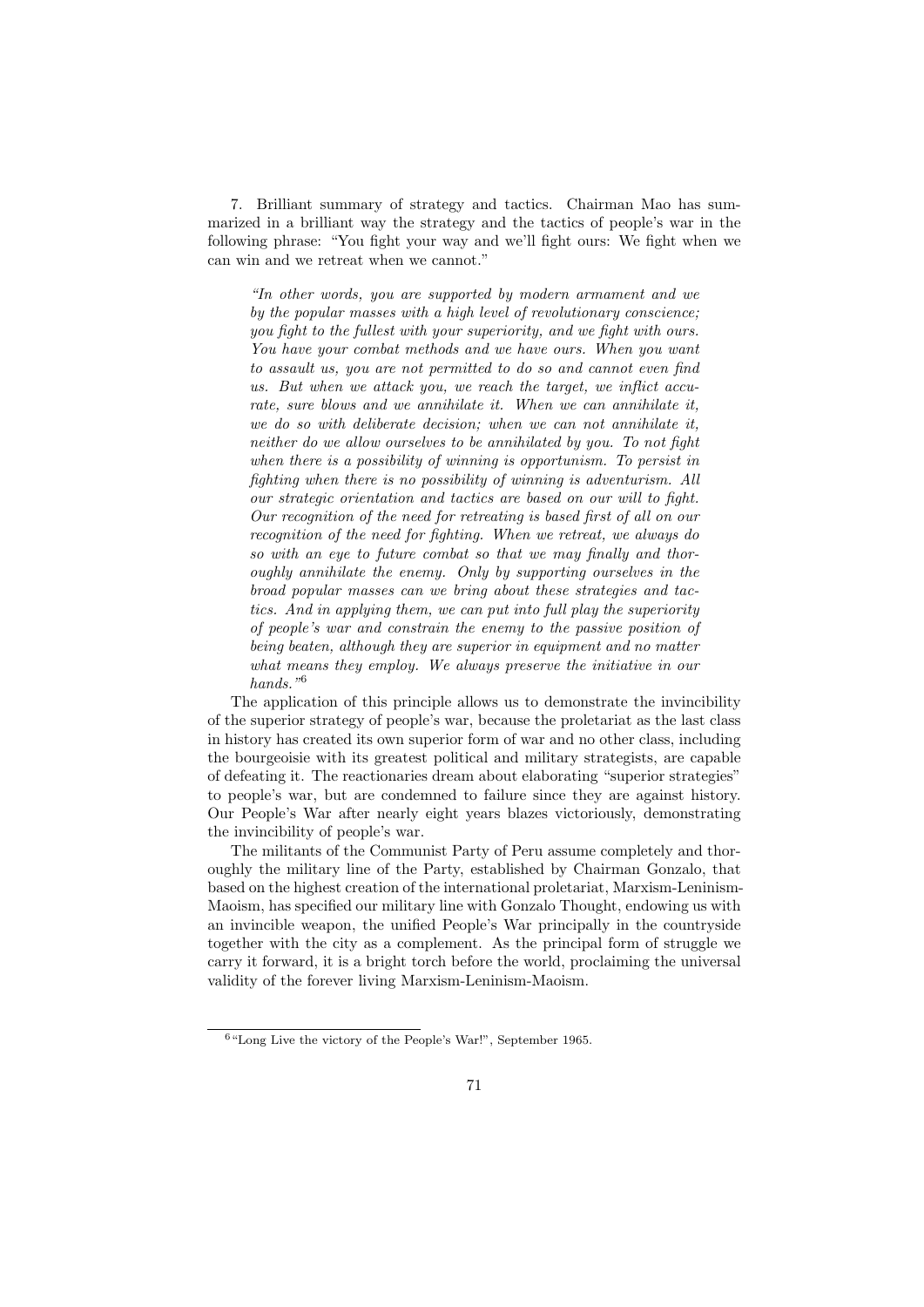## LONG LIVE THE MILITARY LINE OF THE PARTY! THE PEOPLE'S WAR IN INVINCIBLE! Central Committee, Communist Party of Peru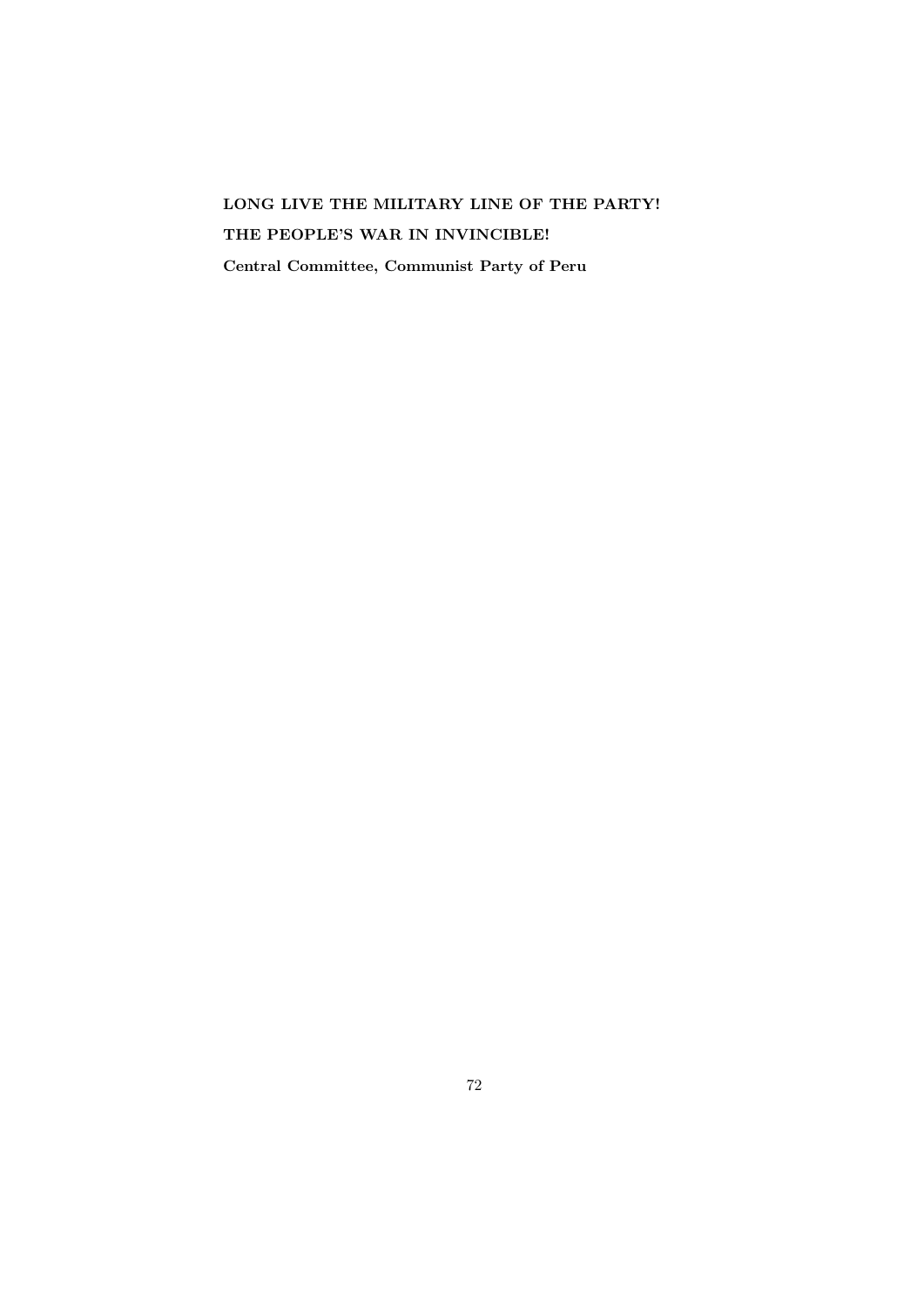# Chapter 5

# Line of the Construction of the Three Instruments

#### 5.1 Introduction

Chairman Gonzalo establishes the line of construction of the three instruments of the revolution by upholding, defending and applying Marxism-Leninism-Maoism, principally Maoism.

He teaches us that Marx said that the working class creates organizations in its image and likeness, that is, its own organizations. In the XIX century, with Marx and Engels, we started off endowed with a scientific conception, our own doctrine, our own objective, our common goal—how to take Power and the means to do it—revolutionary violence. All this was achieved in a very hard two-line struggle. Marx established that the proletariat cannot act as a class unless it constitutes itself as a political party different from and opposed to all the political parties created by the propertied classes. That since its appearance in a prolonged process, the proletariat has created its own forms of struggle and its own forms of organization. As a result, the Party is the highest form of organization, the army is the principal form of organization and the Front is the third instrument, and these three instruments are to seize Power by means of revolutionary violence. He tells us that by the end of the XIX century, Engels came to the conclusion that the class did not have either the proper organic forms or the proper military forms to seize Power and hold it, but he never said we should abandon the revolution, rather we should work for revolution, seeking a solution to these pending problems. This must be understood well since the revisionists twist it to peddle their opportunism.

In the XX century Lenin understood that the revolution was ripe and created the proletarian Party of a new type, molding the form of struggle—the insurrection, and the form of organization—the detachments, which were mobile forms and superior to the barricades of the previous century, which were fixed forms. Lenin expounded the need to create new, clandestine organizations,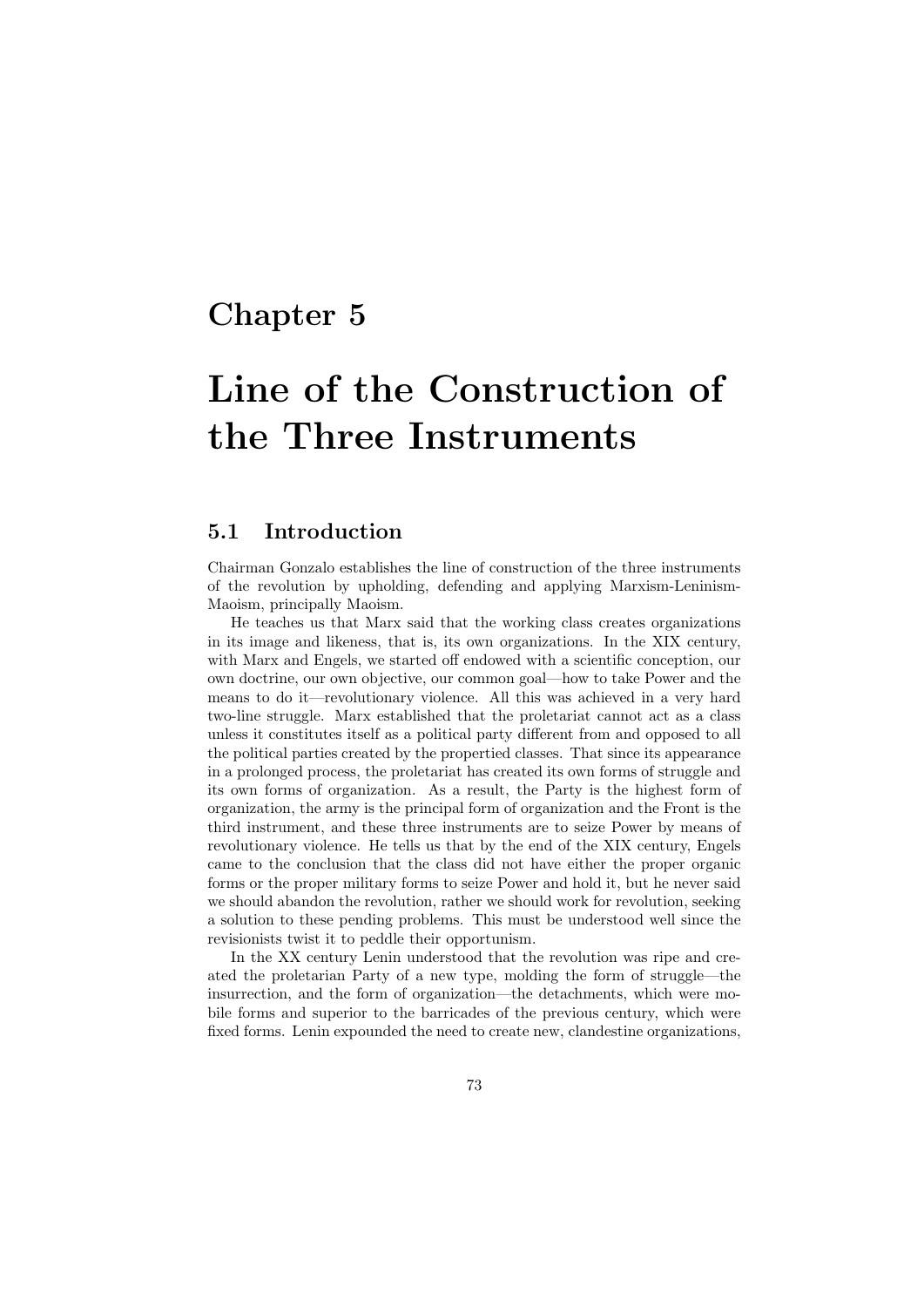since the step to revolutionary actions signified the dissolution of the legal organizations by the police and that step was only possible if it was taken by going over the old leaders, going over the old Party, destroying it. The Party should take as example the modern army, with its own discipline and its one will, and be flexible.

With Chairman Mao Tse-tung, the class understands the need to build the three instruments of the revolution: the Party, Army and United Front in an interrelated way. This resolves the construction of the three instruments in a backward, semi-feudal and semi-colonial country, through the People's War. Concretely, it resolves the issue of building the Party around the gun and that it is the heroic combatant who is leading its own construction, the Army and the Front.

Chairman Gonzalo expounds the militarization of the Communist Parties and the concentric construction of the three instruments. The militarization of the Communist Parties is the political directive with a strategic content, since it is "the set of transformations, changes and readjustments it needs to lead the People's War as the principal form of struggle that will generate the new State." Therefore, the militarization of the Communist Parties is key for the democratic revolution, the socialist revolution and the cultural revolutions.

He defines the principle of construction: "On the ideological-political base, to simultaneously build the organizational forms in the midst of the class struggle and the two-line struggle, all of these within and as a function of the armed struggle for the conquest of Power."

In addition, he links the entire process of construction with the fluidity of people's war, starting from Chairman Mao's thesis that "the mobility of military operations and the variability of our territory provide all works of construction with . . . a variable character."

Hence, to understand the line of construction, we must start from the form of struggle and the forms of organization; from the principle of construction and construction linked to the fluidity of people's war which is the main form of struggle in today's world.

### 5.2 On the Construction of the Party

– Character of the Party. We base ourselves on Marxism-Leninism-Maoism, Gonzalo Thought, principally Gonzalo Thought, on the ideology of the proletariat, which is the highest expression of humanity, the only true, scientific and invincible ideology. We struggle for the Communist Programme whose essence is to organize and lead the class struggle of the proletariat so it can conquer political Power, realize the democratic revolution, the socialist revolution and the cultural revolution on the way to Communism, the unwavering goal toward which we march. We rely on the general political line of the revolution, those are the laws governing the class struggle for the taking of Power, established by Chairman Gonzalo with its five elements:

1. The international line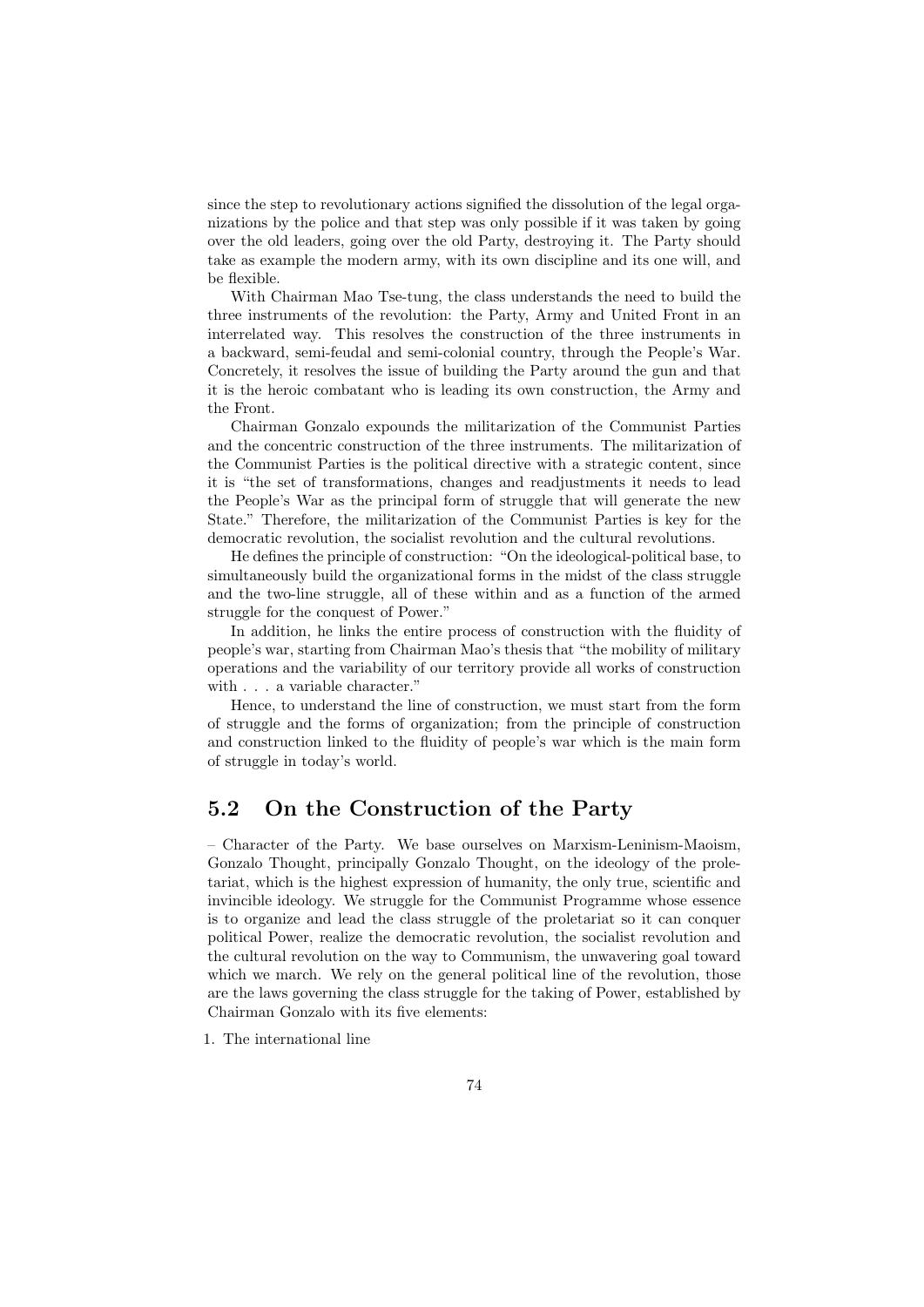- 2. The democratic revolution
- 3. The military line
- 4. The line of the construction of the three instruments of revolution
- 5. The mass line

The military line is the center of the general political line. We forge ourselves in proletarian internationalism as we conceive our revolution to be part of the world proletarian revolution. And we maintain ideological, political and organizational independence supported by our own efforts and by the masses.

It is a Party of the new type which generated the Great Leader of the Peruvian revolution, Chairman Gonzalo, the greatest living Marxist-Leninist-Maoist, who leads the Party. He is the guarantee of the triumph of the revolution who will carry us to Communism.

– The militarization of the Communist Party and concentric construction. Chairman Gonzalo expounded the thesis that the Communist Parties of the world should militarize themselves for three reasons:

First, because we are in the strategic offensive of the world revolution, we live during the sweeping away of imperialism and reaction from the face of the Earth within the next 50 to 100 years, a time marked by violence in which all kinds of wars take place. We see how reaction is militarizing itself more and more, militarizing the old States, their economies, developing wars of aggression, trafficking with the struggles of the peoples and aiming toward a world war, but since revolution is the principal tendency in the world, the task of the Communist Parties is to uphold revolution shaping the principal form of struggle: People's war to oppose the world counterrevolutionary war with world revolutionary war.

Second, because capitalist restoration must be prevented. When the bourgeoisie loses Power, it introduces itself inside the Party, uses the army and seeks to usurp Power and destroy the dictatorship of the proletariat to restore capitalism. Therefore, the Communist Parties must militarize themselves and exercise the all-round dictatorship of the three instruments, forging themselves in people's war and empower the armed organization of the masses, the people's militia, so as to engulf the army. For this reason, Chairman Gonzalo tells us to "forge all militants as Communists, first and foremost, as fighters and as administrators"; for that reason every militant is forged in the People's War and remains alert against any attempt at capitalist restoration.

Third, because we march toward a militarized society. By militarizing the Party, we complete a step toward the militarization of society which is the strategic perspective to guarantee the dictatorship of the proletariat. The militarized society is the sea of armed masses which Marx and Engels spoke of, that guards the conquest of power and defends it once conquered. We take the experience of the Chinese Revolution, of the anti-Japanese base at Yenan, which was a militarized society where everything grew out of the barrels of guns: Party, Army,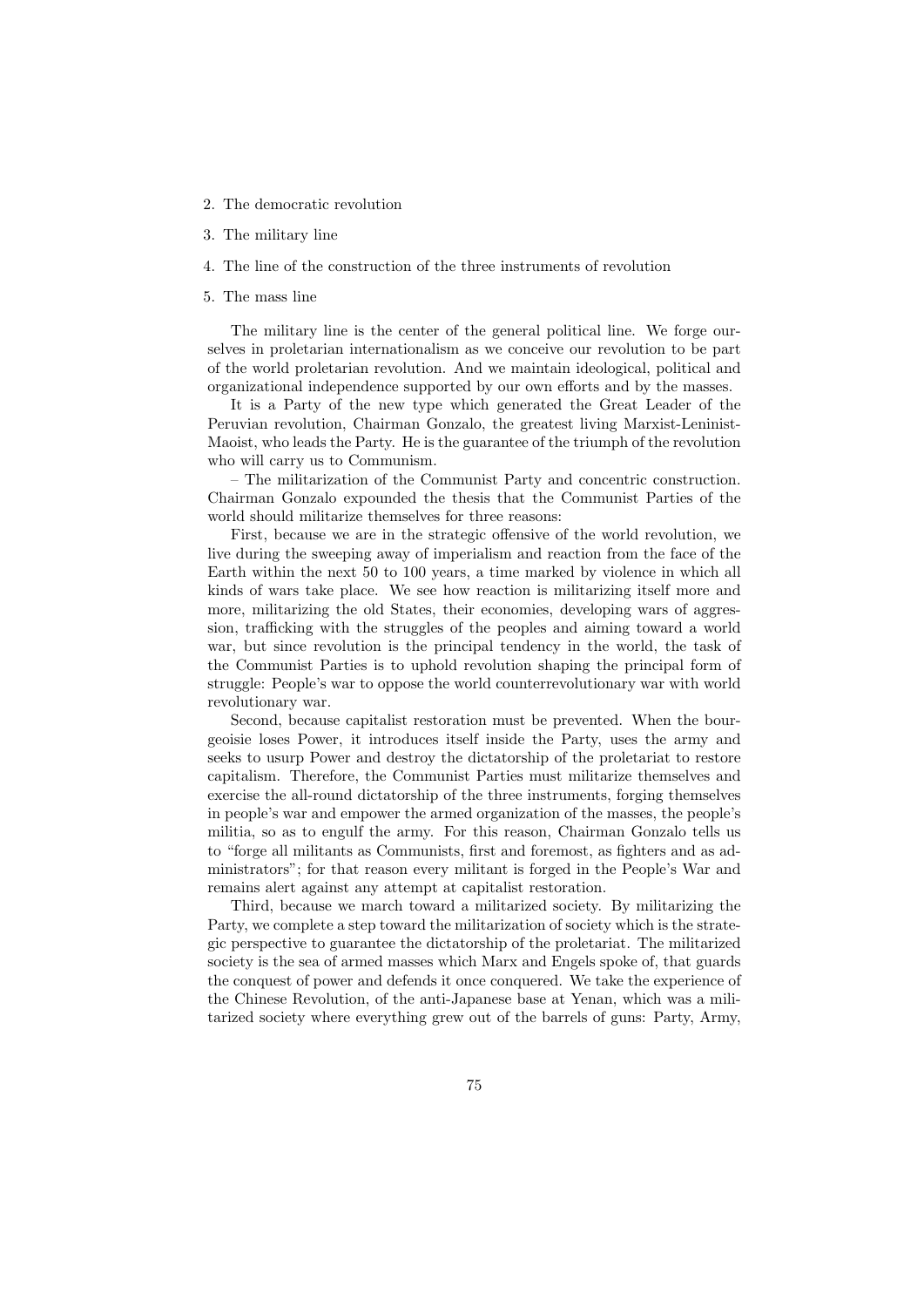State, new politics, new economics, new culture. And in that way we develop war communism.

In the First National Conference (November 1979), Chairman Gonzalo expounded the thesis of the necessity of militarizing the Communist Party of Peru; afterward, in the first months of 1980 when the Party was preparing to launch the People's War, he proposed to develop the militarization of the Party through actions, basing himself on what the great Lenin said about reducing the nonmilitary work in order to center it on the military; that the times of peace were ending and we were entering into the times of war, so that all forces should be militarized. Thus taking the Party as the axis of everything, build the Army around it and with these instruments, with the masses in the People's War, build the new State around both. That the militarization of the Party can only be carried forward through concrete actions of the class struggle, concrete military-type actions; this does not mean we will only carry out various types of military actions exclusively (guerrilla actions, sabotages, selective annihilation, armed propaganda and agitation) but that we must carry out mainly these forms so as to provide incentive and development to the class struggle, teaching with deeds, with these types of actions as the principal form of struggle in the People's War.

The militarization of the Party has its antecedents in Lenin and Chairman Mao, but it is a new problem developed by Chairman Gonzalo taking into account the new circumstance of the class struggle and we must see that new problems will arise which will be resolved through experience. These will necessarily imply a process of struggle between the old and the new that will develop it further, with war being the highest form of resolving contradictions, of empowering the faculties people have to find solutions. It is the militarization of the Party which has enabled us to initiate and develop the People's War. We consider that this experience has universal validity, and for that reason it is a requirement and necessary for the Communist Parties of the world to militarize themselves.

The concentric construction of the three instruments is the organic fulfillment of the militarization of the Party and in synthesis it is summarized in what Chairman Gonzalo teaches: "The Party is the axis of everything, it leads the three instruments in an all-round way, its own construction, it absolutely leads the army and the new State as a joint dictatorship aiming toward the dictatorship of the proletariat."

– The six aspects of the construction of the Party. Ideological construction. The militants are forged on the basis of Party unity with Marxism-Leninism-Maoism, Gonzalo Thought, mainly Gonzalo Thought. We say Marxism-Leninism-Maoism because it is the universal ideology of the proletariat which is the last class in history, an ideology that must be applied to the concrete conditions of each revolution and generate its guiding thought. In our case, the Peruvian revolution has generated Gonzalo Thought because Chairman Gonzalo is the highest expression of the fusion of the universal ideology with the concrete practice of the Peruvian revolution.

Political construction. The Militants are forged in the Programme and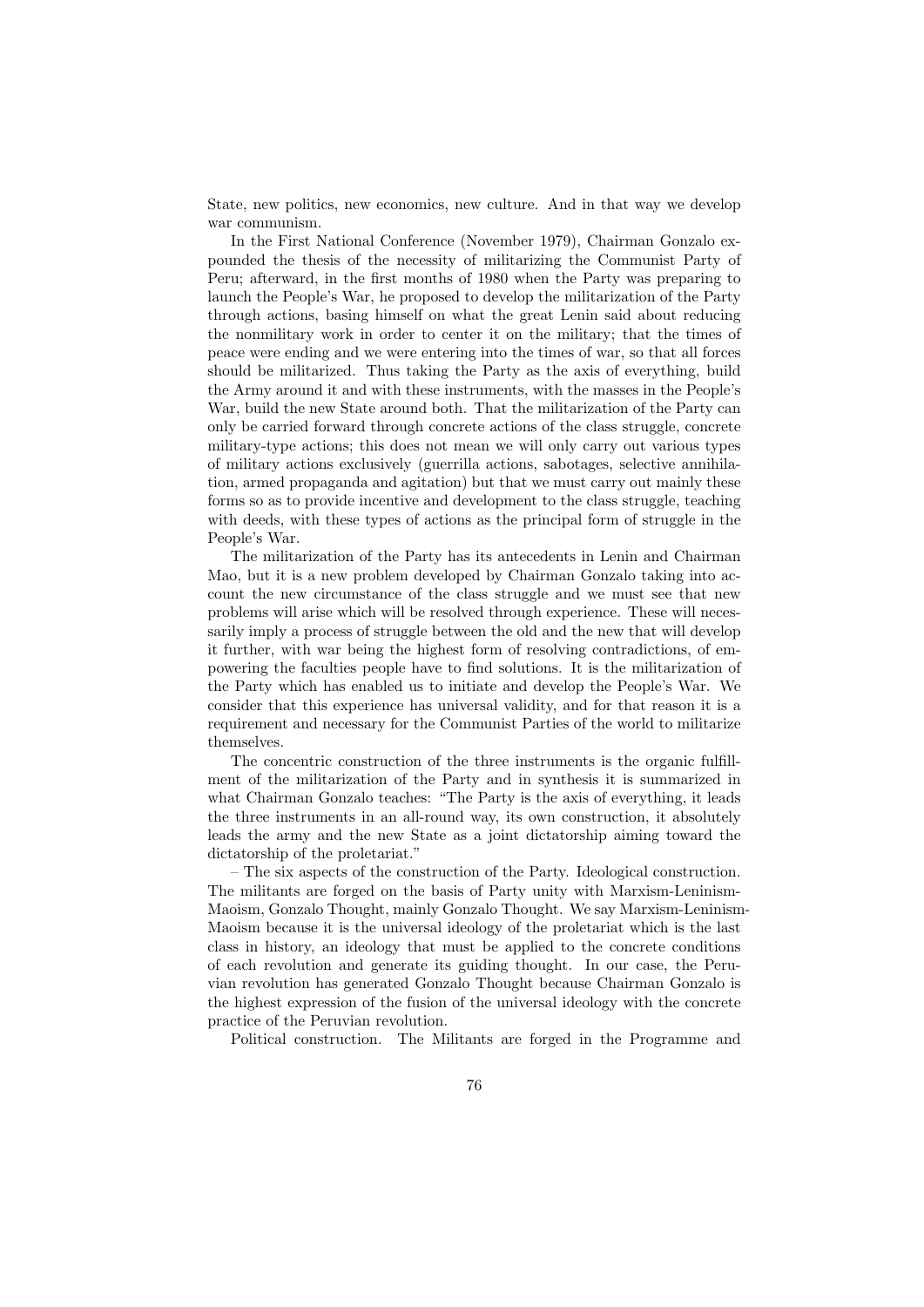Statutes; the general political line and the military line as its center, specific lines; general policy, specific policies and the Party's military plans. Politics must always be in command and that is our strong point.

Organic construction. The organic follows the political and taking into account that line alone is not enough; the organic apparatuses must be built while seeing the organic structure, the organic system and the Party work. In its organic structure, the Party is based on democratic centralism, principally centralism. Two armed Party networks are established, the territorial network which encompasses one jurisdiction and the mobile network whose structure is deployed. The organic system is the distribution of forces in function of the principal and secondary points wherever the revolution is acting. Party work is the relationship between secret work, which is principal, and open work; the importance of the five necessities: Democratic centralism, clandestinity, discipline, vigilance and secrecy, particularly democratic centralism.

Leadership. We are fully conscious that no class in history has ever achieved the installation of its rule unless it has promoted its political leaders, its vanguard representatives, capable of organizing the movement and leading it. The Peruvian proletariat in the midst of the class struggle has generated the leadership of the revolution and its highest expression: The Great Leadership of Chairman Gonzalo who handles revolutionary theory and has a knowledge of history and a profound understanding of the practical movement; who through hard two-line struggle has defeated revisionism, the right and left liquidationism, the right opportunist line and rightism. He has reconstituted the Party, leads it in the People's War and has become the greatest living Marxist-Leninist-Maoist, a great political and military strategist, a philosopher, a teacher of Communists, and the center of Party unity. Reaction has two principles to destroy the revolution: Annihilate its leadership and isolate the guerrilla from the masses; but in synthesis its problem is to annihilate the leadership, because that is what enables us to maintain our course and realize it. Our Party has defined that leadership is key and it is the duty of all militants to constantly work to defend and preserve the leadership of the Party and very especially the leadership of Chairman Gonzalo, our Great Leadership, against any attack inside or outside the Party and to subject ourselves to his personal leadership and command by raising the slogans of "Learn From Chairman Gonzalo" and "Embody Gonzalo Thought."

We base ourselves on the collective leadership and individual leadership and we are mindful of the role of leaders and how through the People's War, through the renewal of leadership, the leadership of the revolution is coalescing and being tempered. We maintain the principle that the leadership never dies.

We who follow Marxism-Leninism-Maoism, Gonzalo Though, subject ourselves to Chairman Gonzalo and embody Gonzalo Thought.

Two-line struggle. The Party is a contradiction where the class struggle expresses itself as the two-line struggle between the right and the left. It is the two-line struggle that propels the development of the Party, its just and correct handling requires that the left must impose itself. We fight conciliation because it nourishes the right; and the principle of criticism and self-criticism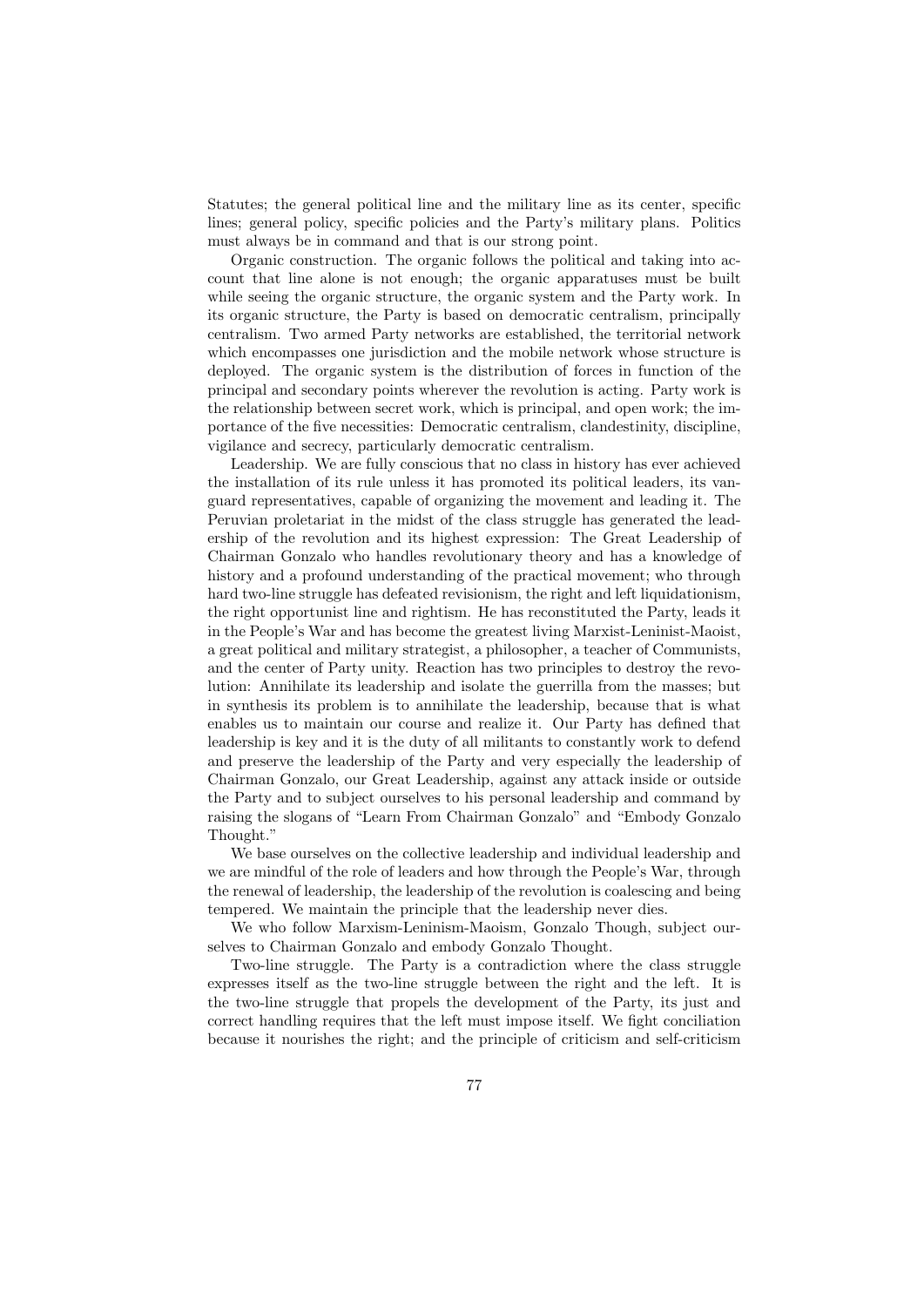should be practiced by all the militants, cadres, leaders, combatants, masses too; assuming the philosophy of the struggle and going against the current, keeping in mind that the Central Committee is the vortex of the storm, since there the class struggle expresses itself the sharpest. The just and correct handling that Chairman Gonzalo makes of the two-line struggle has served to maintain the unity of the Party and the development of the People's War. In general revisionism is held to be the principal danger, although within the Party it continues to unfold against rightist criteria, opinions, attitudes and positions as a struggle amongst the people. It is necessary to organize the two-line struggle to impose the Party line, through a plan to develop it in an organized manner.

Mass work. We apply the principle: "The masses make history." The Party leads the struggle of the masses in function of Power, which is the principal revindication; we develop the mass work in and for the People's War basing ourselves on the basic masses, workers and principally poor peasants, in the petty bourgeoisie and we neutralize or win over the middle bourgeoisie, according to the conditions. We subject ourselves to the law of the incorporation of the masses and the only Marxist tactic of "going to the deepest and most profound masses," educating them in revolutionary violence and in the implacable struggle against revisionism. The mass work of the Party is done through the People's Army and the masses are mobilized, politicized, organized and armed as the new Power in the countryside and in the People's Defense Revolutionary Movement (MRDP) in the cities.

In synthesis, it is through the hard struggle and the leadership of Chairman Gonzalo that we have a Marxist-Leninist-Maoist, Gonzalo Thought Party of the new type which leads the People's War and has opened up the perspective of the conquest of Power countrywide serving the world revolution.

## 5.3 On the Construction of the People's Guerrilla Army

– Character of the army. The People's Guerrilla Army is an army of a new type which fulfills the political tasks of the revolution established by the Party. It applies the Maoist principle: "The Party rules the gun and we will never allow the gun rule to rule the Party." It fulfills three tasks: Fighting, which is the principal task, as it corresponds to the principal form of organization. Mobilizing, which is very important and by which the mass work of the Party is fulfilled, politicizing the masses, mobilizing, organizing and arming the masses. Producing, applying the principle of self-reliance, trying not to be a burden on the masses. Fundamentally it is a peasant army, absolutely led by the Party. Chairman Gonzalo teaches us: "The iron legions of the People's Guerrilla Army sustain themselves on Marxism-Leninism-Maoism, guiding Thought, which is the basis of its invincibility; they are forged in the hard life, the sacrifice and the challenging to death, which elevate them to revolutionary heroism."

– The people's guerrilla army. Marx set forth that the proletariat needed its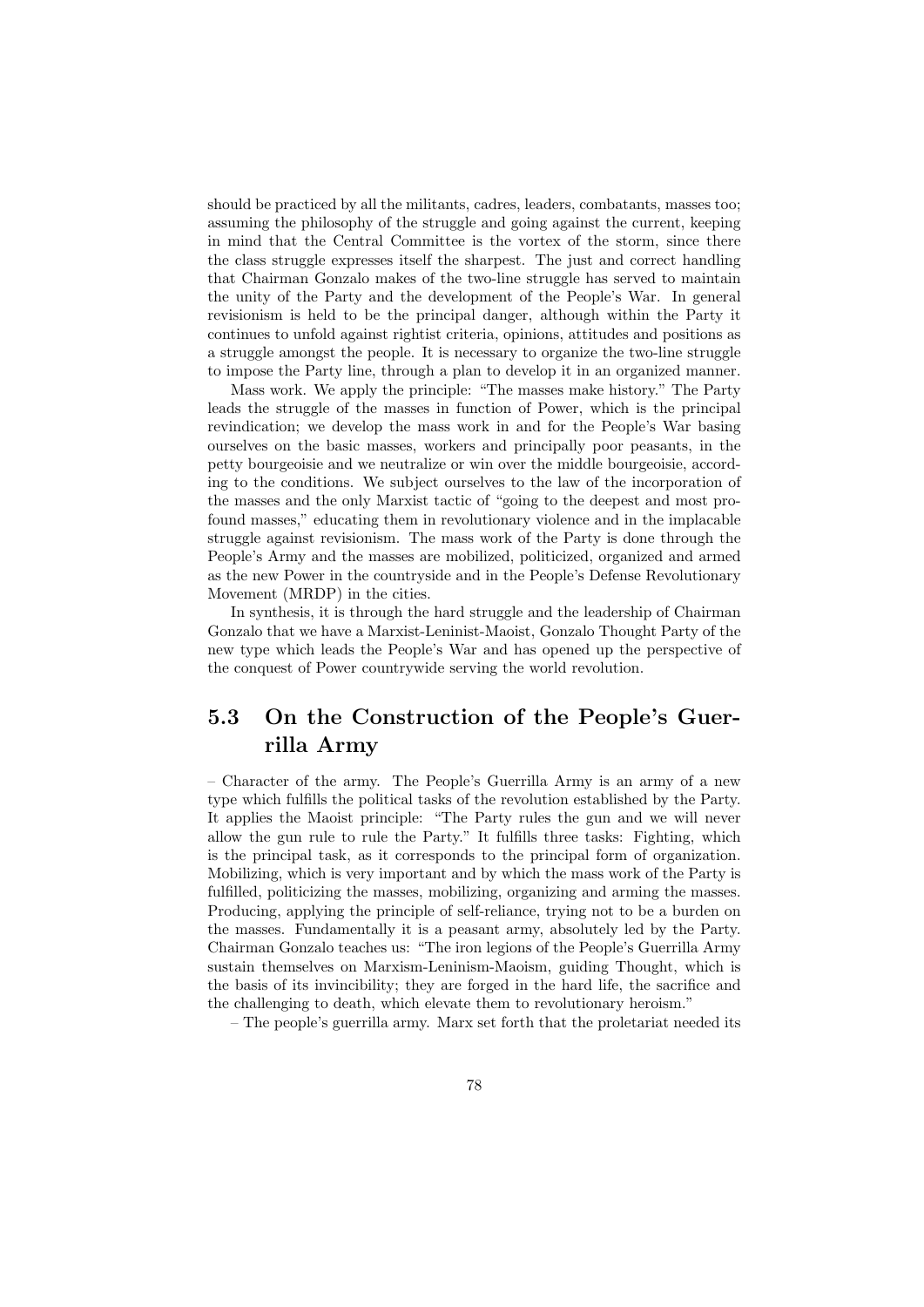own army and the thesis of the general arming of the people. Lenin created the Red Army and established the thesis of the people's militia with the functions of the police, army and administration. Chairman Mao developed the construction of the revolutionary armed forces with the immense participation of the masses. The People's War materializes its mass character in three great coordinations.

Basing himself on these Marxist-Leninist-Maoist theses and taking into account the specific situation of the People's War, Chairman Gonzalo proposed the formation of the People's Guerrilla Army. Since the Preparation of the People's War, Chairman Gonzalo conceived of the necessity of building the principal form of organization to carry forward the People's War, defeat the enemy and build the new State. On December 3, 1979, the formation of the "First Company of the First Division of the Red Army" was agreed upon. In 1980, with the Initiation, the squads and detachments were formed and we proposed to cross over from unorganized masses to militarily organized masses.

In 1983, we needed to take a leap forward in the construction of the revolutionary armed forces, and we faced a large growth of the people's militias, which demonstrated how the masses wanted to fight; furthermore, that year the reactionary armed forces had entered the fight against us. Thus, in the Expanded Central Committee (CCA) in March of that year, Chairman Gonzalo proposed the formation of the People's Guerrilla Army. Why an Army? Because it was a political necessity to confront the enemy and develop the People's War. All the Party agreed to this amidst the two-line struggle against the rightism opposed to incorporating the militias into the Army. Why guerrilla? Because it applies guerrilla warfare in the milestone of "Develop guerrilla warfare"; it is not a regular army, rather a guerrilla army but its characteristics enable it, if needed, to develop itself as some sort of regular army. Why people's? Because it is made up of the masses of people, by the peasants, principally the poor ones; it serves the people, since it represents the interests of the people. A very important situation is how Chairman Gonzalo conceived of the People's Guerrilla Army by incorporating the people's militias, made up of three forces: Principal ones, local ones and base ones, which act mainly in the countryside and in the city as complementary; that is a great step toward the sea of armed masses.

– The construction of the People's Guerrilla Army. The formation of the army is based on men and not on weapons; our army is made up of peasants, principally the poor, proletarians and petty bourgeoisie; it wrests weapons away from the enemy and also uses all sorts of elementary weapons. Our slogan is, "Conquer Weapons!" from the enemy by paying whatever cost is necessary. The formation of the People's Army must be distinguished from its construction.

The ideological-political construction is primary, based on Marxism-Leninism-Maoism, Gonzalo Thought. It is based on the political and military lines of the Party, all its political and mass work being under the Party's leadership. The Party is organized at all levels of the army; the double command is applied: Political and military, and the two-line struggle develops between the proletarian military line and the bourgeois military line. In addition the revolutionary armed requires the formation of three Departments: Political, Military and Logistical.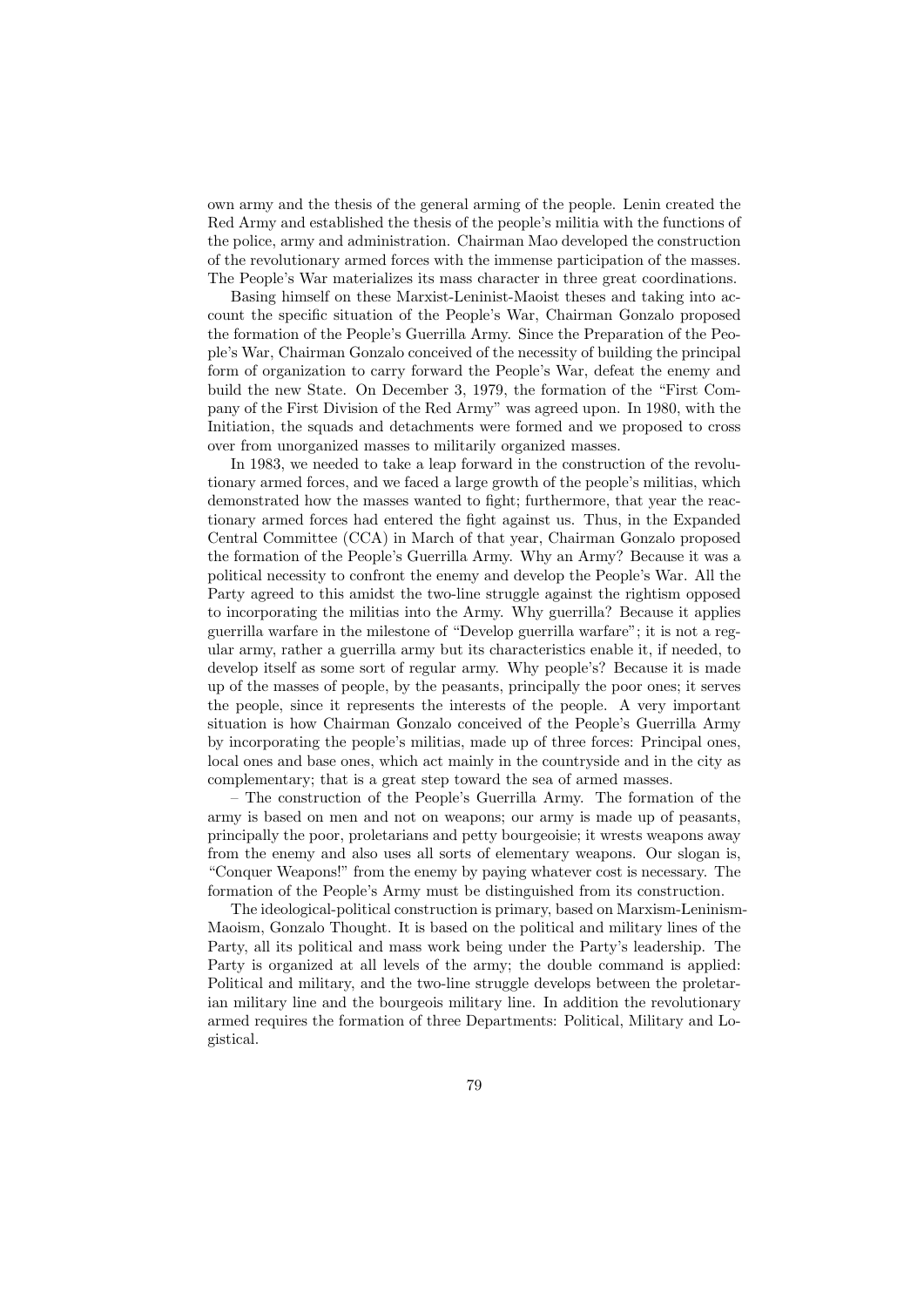Military construction is important. Armed with the theory and practice of people's war, the military line and the Party's military plans, it is organized into squads, companies and battalions in the countryside and in special detachments and people's militias in the cities. This construction is also based on the twoline struggle. The three forces: principal, local and base which play a specific role as the support for the new State. "Develop the companies, strengthen the platoons aiming at battalions!" is still a valid slogan.

Instruction is necessary and indispensable. It aims at increasing bellicosity; rehearsal cannot be sidestepped and leadership qualities [don de mando] are the key to action. Training specializes; it elevates the forms of struggle. The organization of courage has a class character and strengthens bellicosity because it we fight with absolute unselfishness and full conviction of the justness of our cause.

In synthesis, Chairman Gonzalo has created the People's Guerrilla Army as an army of the new type, he has established the line of its construction based on Marxism-Leninism-Maoism, Gonzalo Thought so it can fulfill the specific tasks of the revolution. It is an example before the world and serves the world revolution.

#### 5.4 On the Construction of the New State

– Character of the new State. Power is the central task of the revolution and the Front is the third instrument. By applying the masterful thesis of Chairman Mao in "On New Democracy," Chairman Gonzalo teaches us our conception of a joint dictatorship which forms the People's Republic of New Democracy. Starting from the link between State/Front, the Revolutionary Front for the Defense of the People is materialized beginning with the People's Committees in the countryside, and in the cities it is simply the Revolutionary Movement for the Defense of the People (MRDP). We build the new State in the countryside until Power is finally extended throughout the country.

As a state system, it is a joint dictatorship of workers, peasants, principally poor ones, and the petty bourgeoisie, and it respects the interests of the middle bourgeoisie, all under the leadership of the proletariat represented by the Party which applies its hegemony through this worker-peasant alliance. As a system of government it functions through the People's Assemblies.

– The new State and the fluidity of war. The construction of the new State follows the fluidity of the People's War, it can expand or contract, disappear in one place and appear in another. It is fluid. Chairman Mao teaches us: "Our democratic Republic of workers and peasants is a State, but currently it is not so in the full sense of the word . . . our Power is still very far from having the complete form of a State . . . our territory is still very small and the enemy constantly dreams of annihilating us."

Always keep in mind the system of Support Bases, of guerrilla zones, of zones of operations and points of actions, because those constitute the environment in which the new State develops and are key to maintaining the strategic course;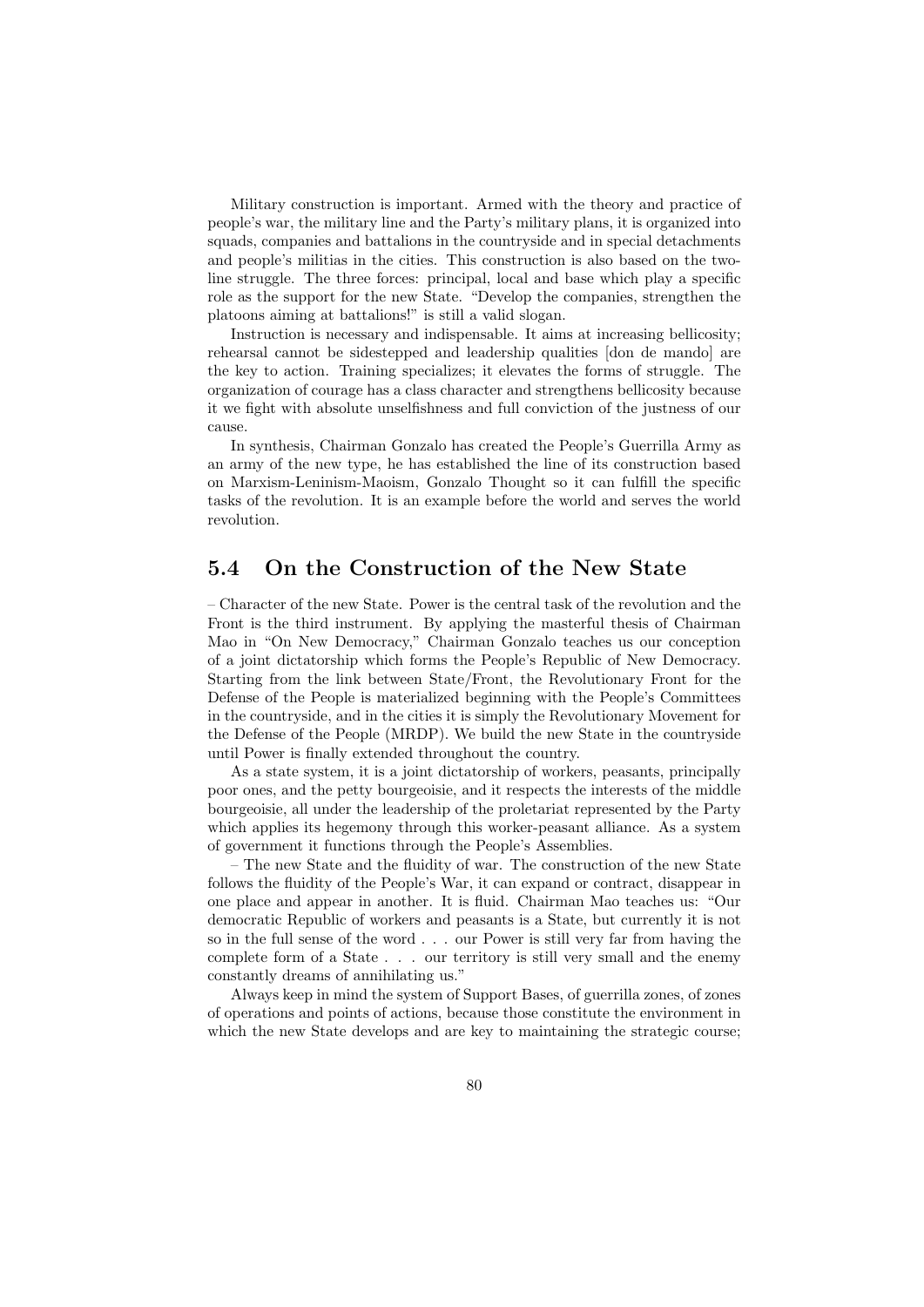within this environment the People's Guerrilla Army, under the leadership of the Party, moves as its spinal column.

– The construction of the new State. "Strengthen the People's Committees, develop the Bases and make advances in the People's Republic of New Democracy!" That is the slogan which continues to guide its construction.

We struggle for Power for the proletariat and for the people and not for personal power. We are against errantry (roving rebel bands) [errantismo] and the sidestepping of the Support Bases.

The new State is built amidst the People's War and follows a process of specific development, being built in our case in the countryside first, until the cities are surrounded, and it is formed throughout the entire country. This is a process in which the old State is being destroyed and the contradiction old State-new State is being expressed. This causes all the political and military plans of reaction to fail and incorporates the masses into the struggle.

At the Expanded National Conference of November 1979, Chairman Gonzalo established the relationship between Front-New State applying Chairman Mao's theory.

In the First Military School of April 1980, he told us:

"... In our minds, in our hearts, in our wills goes embedded  $|invivito|$ the seed [germen] the people's power, we carry it within us  $\ldots$  Comrades, let us not forget the people's power, the State of the working class; the State of workers and peasants marches with us, we carry it on the muzzles of our rifles, it nests in our minds, it palpitates in our hands and will always be with us burning in our hearts. Let us never forget that, it is the first thing we must keep in our minds. Comrades, it will be born fragile, weak because it will be new, but its destiny is to develop itself through change, through variation, through fragility, like a tender sapling. Let the roots we plant from the initiation be the future of a healthy and vigorous State. All that, comrades, begins to be born out of the most modest and simple actions which we shall start tomorrow."

In 1980, the Committees of Distribution emerge, the seed [germen] of the new State; in 1982, the first People's Committees emerge, which will multiply toward the end of that year, forcing reaction to order their armed forces to enter the fight against the People's War, since the reactionary Power saw itself threatened. In 1983, we agreed upon the Great Plan to Conquer Bases, one of whose tasks was the formation of the Organizing Committee of the People's Republic of New Democracy. Starting from there, we have followed the struggle between the reestablishment of the old Power by the enemy and the counter-reestablishment of the new Power, applying defense, development and construction.

Thus the new Power passing through the blood bath develops the People's Committees, which are being tempered in hard battles against the enemy, watered by the blood of the masses of peasants, of the fighters and of militants.

At the Expanded Central Committee of March 1983, Chairman Gonzalo further develops the line of construction of the Front/New State. He expounds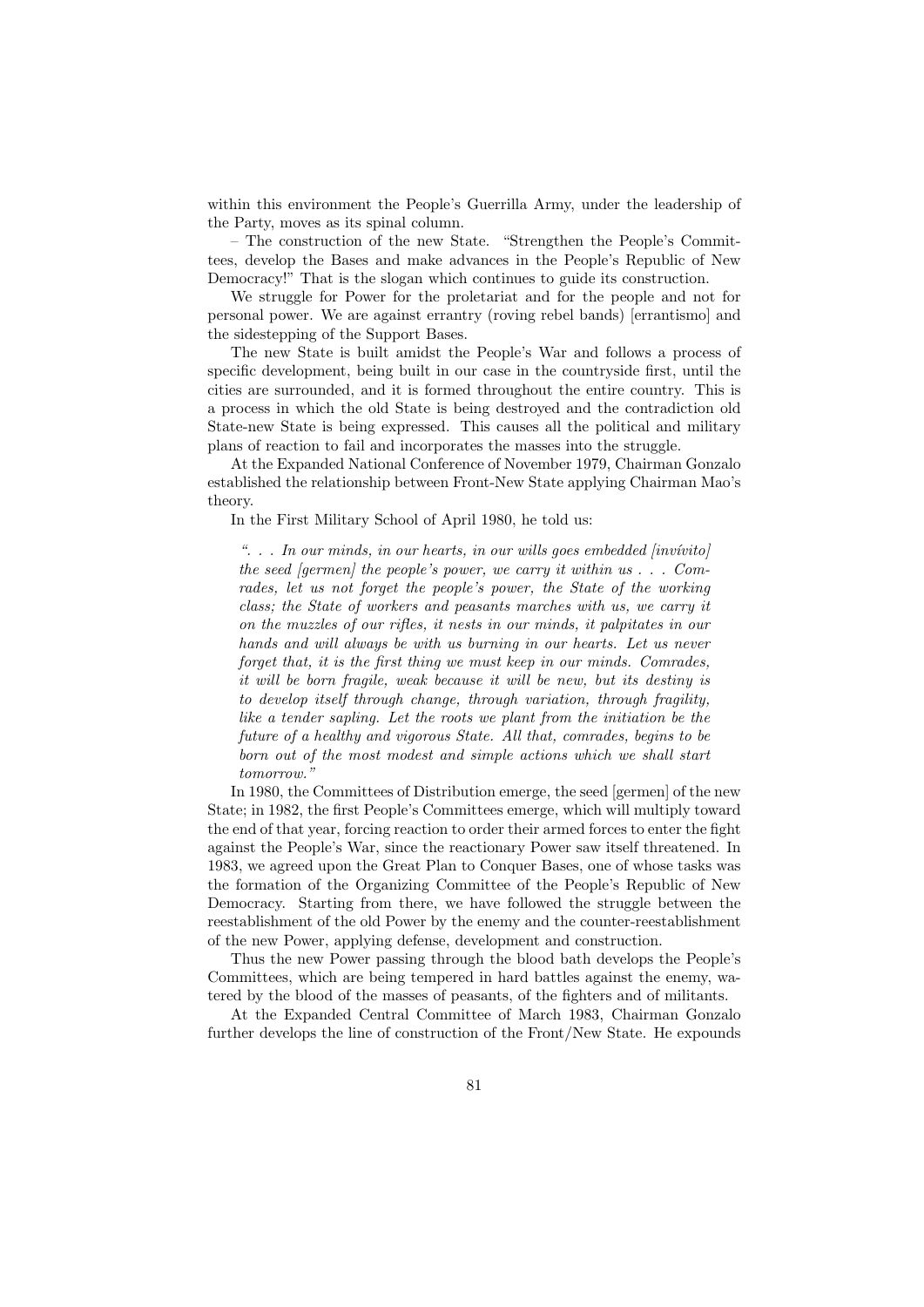the levels in which the new State is being organized: People's Committees, Support Bases and People's Republic of New Democracy. The functions of the Support Bases and of the Organizing Committee of the People's Republic of New Democracy are that of leadership, planning and organization; each Base must elaborate its own specific Plan.

He establishes that the People's Committees are materializations of the new State. They are Committees of the United Front; led by Commissars who assume their State functions by commissioning [por encargo], elected by the Assemblies of Representatives and subject to recall [remoción]. They are, up to now, clandestine; they march forward with Commissions [con Comisiones], led by the Party applying the rule of the "three thirds": One third of them are Communists, one third are peasants and one third are progressives, and are sustained by the Army. They apply people's dictatorship, enforcement and security, exercising violence firmly and resolutely so as to defend the new Power against its enemies and to protect the rights of the people.

The set of People's Committees constitutes a Support Base and the set of Support Bases is the ring that arms the People's Republic of New Democracy, today in formation. We have gone from Conquering Bases to Developing Bases, which is the current political strategy. We have to plant the new Power more and more for which we have to apply the five established forms, especially today when the conditions point toward the perspective of conquering Power throughout the country.

In synthesis, Chairman Gonzalo has established the line of construction of the new State and two republics, two roads, two axes are counterpoised. We have advanced in establishing new social relations of production and the People's Republic of New Democracy in formation shines defiantly against the old State and opens up the perspective of conquering total Power. This example encourages the revolutionaries of the world, most especially the international proletariat.

As followers of Marxism-Leninism-Maoism, Gonzalo Thought, we assume the line of construction of the three instruments of the revolution, of the Communist Party of Peru, the highest form of organization and the first political society; of the People's Guerrilla Army, principal form of organization; and of the Front/New State, central task of the revolution. These are the Instruments which are being built in our homeland in the din of the People's War, crossing the river of blood in which with Communists, combatants and masses heroically give their lives to materialize the just and correct political line established by Chairman Gonzalo, and that those who survive will carry the flag of continuing it in the service of our goal, Communism.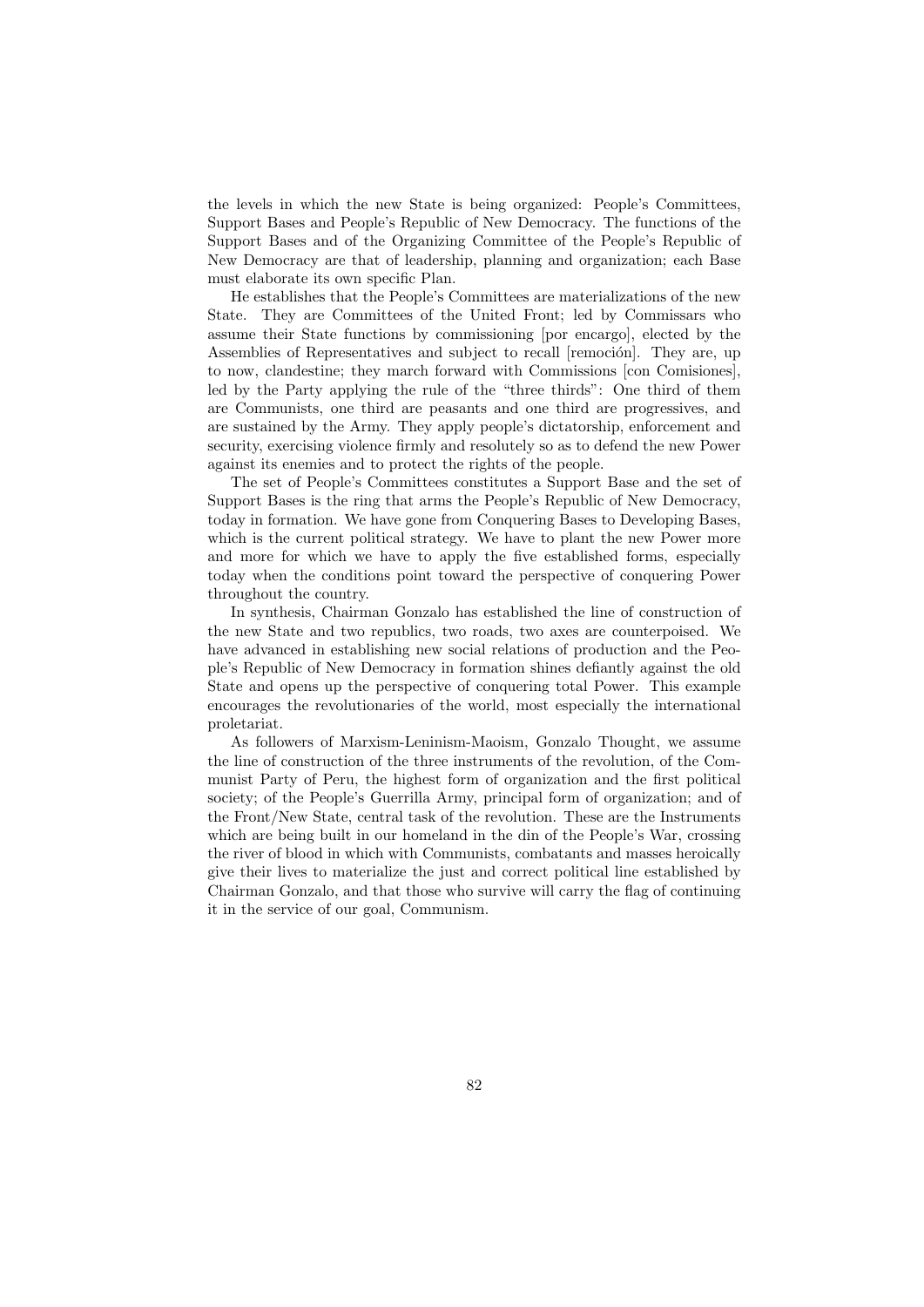#### LONG LIVE THE MILITARIZATION OF THE COMMUNIST PARTY OF PERU!

LONG LIVE THE PEOPLE'S GUERRILLA ARMY!

LONG LIVE THE PEOPLE'S REPUBLIC OF NEW DEMOC-RACY IN FORMATION!

FOR THE CONCENTRIC CONSTRUCTION OF THE THREE INSTRUMENTS!

Central Committee, Communist Party of Peru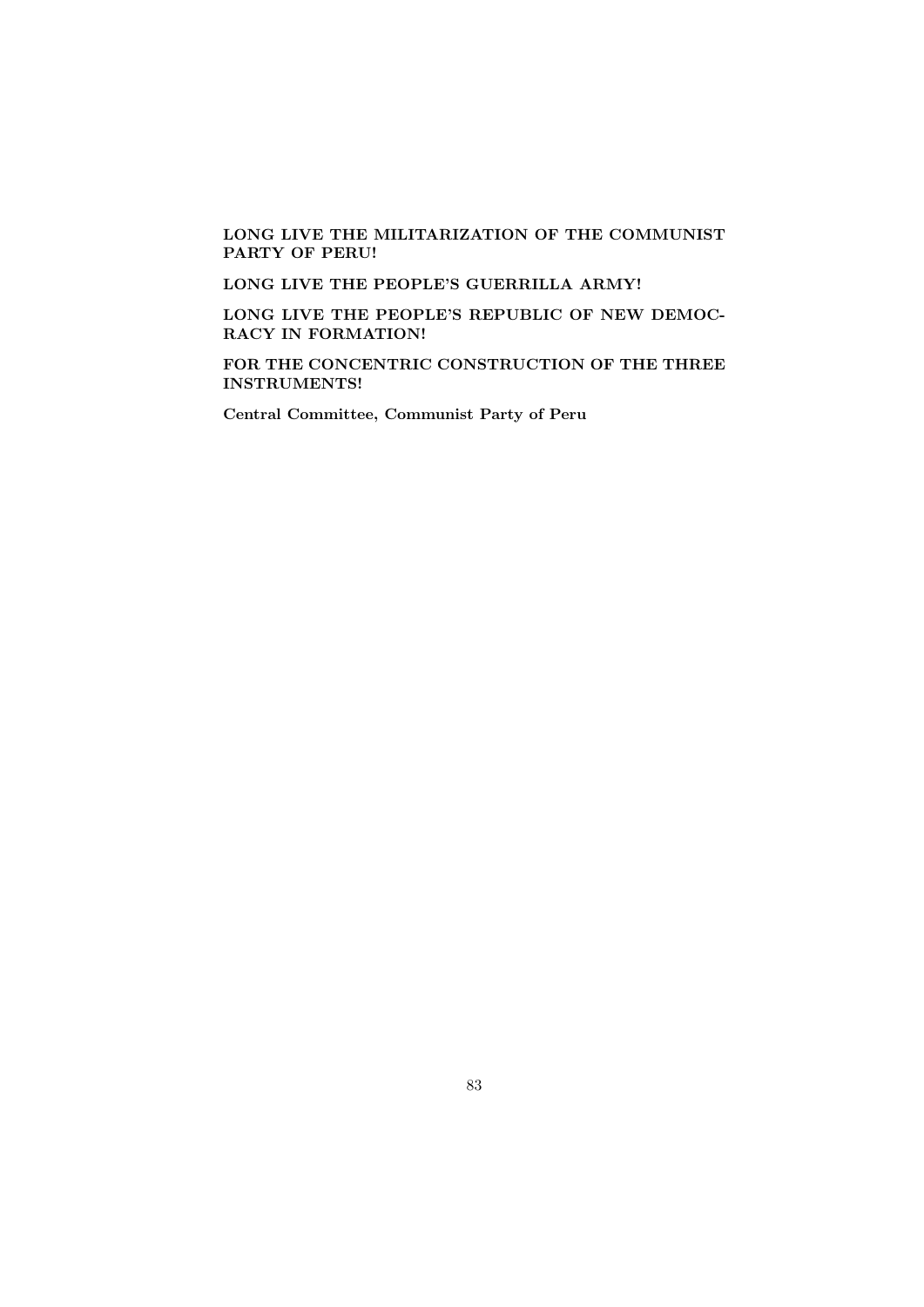# Chapter 6

# Mass Line

#### 6.1 Introduction

Upholding, defending and applying Marxism-Leninism-Maoism, Chairman Gonzalo has established the mass line of the Party. He begins by reaffirming himself in the proletarian conception that we must have in order to judge the problem of the masses. He expounds the political role the masses play in the struggle for power by way of the People's War and that the struggle for revindications must serve this end. He outlines which masses we should go to, principally to the basic masses, the workers and peasants and the many fronts of struggle according to their specific demands and grievances. We must apply the only Marxist tactic of going to the deepest and most profound masses, educating them in revolutionary violence and in the struggle against opportunism. He specifies that the mass work of the Party that leads the People's War is carried out through the people's army, and he indicates the importance of the generated organisms, as one of the forms of organizing the masses. We must do mass work within and for the People's War.

## 6.2 Reaffirmation of the Principal that "The Masses make History"

Chairman Gonzalo reaffirms himself on the powerful Marxist principle: "The masses make history" and teaches us to forge our Communist conception in struggle against the bourgeois conception which is centered around the individual as the axis of history.

He states:

"The masses are the very light of the world  $\ldots$  they are its fiber, the inexhaustible heartbeat of history . . . when they speak everything trembles, the old order begins to shake, the high summits bow down, the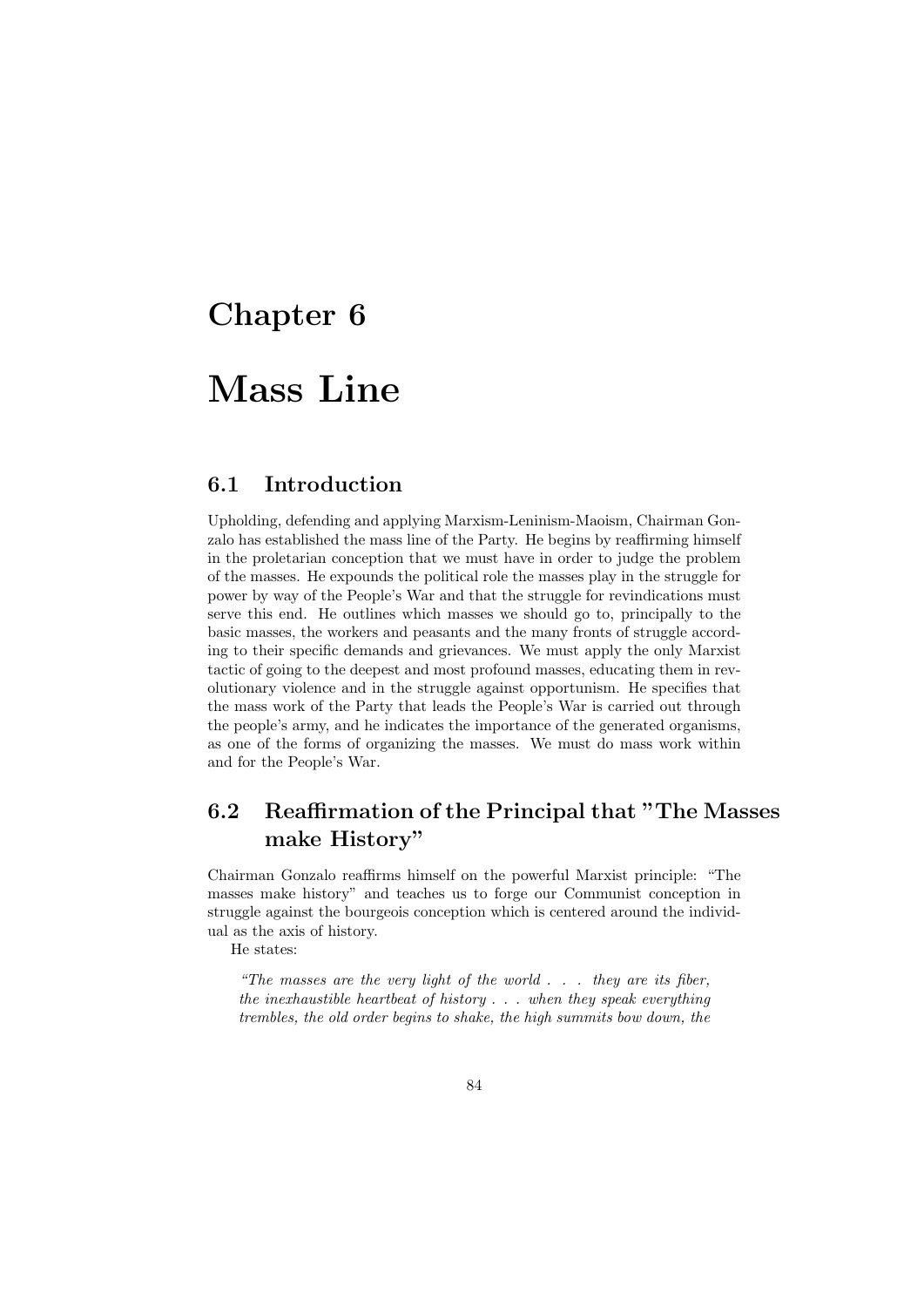stars change their course because the masses make everything possible and are capable of anything."

This reaffirmation is of great importance because it is part of the proletarian conception. It upholds the mass line and is applicable to everything, it allows judgment on everything from international questions to specific policies, because it is an ideological problem. No historic event, no movement of change, no revolution can be made without the participation of the masses. This applies to the Party because it has a mass character and it cannot be unlinked from them, otherwise it would be extinguished or diluted. The masses, in order to guarantee the course of their struggle, must be led by the Party. The Party has masses: The militants, who as Communists must necessarily embody this principle and overthrow that rotten individualism which is not a proletarian conception through a constant struggle. It can be observed how our process of the People's War powerfully aids this transformation. Furthermore, one principle of leadership is "from the masses to the masses." This also applies to the People's War because it is a war of the masses; they are the very source of it. It is with this Marxist conception that we make the People's War.

He particularly highlights the rebellion of the masses as the makers of history, telling us:

"Since ancient times the masses live subject to oppression and exploitation, but they have always rebelled. This is a long and inexhaustible history  $\ldots$ . From the beginning, since the masses have fought their oppressors they have always clamored for organizing their rebellion, their arming, their uprising, that it be led, that it be conducted. It has always been this way and it shall continue to be so. Even after there is another world it shall continue to be this way only in another form." "The masses clamor to organize the rebellion, and therefore the Party, its leaders, cadre and militants today have a peremptory obligation, a destiny: To organize the disorganized power of the masses, and this can only be done with arms in hand. We must arm the masses bit by bit, part by part, until the general arming of the people. When this goal is reached, there shall be no exploitation on Earth."

Here he expresses his absolute conviction in the masses, in their historical and political necessity to rebel, to arm themselves, their demand that they be led and organized. He summons the Communist Parties to fulfil the demand that comes from Marx and Engels who taught us that there are two powers on the Earth: The armed force of the reactionaries and the disorganized masses. Chairman Gonzalo propounds that if we organize this power, what is only potential shall become deeds, and what is a possibility shall become a reality. Everything is a house of cards if it is not based on the masses. Concretely, the problem is to go from the state of disorganized masses to masses that are militarily organized.

We should organize the masses with arms in hand because they clamor to organize the rebellion. As such, we must apply People's War which is the principal form of struggle, and organize the masses for the seizure of power led by the Party. This is clearly in keeping with the principal contradiction in the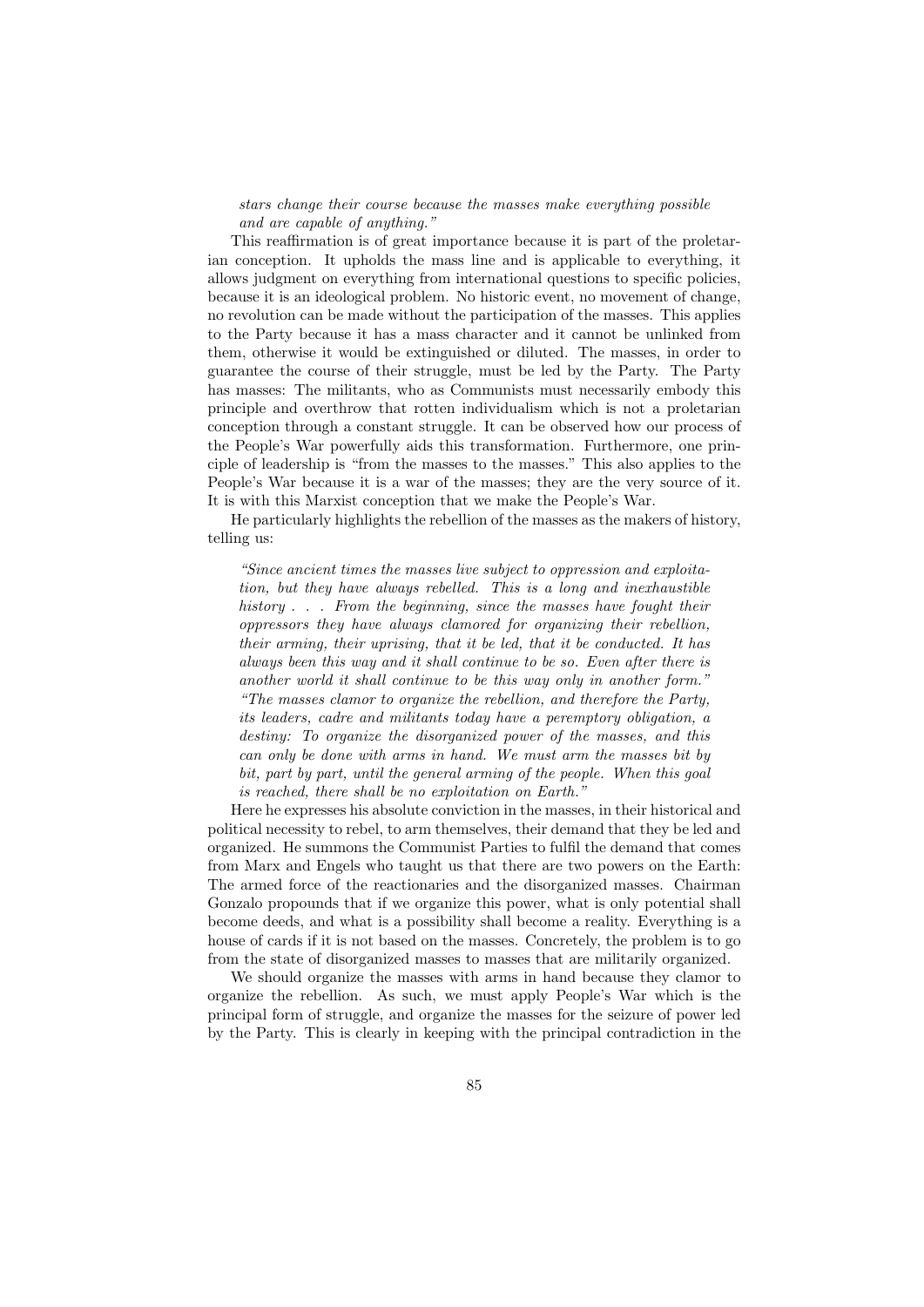world today, with the strategic offensive of the world revolution, and with the principal tendency in today's world: revolution. Furthermore, the mass line aims at materializing what Marx indicated, the general arming of the people with the goal of guaranteeing the triumph of the revolution and preventing capitalist restoration. This is a thought of great perspectives that shall carry us up to Communism: Only by organizing this sea of armed masses shall it be possible to defend what is conquered and develop the democratic, socialist and cultural revolutions.

He refutes those who propound that the masses don't want to make revolution or that the masses will not support the People's War. He teaches us that the problem is not with the masses because they are ready to rebel, but rather it is with the Communist Parties who must assume their obligation to lead them and rise up in arms. He differentiates from those positions that today are based on "the accumulation of forces," which propose parsimoniously accumulating the masses by way of the so-called "democratic spaces" or the use of legality. Such an accumulation of forces doesn't correspond to the current moment of the international and national class struggle, it doesn't fit in the type of democratic revolution we are unfolding and which shall have other characteristics within the socialist revolution, since we are living in a revolutionary situation of unequal development in the world. He is opposed to and condemns the opportunist positions of making the masses tail after the big bourgeoisie, either on an electoral path or by armed actions under the command of a super power or power.

Thus, he upholds the great slogan of Chairman Mao: "It is right to rebel," and conceives that the problem of the masses today is that the Communist Parties must mobilize, politicize, organize and arm the masses to seize power, specifying people's war.

He specifies the necessity of the scientific organization of poverty. Chairman Gonzalo stresses that those most disposed to rebel, who clamor most to organize the rebellion are the poorest masses, and we must pay particular attention to the revolutionary and scientific organization of the masses. This is not against class criteria because as he shows, poverty has its origin in exploitation, in the class struggle: "Misery exists next to fabulous wealth; even the Utopians knew that both are linked: A colossal and challenging wealth next to a revealing and clamorous poverty. This is because exploitation exists."

This thesis is connected to Marx who discovered the revolutionary potential of poverty and the need to scientifically organize it for the revolution. Marx taught us that the proletariat does not have property and is the creative class, the only class that shall destroy property and thus destroy itself as a class. This thesis is tied to Lenin, who taught us that social revolution does not arise from programs but from the fact that millions of people say we prefer to die fighting for revolution rather than live as victims of hunger. And it is also tied to Chairman Mao, who conceived that poverty shall propel the yearning for change, for action, for revolution, that it is a blank piece of paper on which the newest and most beautiful words can be written.

He takes into account the specific conditions of our society, and teaches us that in Peru, to speak about the masses is to speak of the peasant masses, the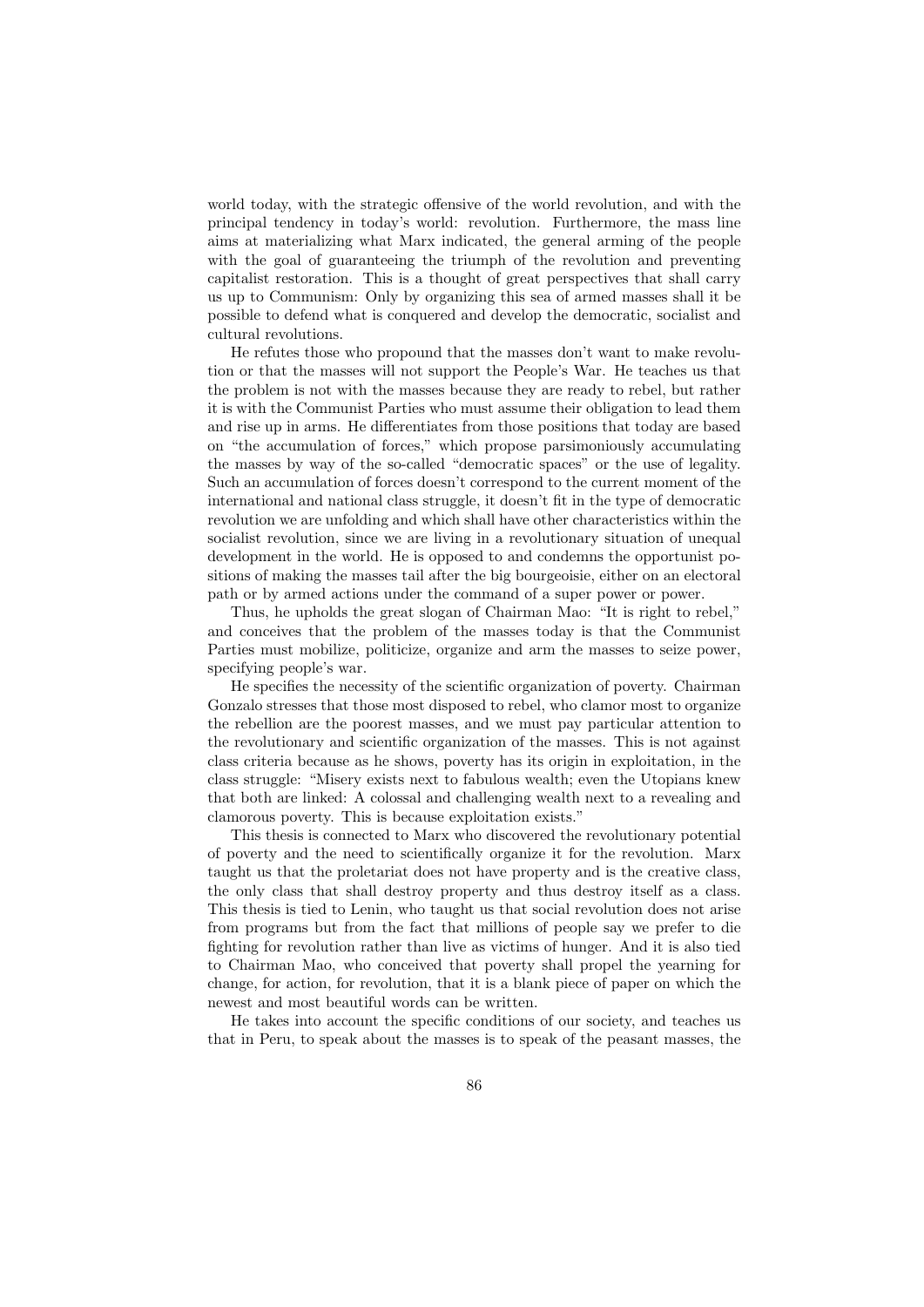poor peasants; that the 1920s, 1940s and 1960s demonstrate that the peasant struggles shake the very foundation of the State, but that they lack a guide: The ideology of Marxism-Leninism-Maoism, Gonzalo Thought. They lack a motor: The People's War and the just and correct leadership of the Communist Party. The peasants' struggles were not able to take the correct path to power, and the blood they shed was used to fetter them and mold them to the old order. These were unforgettable bloodbaths which left extraordinary lessons. The 1980s show that the true mobilization of the armed peasant masses organized in the Communist Party and People's Guerrilla Army has begun, and that they are giving their precious blood for the new power that is blossoming and developing through the People's War.

This is particularity strategic because it permits the understanding that revolution in the world is defined on the side of the poorest, who constitute the majority and who are the most disposed to rebel. In each revolution we must go to the poorest applying the three requirements that the scientific organization of poverty demands: Ideology, people's war and a Communist Party.

In this regard, Chairman Gonzalo says:

"Poverty is a driving force of the revolution. The poorest are the most revolutionary; poverty is the most beautiful song; . . . poverty is not a disgrace, it is an honor, our mountains with their masses are the source of our revolution, who with their hands led by the Communist Party shall build a new world. Our guide: Ideology. Our motor: The armed struggle. Our leadership: The Communist Party."

## 6.3 The Principal Aspect of Mass Work is Political Power, but the Struggle for Revindications is Necessary

Basing himself on Chairman Mao, who generalized revolutionary violence as the universal law for the conquest of power and who established that the principal form of struggle is the armed struggle and the principal form of organization is the armed forces, and that before the outbreak of a war all the struggles and organizations should serve to prepare it, Chairman Gonzalo teaches us that in mass work the struggle for power and the struggle for revindications are two sides of the same coin, with the struggle for Power being the first and foremost demand of the masses.

Organize the masses so that they can go beyond what is permitted by the existing legal order, so that they struggle to destroy the old order and not to maintain it. This is accomplished by use of the three instruments of the revolution: The Party where the few converge, the Army with more participants, and new State/Front which is the base which progressively accumulates the masses through leaps. In the countryside this is achieved through People's Committees and in the cities through the People's Revolutionary Defense Movement. In this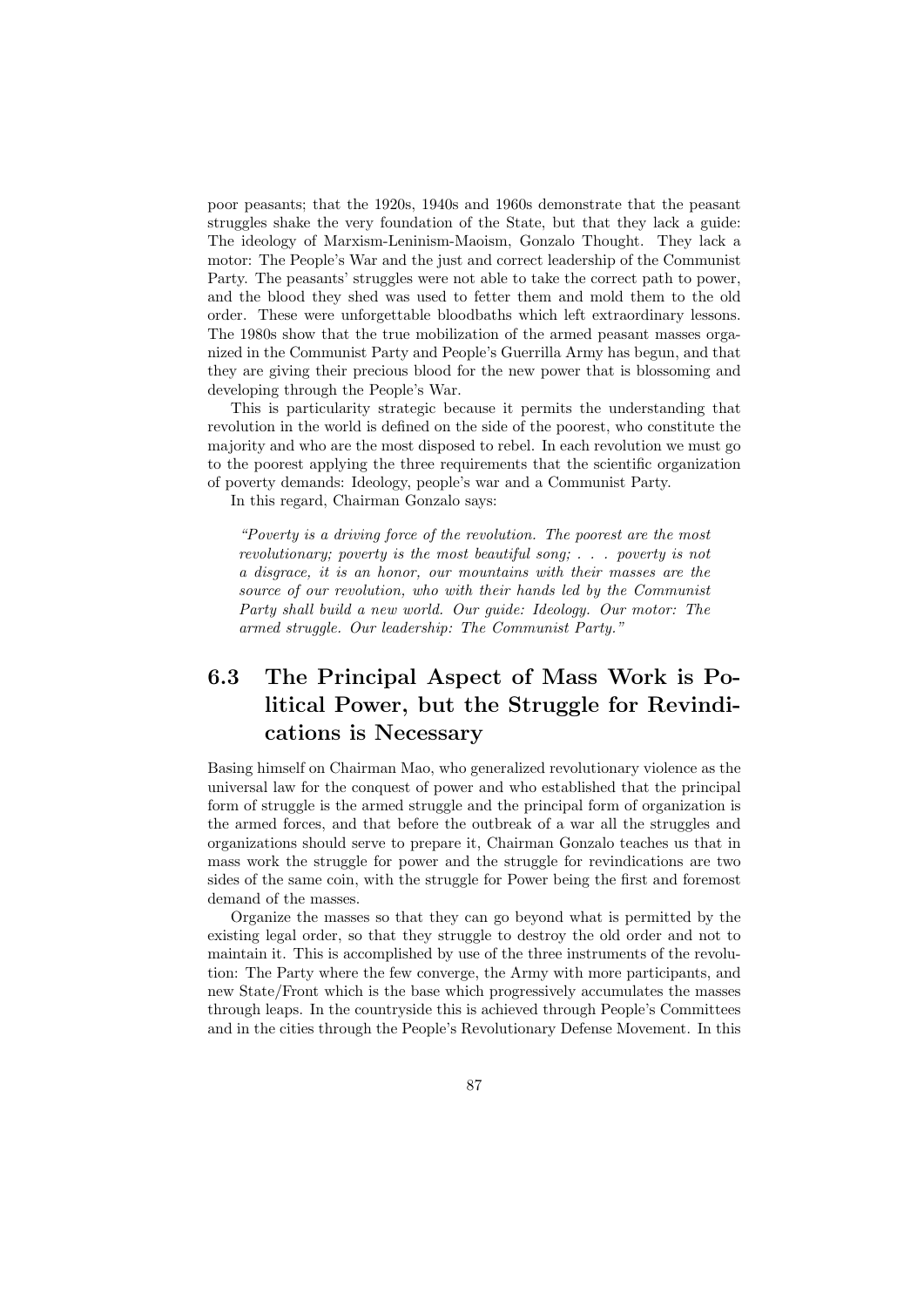way the tradition of electoral fronts, which the revisionists and opportunists apply to channel the struggle of the peasantry and to divert the masses in the cities from not seizing power through war, is destroyed.

To center on political Power also demands the organization of the masses in diverse new forms of struggle, because war imposes changes on the struggle and organization of the masses. As Lenin taught us, in revolutionary epochs, new organizations must be formed and go against the old leaders who seek to sellout the revolution in order to accommodate themselves within the reactionary system. For that reason, the old forms of struggle and organization of the masses cannot be used.

The struggle for power as the principal aspect does not mean that from the beginning we are going to incorporate the masses all at once. Chairman Mao teaches us that developing Support Bases and armed forces is what generates the high tide of the revolution. This has to do with the law of incorporation of the masses into the revolution, which was established by the Party in the Second Plenum of 1980, an incorporation that shall be through progressive leaps; with more people's war shall come a greater incorporation of the masses. Thus, the People's War is a political event that continues to pound ideas into the heads of men through powerful actions, who shall bit by bit come to understand their only true path, thereby developing their political consciousness. The People's War summons all the revolutionaries and opens a trail as it develops.

The masses are avid for politics and it is incumbent upon Communists to organize and lead them. The masses have concrete problems everywhere and we must worry about them and attend to them. Mass work is done within the class struggle and not on its margins. If we do not do mass work, the reactionaries and revisionists shall utilize it for their own ends, whether it is to develop fascism and to corporativize them or hand over their struggles to another imperialist master. These are two wills that are distinct and opposed.

The masses seek the voice of those who affirm and not those who doubt. In our Party, in the Initiation, Chairman Gonzalo demanded that no one must ever doubt the masses, fighting those who are blind and deaf to the voice of the masses, listening to their faintest rumor and attending to their daily, concrete problems. The masses must never be fooled, they must never be forced, they must know the risks which they may face. They must be summoned to the long, bloody struggle for power, but with this goal they shall understand that it shall be a necessary and victorious struggle.

Therefore the struggle for power is principal but it cannot be separated from the struggle for economic and political demands, they are two sides of the same coin, and the latter struggle is necessary.

How do we conceive the struggle for revindications? We are accused of not having a specific line for the economic and political struggle of the masses. The fact is that we apply it in another way, in other forms, with different politics opposed to those applied by the opportunists and revisionists, a new and different way from the traditional forms. Chairman Gonzalo teaches us that the struggle for economic and political demands is one side of a coin, which has the struggle for political power on the other side. It is completely wrong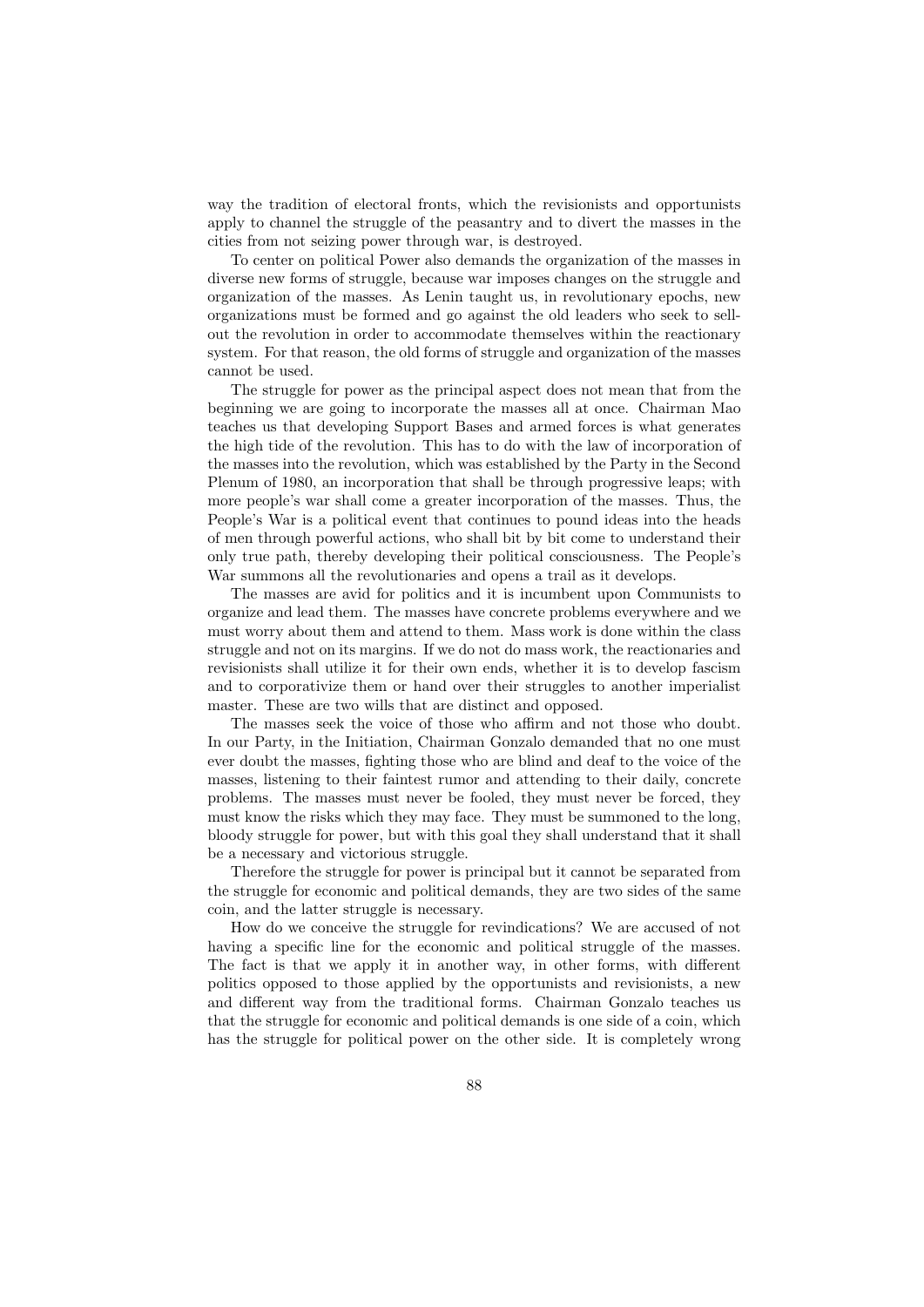to separate them—to talk only about the struggle for economic and political demands is revisionism. In specifying Marx's thesis to our society he tells us:

"The crisis presents us with two problems: First, how to defend what has been won, since in crises the gains are lost, and more would be lost if they were not defended. This is the necessity of the struggle for revindications  $\ldots$ , an economic and political struggle  $\ldots$ . , furthermore, it forges the class and the workers in their struggle for power. Second, how to end the crises? They cannot be ended unless the predominant social order is ended  $\ldots$  (there is a) necessity for revolutionary struggle which serving the seizure of power by armed struggle under the leadership of its  $Party \ldots$  one cannot be separated from the other. The relationship of both problems materializes in developing the struggle for demands as a function of political power."

To carry forward the struggle for revindications the union is used, along with the strike which is the principal form of the economic struggle of the proletariat. These are developed into guerrilla warfare which educates the class in the struggle for power. This elevates the class through concrete armed actions which strengthens this form of struggle, giving it a higher quality.

In sum, the struggle for revindications must be developed serving the conquest of power. This is a political principle of doing mass work.

#### 6.4 What Masses do we go to?

We must start from the class criteria to resolve to what masses do we go. It is very important to make sure that the masses are organized according to the common interests of the classes they belong to. Chairman Gonzalo teaches us that this approach is essential to combat those who pretend to separate masses from classes with tales of "unity," betraying the true interests of the masses by trafficking with their struggles. Also because it allows us to understand that the masses are always an arena of struggle where the bourgeoisie and proletariat clash to lead them. However, only the Communist Party is capable of leading the masses because it is the only one that can represent them and struggle for their interests. Those who talk about "mass democracy" or who create open mass organisms as if they were a form of Power without violence are merely upholding bourgeois positions that negate the leadership of the proletariat and its dictatorship.

Starting from a class criteria has to do with the character of the revolution, with the classes that make up the people who should be united under the leadership of the proletariat. In our case of the democratic revolution, the proletariat leads, the peasantry is principal, the petty bourgeoisie is a firm ally and the middle bourgeoisie has a dual character. The basic masses which we must go to are the proletariat and the peasantry, principally the poor peasantry, the petty bourgeoisie and also the middle bourgeoisie.

Keeping in mind the specific revindications of the masses, we should differentiate between those sectors of the masses which suffer more oppression with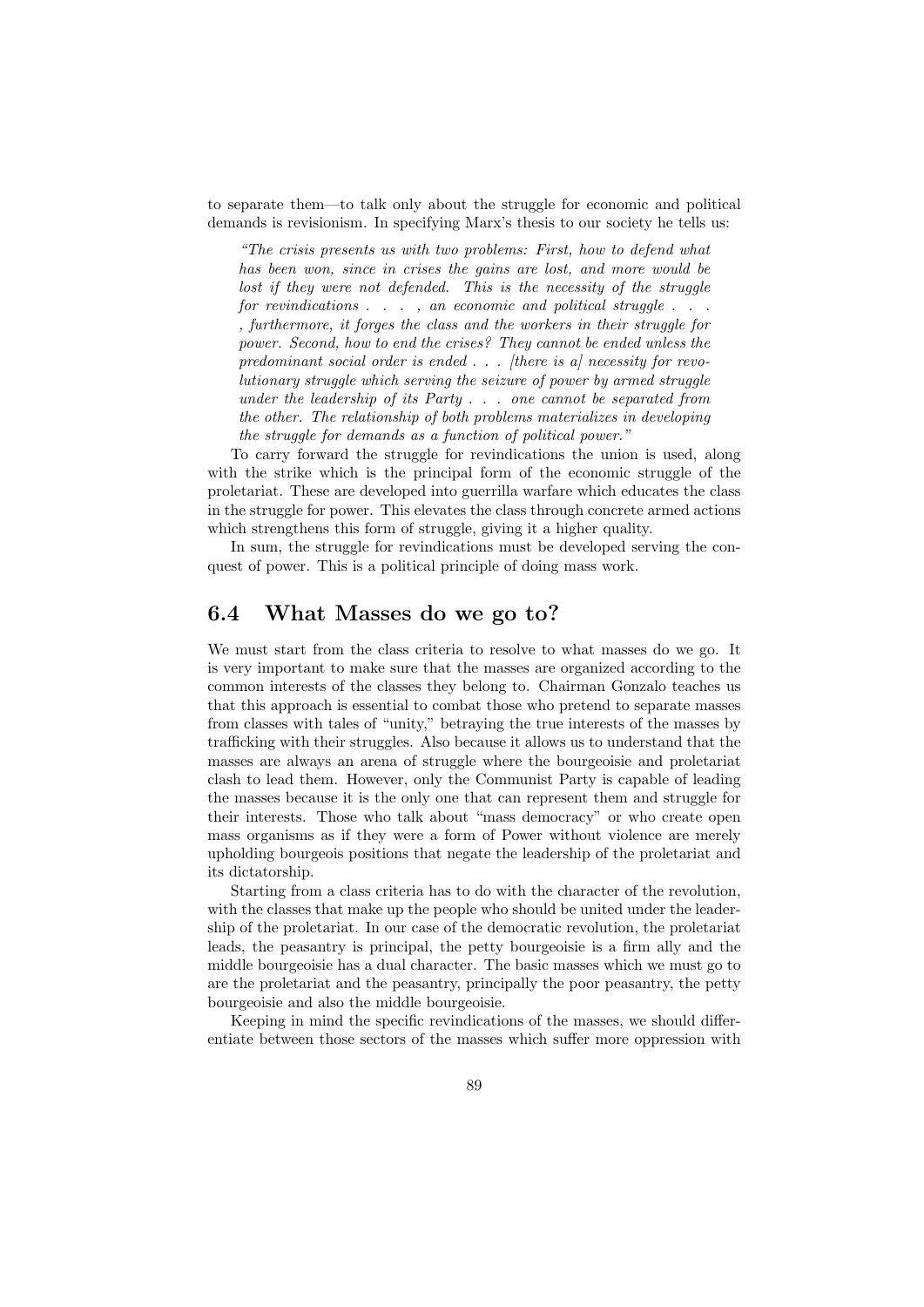the goal of organizing them so that they shall struggle to achieve conquests and resolve their specific contradiction. This refers to the mass fronts in which we must work. These are: The workers, the proletariat, the leading class of all revolutions, a class whose principal and decisive political objective is the conquest of Power through the People's War to emancipate itself, emancipate the other classes and finally to destroy itself as a class. Its specific revindications are the seizing of conquests and rights like increased wages, a shorter work day and better working conditions. Towards this end, the workers' movement, its struggles, mobilizations, marches, agitation, and strikes must be developed with armed actions. "Worry about the fundamental problems of the class and also of the workers, their general and concrete problems which they fight for daily."

The peasants are the principal force, especially the poor peasants, who struggle for the conquest of land through armed struggle under the leadership of the Communist Party. Not seeing it this way leads to the "land grabs"[toma de tierras] and conforming to the old order. Further develop the peasant movement applying the "three withs": Live with, work with and struggle with them, thus forging peasants with a proletarian mentality.

Women which make up half the world and develop the women's movement for the emancipation of women, a task which is the work of women themselves but under the leadership of the Party. We must combat the bourgeois thesis of women's liberation. Women struggle against the constant increase in the cost of living which effects the physical integrity of the class and the people, mobilize the working, peasant and intellectual women, etc.

The intellectuals so that they may fulfill their role as revolutionary intellectuals serving the proletariat and peasantry within the People's War. Among them are the secondary school students, university students and professionals, etc. See their specific revindications, that they should defend what is conquered, aiming at a new national, scientific and mass culture, making them conscious that they can only achieve this with the revolution.

Mobilize the poor masses in the cities, in the shantytowns and slums against hunger and misery, so that they fight for the revolution's programme, summon them to the People's War so that they may seize their conquests and rights which are trampled on more each day. Do not allow that they be struck with impunity and teach them how to defend themselves, so that they can resist the enemy's aggression using all the available means at their disposal. Apply "Combat and Resist!," which is the common slogan for the class.

Mobilize the youth so that they directly participate in the front lines of the combat trenches of the People's War. Let young workers, peasants and students develop their struggles for a new world, their right to be educated, against unemployment and other ills that wrack them.

Make the children active participants in the People's War. They can carry out many tasks which will help them understand the necessity of transforming the world. They are the future and in the end they shall live in the new world. Change their ideology so that they adopt the proletariat's ideology.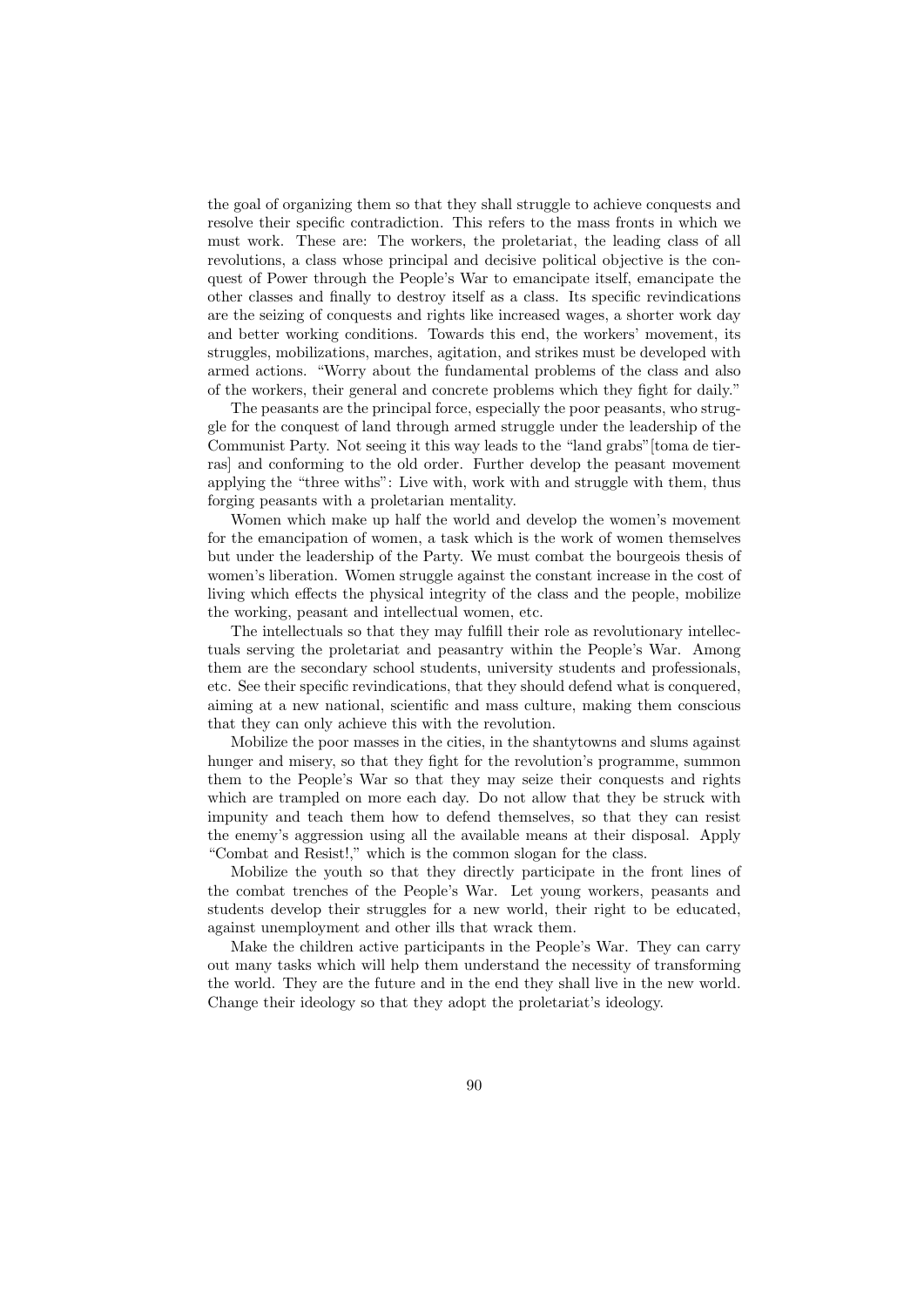#### 6.5 Persist in the only Marxist-Leninist Tactic

Starting from Engel's thesis: "In a country with such an old political and workers' movement, there is always a colossal heap of garbage inherited by tradition that must be cleaned step by step." Lenin established: "The only Marxist line in the world proletarian movement consists in explaining to the masses that the split with opportunism is inevitable and indispensable, educating them for the revolution through a merciless struggle against it." Chairman Mao indicated that a period of struggle against imperialism and revisionism was opening, with revisionism being one of the principal sources of imperialist wars and a danger within the Party for Communists in general. Chairman Gonzalo calls for persisting in the only Marxist tactic which implies four issues:

- 1. Sweep away the colossal heap of garbage that is revisionism and opportunism, principally electoralism. None of these revisionists and opportunists, nor any of their kin, can represent, much less defend, the masses. Now as before they only defend the exploiters in turn, yesterday they were merely a caboose for the fascist and corporative Aprista government, sinisterly dragging along the union organizations dependant on them. All these political and union organizations and their leaders do not represent the people but that crust of the labor aristocracy. The union bureaucracy and the bourgeois workers' parties that always try to swerve the masses from their revolutionary path and are no more than part of that colossal heap of garbage which must be gradually swept away as Engels said.
- 2. Go to the deepest and most profound masses which constitute the majority, which in our country are the workers and principally poor peasants, the petty bourgeoisie and also keep the national bourgeoisie in mind. Of these, the most important are the workers and principally poor peasantry, and we must go mainly to them in both the countryside and city. We must propel their movement, lead it, mobilize them for Power so as to topple and overthrow the old State. This is the principle tactical question. Thus, among the masses it is necessary to distinguish the superficial scum which is the crust that serves the bourgeoisie from the immense majority of deep and profound masses which shall emerge more and more until the sweeping away of the decrepit Peruvian state, even more so when a People's War starts to crumble the old Peruvian state.
- 3. The masses must be educated in the People's War, in its theory and practice. Thus, educating them in the peace of bayonets is to allow them to be slaughtered. The masses should no longer shed their blood with impunity only to be betrayed by their false leaders, for capitulation—rather this precious blood should serve the conquest of Power for the class and the people.
- 4. It is necessary to struggle implacably against revisionism and opportunism, combating it as a dangerous cancer inside and outside the Party and among the very masses themselves, or else they will not solidify their revolutionary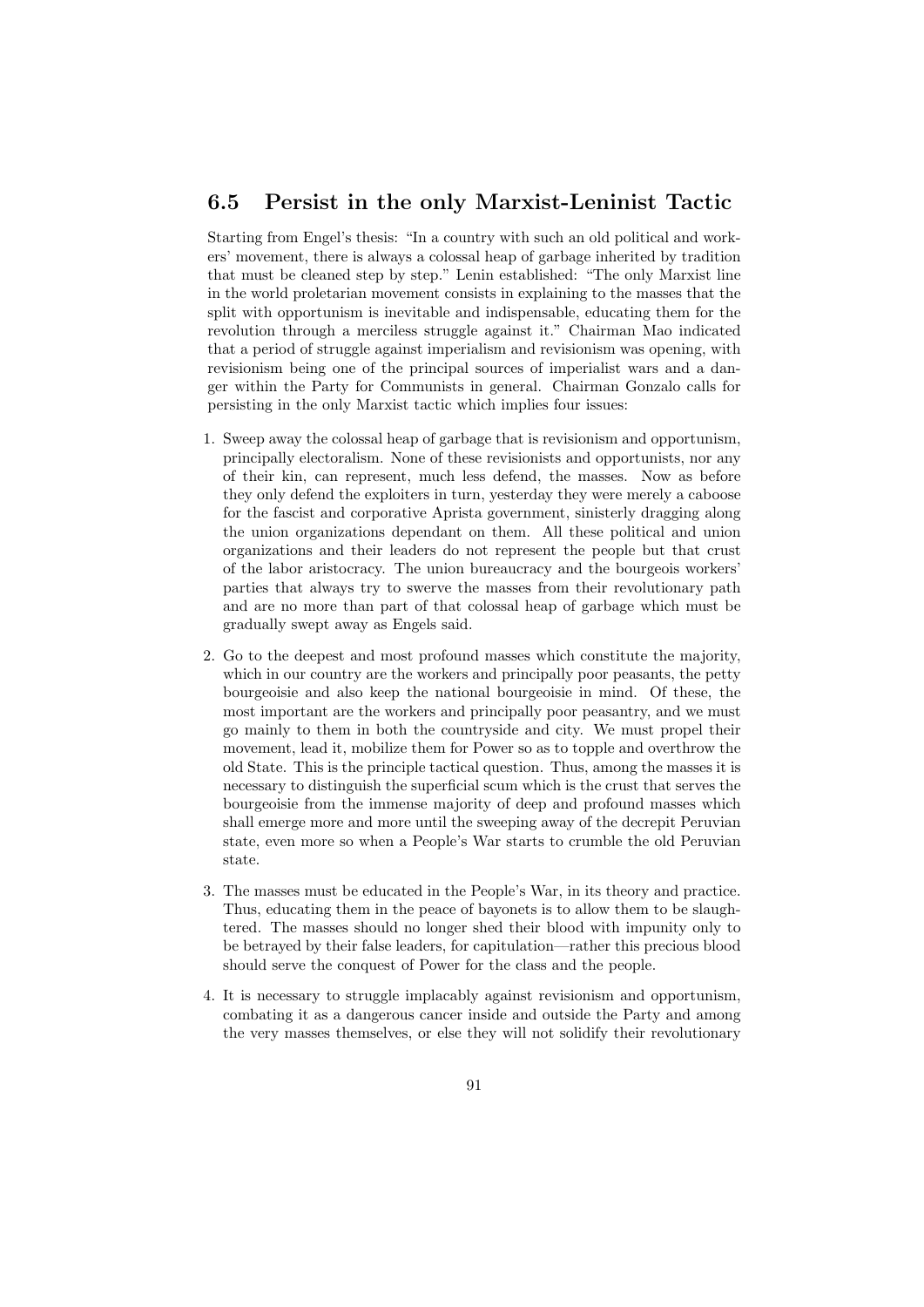path. This is a struggle which we have been unleashing since the reconstitution of the Party and which today in open people's war is more urgent and implacable because of the increasingly treacherous way they act against us, the people and the revolution, all the more so if social-imperialism is operating behind them within their policy of collusion and contention with Yankee imperialism for global hegemony. This is applicable to revisionism and opportunism of all sorts no matter who their representatives are.

Regarding these four issues just laid out, Chairman Gonzalo tells us the following:

"Rise above this miasma, this superficial revisionism, opportunism and electoralism which rides on the back of the masses. The main thing is that below this the colossal and self-impelled masses agitate, upon which we operate with the most powerful instrument of the rebellion which exists on the Earth: Armed action. We are the cry that says: 'It is right to rebel.'"

### 6.6 The Organization of the Masses

Chairman Gonzalo starting from the ideological and political bases and simultaneously with the organizational construction, established the forms of struggle and the forms of organizing the masses. He teaches us the process in which the mass work of the Party developed:

In the Constitution. He tells us that Mari $\alpha$ tegui outlined the bases for the mass work of the Party and determined specific lines by unleashing the two-line struggle against anarchism which sidestepped the necessity of the Party and also against Apra which negated the Marxist-Leninist conception and the capacity of the class to constitute itself into a Communist Party, through its work in the Front.

In the 1930s with Mariategui's death, his line was abandoned. The work is centered around the masses, putting them at the tail of the big bourgeoisie, deviating them towards "frontism," elections and revisionism which weighs down on the efforts of the red line to oppose them. These erroneous tactics last more than 30 years.

In the Reconstitution. Chairman Gonzalo establishes the mass line of the Party and the organic forms. This is in a period of over 15 years of hard twoline struggle which achieves partial leaps. In the first political strategy of the Reconstruction he develops the initiation of the mass work of the Party, all the militants in Ayacucho did peasant work and with the civil construction workers, for example, also with the intellectuals and poor masses in the slums. He supported the land seizures and carried out peasant events, the most transcendental being the I Regional Convention of Peasants of Ayacucho where the agrarian program was established. He led the historic struggles of June 20, 21 and 22 in 1969 in Ayacucho and Huanta, mobilizing the masses of secondary school students, parents and families against Decree 006 of General Velasco which was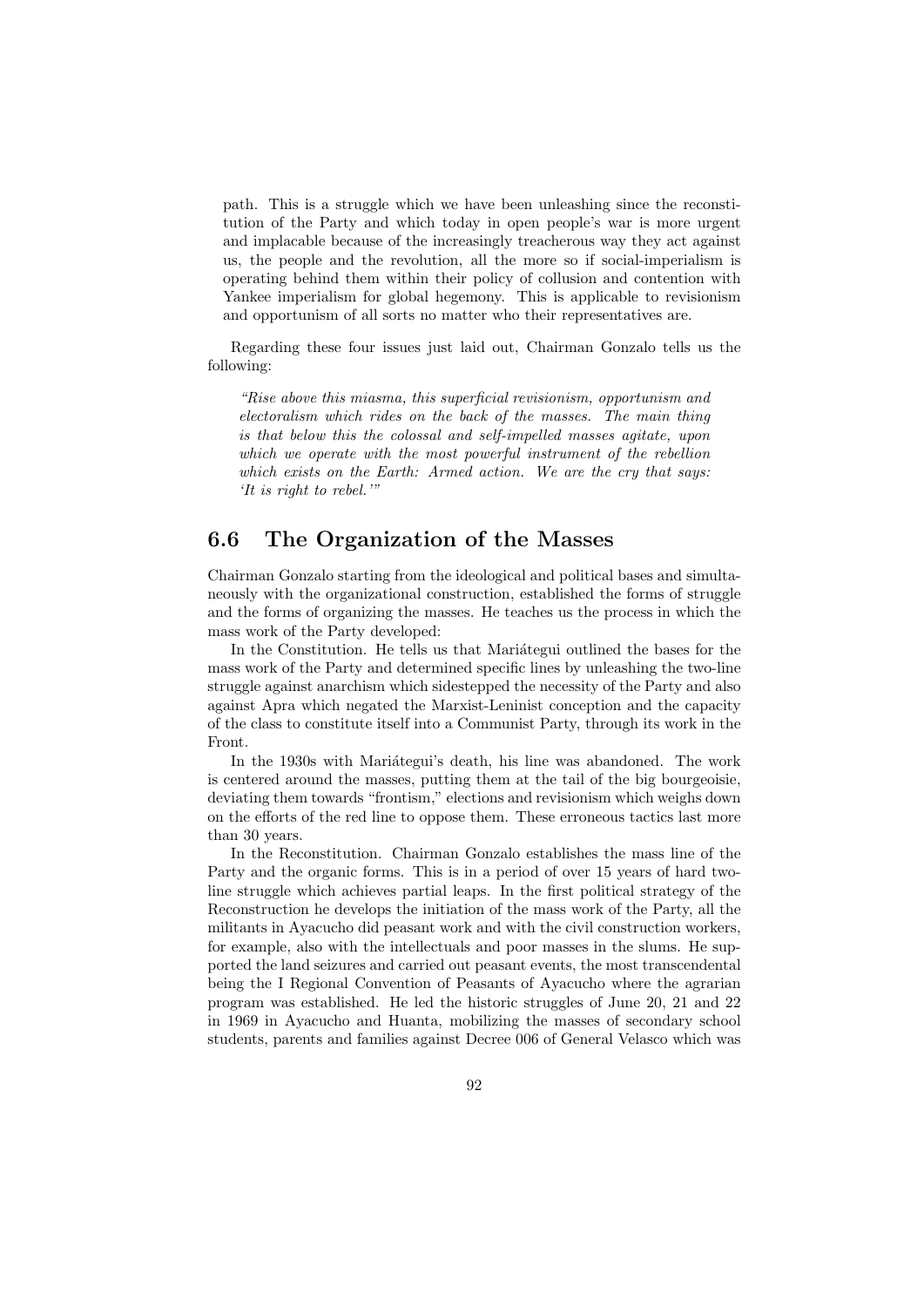defeated. He organized the People's Defense Front of Ayacucho, reorganized the Revolutionary Student Front (FER), created the Popular Feminine Movement  $(MFP)$ , the Center for Mariategui's Intellectual Work  $(CETIM)$ , the Revolutionary Secondary School Student Front (FRES) and above all the Poor Peasants' Movement (MCP). Thus, he established new politics in mass work, new forms of struggle and new organic forms.

In the two-line struggle, Chairman Gonzalo fought against revisionism which led the masses towards electoralism and against revolutionary violence in order to preserve the old order. He fought against Patria Roja, a form of revisionism which trafficked, as it does today, with the slogan "power grows from a barrel of a gun," negating semi-feudalism, centering on the petty-bourgeoisie, especially students and teachers. He also defeated the right liquidationism that diluted the Party's leadership among the masses, preaching legalism and saying everything could be done through the Peasant Confederation of Peru (CCP), that the peasants didn't understand confiscation but they did understand expropriation, and that the fascist and corporative measures of the Velasco government should be deepened.

In the second political strategy of the Reconstitution, he established the Generated Organisms agreed upon in the Third Plenum of 1973: "The movements themselves as organizations generated by the proletariat in the different fronts of work have three characteristics: 1) adherence to Mari $\text{átegui}, 2)$  mass organizations and 3) bound by democratic centralism." He founded the character, content and role of the Generated Organisms applying Lenin's thesis on a clandestine Party and points of Party support in the masses, learning from the Chinese experience in open and secret work. He specified the necessity, in order to develop the Reconstitution of the Party, of opening the Party to the masses more. In order to reach agreement upon and carry out this policy he had to defeat the left liquidationism that began from the notion that fascism sweeps everything away, aiming at the Party's extinction by isolating it from the masses; it deprecated the peasantry and proletariat and preached that "line is enough."

With the defeat of the left liquidationist line the ties with the masses grew and People's Schools begin to be formed, schools which politicized the masses with the conception and line of the Party, which played an important role in the agitation and propaganda by linking the struggle for revindications with the struggle for political Power. They completed a systematic and planned study based on outlines, [en base a esquemas] unleashing the two-line struggle and developing the mass work.

The advance of the work of the Generated Organisms led to Chairman Gonzalo proposing their development into one torrent, under the political guide of initiating the armed struggle. This led to the forming of zonal work. The Metropolitan Coordination was established for the cities, applying Lenin's thesis for open work and Chairman Mao's thesis for work in the cities, so that the struggle of the masses should be developed in a reasonable, advantageous and precise way. Their application allowed us to keep the Party clandestine, entrenched in the masses, moving in a good number of activists, distribute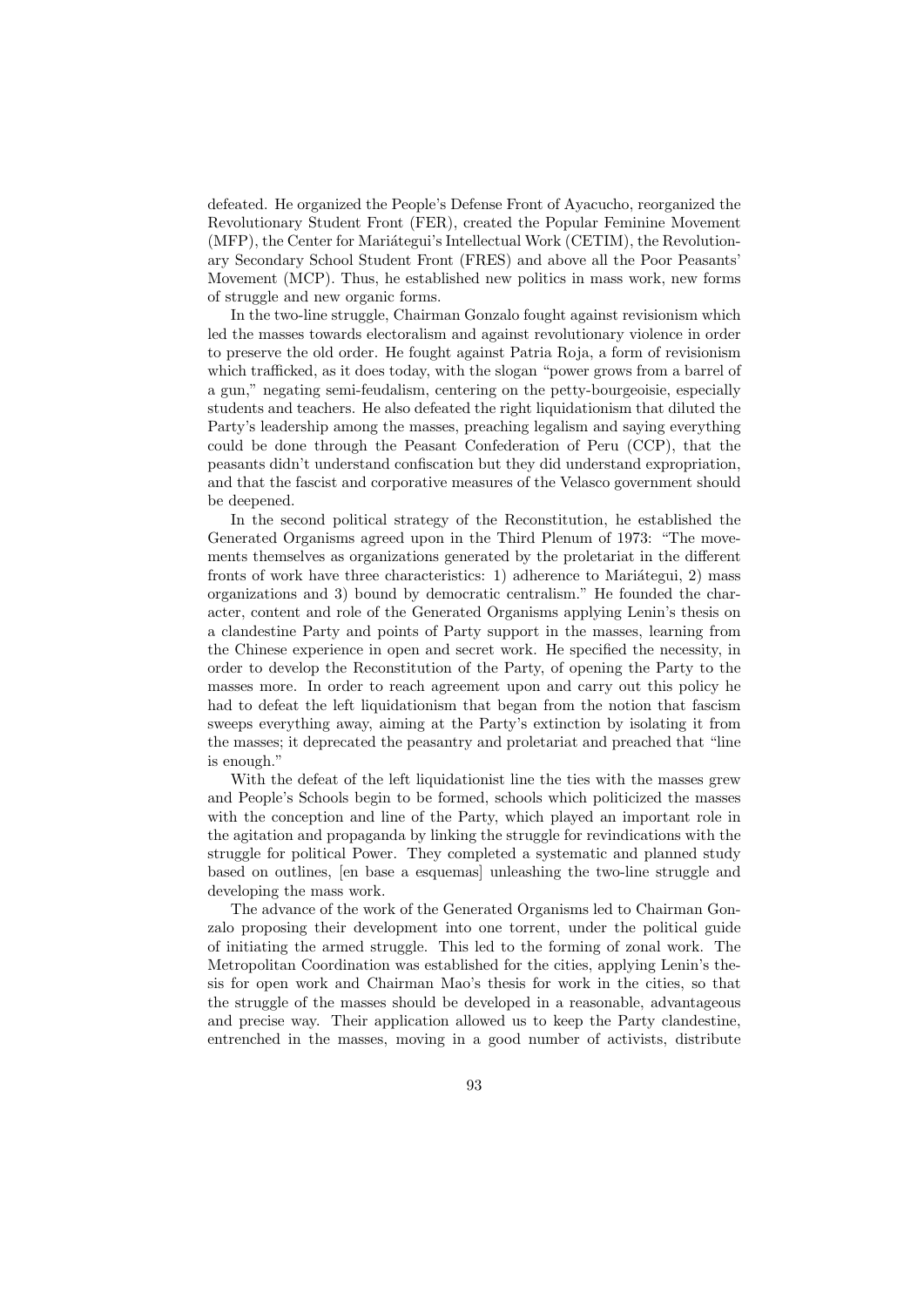propaganda in a short time and facilitated agitation and mobilization under a centralized Party plan.

All of this is what we call "the three little feet" for mass work in the cities: Generated Organisms, People's Schools and the Metropolitan Coordination. For the countryside the first two forms were applied.

In the third political strategy of the Reconstitution, the Party broadly developed its mass work in the zones of the Sierra, linking itself with the peasants, primarily the poor peasants. In the cities it linked itself with the proletariat and masses in the slums and shantytowns. The generated organisms have played a good role within the culmination of the reconstitution and laying foundations for the armed struggle. The specific lines were developed even further, so that the Classist Movement of Workers and Laborers (MOTC) proposed the 15 basic theses for the workers' movement; the Poor Peasant Movement (MCP) politicized the peasants with the agrarian program specified for new conditions; in the Shantytown Classist Movement (MCB) the List of denunciations and demands of the people was published; the Student Revolutionary Front (FER) further developed the thesis of the Defense of the University against corporativism; the Revolutionary Secondary School Student Front (FRES) impelled the struggle of students for people's education; the Popular Feminine Movement (MFP) raised the thesis of women's Emancipation, impelling the mobilization of working women, peasant women, shantytown dwellers and students. Furthermore, there was participation in the United Syndicate of Peruvian Educational Workers (SUTEP) which led to its specific class line being adopted in the 1970s. The National Federation of Peruvian University Teachers (FENTUP) was also formed. All of this work entered into a broad ideological-political mobilization to initiate the People's War.

In synthesis, all the mass work of the Party in the Reconstitution was to prepare the initiation of the People's War. As Chairman Mao taught us, before initiating the war, everything is preparation for it, and once it has begun everything serves to develop it. Chairman Gonzalo has applied and firmly developed this principle.

In the leadership of the People's War there was a great leap in the mass work of the Party, a qualitative leap, which shaped the principal form of struggle—the People's War, and the principal form of organization—The People's Guerrilla Army. This highest task was carried forward through the militarization of the Party, and with respect to the mass work this means that all the mass work is done through the People's Guerrilla Army, which as an army of a new type fulfils three tasks: Combat, mobilize and produce. We conceive that the second task of the army implies mobilizing, politicizing, organizing and arming the masses, a task which is not counterposed to fighting, which is the principal task, because the principle of concentrating for combat and dispersing for mobilization is applied. In addition, the masses are educated in the war. This is a principle which governs the three forces: Principal ones, local ones and base forces in which various degrees of actions are specified.

For the mobilization of masses, the Party through the EGP carries forward the People's Schools, forms the Generated Organisms and the support groups.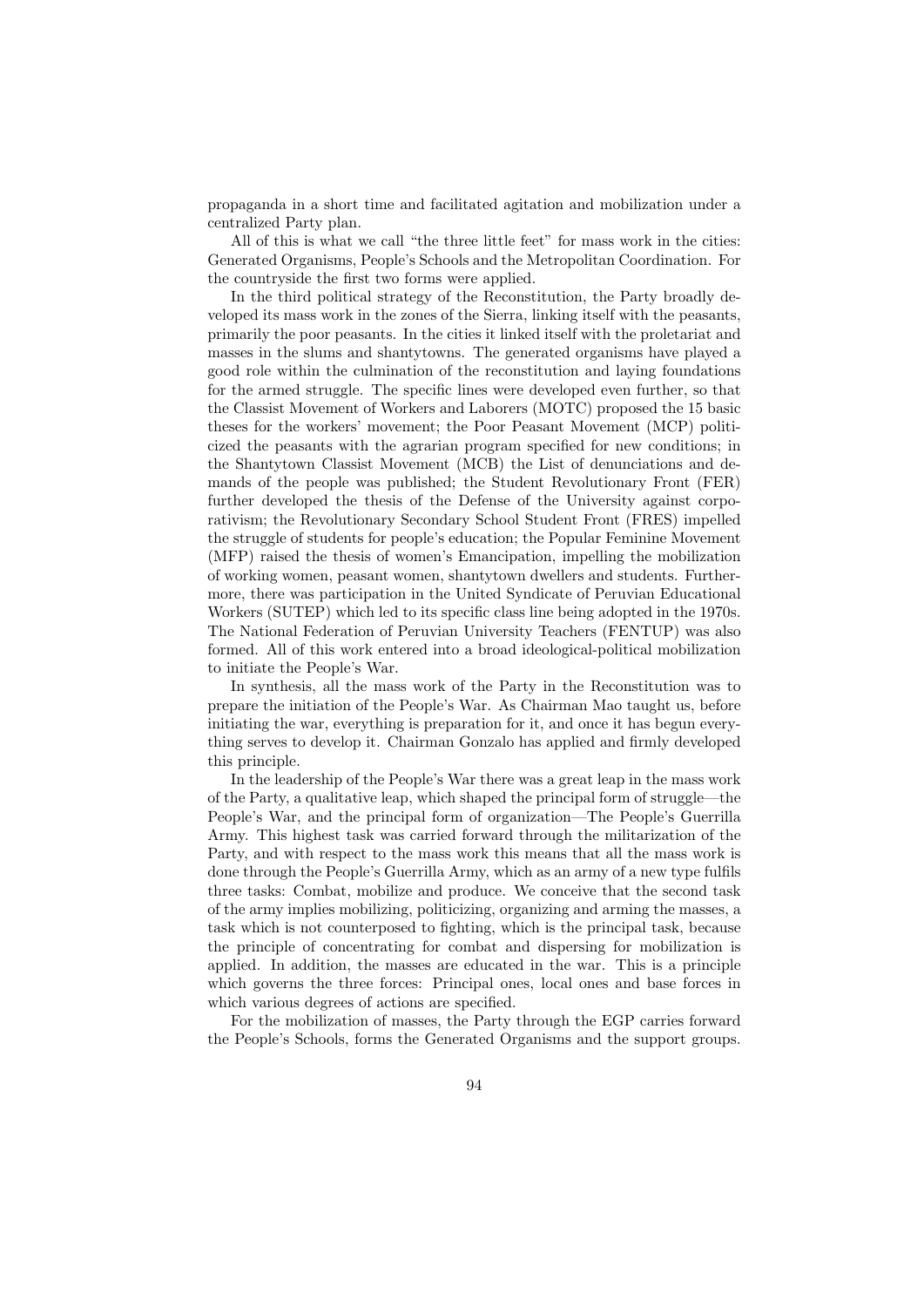This is a policy that is applied one way in the countryside, because that is where the New Power is being formed, and in another way in the cities. In the cities, the Revolutionary Defense Movement of the People was formed, aiming at the future insurrection.

In the countryside, where we have power, Support Bases and People's Committees, we see to it that all the masses engage in armed participation, organized in the Party, Army and Front/State. If all the masses are not organized the New Power will not be able to sustain itself for long. Amorphous masses or power without masses organized under the leadership of the Party is not enough.

In the cities, the mass work is carried out by the Army as well, and the main thing is the struggle for power through the People's War, with the struggle for revindications serving political power as a necessary complement. Obviously, this happens through many armed actions with the goal of materializing the new forms of organization. We formed the Peoples's Revolutionary Defense Movement (MRDP), which attracts masses from the workers, peasants, shanty towns and petty bourgeoisie, neutralizing the middle bourgeoisie, aiming toward the democratic forces which support the People's War. The objective is to lead the masses towards resistance and to the elevation of their struggles into People's War, to hinder, undermine and upset the old State and serve the future insurrection, preparing the cities with People's War specified as complementary. We use the double policy of developing our own forms, which is principal, and penetrating all types of organizations. We apply Combat and Resist! Regarding the Generated Organisms, in the People's War they have expressed a development and their characters have been varied. They continue being mass organizations of the Party and today: 1) They are guided by Marxism-Leninism-Maoism, Gonzalo Thought; 2) They are governed by democratic centralism, and 3) They serve the development of the People's War. In the countryside, the Generated Organisms are militarized; in the cities many degrees of militarization can be applied. Today, we have the following: MOTC, MCP, MCB, MFP, MJP [proletarian youth movement—Trans.], MIP. [proletarian intellectual movement—Trans.] Peru People's Aid is also important which has upsurged in the People's War as part of the struggle for prisoners of war and disappeared. For the Party's overseas work the Peru People's Movement (MPP) has been formed with its specific tasks.

Today, after nearly eight years of People's War the Party has made a great leap in its mass work, proving that it is just and correct to develop mass work within and for the People's War. As a result of its application our people are learning each day that the class struggle necessarily leads to the struggle for Power; their growing participation in the People's War is very expressive of this, and even if not everyone reaches an understanding of it, they see in it the concrete hope of their emancipation. They are developing their struggles with new forms of struggle and organization, and the class struggle in Peru has been elevated to its principal form: The People's War. The masses are organized in People's War and are the base and sustenance of it. They are organized in a Communist Party, in the People's Guerrilla Army and principally in the New Power, the principal conquest of the People's War in which the workers,